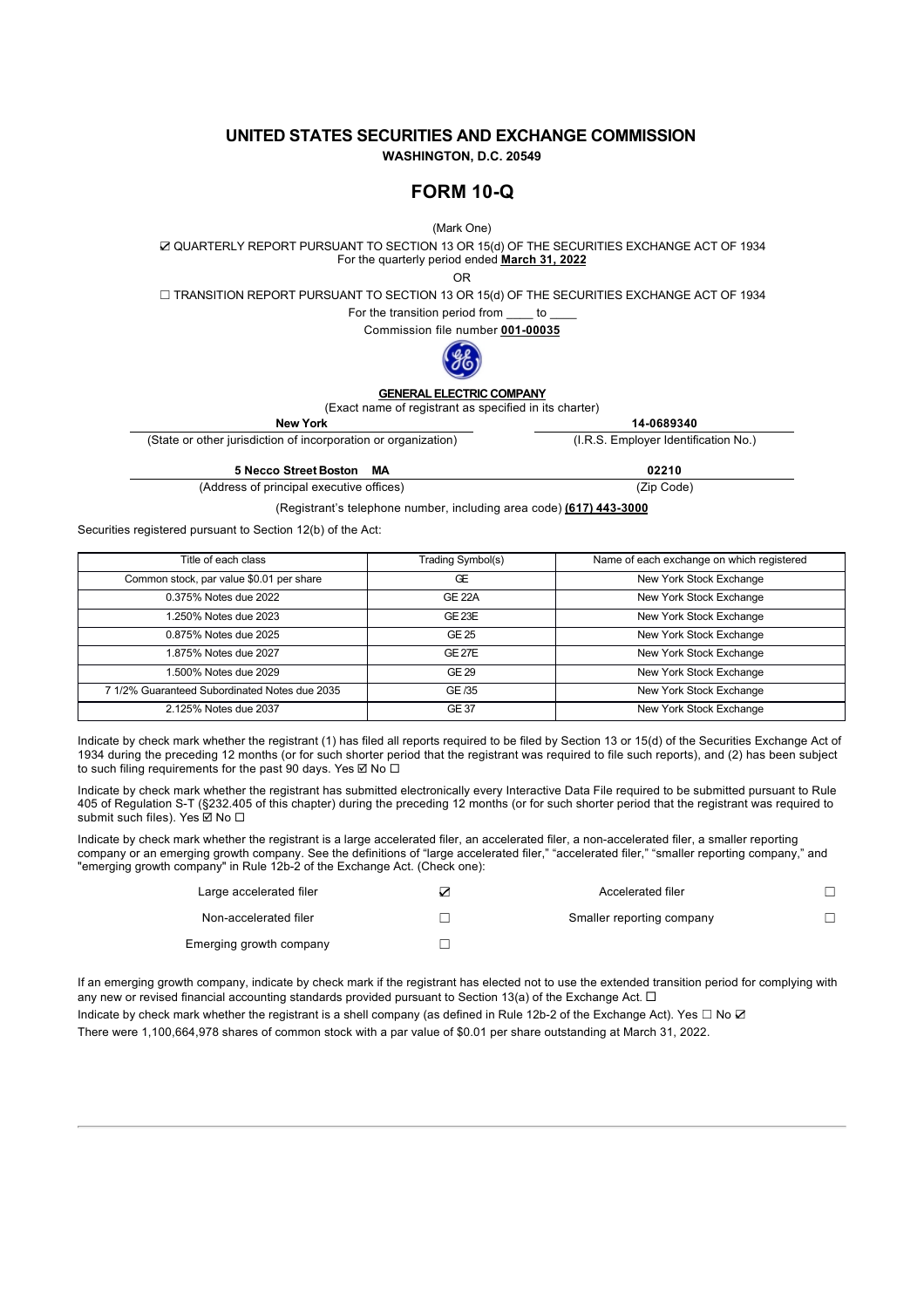# **TABLE OF CONTENTS**

<span id="page-1-0"></span>

|                                                                                              | Page     |
|----------------------------------------------------------------------------------------------|----------|
| <b>Forward-Looking Statements</b>                                                            | 3        |
| <b>About General Electric</b>                                                                | 4        |
| Management's Discussion and Analysis of Financial Condition and Results of Operations (MD&A) | 4        |
| <b>Consolidated Results</b>                                                                  | 4        |
| <b>Segment Operations</b>                                                                    | 6        |
| Corporate                                                                                    | 10       |
| Other Consolidated Information                                                               | 11       |
| Capital Resources and Liquidity                                                              | 12       |
| <b>Critical Accounting Estimates</b>                                                         | 14       |
| <b>New Accounting Standards</b>                                                              | 14       |
| <b>Non-GAAP Financial Measures</b>                                                           | 14       |
| <b>Controls and Procedures</b>                                                               | 19       |
| <b>Other Financial Data</b>                                                                  | 19       |
| <b>Risk Factors</b>                                                                          | 19       |
| <b>Financial Statements and Notes</b>                                                        | 20       |
| Statement of Earnings (Loss)                                                                 | 20       |
| <b>Statement of Financial Position</b>                                                       | 21       |
| <b>Statement of Cash Flows</b>                                                               | 22       |
| Statement of Comprehensive Income (Loss)                                                     | 23       |
| Statement of Changes in Shareholders' Equity                                                 | 23       |
| Note 1 Basis of Presentation and Summary of Significant Accounting Policies                  | 24       |
| Note 2 Businesses Held for Sale and Discontinued Operations                                  | 24       |
| Note 3 Investment Securities                                                                 | 25       |
| Note 4 Current and Long-Term Receivables                                                     | 26       |
| Note 5 Inventories, Including Deferred Inventory Costs                                       | 27       |
| Note 6 Property, Plant and Equipment and Operating Leases                                    | 27       |
| Note 7 Goodwill and Other Intangible Assets                                                  | 28       |
| Note 8 Revenues                                                                              | 28       |
| Note 9 Contract and Other Deferred Assets & Progress Collections and Deferred Income         | 29       |
| Note 10 All Other Assets                                                                     | 30       |
| Note 11 Borrowings                                                                           | 30       |
| Note 12 Insurance Liabilities and Annuity Benefits                                           | 31       |
| Note 13 Postretirement Benefit Plans                                                         | 31       |
| Note 14 Current and All Other Liabilities                                                    | 32       |
| Note 15 Income Taxes                                                                         | 32       |
| Note 16 Shareholders' Equity                                                                 | 32       |
| Note 17 Earnings Per Share Information                                                       | 33       |
| Note 18 Other Income                                                                         | 33       |
| Note 19 Financial Instruments                                                                | 33       |
| Note 20 Variable Interest Entities                                                           | 35       |
| Note 21 Commitments, Guarantees, Product Warranties and Other Loss Contingencies             | 35       |
| <b>Exhibits</b>                                                                              | 37       |
| Form 10-Q Cross Reference Index                                                              | 37<br>37 |
| Signatures                                                                                   |          |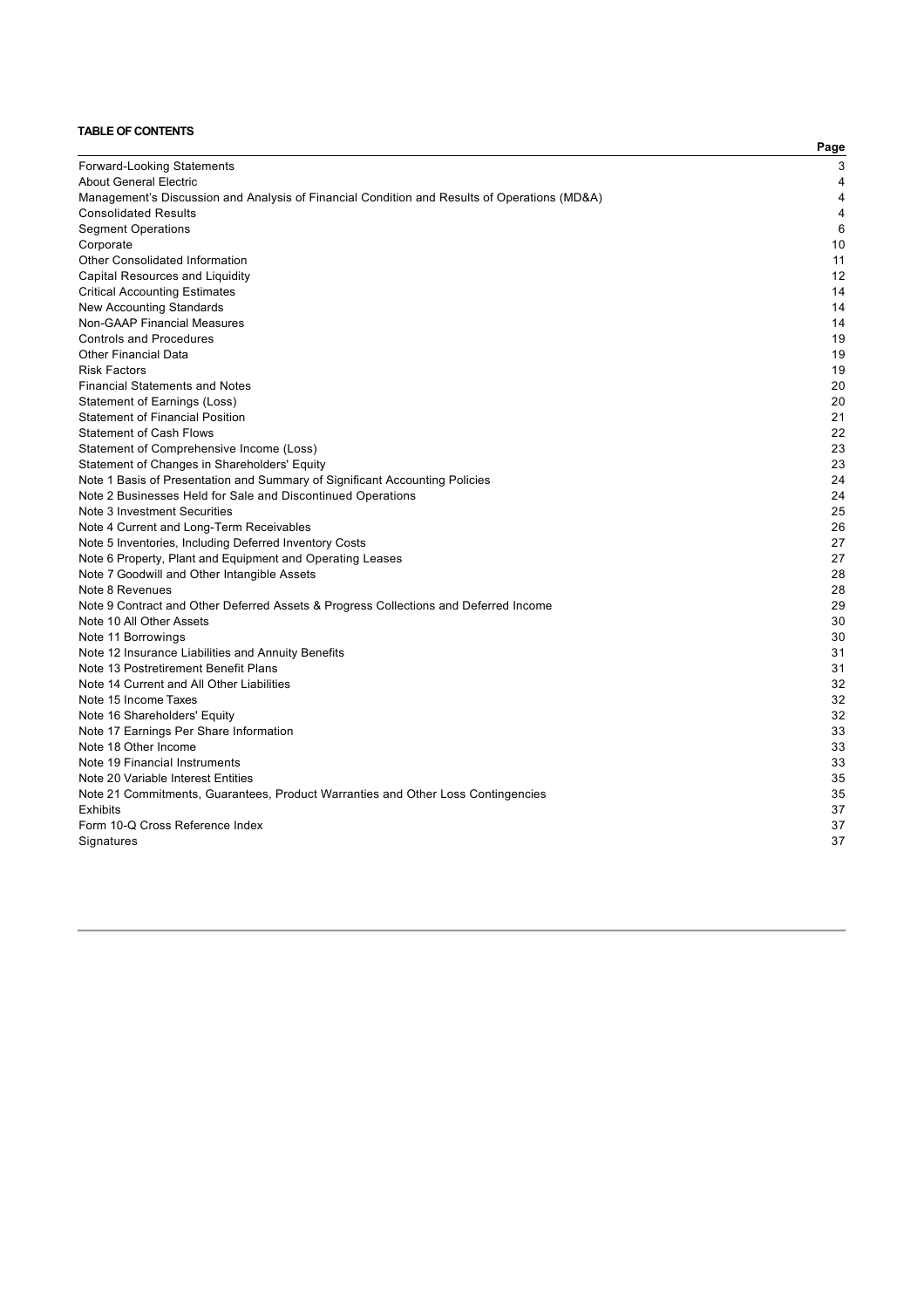FORWARD-LOOKING STATEMENTS. Our public communications and SEC filings may contain statements related to future, not past, events. These forward-looking statements often address our expected future business and financial performance and financial condition, and often contain words such as "expect," "anticipate," "intend," "plan," "believe," "seek," "see," "will," "would," "estimate," "forecast," "target," "preliminary," or "range." Forward-looking statements by their nature address matters that are, to different degrees, uncertain, such as statements about the impacts of the COVID-19 pandemic on our business operations, financial results and financial position and on the global supply chain and world economy; our expected financial performance, including cash flows, revenues, organic growth, margins, earnings and earnings per share; macroeconomic and market conditions and volatility; planned and potential transactions, including our plan to pursue spinoffs of our Healthcare business and our combined Renewable Energy, Power and Digital businesses; our de-leveraging plans, including leverage ratios and targets, the timing and nature of actions to reduce indebtedness and our credit ratings and outlooks; our funding and liquidity; our businesses' cost structures and plans to reduce costs; restructuring, goodwill impairment or other financial charges; or tax rates.

For us, particular uncertainties that could cause our actual results to be materially different than those expressed in our forward-looking statements include:

•our success in executing and completing asset dispositions or other transactions, including our plan to pursue spin-offs of our Healthcare business and our combined Renewable Energy, Power and Digital businesses, and our plans to exit our equity ownership positions in Baker Hughes and AerCap, the timing of closing for such transactions, the ability to satisfy closing conditions, and the expected proceeds, consideration and benefits to GE;

•the continuing severity, magnitude and duration of the COVID-19 pandemic, including impacts of the pandemic and virus variants and resurgences; of businesses' and governments' responses to the pandemic, such as continued or new government-imposed lockdowns and travel restrictions; and of individual factors such as aviation passenger confidence, on our operations and personnel, on commercial activity and demand across our and our customers' businesses, and on global supply chains;

•the extent to which the COVID-19 pandemic and related impacts, including global supply chain disruptions and price inflation, will continue to adversely impact our business operations, financial performance, results of operations, cash flows, financial position, the prices of our securities and the achievement of our strategic objectives;

•changes in macroeconomic and market conditions and market volatility (including developments and volatility arising from the COVID-19 pandemic), including inflation, supply chain constraints, interest rates, the value of securities and other financial assets (including our equity ownership positions in Baker Hughes and AerCap, and expected equity interest in the Healthcare business after its spin-off), oil, natural gas and other commodity prices and exchange rates, and the impact of such changes and volatility on our financial position and performance; •our de-leveraging and capital allocation plans, including with respect to actions to reduce our indebtedness, the timing and amount of GE dividends, organic investments, and other priorities;

•downgrades of our current short- and long-term credit ratings or ratings outlooks, or changes in rating application or methodology, and the related impact on our liquidity, funding profile, costs and competitive position;

•our liquidity and the amount and timing of our cash flows and earnings, which may be impacted by customer, supplier, competitive, contractual and other dynamics and conditions;

•capital and liquidity needs associated with our financial services operations, including in connection with our run-off insurance operations and Bank BPH, the amount and timing of any required capital contributions and any strategic actions that we may pursue;

•global economic trends, competition and geopolitical risks, including impacts from the ongoing conflict between Russia and Ukraine and the related sanctions and other measures, changes in the rates of investment or economic growth in key markets we serve, or an escalation of sanctions, tariffs or other trade tensions between the U.S. and China or other countries, and related impacts on our businesses' global supply chains and strategies;

•market developments or customer actions that may affect demand and the financial performance of major industries and customers we serve, such as secular, cyclical and competitive pressures in our Power business; pricing, the timing of customer investment and other factors in renewable energy markets; demand for air travel and other dynamics related to the COVID-19 pandemic; conditions in key geographic markets; and other shifts in the competitive landscape for our products and services;

•operational execution by our businesses, including the success in improving operational performance at our Renewable Energy business, and the performance of our Aviation business amidst the ongoing market recovery;

•changes in law, regulation or policy that may affect our businesses, such as trade policy and tariffs, regulation and incentives related to climate change (including extension of the U.S. wind Production Tax Credit), and the effects of tax law changes;

•our decisions about investments in research and development, and new products, services and platforms, and our ability to launch new products in a cost-effective manner;

•our ability to increase margins through implementation of operational changes, restructuring and other cost reduction measures; •the impact of regulation and regulatory, investigative and legal proceedings and legal compliance risks, including the impact of Alstom and other investigative and legal proceedings;

•the impact of actual or potential failures of our products or third-party products with which our products are integrated, and related reputational effects;

•the impact of potential information technology, cybersecurity or data security breaches at GE or third parties; and •the other factors that are described in the "Risk Factors" section of this report and of our Annual Report on Form 10-K for the year ended December 31, 2021, as such descriptions may be updated or amended in any future reports we file with the SEC.

<span id="page-2-0"></span>These or other uncertainties may cause our actual future results to be materially different than those expressed in our forward-looking statements. We do not undertake to update our forward-looking statements. This document includes certain forward-looking projected financial information that is based on current estimates and forecasts. Actual results could differ materially.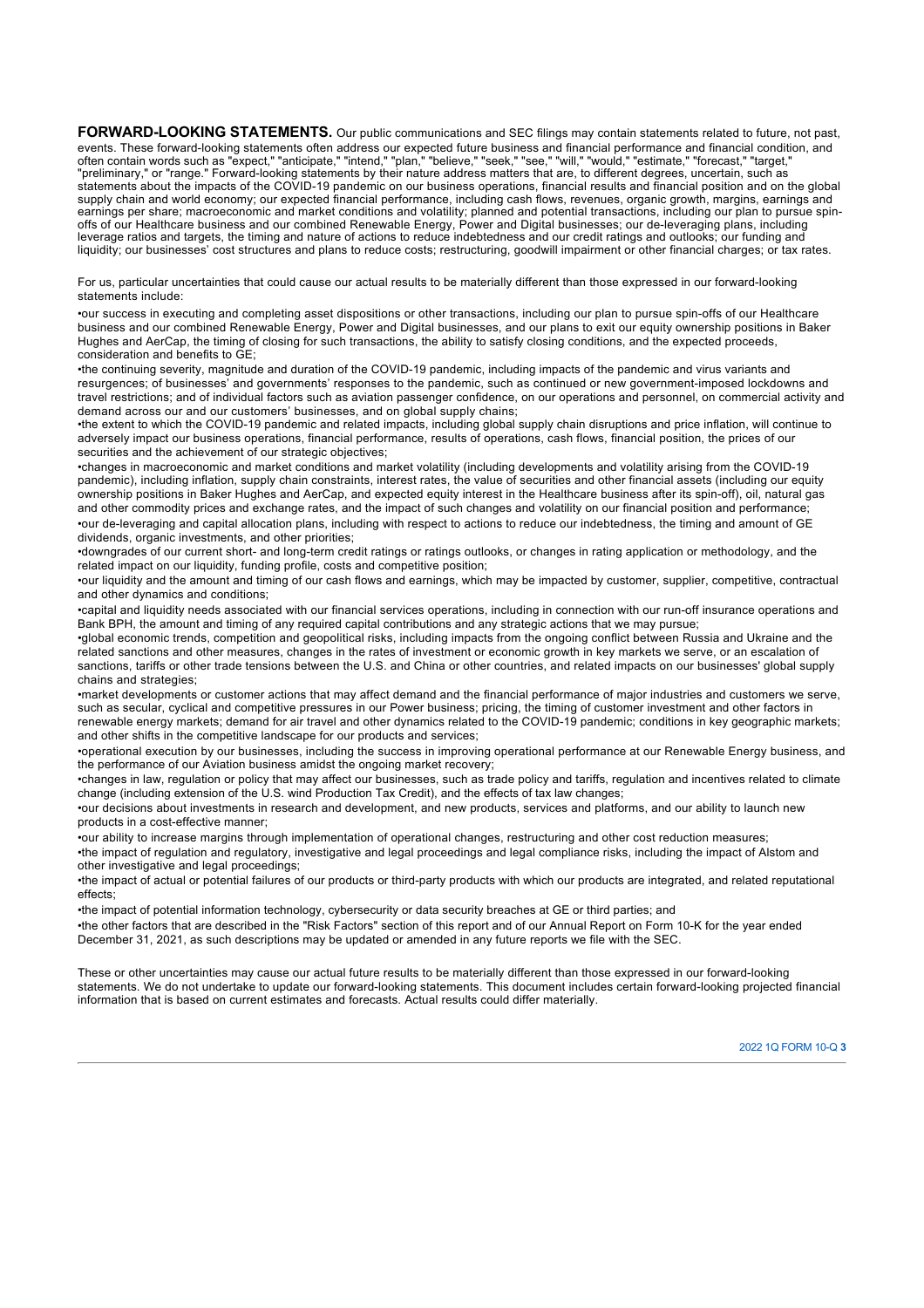**ABOUT GENERAL ELECTRIC.** General Electric Company (General Electric, GE or the Company) is a high-tech industrial company that operates worldwide through its four segments, Aviation, Healthcare, Renewable Energy, and Power. Our products include commercial and military aircraft engines and systems; healthcare systems and pharmaceutical diagnostics; wind and other renewable energy generation equipment and grid solutions; and gas, steam, nuclear and other power generation equipment. We have significant global installed bases of equipment across these sectors, and services to support these products are also an important part of our business alongside new equipment sales. In November 2021 we announced a strategic plan to form three industry-leading, global, investment-grade public companies from our (i) Aviation business, (ii) Healthcare business and (iii) combined Renewable Energy, Power and Digital businesses. This section provides an overview of GE's business at a consolidated level. See the Segment Operations section within Management's Discussion and Analysis of Financial Condition and Results of Operations (MD&A) for more details about segment-level business descriptions, product and service offerings and competitive, regulatory and other trends, dynamics and developments. See also the Consolidated Results section within MD&A and Note 2 to the consolidated financial statements for information regarding our announced and recent business portfolio actions.

GE's Internet address at www.ge.com, Investor Relations website at www.ge.com/investor-relations and our corporate blog at www.gereports.com, as well as GE's Facebook page, Twitter accounts and other social media, including @GE\_Reports, contain a significant amount of information about GE, including financial and other information for investors. GE encourages investors to visit these websites from time to time, as information is updated and new information is posted.

# <span id="page-3-0"></span>**MANAGEMENT'S DISCUSSION AND ANALYSIS OF FINANCIAL CONDITION AND RESULTS OF OPERATIONS**

**(MD&A).** The consolidated financial statements of General Electric Company are prepared in conformity with U.S. generally accepted accounting principles (GAAP). Unless otherwise noted, tables are presented in U.S. dollars in millions. Certain columns and rows within tables may not add due to the use of rounded numbers. Percentages presented in this report are calculated from the underlying numbers in millions. Discussions throughout this MD&A are based on continuing operations unless otherwise noted. The MD&A should be read in conjunction with the Financial Statements and Notes to the consolidated financial statements.

In the accompanying analysis of financial information, we sometimes use information derived from consolidated financial data but not presented in our financial statements prepared in accordance with GAAP. Certain of these data are considered "non-GAAP financial measures" under SEC rules. See the Non-GAAP Financial Measures section for the reasons we use these non-GAAP financial measures and the reconciliations to their most directly comparable GAAP financial measures.

### <span id="page-3-1"></span>**CONSOLIDATED RESULTS**

**SIGNIFICANT DEVELOPMENTS. Share Buyback Authorization.** In the first quarter of 2022, GE's Board of Directors authorized up to \$3 billion of common share repurchases. GE expects to consider share repurchases as one of a number of potential capital allocation alternatives on an ongoing basis, along with organic and inorganic investments. There were no share repurchases during the three months ended March 31, 2022

**Steam Power.** In the first quarter of 2022, we signed a non-binding memorandum of understanding for GE Steam Power to sell a portion of its business to Électricité de France S.A. (EDF), which resulted in a reclassification of that business to held for sale. A non-cash, pre-tax impairment charge was taken related to the remaining business intangible and fixed assets of approximately \$0.8 billion. This charge was recorded in continuing operations at Corporate. The sale transaction is expected to be finalized in the first half of 2023, subject to completion of the parties' respective information and consultation processes and satisfaction of certain conditions, and closing the transaction is expected to result in a significant gain.

**Russia and Ukraine.** In the first quarter of 2022, we recognized \$0.2 billion of pre-tax charges primarily from impairments of receivables. inventory, contract assets and equity method investments directly resulting from the conflict between Russia and Ukraine and sanctions primarily related to our Aviation and Power businesses. As of March 31, 2022, we have approximately \$0.6 billion of remaining assets, which relate to activity not subject to sanctions.

**FIRST QUARTER 2022 RESULTS.** Total revenues were \$17.0 billion, flat for the quarter, driven primarily by an increase at Aviation, offset by decreases at Power and Renewable Energy.

Continuing earnings (loss) per share was \$(0.74). Excluding the Steam asset sale impairment, gains (losses) on equity securities, Russia and Ukraine charges, earnings from our run-off Insurance business, separation costs and non-operating benefit costs, Adjusted earnings per share\* was \$0.24. For the three months ended March 31, 2022, profit (loss) was \$(0.5) billion and profit (loss) margins were (3.1)%, down \$0.8 billion, primarily due to the Steam asset sale impairment of \$0.8 billion, a net loss on the value of equity securities of \$0.6 billion compared to the prior year gain, Russia and Ukraine charges of \$0.2 billion and separation costs of \$0.1 billion, partially offset by a decrease in nonoperating benefit costs of \$0.6 billion, lower interest and other financial charges of \$0.1 billion, higher profit on our run-off Insurance business of \$0.1 billion and higher segment profit \$0.1 billion. Adjusted organic profit\* increased \$0.2 billion (22%), driven primarily by increases at Aviation and Power, partially offset by decreases at Renewable Energy and Healthcare.

\*Non-GAAP Financial Measure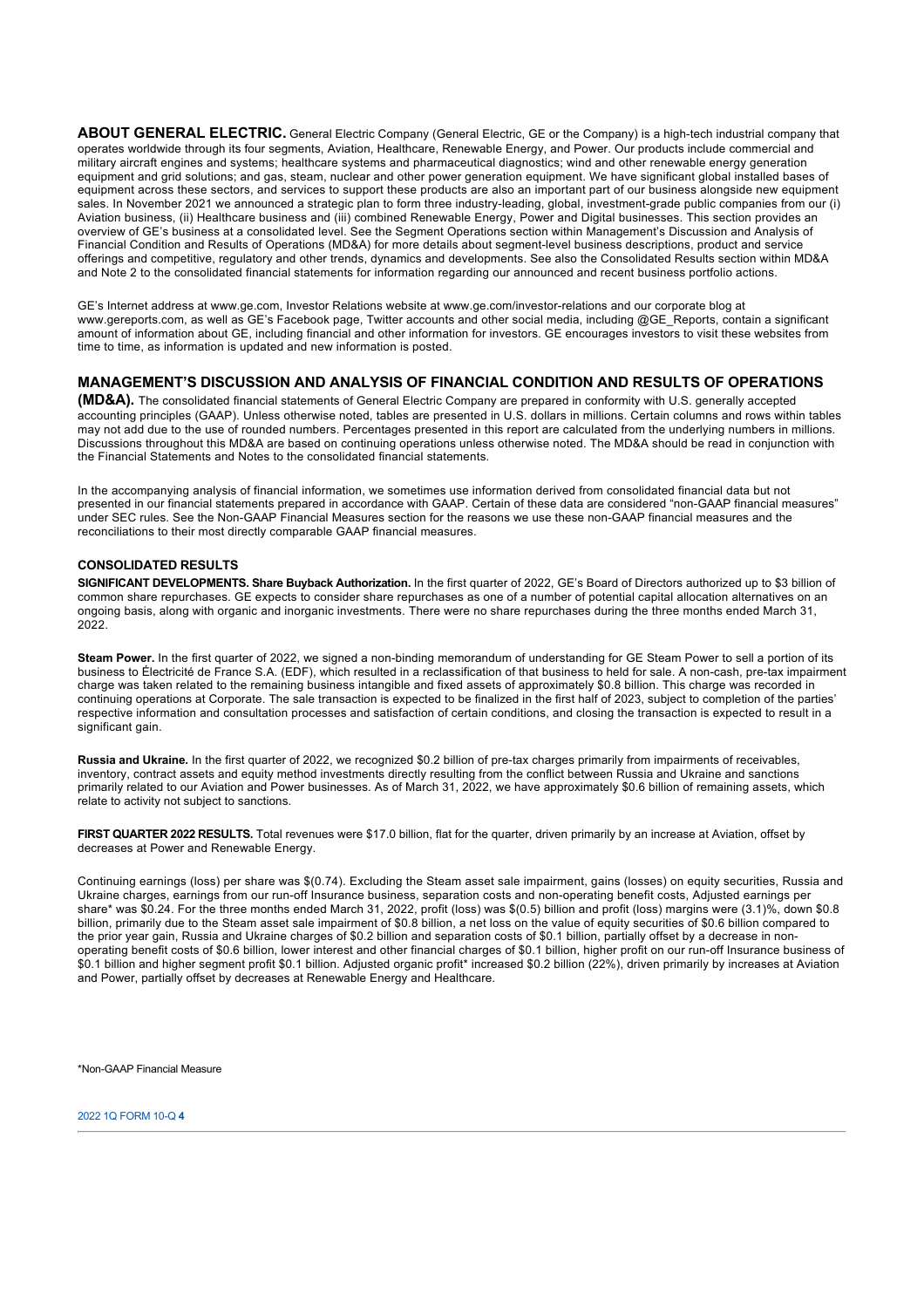We continue to experience inflation pressure in our supply chain, as well as delays in sourcing key materials needed for our products. This has delayed our ability to convert remaining performance obligation (RPO) to revenue and negatively impacted our profit margins. While we are taking actions to limit this pressure, we may continue to experience impacts in future periods. Also, geopolitical uncertainties with the ongoing Russia and Ukraine conflict, as well as recent COVID-19 impacts in China, are introducing additional challenges.

Cash used for operating activities was \$(0.5) billion and \$(2.6) billion for the three months ended March 31, 2022 and 2021, respectively. Cash used for operating activities decreased primarily due to a decrease in cash collateral paid net of settlements on derivative contracts and an increase in all other operating activities, partially offset by an increase in cash used for working capital. Free cash flows\* (FCF) were \$(0.9) billion and \$(3.4) billion for the three months ended March 31, 2022 and 2021, respectively. FCF\* increased primarily due to a decrease in cash collateral paid net of settlements on derivative contracts and an increase in all other operating activities, partially offset by an increase in cash used for working capital (after adjusting for the impact from eliminations related to our receivables factoring and supply chain finance programs in 2021). See the Capital Resources and Liquidity - Statement of Cash Flows section for further information.

RPO is unfilled customer orders for products and product services (expected life of contract sales for product services) excluding any purchase order that provides the customer with the ability to cancel or terminate without incurring a substantive penalty. See Note 8 for further information.

|                  |                | December 31, |
|------------------|----------------|--------------|
| <b>RPO</b>       | March 31, 2022 | 2021         |
| Equipment        | 45.687\$       | 45,065       |
| Services         | 195.053        | 194,755      |
| <b>Total RPO</b> | 240,740\$      | 239,820      |

**As of March 31, 2022**, RPO increased \$0.9 billion from December 31, 2021, primarily at Aviation, from engines contracted under long-term service agreements that have now been put into service and contract modifications; partially offset by decreases at Power, from the continued wind down of the Steam Power new build coal business and sales outpacing new orders in Gas Power services; at Healthcare, from the impact of contract renewal timing in services; and at Renewable Energy, primarily from sales exceeding new orders at Onshore Wind and the impact of a stronger U.S. dollar at Offshore Wind.

| <b>REVENUES</b>       | Three months ended March 31 |          |        |
|-----------------------|-----------------------------|----------|--------|
|                       |                             | 2022     | 2021   |
| Equipment revenues    | S                           | 6.864\$  | 7.971  |
| Services revenues     |                             | 9.408    | 8,345  |
| Insurance revenues    |                             | 767      | 755    |
| <b>Total revenues</b> |                             | 17.040\$ | 17.071 |

**For the three months ended March 31, 2022**, total revenues were flat. Equipment revenues decreased, primarily at Renewable Energy, due to fewer wind turbine deliveries at Onshore Wind and lower revenue at Grid; at Power, due to decreased Gas Power equipment revenues on fewer HA shipments and Steam Power equipment on the exit of new build coal; and at Aviation, due to lower GEnx engine production rates, supply chain constraints and product transition with fewer engine shipments on legacy programs. Services revenues increased, primarily at Aviation, due to increased shop visit volume and higher volume of commercial spare part shipments, reflecting the continued recovery of the commercial aviation market; and at Renewable Energy, primarily due to higher services revenue at Onshore Wind from a larger installed base and more repower unit deliveries; partially offset by a decrease at Power, due to a decrease in Gas Power services. Insurance revenues increased 2%. Total revenues included the net effects of acquisitions of \$0.1 billion, the net effects of dispositions, and the effects of a stronger U.S. dollar of \$0.2 billion. Excluding Insurance revenues, the net effects of acquisitions, dispositions and foreign currency, organic revenues\* increased \$0.1 billion (1%), with equipment revenues down \$1.1 billion (14%) and services revenues up \$1.2 billion (15%). Organic revenues\* increased at Aviation and Healthcare, partially offset by decreases at Renewable Energy and Power.

| <b>EARNINGS (LOSS) AND EARNINGS (LOSS) PER SHARE</b>              |  | Three months ended March 31 |      |  |
|-------------------------------------------------------------------|--|-----------------------------|------|--|
| (Per-share in dollars and diluted)                                |  | 2022                        | 2021 |  |
| Continuing earnings (loss) attributable to GE common shareholders |  | $(809)$ \$                  | 20   |  |
| Continuing earnings (loss) per share                              |  | $(0.74)$ \$                 | 0.02 |  |

<span id="page-4-0"></span>**For the three months ended March 31, 2022**, continuing earnings decreased \$0.8 billion primarily due to the Steam asset sale impairment of \$0.8 billion, a net loss on the value of equity securities of \$0.6 billion compared to the prior year gain, Russia and Ukraine charges of \$0.2 billion and separation costs of \$0.1 billion, partially offset by a decrease in non-operating benefit costs of \$0.6 billion, lower interest and other financial charges of \$0.1 billion, higher profit on our run-off Insurance business of \$0.1 billion and higher segment profit \$0.1 billion. Adjusted earnings\* was \$0.3 billion, an increase of \$0.1 billion. Profit margin was (3.1)%, a decrease from 1.4%, primarily due to the same net decreases as described above. Adjusted profit\* was \$0.9 billion, an increase of \$0.2 billion organically\*, due to increases at Aviation and Power, partially offset by decreases Renewable Energy and Healthcare. Adjusted profit margin\* was 5.8%, an increase of 110 basis points organically\*. \*Non-GAAP Financial Measure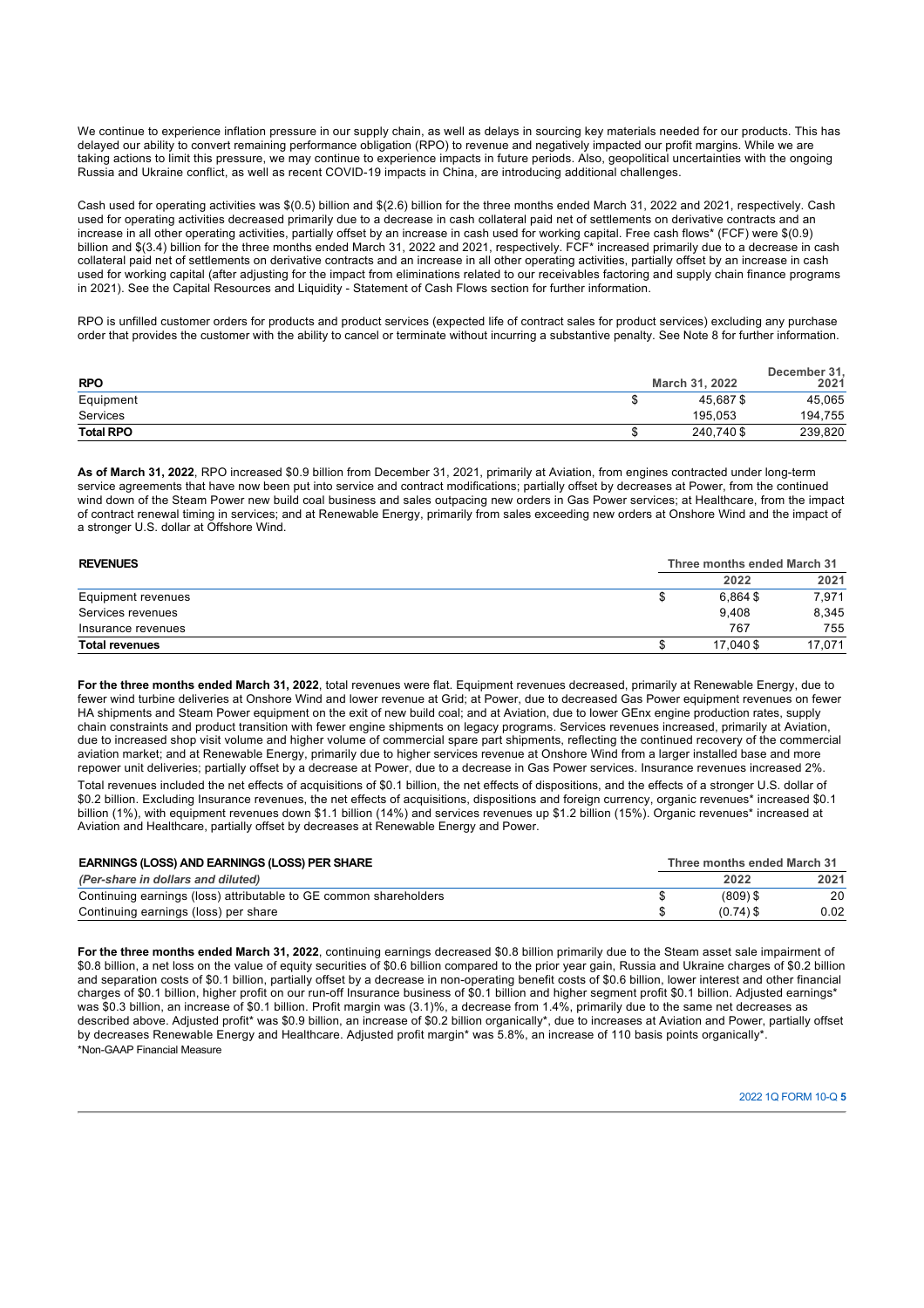**SEGMENT OPERATIONS.** Refer to our Annual Report on Form 10-K for the year ended December 31, 2021, for further information regarding our determination of segment profit for continuing operations, and for our allocations of corporate costs to our segments.

|                                                                                     |    | <b>Three Months Ended March 31</b> |         |          |  |
|-------------------------------------------------------------------------------------|----|------------------------------------|---------|----------|--|
| <b>SUMMARY OF REPORTABLE SEGMENTS</b>                                               |    | 2022                               | 2021    | $V\%$    |  |
| Aviation                                                                            | \$ | 5,603\$                            | 4,992   | 12 %     |  |
| Healthcare                                                                          |    | 4,363                              | 4,308   | $\%$     |  |
| Renewable Energy                                                                    |    | 2,871                              | 3,248   | $(12)$ % |  |
| Power                                                                               |    | 3,501                              | 3,921   | (11) %   |  |
| <b>Total segment revenues</b>                                                       |    | 16,337                             | 16,468  | $(1)$ %  |  |
| Corporate                                                                           |    | 702                                | 603     | 16 %     |  |
| <b>Total revenues</b>                                                               | \$ | 17,040\$                           | 17,071  | - %      |  |
| Aviation                                                                            | \$ | 908\$                              | 641     | 42 %     |  |
| Healthcare                                                                          |    | 538                                | 698     | $(23)$ % |  |
| Renewable Energy                                                                    |    | (434)                              | (234)   | $(85)$ % |  |
| Power                                                                               |    | 63                                 | (87)    | F        |  |
| Total segment profit (loss)                                                         |    | 1.075                              | 1.019   | 5 %      |  |
| Corporate(a)                                                                        |    | (1,328)                            | 160     | U        |  |
| Interest and other financial charges                                                |    | (390)                              | (485)   | 20 %     |  |
| Non-operating benefit income (cost)                                                 |    | 137                                | (430)   | F        |  |
| Benefit (provision) for income taxes                                                |    | (251)                              | (173)   | $(45)$ % |  |
| Preferred stock dividends                                                           |    | (52)                               | (72)    | 28 %     |  |
| Earnings (loss) from continuing operations attributable to GE common shareholders   |    | (809)                              | 20      | U        |  |
| Earnings (loss) from discontinued operations attributable to GE common shareholders |    | (286)                              | (2,894) | 90 %     |  |
| Net earnings (loss) attributable to GE common shareholders                          | \$ | $(1,094)$ \$                       | (2,874) | 62 %     |  |

(a) Includes interest and other financial charges of \$16 million and \$15 million and benefit for income taxes of \$47 million and \$31 million related to EFS within Corporate for the three months ended March 31, 2022 and 2021, respectively.

**AVIATION** Aviation's results in first quarter 2022 reflect the continued recovery of the commercial market, although the global COVID-19 pandemic continues to have an adverse effect on the global airline industry, as well as on the global industrial supply chain with disruptions in material and labor. A key underlying driver of Aviation's commercial engine and services business is global commercial air traffic, which in turn is driven by economic activity and consumer and business propensity to travel. Since the beginning of the pandemic in the first quarter of 2020, we have seen varied levels of recovery in global markets. Aviation regularly tracks global departures, which improved 39% during the first quarter of 2022 compared to the first quarter of 2021, and now stands at approximately 75% of 2019 levels as of March 31, 2022. However, government travel restrictions, public health advisories, individuals' propensity to travel and continued cases of the virus drive varied levels of recovery regionally, due in large part to the emergence of COVID-19 virus variants. Aviation remains confident in the recovery, while actively monitoring the impact of travel restrictions, quarantine requirements, and economic and industry forecasts. We are in frequent dialogue with our airline, airframe, and maintenance, repair and overhaul customers about the outlook for commercial air travel, new aircraft production, fleet retirements, and after-market services, including shop visit and spare parts demand. Current trends are in line with our recovery forecast, and we continue to expect domestic travel routes primarily served by single-aisle aircraft to recover before long-haul, international travel routes, which are primarily served by twin-aisle aircraft. Consistent with industry projections, Aviation continues to estimate single-aisle air traffic to recover to 2019 levels in early 2023, with twin-aisle air traffic recovering in early 2024, dependent on containing the spread of the virus, effective inoculation programs and government collaboration to encourage travel, particularly around reducing quarantine requirements.

Aviation has taken several actions to respond to the current environment and is actively monitoring the pace of demand recovery to ensure the business is appropriately sized for the future. In addition, we continue to partner with our airline and leasing customers and collaborate with our airframe partners on production rates for 2022 and beyond.

As it relates to the military environment, Aviation continues to forecast strong military demand creating future growth opportunities for our Military business unit as the U.S. Department of Defense and foreign governments have continued flight operations, and have allocated budgets to upgrade and modernize their existing fleets. During the first quarter of 2022, Aviation achieved significant testing milestones on two future military engines. Aviation met the First Engine to Test milestone for the T901-GE-900 engine, the next-generation rotorcraft engine, and initiated Phase 2 testing of the XA100 adaptive cycle engine. Additionally, as a result of lean initiatives, Aviation saw improvement from the supply chain challenges impacting the delivery of military engines experienced in the prior year, and the business continues to actively address the issues and monitor progress to recovery.

Total engineering, comprising company, customer and partner-funded and nonrecurring engineering costs, increased compared to the prior year. Aviation continues to be committed to investment in developing and maturing technologies that enable a more sustainable future of flight. In February 2022, Airbus selected CFM International, Aviation's joint venture with Safran Aircraft Engines, to collaborate on a program to develop and test direct hydrogen combustion engine technologies with flight tests expected in the middle of this decade. Additionally, during the first quarter of 2022, Aviation selected Boeing to support flight tests of its hybrid electric propulsion system using a modified Saab 340B aircraft and CT7-9B turboprop engines.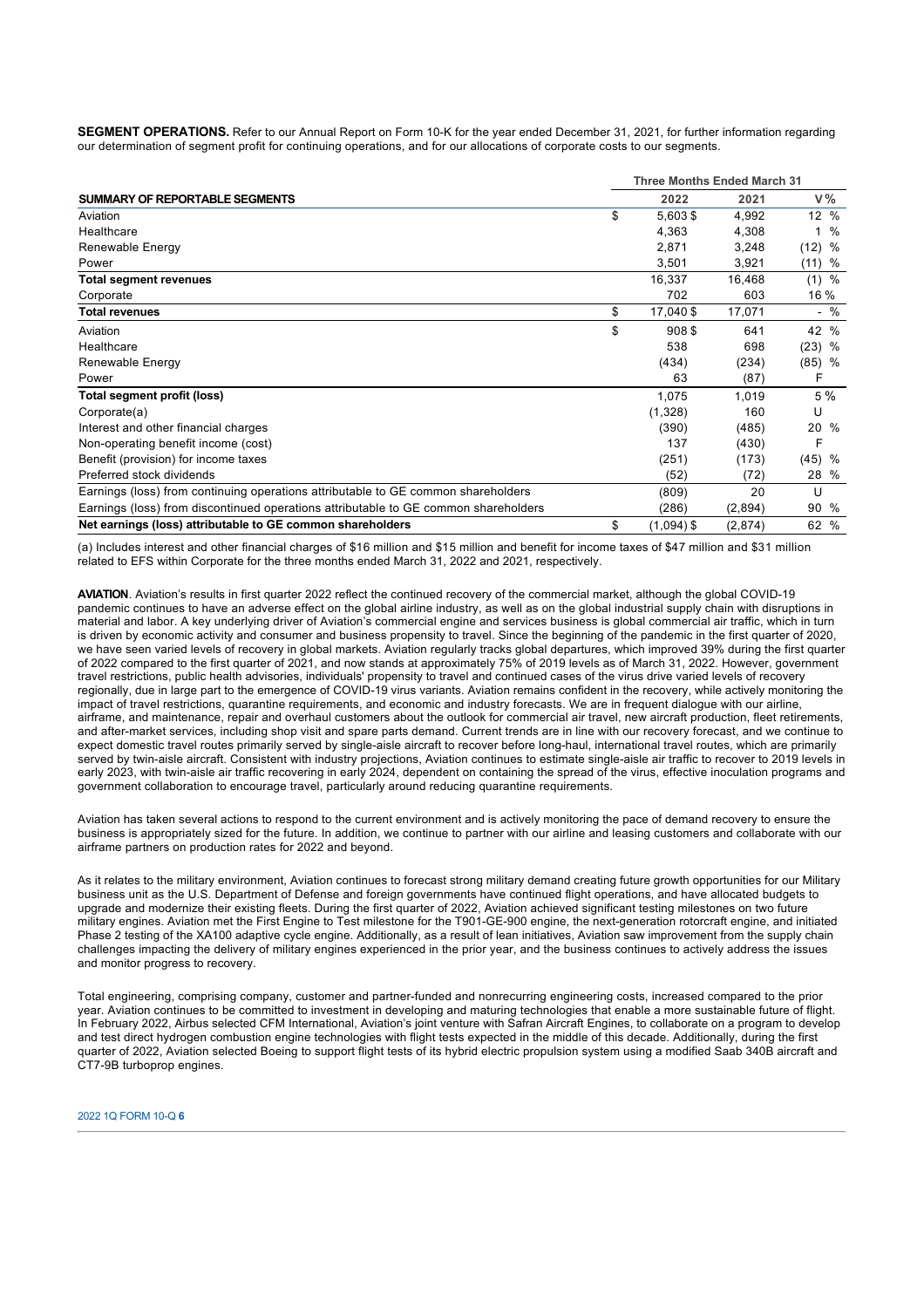Aviation continues to take actions to protect its ability to serve its customers now and as the global airline industry recovers. Aviation's deep history of innovation and technology leadership, commercial engine installed base of approximately 39,400 units, with approximately 10,900 units under long-term service agreements, and military engine installed base of approximately 26,200 units represents strong long-term fundamentals. Aviation expects to emerge from the current environment well-positioned to drive long-term profitable growth and cash generation over time.

|                                    |      | Three months ended March 31 |  |
|------------------------------------|------|-----------------------------|--|
| Sales in units, except where noted | 2022 | 2021                        |  |
| Commercial Engines(a)              | 343  | 359                         |  |
| LEAP Engines(b)                    | 239  | 188                         |  |
| <b>Military Engines</b>            | 184  | 96                          |  |
| Spare Parts Rate(c)                | 22.8 | 13.2                        |  |

(a) Commercial Engines now includes Business Aviation and Aeroderivative units for all periods presented.

(b) LEAP engines are subsets of commercial engines.

(c) Commercial externally shipped spare parts and spare parts used in time and material shop visits in millions of dollars per day.

| <b>RPO</b>       | <b>March 31, 2022</b> | December 31,<br>2021 |
|------------------|-----------------------|----------------------|
| Equipment        | 11.924\$              | 11,139               |
| Services         | 115.576               | 114,133              |
| <b>Total RPO</b> | 127,501\$             | 125,272              |

### **SEGMENT REVENUES AND PROFIT Three months ended March 31**

|                                          |        | 2022  |    | 2021  |
|------------------------------------------|--------|-------|----|-------|
| <b>Commercial Engines &amp; Services</b> | ቦ<br>Φ | 3.853 | \$ | 3,354 |
| Military                                 |        | 1,036 |    | 956   |
| Systems & Other                          |        | 714   |    | 682   |
| <b>Total segment revenues</b>            |        | 5.603 |    | 4,992 |
| Equipment                                | \$     | 1.654 | \$ | 1.847 |
| <b>Services</b>                          |        | 3.949 |    | 3,145 |
| <b>Total segment revenues</b>            |        | 5,603 |    | 4,992 |
| <b>Segment profit</b>                    | \$     | 908   | S  | 641   |
| Segment profit margin                    |        | 16.2% |    | 12.8% |
|                                          |        |       |    |       |

#### **For the three months ended March 31, 2022, segment revenues were up \$0.6 billion (12%) and segment profit was up \$0.3 billion (42%).**

RPO as of March 31, 2022 increased \$2.2 billion (2%) from December 31, 2021, primarily due to increases in services. Services increased primarily as a result of engines contracted under long-term service agreements that have now been put into service and contract modifications. Revenues increased \$0.6 billion (12%) organically\*. Commercial Services revenues increased, primarily due to increased shop visit volume and higher volume of commercial spare part shipments. Commercial Engines revenues decreased, primarily driven by lower GEnx engine production rates, supply chain constraints and product transition with fewer engine shipments on legacy programs, partially offset by more shipments on newer programs, including 51 more LEAP units versus the prior year. Military revenues increased, primarily due to 88 more engine shipments than the prior year, partially offset by product mix.

Profit increased \$0.3 billion (39%) organically\*, primarily due to increased shop visit volume and higher volume of commercial spare part shipments. These increases in profit were partially offset by lower profit on Commercial Engine shipments driven by product transition with fewer engine shipments on legacy programs and more shipments on newer programs, inflation in our supply chain and additional growth investment.

**HEALTHCARE.** U.S. healthcare market demand continues to be strong, however, Europe, the Middle East and Africa are still seeing the lingering effects of COVID-19, and China has seen impacts in certain regions during the first quarter of 2022. We continue to see growth in hospital spending to increase capacity and improve quality of care. Both Healthcare Systems (HCS) and Pharmaceutical Diagnostics (PDx) demand has recovered to at or above pre-pandemic levels. We are experiencing substantial inflation and delays in sourcing key materials needed for our products, such as electronics and resins, delaying our ability to convert RPO to revenue. We have proactively managed sourcing and logistics, material and design costs to partially mitigate supply chain impacts. Delivering for our customers remains a top priority. In response to the inflation pressures we are experiencing, we have continued to manage price and value for our customers, as well as discretionary and structural cost in our business, in order to invest in research and development to drive long-term growth.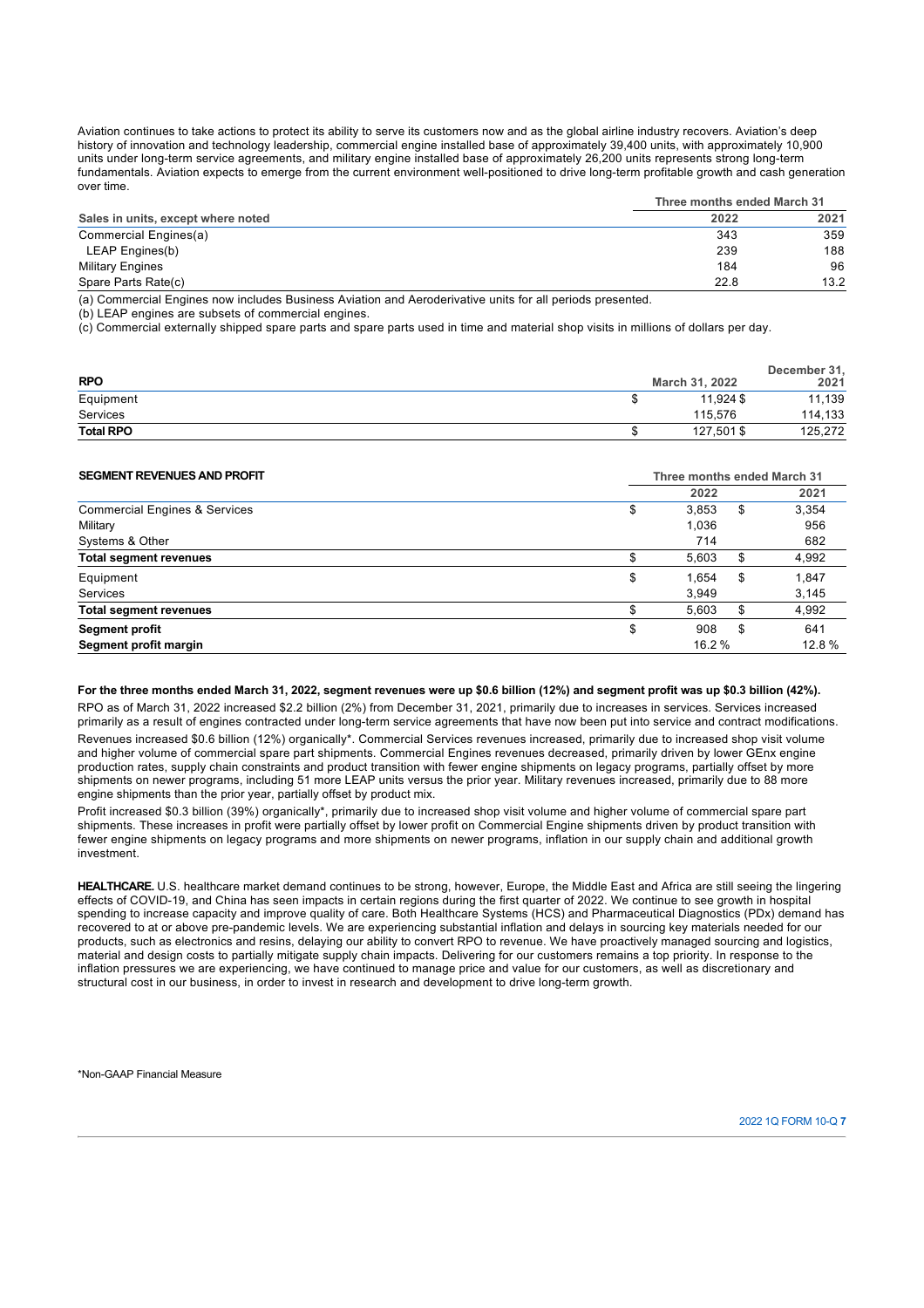We continue to grow and invest in precision health, with a focus on creating new products and digital solutions as well as expanding uses of existing offerings that are tailored to the different needs of our global customers. We announced a partnership with AliveCor to deliver medicalgrade electrocardiograms (ECGs) taken by patients on an AliveCor device outside of the hospital setting, which will connect directly into GE Healthcare's MUSE Cardiac Management System so physicians can view and evaluate clinical readings remotely. We received U.S. Food and Drug Administration pre-market approval for our End-tidal (Et) Control software for general anesthesia delivery on the Aisys CS<sup>2</sup> Anesthesia Delivery System. The Et Control software improves anesthesia delivery accuracy and simplifies workflows while reducing drug waste, lowering the cost of care and greenhouse gas emissions. We remain committed to innovate and invest to create more integrated, efficient, and personalized precision healthcare.

| <b>RPO</b>       | March 31, 2022 | December 31,<br>2021 |
|------------------|----------------|----------------------|
| Equipment        | 4,282\$        | 4,232                |
| Services         | 10.118         | 10,375               |
| <b>Total RPO</b> | 14.399\$       | 14,606               |

#### **SEGMENT REVENUES AND PROFIT Three months ended March 31**

|                                   |    | 2022  |    | 2021  |
|-----------------------------------|----|-------|----|-------|
| <b>Healthcare Systems</b>         | æ  | 3,875 | \$ | 3,825 |
| <b>Pharmaceutical Diagnostics</b> |    | 487   |    | 482   |
| <b>Total segment revenues</b>     |    | 4,363 | \$ | 4,308 |
| Equipment                         | \$ | 2,256 | \$ | 2,227 |
| Services                          |    | 2.107 |    | 2,081 |
| <b>Total segment revenues</b>     |    | 4,363 | £. | 4,308 |
| <b>Segment profit</b>             | \$ | 538   | S  | 698   |
| Segment profit margin             |    | 12.3% |    | 16.2% |

### **For the three months ended March 31, 2022, segment revenues were up \$0.1 billion (1%) and segment profit was down \$0.2 billion (23%).**

RPO as of March 31, 2022 decreased \$0.2 billion (1%) from December 31, 2021, primarily due to an increase in equipment orders, more than offset by the impact of contract renewal timing in services.

Revenues increased \$0.1 billion (2%) organically\*. Services revenues increased, driven by a return to pre-pandemic volume in PDx and the continued growth of HCS services. Equipment revenues were flat, driven by continued supply chain constraints, COVID-19 impacts in certain China regions and impacts from the Russia and Ukraine conflict.

Profit decreased \$0.1 billion (15%) organically\*, driven by decreased volume for LCS and Ultrasound products, and increased material inflation and logistics cost across all product lines. We also continued to make research and development and commercial investments.

**RENEWABLE ENERGY.** While we continue to expect long-term growth in U.S onshore wind, the expiry of U.S. Production Tax Credits (PTC) in 2021 and U.S. policy uncertainty, together with rising inflation has resulted in project delays and deferral of customer investments. The offshore wind industry continues to expect strong global growth through the decade and our Grid business is positioned to support grid modernization needs. We have experienced significant cost inflation in materials and logistics costs across the entire business that impact price and customer demand, and our financial results are dependent on U.S. tax credit policy, the inflationary environment, execution of cost reduction initiatives and improved pricing.

New product introductions remain important to our onshore and offshore customers who are demonstrating the willingness to adopt the new technology of larger turbines that decrease the levelized cost of energy. We have observed significant market demand for our 5-6 MW Cypress and 3-4 MW Sierra Onshore units and our 12-14 MW Haliade-X Offshore units. Commissioned in 2019, our Haliade-X test unit is currently operating at 14 MW. We expect to start shipping units for commercial projects in the second half of this year. Preparing for large scale production, while reducing the cost of these new product platforms and blade technologies remains a key priority. At Grid Solutions, new technology such as flexible transformers and g<sup>a</sup> switchgears are solving for a more resilient and efficient electric grid and lower greenhouse gas emissions, respectively.

|                                     |      | Three months ended March 31 |  |  |  |
|-------------------------------------|------|-----------------------------|--|--|--|
| Onshore and Offshore sales in units | 2022 | 2021                        |  |  |  |
| Wind Turbines                       | 502  | 778                         |  |  |  |
| Wind Turbine Gigawatts              |      | $2.4^{\circ}$               |  |  |  |
| Repower units                       | 151  | $\sim$                      |  |  |  |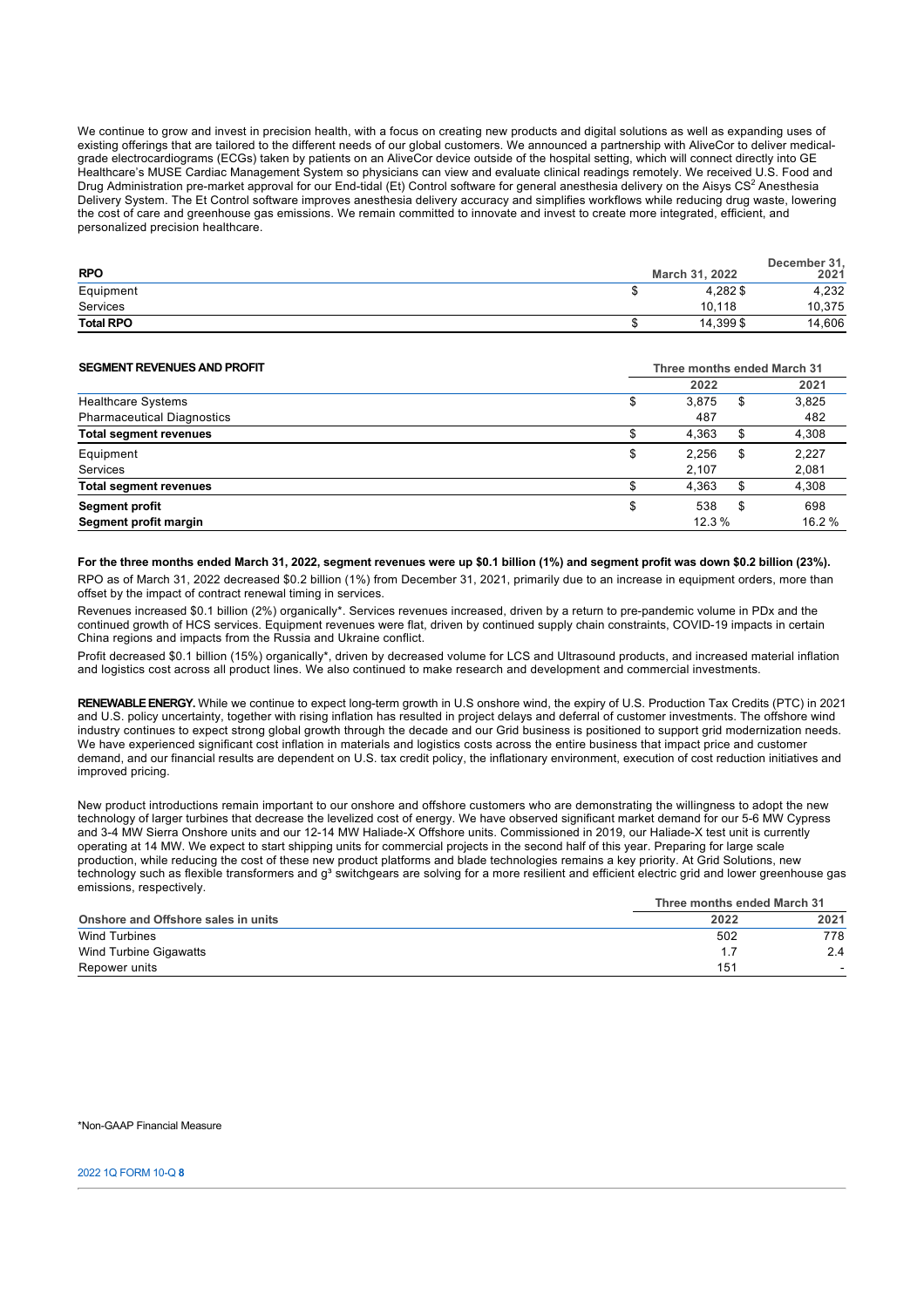| <b>RPO</b>       | March 31, 2022 | December 31,<br>2021 |
|------------------|----------------|----------------------|
| Equipment        | 18.728\$       | 18,639               |
| Services         | 12.682         | 12,872               |
| <b>Total RPO</b> | 31.410\$       | 31.511               |

## **SEGMENT REVENUES AND PROFIT Three months ended March 31**

|                                           |        | 2022     |    | 2021    |
|-------------------------------------------|--------|----------|----|---------|
| Onshore Wind                              | σ<br>Φ | 1.906    | S  | 2.118   |
| Grid Solutions equipment and services     |        | 668      |    | 795     |
| Hydro, Offshore Wind and Hybrid Solutions |        | 297      |    | 335     |
| <b>Total segment revenues</b>             |        | 2,871    |    | 3,248   |
| Equipment                                 | \$     | 2.173    | \$ | 2,844   |
| <b>Services</b>                           |        | 698      |    | 404     |
| <b>Total segment revenues</b>             |        | 2.871    | \$ | 3,248   |
| Segment profit (loss)                     | \$     | (434)    | \$ | (234)   |
| Segment profit margin                     |        | (15.1) % |    | (7.2) % |
|                                           |        |          |    |         |

### **For the three months ended March 31, 2022, segment revenues were down \$0.4 billion (12%) and segment losses were up \$0.2 billion (86%).**

RPO as of March 31, 2022 decreased \$0.1 billion from December 31, 2021 primarily from sales exceeding new orders at Onshore Wind and the impact of a stronger U.S. dollar at Offshore Wind, partially offset by new orders at Grid and Onshore Services exceeding sales. The decline in new equipment orders at Onshore Wind is primarily attributable to the U.S. market decline and increased commercial selectivity internationally. Revenues decreased \$0.3 billion (10%) organically\* across all businesses, primarily from 276 fewer wind turbine deliveries at Onshore Wind and lower revenue at Grid due to increased commercial selectivity, partially offset by higher services revenue at Onshore Wind from a larger installed base and 151 more repower unit deliveries.

Segment losses increased \$0.2 billion (91%) organically\*, primarily from lower volume at Onshore Wind in the U.S. and Grid, lower margins at Onshore Wind and cost inflation across all businesses, partially offset by the impact of cost reduction initiatives. Onshore Wind results were adversely impacted by execution of lower margin RPO in North America and the impact of transitioning to newer product offerings internationally.

**POWER.** During the current period, global gas generation and gas turbine utilization were both up mid-single-digits due to retirements and availability of coal and nuclear units and weather in select markets, even as the market manages through the uncertainty and disruptions from the conflict in Ukraine. Looking ahead, we anticipate the power market to continue to be impacted by overcapacity in the industry, continued price pressure from competition on servicing the installed base, and the uncertain timing of deal closures due to financing and the complexities of working in emerging markets, as well as the ongoing impacts of COVID-19. Although market factors related to the energy transition such as greater renewable energy penetration and the adoption of climate change-related policies continue to impact long-term demand (and related financing), to differing degrees across markets globally, we expect the gas market to remain stable over the next decade with gas generation continuing to grow low-single-digits. We believe gas will play a critical role in the energy transition and are encouraged by the growth in Gas Power Services. We remain focused on our underwriting discipline and risk management to ensure we are securing deals that meet our financial hurdles and we have high confidence to deliver for our customers.

We continue to invest in new product development, such as our HA-Turbines and Nuclear small modular reactors. Our fundamentals remain strong with approximately \$67.8 billion in RPO and a gas turbine installed base greater than 7,000 units, including approximately 1,750 units under long-term service agreements.

|                            | Three months ended March 31 |      |  |  |
|----------------------------|-----------------------------|------|--|--|
| Sales in units             | 2022                        | 2021 |  |  |
| <b>GE Gas Turbines</b>     | 20                          | 11   |  |  |
| Heavy-Duty Gas Turbines(a) | 13                          | 11   |  |  |
| HA-Turbines(b)             |                             | 5    |  |  |
| Aeroderivatives(a)         |                             |      |  |  |

(a) Heavy-Duty Gas Turbines and Aeroderivatives are subsets of GE Gas Turbines.

(b) HA-Turbines are a subset of Heavy-Duty Gas Turbines.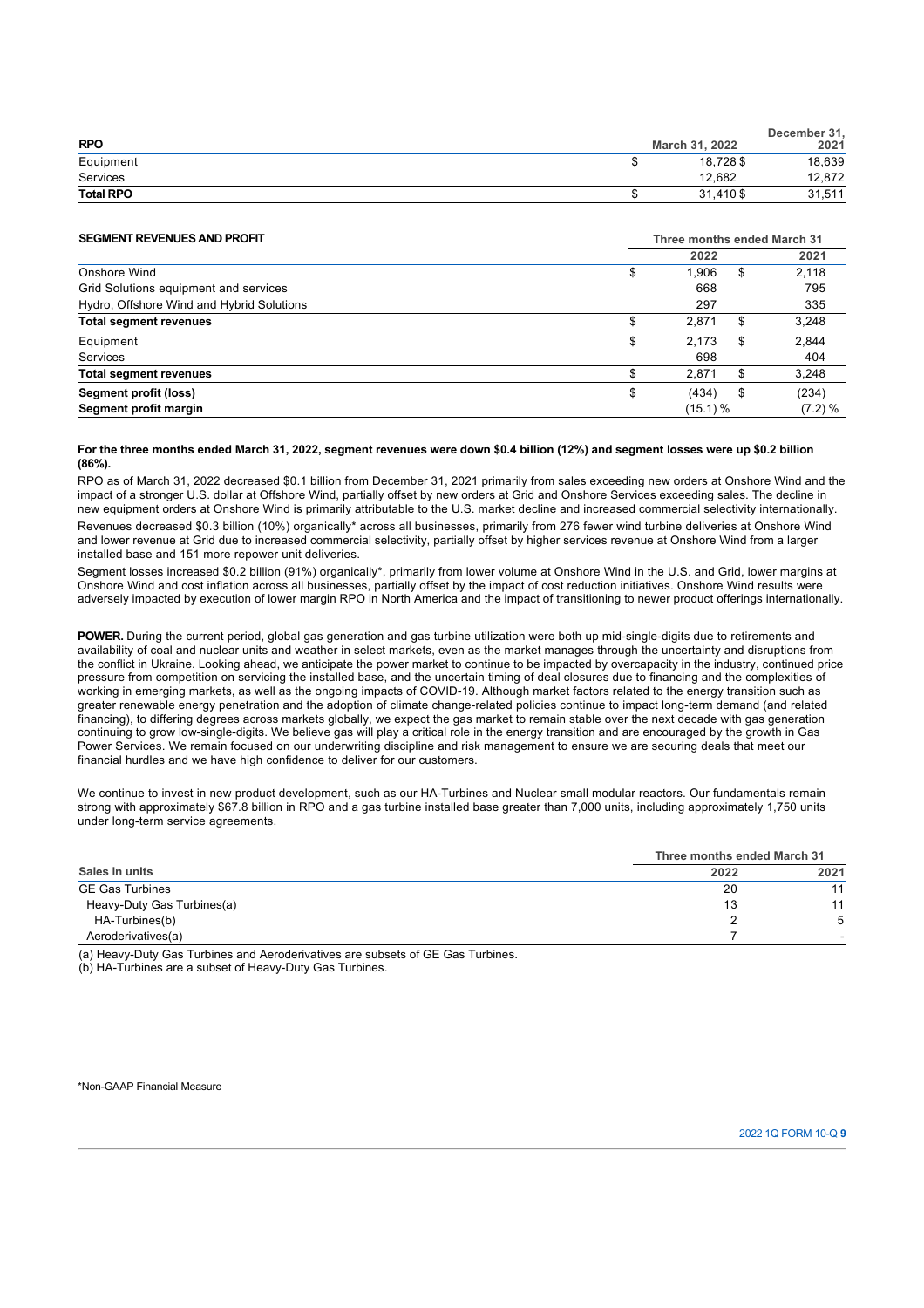| <b>RPO</b>       | March 31, 2022 | December 31,<br>2021 |
|------------------|----------------|----------------------|
| Equipment        | 11.812\$       | 12,169               |
| Services         | 55.941         | 56,569               |
| <b>Total RPO</b> | 67.752\$       | 68,738               |

## **SEGMENT REVENUES AND PROFIT Three months ended March 31**

|                                     |        | 2022  |     | 2021    |
|-------------------------------------|--------|-------|-----|---------|
| <b>Gas Power</b>                    | ጦ<br>Φ | 2,489 | \$  | 2,829   |
| <b>Steam Power</b>                  |        | 636   |     | 706     |
| Power Conversion, Nuclear and other |        | 377   |     | 385     |
| <b>Total segment revenues</b>       |        | 3,501 | S   | 3,921   |
| Equipment                           | \$     | 965   | \$  | 1.241   |
| <b>Services</b>                     |        | 2,536 |     | 2,679   |
| <b>Total segment revenues</b>       |        | 3.501 | \$. | 3,921   |
| Segment profit (loss)               | \$     | 63    | \$  | (87)    |
| Segment profit margin               |        | 1.8%  |     | (2.2) % |

### **For the three months ended March 31, 2022, segment revenues were down \$0.4 billion (11%) and segment profit was up \$0.1 billion.**

RPO as of March 31, 2022 decreased \$1.0 billion (1%) from December 31, 2021, primarily driven by the continued wind down of the Steam Power new build coal business, sales outpacing new orders in Gas Power contractual services and the impact of the Russia and Ukraine conflict at Power Conversion.

Revenues decreased \$0.2 billion (6%) organically\*, primarily due to decreased Gas Power equipment revenues on fewer HA shipments and Steam Power equipment on the exit of new build coal, partially offset by higher Gas Power Aeroderivative deliveries.

Profit increased \$0.1 billion organically\* due to increases in Steam Power from prior year project and legal charges that did not repeat.

<span id="page-9-0"></span>**CORPORATE.** The Corporate amounts related to revenues and earnings include the results of disposed businesses, certain amounts not included in operating segment results because they are excluded from measurement of their operating performance for internal and external purposes and the elimination of intersegment activities. In addition, the Corporate amounts related to earnings include certain costs of our principal retirement plans, significant, higher-cost restructuring programs, separation costs, and other costs reported in Corporate.

Corporate includes the results of the GE Digital business and our remaining GE Capital businesses including our run-off Insurance business (see Other Items - Insurance for further information).

#### **REVENUES AND OPERATING PROFIT (COST) Three months ended March 31**

|                                                                         | 2022               | 2021  |
|-------------------------------------------------------------------------|--------------------|-------|
| Corporate revenues                                                      | \$<br>220\$        | 227   |
| Insurance revenues                                                      | 767                | 755   |
| Eliminations and other                                                  | (285)              | (379) |
| <b>Total Corporate revenues</b>                                         | \$<br>702\$        | 603   |
| Gains (losses) on purchases and sales of business interests             | \$<br>4\$          | 3     |
| Gains (losses) on equity securities                                     | (219)              | 347   |
| Restructuring and other charges                                         | (35)               | (106) |
| Separation costs                                                        | (119)              |       |
| Steam asset sale impairment (Notes 6 and 7)                             | (824)              |       |
| Russia and Ukraine charges                                              | (230)              |       |
| Insurance profit (loss) (Note 12)                                       | 225                | 138   |
| Adjusted total corporate operating costs (Non-GAAP)                     | (129)              | (221) |
| Total Corporate operating profit (cost) (GAAP)                          | \$<br>$(1,328)$ \$ | 160   |
| Less: gains (losses), impairments, Insurance, and restructuring & other | (1, 199)           | 382   |
| Adjusted total corporate operating costs (Non-GAAP)                     | \$<br>$(129)$ \$   | (221) |
| Functions & operations                                                  | \$<br>$(78)$ \$    | (188) |
| Environmental, health and safety (EHS) and other items                  | (51)               | (55)  |
| Eliminations                                                            | (1)                | 23    |
| Adjusted total corporate operating costs (Non-GAAP)                     | \$<br>(129)\$      | (221) |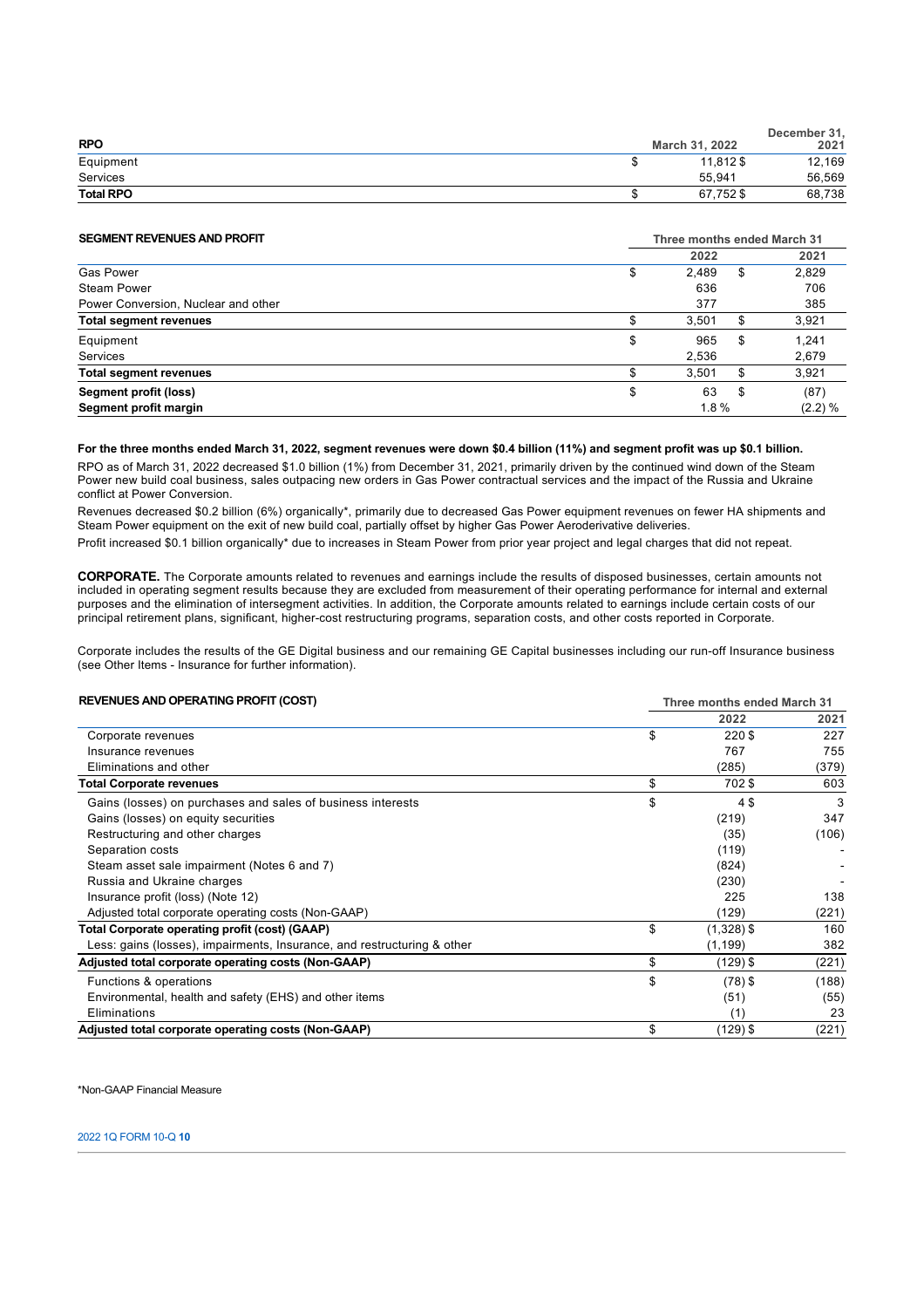Adjusted total corporate operating costs\* excludes gains (losses) on purchases and sales of business interests, significant, higher-cost restructuring programs, separation costs, gains (losses) on equity securities, impairments and our run-off Insurance business profit. We believe that adjusting corporate costs to exclude the effects of items that are not closely associated with ongoing corporate operations provides management and investors with a meaningful measure that increases the period-to-period comparability of our ongoing corporate costs.

**For the three months ended March 31, 2022**, revenues increased by \$0.1 billion due to lower intersegment eliminations. Corporate operating profit decreased by \$1.5 billion due to \$0.8 billion of non-cash impairment charges related to property, plant and equipment and intangible assets as a result of reclassification of a portion of our Steam Power business to held for sale in the first quarter of 2022 (See Note 2). In addition, operating profit decreased due to a \$0.6 billion change in gains (losses) on equity securities, primarily related to \$1.7 billion of mark to market losses on our AerCap shares and note, partially offset by \$1.2 billion of higher mark to market gains on our BKR shares. Operating profit decreased \$0.2 billion from contracts and recoverability of assets in connection with the conflict between Russia and Ukraine and resulting sanctions, primarily within our Aviation and Power businesses, and \$0.1 billion of incurred expenses related to business separation costs. These decreases were partially offset by \$0.1 billion of lower restructuring and other charges in 2022, primarily related to our Aviation segment, and \$0.1 billion of higher income in our run-off Insurance business, primarily driven by lower claims and strong investment results. Adjusted total corporate operating costs\* decreased by \$0.1 billion primarily as the result of favorable operating results in EFS and core reductions.

### <span id="page-10-0"></span>**OTHER CONSOLIDATED INFORMATION**

**RESTRUCTURING.** This table is inclusive of all restructuring charges in our segments and at Corporate, and the charges are shown below for the business where they originated. Separately, in our reported segment results, significant, higher-cost restructuring programs are excluded from measurement of segment operating performance for internal and external purposes; those excluded amounts are reported in Restructuring and other charges for Corporate (see the Corporate section).

#### **RESTRUCTURING AND OTHER CHARGES Three months ended March 31**

| 2022        | 2021                                     |  |
|-------------|------------------------------------------|--|
| \$<br>23\$  | 211                                      |  |
| 29          | 26                                       |  |
| 12          | 5                                        |  |
| (3)         |                                          |  |
| \$<br>61\$  | 242                                      |  |
| \$<br>31S   | 101                                      |  |
| 33          | 148                                      |  |
| (3)         | (7)                                      |  |
| \$<br>61\$  | 242                                      |  |
| \$<br>5\$   | 62                                       |  |
| 13          | 39                                       |  |
| 6           | 76                                       |  |
| 34          | 49                                       |  |
| 3           | 16                                       |  |
| \$<br>61\$  | 242                                      |  |
| \$<br>154\$ | 223                                      |  |
|             | $11155$ $11011113$ $511050$ $10101$ $01$ |  |

Liabilities associated with restructuring activities were approximately \$0.9 billion and \$1.0 billion, including actuarial determined postemployment severance benefits of \$0.5 billion and \$0.5 billion as of March 31, 2022 and December 31, 2021, respectively.

**SEPARATION COSTS.** In November 2021, the company announced its plan to form three industry-leading, global public companies focused on the growth sectors of aviation, healthcare, and energy. Over the next two years, we expect to incur separation, transition, and operational costs of approximately \$2 billion and net tax costs of less than \$0.5 billion, which will depend on specifics of the transaction.

We incurred pre-tax separation costs of \$119 million, primarily related to business separation and employee cost and \$20 million of net tax expense, including taxes associated with planned legal entity restructuring and changes to indefinite reinvestment, for the three months ended March 31, 2022.

**INTEREST AND OTHER FINANCIAL CHARGES** were \$0.4 billion and \$0.5 billion for the three months ended March 31, 2022 and 2021, respectively. The decrease was primarily due to lower average borrowings balances, partially offset by a lower allocation of interest expense to discontinued operations. Inclusive of interest expense in discontinued operations, total interest and other financial charges were \$0.4 billion and \$0.7 billion for the three months ended March 31, 2022 and 2021, respectively. The primary components of interest and other financial charges are interest on short- and long-term borrowings.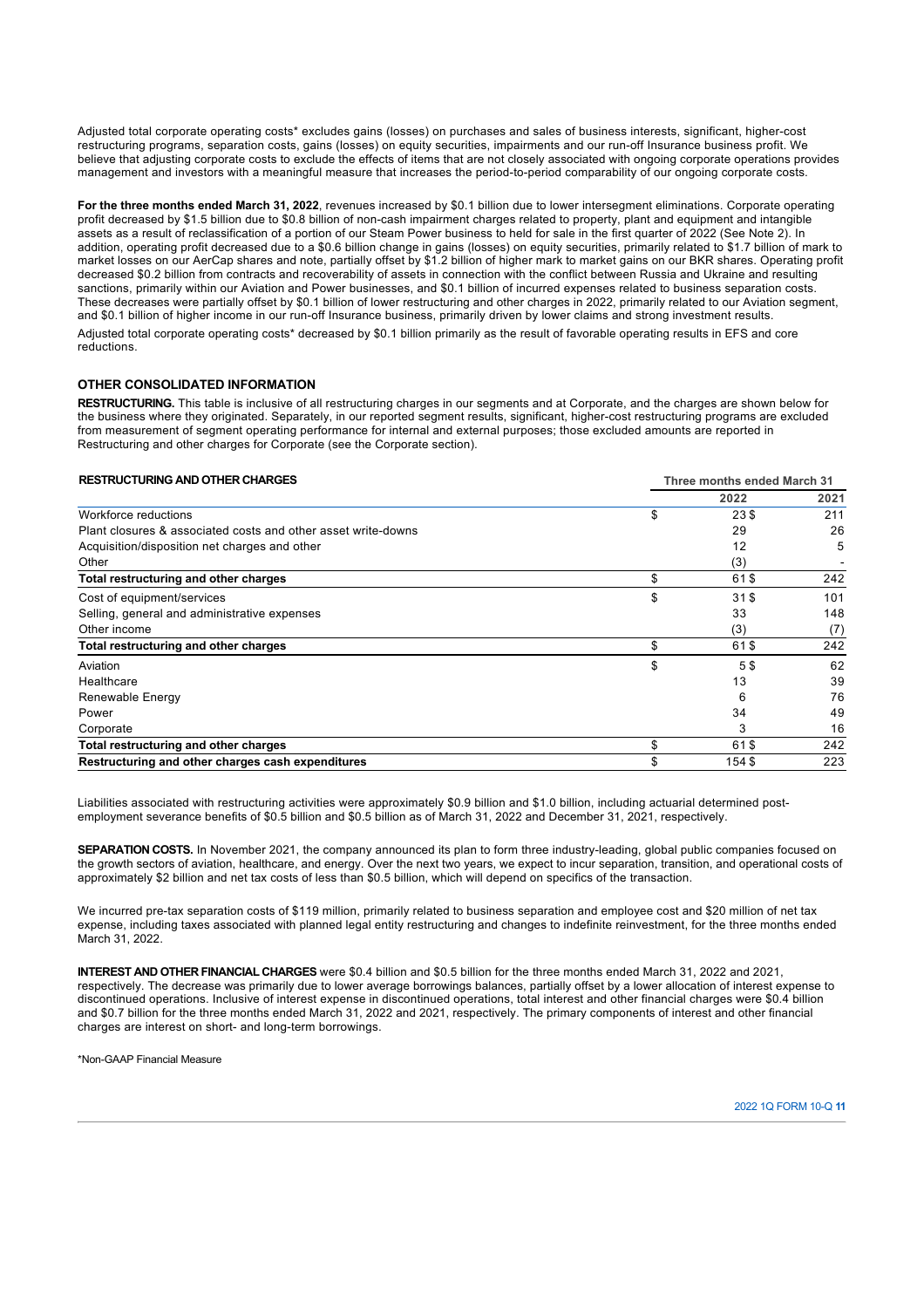**POSTRETIREMENT BENEFIT PLANS.** Refer to Note 13 for information about our pension and retiree benefit plans.

**INCOME TAXES. For the three months ended March 31, 2022**, the consolidated income tax rate was (38.8)% compared to 59.7% for the three months ended March 31, 2021. The tax rate for 2022 reflects a tax provision on a pre-tax loss.

The consolidated provision for income taxes was \$0.2 billion for the three months ended March 31, 2022 and \$0.1 billion for the three months ended March 31, 2021. The provision increased due to a decrease in favorable audit resolutions outside the U.S. and an increase in losses in foreign jurisdictions where they are not likely to be utilized. There was not a significant benefit associated with the change from pre-tax income for the three months ended March 31, 2021 to a pre-tax loss for the three months ended March 31, 2022 as the pre-tax loss for 2022 included asset impairments and a net loss on our interest in AerCap and Baker Hughes which included losses without tax benefit. Excluding these items, there was an increase in pre-tax income from the three months ended March 31, 2021 compared to the three months ended March 31, 2022

**For the three months ended March 31, 2021**, the consolidated income tax provision was \$0.1 billion compared to \$0.1 billion for the three months ended March 31, 2020. The provision increased slightly as there was a tax expense associated with the unrealized gain on our remaining interest in Baker Hughes in the first quarter of 2021 compared to a tax benefit associated with the unrealized loss recorded in the first quarter of 2020. This was largely offset by the nonrecurrence of the tax expense associated with the disposition of the BioPharma business in the first quarter of 2020.

**DISCONTINUED OPERATIONS** primarily comprise our GE Capital Aviation Services (GECAS) business, discontinued in 2021, our mortgage portfolio in Poland, and other trailing assets and liabilities associated with prior dispositions. Results of operations, financial position and cash flows for these businesses are reported as discontinued operations for all periods presented and the notes to the financial statements have been adjusted on a retrospective basis. See Note 2 for further information regarding our businesses in discontinued operations.

### <span id="page-11-0"></span>**CAPITAL RESOURCES AND LIQUIDITY**

**FINANCIAL POLICY**. We intend to maintain a disciplined financial policy with a sustainable investment-grade long-term credit rating. In the fourth quarter of 2021, the Company announced plans to form three industry-leading, global, investment-grade companies, each of which will determine their own financial policies, including capital allocation, dividend, mergers and acquisitions and buy back decisions.

**LIQUIDITY POLICY.** We maintain a strong focus on liquidity and define our liquidity risk tolerance based on sources and uses to maintain a sufficient liquidity position to meet our business needs and financial obligations under both normal and stressed conditions. We believe that our consolidated liquidity and availability under our revolving credit facilities will be sufficient to meet our liquidity needs.

**CONSOLIDATED LIQUIDITY.** Our primary sources of liquidity consist of cash and cash equivalents, free cash flows\* from our operating businesses, cash generated from asset sales and dispositions, and short-term borrowing facilities, including revolving credit facilities. Cash generation can be subject to variability based on many factors, including seasonality, receipt of down payments on large equipment orders, timing of billings on long-term contracts, timing of Aviation-related customer allowances, market conditions and our ability to execute dispositions. Total cash, cash equivalents and restricted cash was \$12.8 billion at March 31, 2022, of which \$6.8 billion was held in the U.S. and \$6.0 billion was held outside the U.S.

Cash held in non-U.S. entities has generally been reinvested in active foreign business operations; however, substantially all of our unrepatriated earnings were subject to U.S. federal tax and, if there is a change in reinvestment, we would expect to be able to repatriate available cash (excluding amounts held in countries with currency controls) without additional federal tax cost. Any foreign withholding tax on a repatriation to the U.S. would potentially be partially offset by a U.S. foreign tax credit. With regards to our announcement to form three public companies, we expect that planning for and execution of this separation will impact indefinite reinvestment. The impact of that change will be recorded when there is a specific change in ability and intent to reinvest earnings.

Cash, cash equivalents and restricted cash at March 31, 2022 included \$2.3 billion of cash held in countries with currency control restrictions (including a total of \$0.1 billion in Russia and Ukraine) and \$0.4 billion of restricted use cash. Cash held in countries with currency controls represents amounts held in countries that may restrict the transfer of funds to the U.S. or limit our ability to transfer funds to the U.S. without incurring substantial costs. Restricted use cash represents amounts that are not available to fund operations, and primarily comprised funds restricted in connection with certain ongoing litigation matters. Excluded from cash, cash equivalents and restricted cash was \$0.8 billion of cash in our run-off Insurance business, which was classified as All other assets in the Statement of Financial Position.

In connection with the program we launched in 2020 to fully monetize our Baker Hughes position over approximately three years, we received proceeds of \$1.3 billion in the first quarter of 2022. In addition, we expect to fully monetize our stake in AerCap over time.

We provided a total of \$11.4 billion of capital contributions to our insurance subsidiaries since 2018, including \$2.0 billion in the first quarter of 2022, and expect to provide further capital contributions of approximately \$3.6 billion through 2024. These contributions are subject to ongoing monitoring by the Kansas Insurance Department (KID), and the total amount to be contributed could increase or decrease, or the timing could be accelerated, based upon the results of reserve adequacy testing or a decision by KID to modify the schedule of contributions set forth in January 2018. We are required to maintain specified capital levels at these insurance subsidiaries under capital maintenance agreements.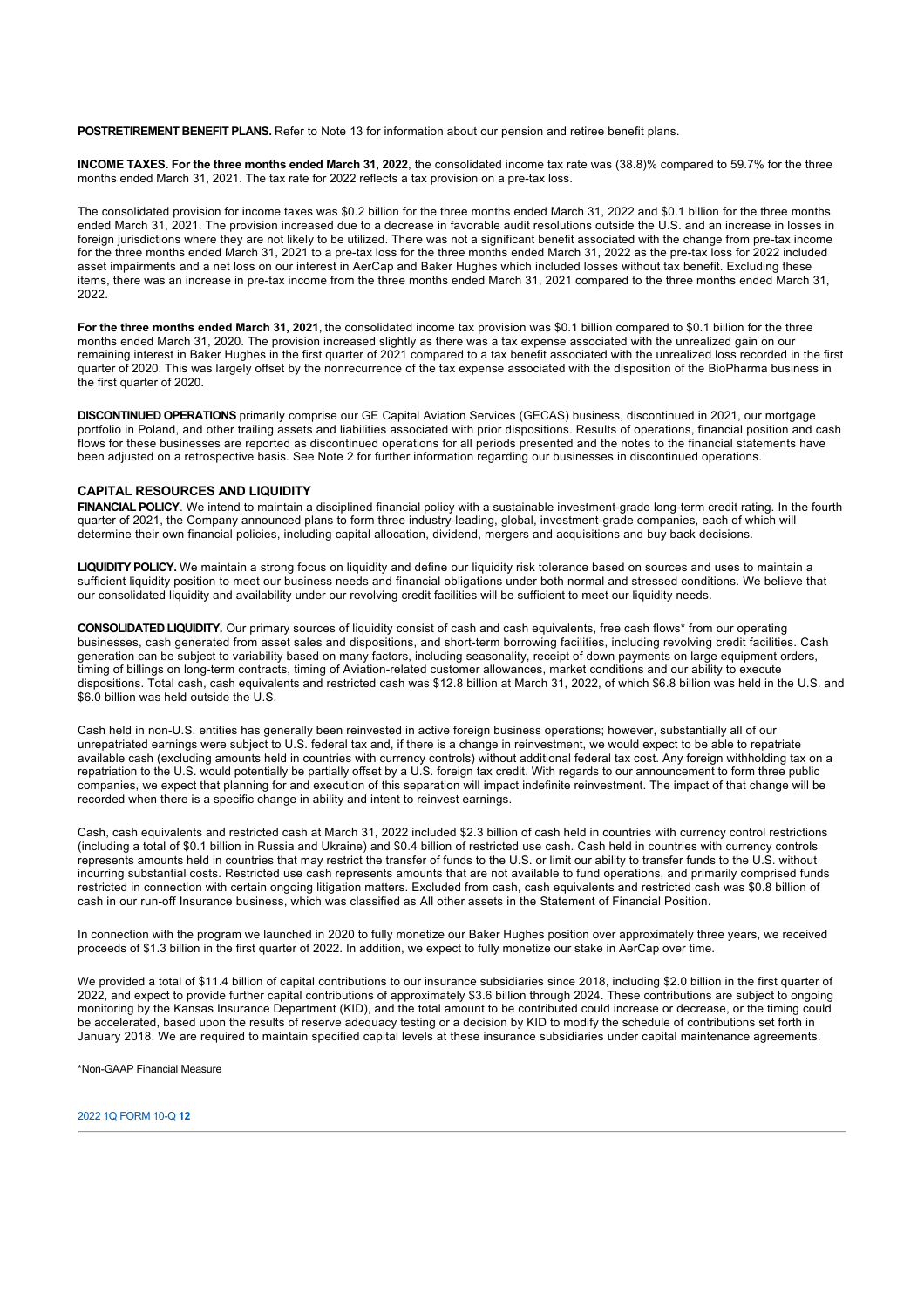**BORROWINGS.** Consolidated total borrowings were \$33.6 billion and \$35.2 billion at March 31, 2022 and December 31, 2021, respectively, a decrease of \$1.6 billion. The reduction in borrowings was driven primarily by net repayments and maturities of debt of \$1.2 billion and \$0.3 billion related to changes in foreign exchange rates.

We have in place committed revolving credit facilities totaling \$14.4 billion at March 31, 2022, comprising a \$10.0 billion unused back-up revolving syndicated credit facility and a total of \$4.4 billion of bilateral revolving credit facilities.

**CREDIT RATINGS AND CONDITIONS.** We have relied, and may continue to rely, on the short- and long-term debt capital markets to fund, among other things, a significant portion of our operations. The cost and availability of debt financing is influenced by our credit ratings. Moody's Investors Service (Moody's), Standard and Poor's Global Ratings (S&P), and Fitch Ratings (Fitch) currently issue ratings on our short- and longterm debt. Our credit ratings as of the date of this filing are set forth in the table below.

|            | Moody's  | S&P                  | <b>Fitch</b>   |
|------------|----------|----------------------|----------------|
| Outlook    | Negative | CreditWatch Negative | Stable         |
| Short term | $P-2$    | A-2                  | F <sub>3</sub> |
| Long term  | Baa1     | BBB+                 | <b>BBB</b>     |

We are disclosing our credit ratings and any current quarter updates to these ratings to enhance understanding of our sources of liquidity and the effects of our ratings on our costs of funds and access to liquidity. Our ratings may be subject to a revision or withdrawal at any time by the assigning rating organization, and each rating should be evaluated independently of any other rating. For a description of some of the potential consequences of a reduction in our credit ratings, see the Financial Risks section of Risk Factors in this report.

Substantially all of the Company's debt agreements in place at March 31, 2022 do not contain material credit rating covenants. Our unused back-up revolving syndicated credit facility and certain of our bilateral revolving credit facilities contain a customary net debt-to-EBITDA financial covenant, which we satisfied at March 31, 2022.

The Company may from time to time enter into agreements that contain minimum ratings requirements. The following table provides a summary of the maximum estimated liquidity impact in the event of further downgrades below each stated ratings level.

| <b>Triggers Below</b> |   | At March 31, 2022 |
|-----------------------|---|-------------------|
| BBB+/A-2/P-2          | æ | 41                |
| BBB/A-3/P-3           |   | 247               |
| BBB-                  |   | 1,093             |
| BB+ and below         |   | 494               |

Our most significant contractual ratings requirements are related to ordinary course commercial activities. The timing within the quarter of the potential liquidity impact of these areas may differ, as can the remedies to resolving any potential breaches of required ratings levels.

**FOREIGN EXCHANGE.** As a result of our global operations, we generate and incur a significant portion of our revenues and expenses in currencies other than the U.S. dollar. Such principal currencies include the euro, the Chinese renminbi, the Indian rupee and Japanese yen, among others. The effects of foreign currency fluctuations on earnings was less than \$0.1 billion for both the three months ended March 31, 2022 and 2021. See Note 19 for further information about our risk exposures, our use of derivatives, and the effects of this activity on our financial statements.

# **STATEMENT OF CASH FLOWS**

**CASH FLOWS FROM CONTINUING OPERATIONS.** The most significant source of cash in CFOA is customer-related activities, the largest of which is collecting cash resulting from product or services sales. The most significant operating use of cash is to pay our suppliers, employees, tax authorities and post retirement plans.

**Cash used for operating activities** was \$0.5 billion in 2022, a decrease of \$2.1 billion compared with 2021, primarily due to: a decrease in financial services-related cash collateral paid net of settlements on derivative contracts of \$1.6 billion, which is a standard market practice to minimize derivative counterparty exposures; a decrease in cash used for All other operating activities primarily due to the nonrecurrence of settlements of factoring related liabilities of \$0.4 billion, an increase in Aviation-related customer allowance accruals of \$0.3 billion (compared to an insignificant decrease in 2021) and the nonrecurrence of the settlement of an Alstom legacy legal matter of \$0.2 billion in 2021; partially offset by an increase in cash used for working capital of \$0.4 billion.

The cash impacts from changes in working capital compared to prior year were as follows: current receivables of \$(1.7) billion, driven by higher volume and lower collections, partially offset by decreases in sales of receivables to third parties in 2021; inventories, including deferred inventory, of \$(0.3) billion, driven by lower liquidations; current contract assets of \$0.5 billion, driven by higher billings on our long-term service agreements; accounts payable and equipment project accruals of \$0.4 billion, driven by lower disbursements related to purchases of materials in prior periods and progress collections and current deferred income of \$0.7 billion, driven by lower liquidations.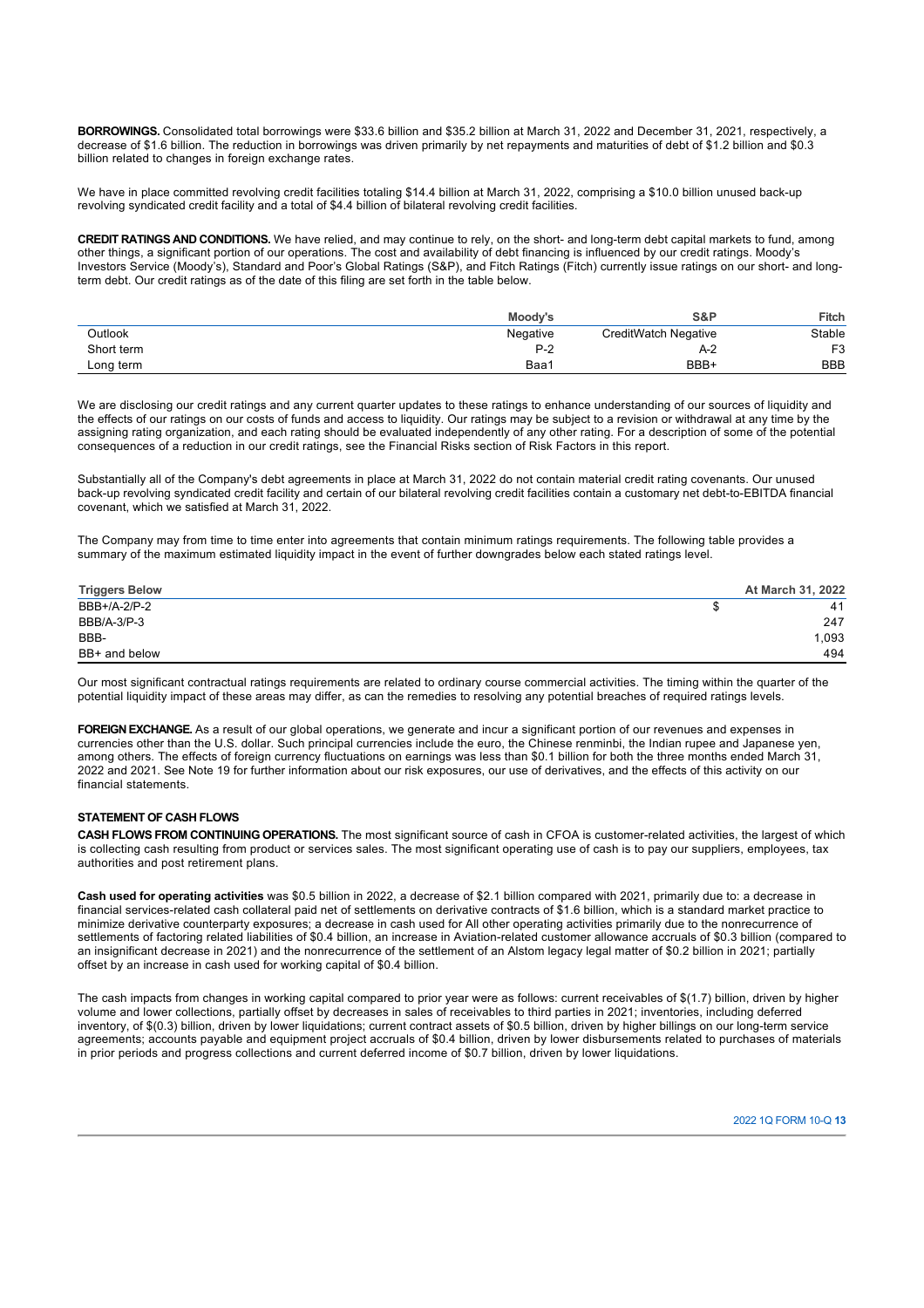**Cash used for investing activities** was \$0.5 billion in 2022, an increase of \$1.3 billion compared with 2021, primarily due to: lower cash received related to net settlements between our continuing operations and businesses in discontinued operations (primarily GECAS) of \$0.9 billion (a component of All other investing activities); an increase in purchases of insurance investment securities of \$0.6 billion; partially offset by an increase in proceeds of \$0.6 billion from the sales of our retained ownership interest in Baker Hughes. Cash used for additions to property, plant and equipment and internal-use software, which are components of free cash flows\*, was \$0.4 billion in both 2022 and 2021.

**Cash used for financing activities** was \$1.5 billion in 2022, a decrease of \$0.1 billion compared with 2021, primarily due to: lower net debt maturities of \$0.3 billion; partially offset by lower cash received on derivatives hedging foreign currency debt of \$0.1 billion.

**SUPPLY CHAIN FINANCE PROGRAMS**. We facilitate voluntary supply chain finance programs with third parties, which provide participating suppliers the opportunity to sell their GE receivables to third parties at the sole discretion of both the suppliers and the third parties. At March 31, 2022 and December 31, 2021, included in accounts payable was \$3.3 billion and \$3.4 billion, respectively, of supplier invoices that are subject to the third-party programs. Total supplier invoices paid through these third-party programs were \$1.9 billion and \$1.6 billion for the three months ended March 31, 2022 and 2021, respectively.

<span id="page-13-0"></span>**CRITICAL ACCOUNTING ESTIMATES.** Please refer to the Critical Accounting Estimates and Other Items sections within MD&A and Note 1 to the consolidated financial statements of our Annual Report on Form 10-K for the year ended December 31, 2021 for a discussion of our accounting policies and critical accounting estimates.

<span id="page-13-1"></span>**NEW ACCOUNTING STANDARDS.** The Financial Accounting Standards Board issued new guidance on accounting for long-duration insurance contracts that is effective for our interim and annual periods beginning January 1, 2023 and applied retrospectively to January 1, 2021 (i.e., the transition date). We will adopt the new guidance using the modified retrospective transition method where permitted. We expect adoption of the new guidance will significantly change the accounting for measurements of our long-duration insurance liabilities and materially affect our consolidated financial statements and require changes to our actuarial, accounting and financial reporting processes; systems; and internal controls. The new guidance requires cash flow assumptions used in the measurement of various insurance liabilities to be reviewed at least annually and updated if actual experience or other evidence indicates previous assumptions warrant revision with any required changes recorded in earnings. These changes will result in the elimination of premium deficiency testing and shadow adjustments. Under the new guidance, the discount rate will be equivalent to the upper-medium grade (i.e., single A) fixed-income instrument yield reflecting the duration characteristics of our insurance liabilities and is required to be updated in each reporting period with changes recorded in Accumulated other comprehensive income (AOCI). At the transition date, we expect the most substantial impact to result in a material decrease to shareholders' equity, primarily from a reduction in AOCI attributable to remeasuring our insurance liabilities using the single A rate, which is lower than our current locked-in discount rate, partially offset by the removal of shadow adjustments. This reduction to AOCI will be significantly greater than that derived by applying the overall discount rate sensitivity disclosed in the GAAP Reserve Sensitivities within the Other Items section of our Annual Report on Form 10-K for the year ended December 31, 2021.

In conjunction with adoption of the new guidance, we are in process of converting our long-term care insurance claim cost projection models to first principles models. Based on the lower level of grouping of contracts required under the new guidance, combined with the more granular nature of first principles models, the effect on the transition adjustment related to the new guidance may be greater than under our current claim cost models and may result in an additional decrease in Shareholders' equity, primarily from a reduction in Retained earnings attributable to certain long-term care insurance groupings where the projected present value of future cash flows exceeds the reserves at the transition date.

As the new guidance is only applicable to the measurements of our long-duration insurance liabilities under GAAP and first principles models, in isolation, may result in some initial variances in assumptions that reduce our GAAP insurance premium deficiency margin, we expect to maintain a positive GAAP margin and do not expect changes to statutory insurance reserves, regulatory capital requirements or projected funding.

<span id="page-13-2"></span>**NON-GAAP FINANCIAL MEASURES.** We believe that presenting non-GAAP financial measures provides management and investors useful measures to evaluate performance and trends of the total company and its businesses. This includes adjustments in recent periods to GAAP financial measures to increase period-to-period comparability following actions to strengthen our overall financial position and how we manage our business. In addition, management recognizes that certain non-GAAP terms may be interpreted differently by other companies under different circumstances. In various sections of this report we have made reference to the following non-GAAP financial measures in describing our (1) revenues, specifically organic revenues by segment; organic revenues, and equipment and services organic revenues (2) profit, specifically organic profit and profit margin by segment; Adjusted profit and profit margin; Adjusted organic profit and profit margin; Adjusted earnings (loss); and Adjusted earnings (loss) per share (EPS), and (3) cash flows, specifically free cash flows (FCF). The reasons we use these non-GAAP financial measures and the reconciliations to their most directly comparable GAAP financial measures follow.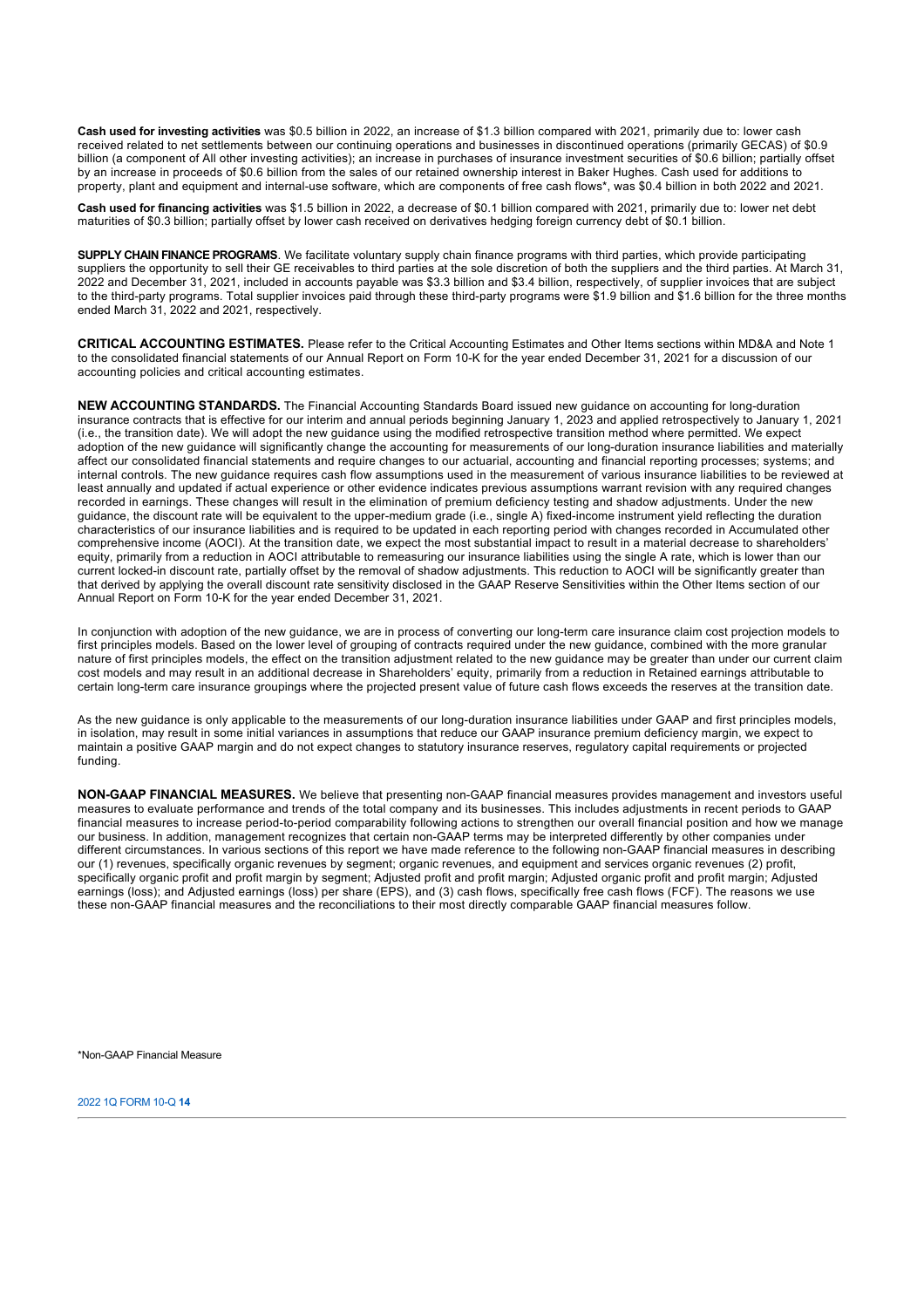### **ORGANIC REVENUES, PROFIT (LOSS) AND PROFIT MARGIN BY SEGMENT (NON-GAAP)**

|                                     |                  | <b>Revenues</b> |             |                  | <b>Segment profit (loss)</b> |       |            | Profit margin |             |
|-------------------------------------|------------------|-----------------|-------------|------------------|------------------------------|-------|------------|---------------|-------------|
| Three months ended March 31         | 2022             | 2021            | $V\%$       | 2022             | 2021                         | $V\%$ | 2022       | 2021          | V pts       |
| <b>Aviation (GAAP)</b>              | \$<br>5,603\$    | 4,992           | 12%         | \$<br>908\$      | 641                          | 42%   | 16.2%      | 12.8%         | 3.4pts      |
| Less: acquisitions                  |                  |                 |             |                  |                              |       |            |               |             |
| Less: business dispositions         |                  |                 |             |                  |                              |       |            |               |             |
| Less: foreign currency effect       | (9)              |                 |             | 16               |                              |       |            |               |             |
| <b>Aviation organic (Non-GAAP)</b>  | \$<br>5,612\$    | 4,991           | 12%         | \$<br>892\$      | 640                          | 39%   | 15.9%      | 12.8%         | 3.1pts      |
| <b>Healthcare (GAAP)</b>            | \$<br>4,363\$    | 4,308           | $1\%$ \$    | 538\$            | 698                          | (23)% | 12.3%      | 16.2%         | $(3.9)$ pts |
| Less: acquisitions                  | 66               |                 |             | (29)             |                              |       |            |               |             |
| Less: business dispositions         |                  |                 |             |                  |                              |       |            |               |             |
| Less: foreign currency effect       | (86)             |                 |             | (29)             | (1)                          |       |            |               |             |
| Healthcare organic (Non-GAAP)       | \$<br>4,383\$    | 4,308           | 2%          | \$<br>595\$      | 700                          | (15)% | 13.6%      | 16.2%         | $(2.6)$ pts |
| Renewable Energy (GAAP)             | \$<br>2,871\$    | 3,248           | (12)%       | \$<br>$(434)$ \$ | (234)                        | (86)% | $(15.1)\%$ | (7.2)%        | $(7.9)$ pts |
| Less: acquisitions                  |                  | (11)            |             |                  | (4)                          |       |            |               |             |
| Less: business dispositions         |                  |                 |             |                  |                              |       |            |               |             |
| Less: foreign currency effect       | (60)             |                 |             | 17               | 7                            |       |            |               |             |
| Renewable Energy organic (Non-GAAP) | \$<br>2,931\$    | 3,258           | (10)%       | \$<br>(451)\$    | (236)                        | (91)% | $(15.4)\%$ | (7.2)%        | $(8.2)$ pts |
| Power (GAAP)                        | \$<br>$3,501$ \$ | 3,921           | $(11)\%$ \$ | 63\$             | (87)                         | F     | 1.8%       | (2.2)%        | 4.0pts      |
| Less: acquisitions                  |                  |                 |             |                  |                              |       |            |               |             |
| Less: business dispositions         |                  | 155             |             |                  |                              |       |            |               |             |
| Less: foreign currency effect       | (69)             | (17)            |             | (5)              | (23)                         |       |            |               |             |
| Power organic (Non-GAAP)            | \$<br>$3,570$ \$ | 3,782           | $(6)$ % \$  | 68\$             | (64)                         | F     | 1.9%       | (1.7)%        | 3.6pts      |

We believe these measures provide management and investors with a more complete understanding of underlying operating results and trends of established, ongoing operations by excluding the effect of acquisitions, dispositions and foreign currency, which includes translational and transactional impacts, as these activities can obscure underlying trends.

| <b>ORGANIC REVENUES (NON-GAAP)</b> |                 | Three months ended March 31 |        |
|------------------------------------|-----------------|-----------------------------|--------|
|                                    | 2022            | 2021                        | $V\%$  |
| <b>Total revenues (GAAP)</b>       | \$<br>17.040 \$ | 17.071                      | $-9/6$ |
| Less: Insurance revenues           | 767             | 755                         |        |
| Adjusted revenues (Non-GAAP)       | 16.272\$        | 16.316                      | $-9/6$ |
| Less: acquisitions                 | 67              | (11)                        |        |
| Less: business dispositions        |                 | 46                          |        |
| Less: foreign currency effect(a)   | (227)           | (15)                        |        |
| Organic revenues (Non-GAAP)        | 16.433\$        | 16.295                      | $1\%$  |

(a) Foreign currency impact in 2022 was primarily driven by U.S. Dollar depreciation against the euro, Japanese yen, and Indian rupee.

We believe these measures provide management and investors with a more complete understanding of underlying operating results and trends of established, ongoing operations by excluding the effect of acquisitions, dispositions and foreign currency, which includes translational and transactional impacts, as these activities can obscure underlying trends.

| EQUIPMENT AND SERVICES ORGANIC REVENUES (NON-GAAP) | Three months ended March 31 |       |       |
|----------------------------------------------------|-----------------------------|-------|-------|
|                                                    | 2022                        | 2021  | $V\%$ |
| Total equipment revenues (GAAP)                    | \$<br>6,864\$               | 7.971 | (14)% |
| Less: acquisitions                                 | 65                          |       |       |
| Less: business dispositions                        |                             | (62)  |       |
| Less: foreign currency effect                      | (131)                       | 17    |       |
| Equipment organic revenues (Non-GAAP)              | \$<br>6,931\$               | 8,040 | (14)% |
| <b>Total services revenues (GAAP)</b>              | \$<br>$9,408$ \$            | 8.345 | 13%   |
| Less: acquisitions                                 |                             | (11)  |       |
| Less: business dispositions                        |                             | 108   |       |
| Less: foreign currency effect                      | (96)                        | (8)   |       |
| Services organic revenues (Non-GAAP)               | \$<br>$9.502$ \$            | 8.255 | 15%   |

We believe this measure provides management and investors with a more complete understanding of underlying operating results and trends of established, ongoing operations by excluding the effect of acquisitions, dispositions and foreign currency, which includes translational and transactional impacts, as these activities can obscure underlying trends.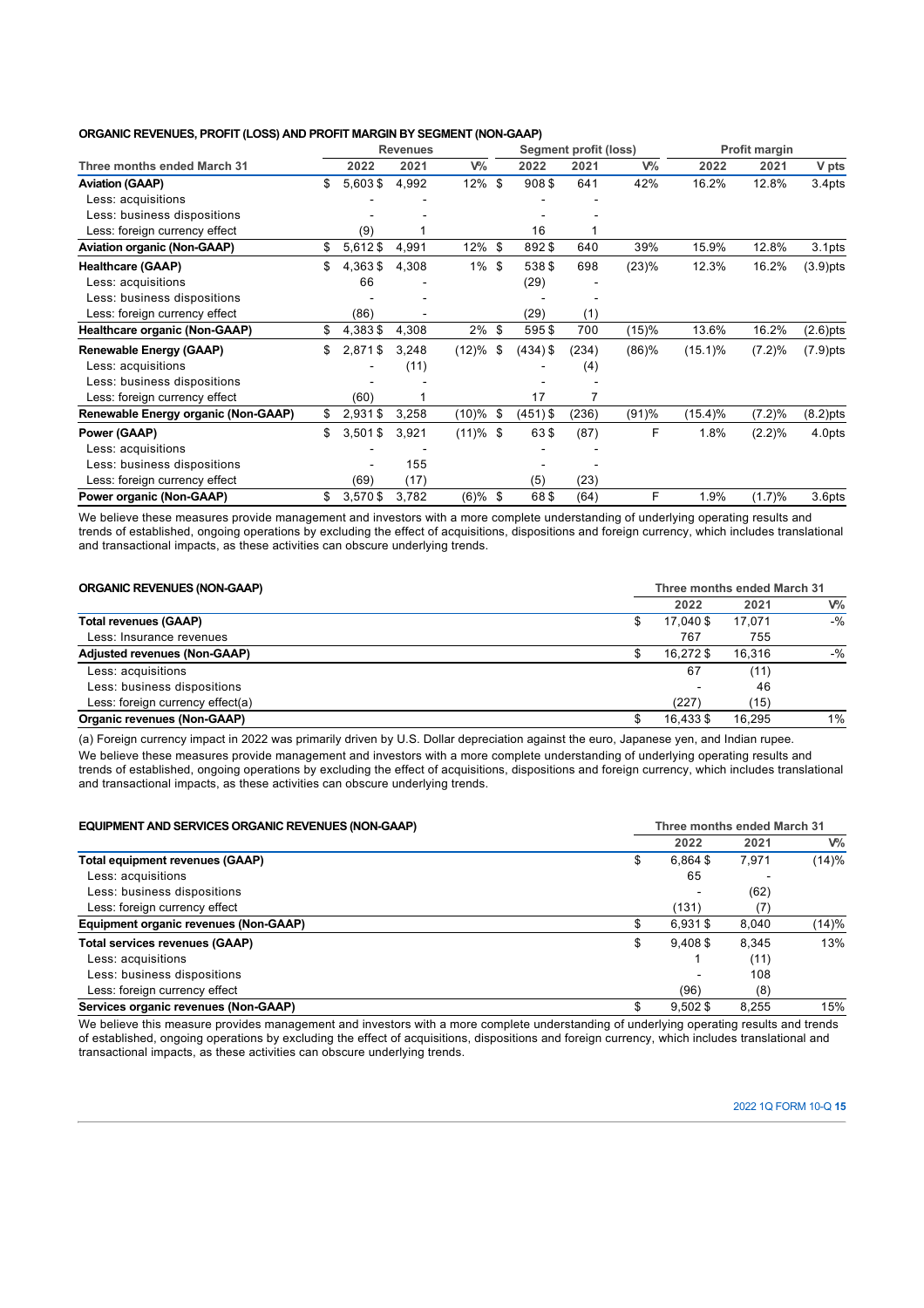| ADJUSTED PROFIT AND PROFIT MARGIN (NON-GAAP)                         | Three months ended March 31 |      |        |             |
|----------------------------------------------------------------------|-----------------------------|------|--------|-------------|
|                                                                      | 2022                        |      | 2021   | $V\%$       |
| <b>Total revenues (GAAP)</b>                                         | \$<br>17,040 \$             |      | 17,071 | $-9/6$      |
| Less: Insurance revenues                                             | 767                         |      | 755    |             |
| <b>Adjusted revenues (Non-GAAP)</b>                                  | \$<br>16,272                | \$   | 16,316 | $-9/0$      |
| Total costs and expenses (GAAP)                                      | \$<br>17,638                | - \$ | 17,506 | $1\%$       |
| Less: Insurance cost and expenses                                    | 543                         |      | 618    |             |
| Less: interest and other financial charges                           | 390                         |      | 485    |             |
| Less: non-operating benefit cost (income)                            | (137)                       |      | 430    |             |
| Less: restructuring & other(a)                                       | 38                          |      | 113    |             |
| Less: separation costs(a)                                            | 119                         |      |        |             |
| Less: Steam asset sale impairment(a)                                 | 824                         |      |        |             |
| Less: Russia and Ukraine charges(a)                                  | 230                         |      |        |             |
| Add: noncontrolling interests                                        | 28                          |      | 5      |             |
| Add: EFS benefit from taxes                                          | (47)                        |      | (31)   |             |
| <b>Adjusted costs (Non-GAAP)</b>                                     | \$<br>15,611                | \$   | 15,834 | (1)%        |
| Other income (GAAP)                                                  | \$<br>73                    | -\$  | 673    | (89)%       |
| Less: gains (losses) on equity securities(a)                         | (219)                       |      | 347    |             |
| Less: restructuring & other(a)                                       | 3                           |      |        |             |
| Less: gains (losses) on purchases and sales of business interests(a) | 4                           |      | 3      |             |
| Adjusted other income (Non-GAAP)                                     | \$<br>285                   | \$   | 317    | (10)%       |
| Profit (loss) (GAAP)                                                 | \$<br>$(525)$ \$            |      | 238    | $\cup$      |
| Profit (loss) margin (GAAP)                                          | $(3.1)\%$                   |      | 1.4%   | $(4.5)$ pts |
| Adjusted profit (loss) (Non-GAAP)                                    | \$<br>946 \$                |      | 798    | 19%         |
| Adjusted profit (loss) margin (Non-GAAP)                             | 5.8%                        |      | 4.9%   | 0.9pts      |

(a) See the Corporate and Other Consolidated Information sections for further information.

We believe that adjusting profit to exclude the effects of items that are not closely associated with ongoing operations provides management and investors with a meaningful measure that increases the period-to-period comparability. Gains (losses) and restructuring and other items are impacted by the timing and magnitude of gains associated with dispositions, and the timing and magnitude of costs associated with restructuring and other activities.

| ADJUSTED ORGANIC PROFIT (NON-GAAP)               |   | Three months ended March 31 |      |                    |  |  |  |
|--------------------------------------------------|---|-----------------------------|------|--------------------|--|--|--|
|                                                  |   | 2022                        | 2021 | $V\%$              |  |  |  |
| Adjusted profit (loss) (Non-GAAP)                | C | $946 \quad $$               | 798  | 19 %               |  |  |  |
| Less: acquisitions                               |   | (34)                        | (4)  |                    |  |  |  |
| Less: business dispositions                      |   |                             | 4    |                    |  |  |  |
| Less: foreign currency effect                    |   |                             | (5)  |                    |  |  |  |
| Adjusted organic profit (loss) (Non-GAAP)        |   | 979 \$                      | 803  | 22%                |  |  |  |
| Adjusted profit (loss) margin (Non-GAAP)         |   | 5.8%                        | 4.9% | 0.9pts             |  |  |  |
| Adjusted organic profit (loss) margin (Non-GAAP) |   | 6.0%                        | 4.9% | 1.1 <sub>pts</sub> |  |  |  |

We believe this measure provides management and investors with a more complete understanding of underlying operating results and trends of established, ongoing operations by excluding the effect of acquisitions, dispositions and foreign currency, which includes translational and transactional impacts, as these activities can obscure underlying trends.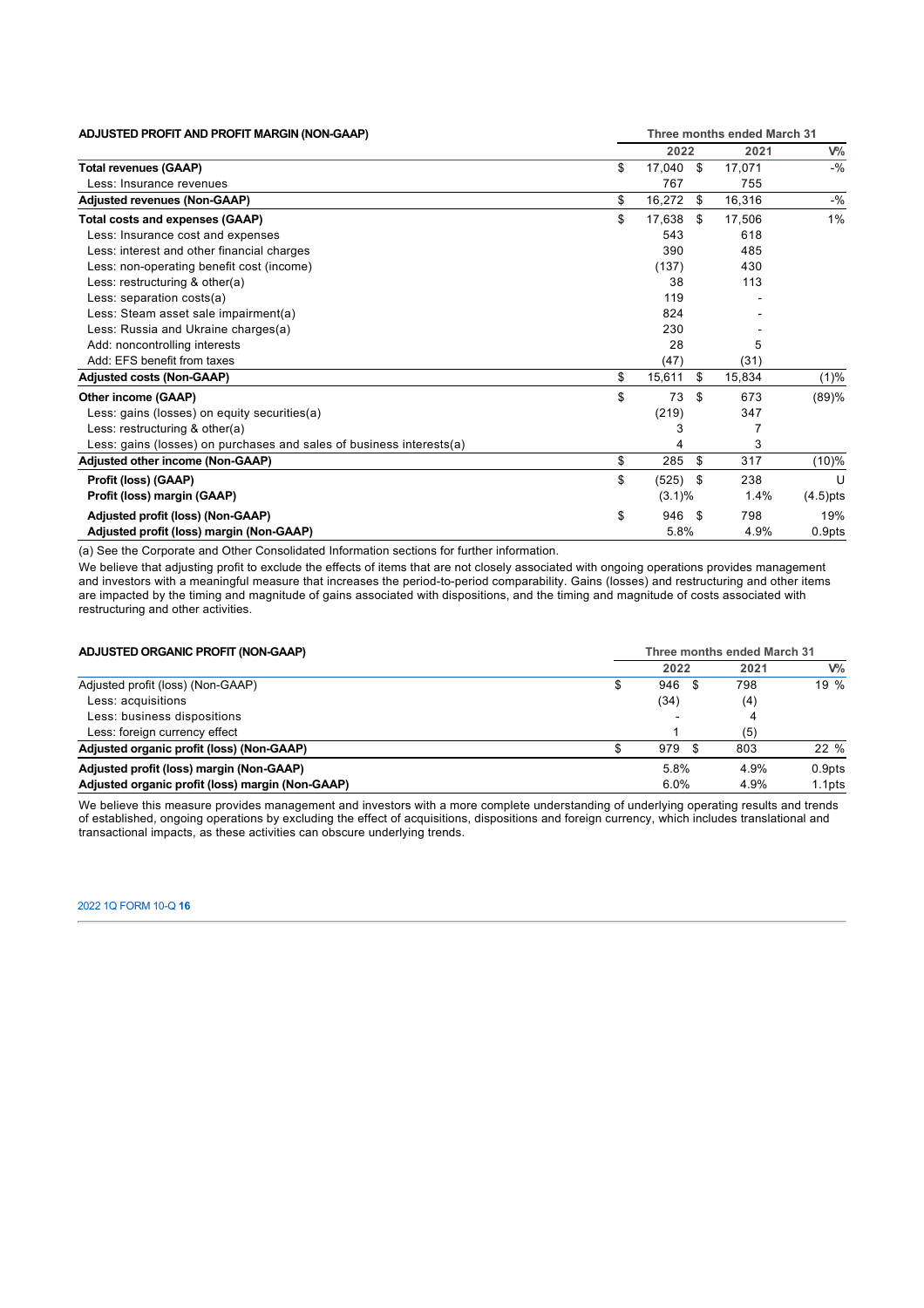| <b>ADJUSTED EARNINGS (LOSS) (NON-GAAP)</b>                                     |    | Three months ended March 31 |                |        |  |
|--------------------------------------------------------------------------------|----|-----------------------------|----------------|--------|--|
|                                                                                |    | 2022                        | 2021           | $V\%$  |  |
| Earnings (loss) from continuing operations (GAAP)(a)                           | \$ | $(809)$ \$                  | 20             | $\cup$ |  |
| Insurance earnings (pre-tax)                                                   |    | 227                         | 142            |        |  |
| Tax effect on Insurance earnings                                               |    | (49)                        | (31)           |        |  |
| Less: Insurance earnings (net of tax)                                          |    | 178                         | 111            |        |  |
| Earnings (loss) excluding Insurance (Non-GAAP)                                 | \$ | $(987)$ \$                  | (91)           | U      |  |
| Non-operating benefit (cost) income (pre-tax) (GAAP)                           |    | 137                         | (430)          |        |  |
| Tax effect on non-operating benefit (cost) income                              |    | (29)                        | 90             |        |  |
| Less: non-operating benefit (cost) income (net of tax)                         |    | 108                         | (340)          |        |  |
| Gains (losses) on purchases and sales of business interests (pre-tax)(a)       |    | 4                           | 3              |        |  |
| Tax effect on gains (losses) on purchases and sales of business interests      |    | (1)                         | (1)            |        |  |
| Less: gains (losses) on purchases and sales of business interests (net of tax) |    | 3                           | $\overline{2}$ |        |  |
| Gains (losses) on equity securities (pre-tax)(a)                               |    | (219)                       | 347            |        |  |
| Tax effect on gains (losses) on equity securities(b)(c)                        |    | (20)                        | (118)          |        |  |
| Less: gains (losses) on equity securities (net of tax)                         |    | (239)                       | 229            |        |  |
| Restructuring & other (pre-tax)(a)                                             |    | (35)                        | (106)          |        |  |
| Tax effect on restructuring & other                                            |    | 8                           | 22             |        |  |
| Less: restructuring & other (net of tax)                                       |    | (27)                        | (84)           |        |  |
| Separation costs (pre-tax)(a)                                                  |    | (119)                       |                |        |  |
| Tax effect on separation costs                                                 |    | (20)                        |                |        |  |
| Less: separation costs (net of tax)                                            |    | (139)                       |                |        |  |
| Steam asset sale impairment (pre-tax)(a)                                       |    | (824)                       |                |        |  |
| Tax effect on Steam asset sale impairment                                      |    | 84                          |                |        |  |
| Less: Steam asset sale impairment (net of tax)                                 |    | (740)                       |                |        |  |
| Russia and Ukraine charges (pre-tax)(a)                                        |    | (230)                       |                |        |  |
| Tax effect on Russia and Ukraine charges                                       |    | 15                          |                |        |  |
| Less: Russia and Ukraine charges (net of tax)                                  |    | (215)                       |                |        |  |
| Less: Accretion of redeemable noncontrolling interest (pre-tax and net of tax) |    |                             | 2              |        |  |
| Less: Tax loss related to GECAS transaction                                    |    |                             | (44)           |        |  |
| Adjusted earnings (loss) (Non-GAAP)                                            | \$ | 262\$                       | 142            | 85%    |  |

(a) See the Corporate section for further information.

(b) Includes tax benefits available to offset the tax on gains in equity securities.

(c) Includes related tax valuation allowances.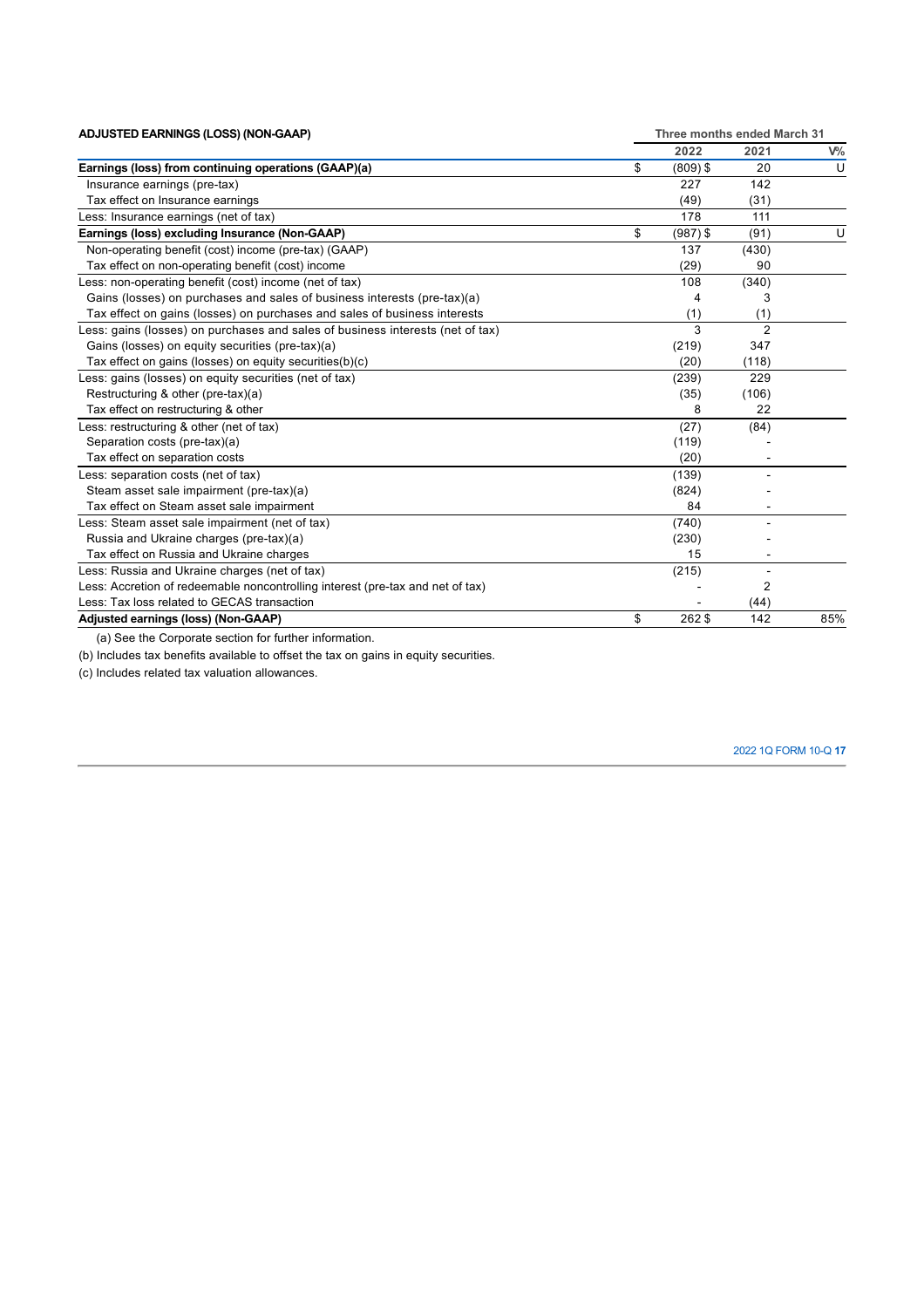| ADJUSTED EARNINGS (LOSS) PER SHARE (EPS) (NON-GAAP)                            | Three months ended March 31 |             |        |       |
|--------------------------------------------------------------------------------|-----------------------------|-------------|--------|-------|
| (In dollars)                                                                   |                             | 2022        | 2021   | $V\%$ |
| Earnings (loss) per share from continuing operations (GAAP)(a)                 | \$                          | $(0.74)$ \$ | 0.02   | IJ    |
| Insurance earnings (pre-tax)                                                   |                             | 0.21        | 0.13   |       |
| Tax effect on Insurance earnings                                               |                             | (0.04)      | (0.03) |       |
| Less: Insurance earnings (net of tax)                                          |                             | 0.16        | 0.10   |       |
| Earnings (loss) per share excluding Insurance (Non-GAAP)                       | \$                          | $(0.90)$ \$ | (0.08) | U     |
| Non-operating benefit (cost) income (pre-tax) (GAAP)                           |                             | 0.12        | (0.39) |       |
| Tax effect on non-operating benefit (cost) income                              |                             | (0.03)      | 0.08   |       |
| Less: non-operating benefit (cost) income (net of tax)                         |                             | 0.10        | (0.31) |       |
| Gains (losses) on purchases and sales of business interests (pre-tax)(a)       |                             |             |        |       |
| Tax effect on gains (losses) on purchases and sales of business interests      |                             |             |        |       |
| Less: gains (losses) on purchases and sales of business interests (net of tax) |                             |             |        |       |
| Gains (losses) on equity securities (pre-tax)(a)                               |                             | (0.20)      | 0.32   |       |
| Tax effect on gains (losses) on equity securities(b)(c)                        |                             | (0.02)      | (0.11) |       |
| Less: gains (losses) on equity securities (net of tax)                         |                             | (0.22)      | 0.21   |       |
| Restructuring & other (pre-tax)(a)                                             |                             | (0.03)      | (0.10) |       |
| Tax effect on restructuring & other                                            |                             | 0.01        | 0.02   |       |
| Less: restructuring & other (net of tax)                                       |                             | (0.02)      | (0.08) |       |
| Separation costs (pre-tax)(a)                                                  |                             | (0.11)      |        |       |
| Tax effect on separation costs                                                 |                             | (0.02)      |        |       |
| Less: separation costs (net of tax)                                            |                             | (0.13)      |        |       |
| Steam asset sale impairment (pre-tax)(a)                                       |                             | (0.75)      |        |       |
| Tax effect on Steam asset sale impairment                                      |                             | 0.08        |        |       |
| Less: Steam asset sale impairment (net of tax)                                 |                             | (0.67)      |        |       |
| Russia and Ukraine charges (pre-tax)(a)                                        |                             | (0.21)      |        |       |
| Tax effect on Russia and Ukraine charges                                       |                             | 0.01        |        |       |
| Less: Russia and Ukraine charges (net of tax)                                  |                             | (0.20)      |        |       |
| Less: Accretion of redeemable noncontrolling interest (pre-tax and net of tax) |                             |             |        |       |
| Less: Tax loss related to GECAS transaction                                    |                             |             | (0.04) |       |
| Adjusted earnings (loss) per share (Non-GAAP)                                  | \$                          | $0.24$ \$   | 0.13   | 85%   |

(a) See the Corporate section for further information.

(b) Includes tax benefits available to offset the tax on gains in equity securities.

(c) Includes related tax valuation allowances.

Earnings-per-share amounts are computed independently. As a result, the sum of per-share amounts may not equal the total.

The service cost for our pension and other benefit plans are included in adjusted earnings\*, which represents the ongoing cost of providing pension benefits to our employees. The components of non-operating benefit costs are mainly driven by capital allocation decisions and market performance. We believe the retained costs in Adjusted earnings\* and Adjusted EPS\* provides management and investors a useful measure to evaluate the performance of the total company and increases period-to-period comparability. We also use Adjusted EPS\* as a performance metric at the company level for our annual executive incentive plan for 2022.

| FREE CASH FLOWS (FCF) (NON-GAAP)                                                   | Three months ended March 31 |            |          |  |
|------------------------------------------------------------------------------------|-----------------------------|------------|----------|--|
|                                                                                    |                             | 2022       | 2021     |  |
| <b>CFOA (GAAP)</b>                                                                 |                             | (535)\$    | (2,640)  |  |
| Less: Insurance CFOA                                                               |                             | (15)       | 60       |  |
| <b>CFOA excluding Insurance (Non-GAAP)</b>                                         |                             | (520)\$    | (2,699)  |  |
| Add: gross additions to property, plant and equipment                              |                             | (340)      | (332)    |  |
| Add: gross additions to internal-use software                                      |                             | (23)       | (24)     |  |
| Less: separation costs cash expenditures                                           |                             | (3)        |          |  |
| Less: CFOA impact from receivables factoring and supply chain finance eliminations |                             |            | 306      |  |
| Free cash flows (Non-GAAP)                                                         |                             | $(880)$ \$ | (3, 361) |  |

<span id="page-17-0"></span>We believe investors may find it useful to compare free cash flows\* performance without the effects of cash used for operating activities related to our run-off Insurance business, separation costs cash expenditures and eliminations related to our receivables factoring and supply chain finance programs. We believe this measure will better allow management and investors to evaluate the capacity of our operations to generate free cash flows. The CFOA impact from receivables factoring and supply chain finance eliminations represents activity related to those internal programs previously facilitated for our industrial segments by our Working Capital Solutions business. We completed the exit from all internal factoring and supply chain finance programs in 2021.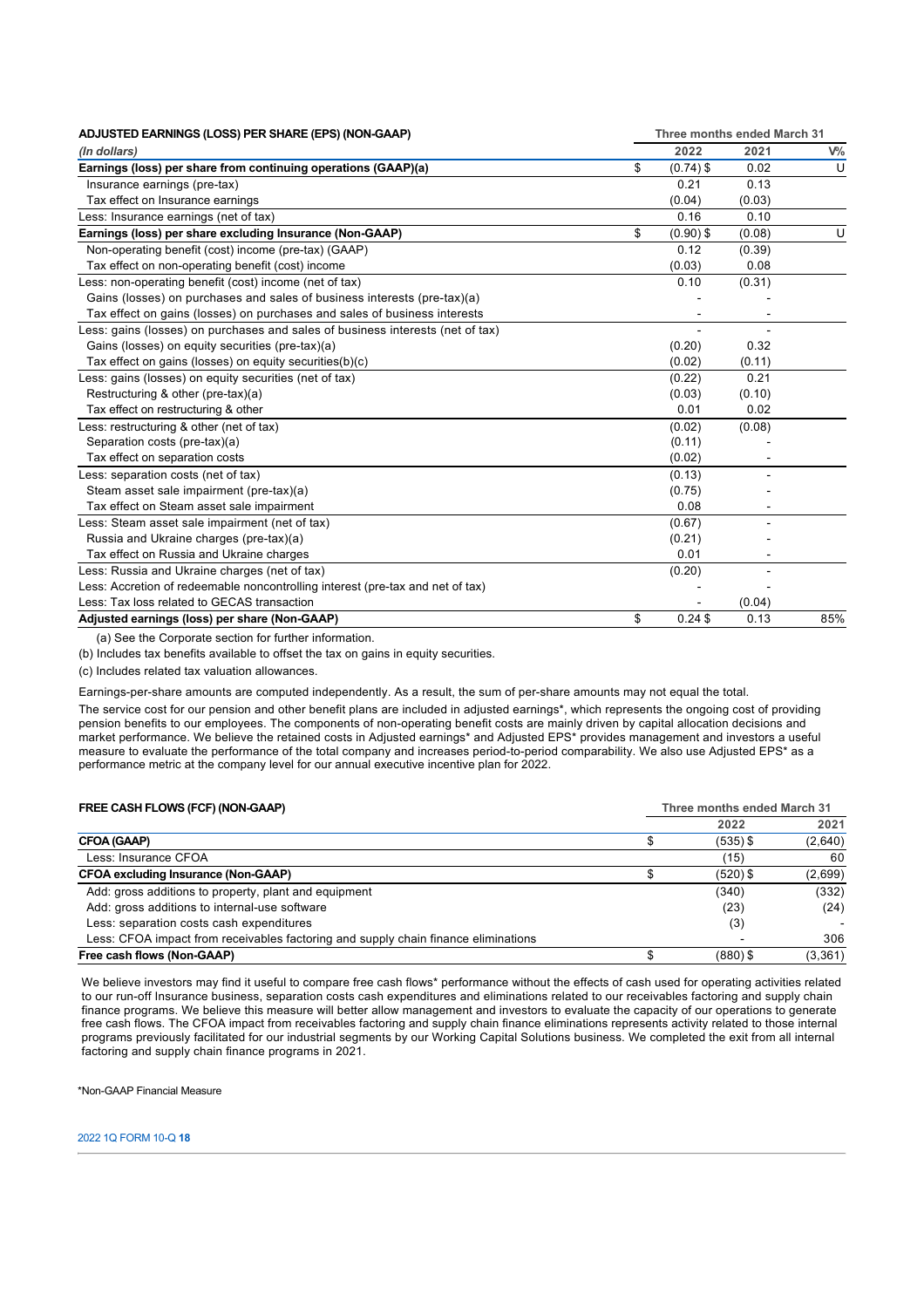**CONTROLS AND PROCEDURES.** Under the direction of our Chief Executive Officer and Chief Financial Officer, we evaluated our disclosure controls and procedures and internal control over financial reporting and concluded that (i) our disclosure controls and procedures were effective as of March 31, 2022, and (ii) no change in internal control over financial reporting occurred during the quarter ended March 31, 2022, that has materially affected, or is reasonably likely to materially affect, such internal control over financial reporting.

# <span id="page-18-0"></span>**OTHER FINANCIAL DATA**

**PURCHASES OF EQUITY SECURITIES BY THE ISSUER AND AFFILIATED PURCHASERS**. On March 6, 2022, the Board of Directors authorized up to \$3 billion of common share repurchases. There were no share repurchases during the three months ended March 31, 2022.

<span id="page-18-1"></span>**RISK FACTORS.** The risk factor set forth below updates the risk factors in our Annual Report on Form 10-K for the year ended December 31, 2021. These risk factors could materially affect our business, financial position and results of operations.

<span id="page-18-2"></span>**Global macro-environment - Our growth is subject to global economic, political and geopolitical risks.** We operate in virtually every part of the world, serve customers in over 175 countries and received 56% of our revenues for 2021 from outside the United States. Our operations and the execution of our business plans and strategies are subject to the effects of global economic trends, geopolitical risks and demand or supply shocks from events that could include war, a major terrorist attack, natural disasters or actual or threatened public health emergencies (such as COVID-19, including virus variants and resurgences and responses to those developments such as continued or new government-imposed lockdowns and travel restrictions). They are also affected by local and regional economic environments, supply chain constraints and policies in the U.S. and other markets that we serve, including interest rates, monetary policy, inflation, economic growth, recession, commodity prices, currency volatility, currency controls or other limitations on the ability to expatriate cash, sovereign debt levels and actual or anticipated defaults on sovereign debt. For example, the ongoing conflict between Russia and Ukraine and the related sanctions and other measures imposed by the European Union, the U.S. and other countries and organizations in response have led, and may continue to lead, to disruption and instability in global markets, supply chains and industries that could negatively impact our businesses, financial condition and results of operations. Additionally, changes in local economic conditions or outlooks, such as lower rates of investment or economic growth in China, Europe or other key markets, affect the demand for or profitability of our products and services outside the U.S., and the impact on the Company could be significant given the extent of our activities outside the United States. Political changes and trends such as populism, protectionism, economic nationalism and sentiment toward multinational companies and resulting tariffs, export controls or other trade barriers, or changes to tax or other laws and policies, have been and may continue to be disruptive and costly to our businesses, and these can interfere with our global operating model, supply chain, production costs, customer relationships and competitive position. Further escalation of specific trade tensions, including intensified decoupling between the U.S. and China, or in global trade conflict more broadly could be harmful to global economic growth or to our business in or with China or other countries, and related decreases in confidence or investment activity in the global markets would adversely affect our business performance. We also do business in many emerging market jurisdictions where economic, political and legal risks are heightened.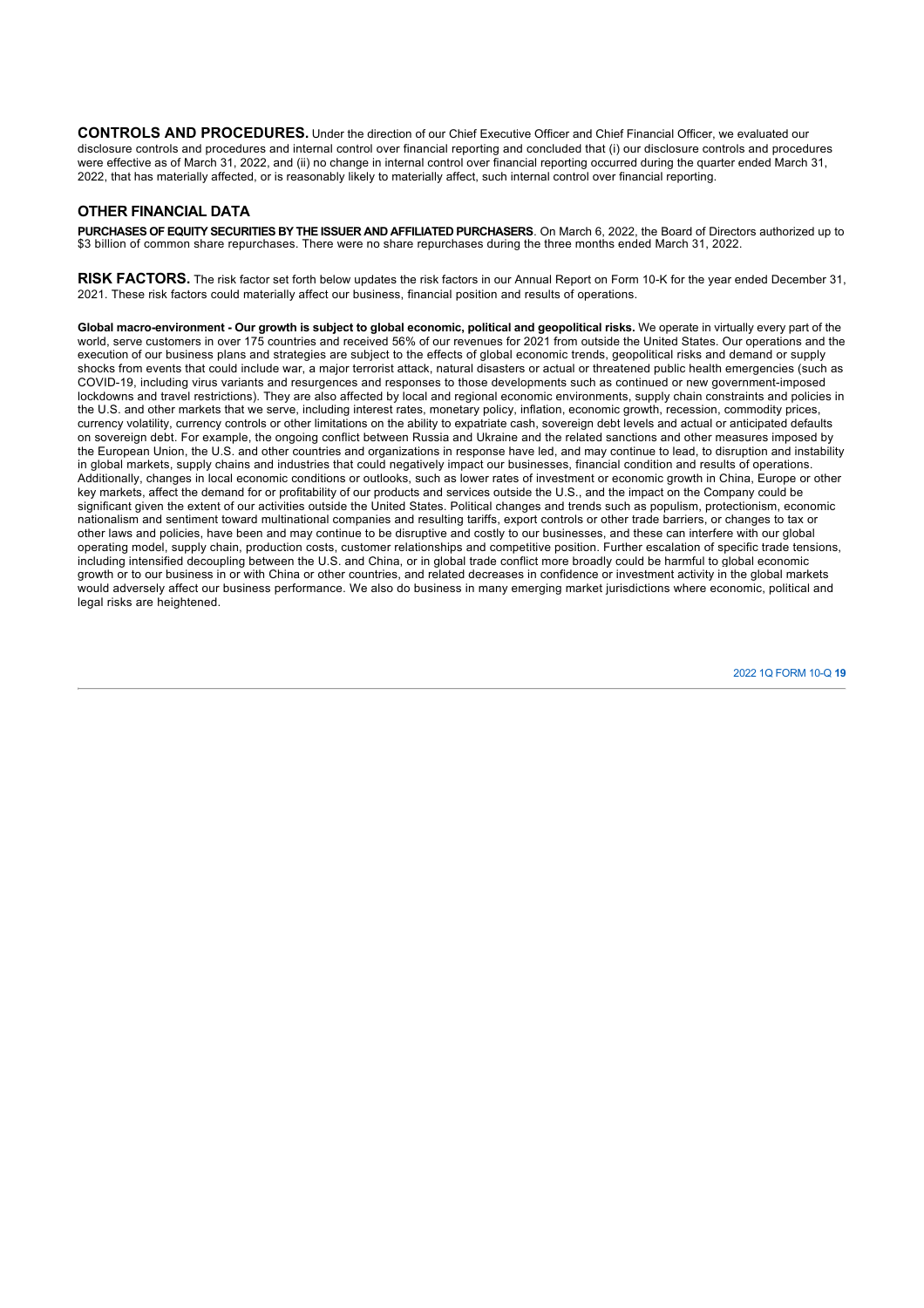<span id="page-19-0"></span>

| <b>STATEMENT OF EARNINGS (LOSS) (UNAUDITED)</b>                        |    | Three months ended March 31 |         |
|------------------------------------------------------------------------|----|-----------------------------|---------|
| (In millions; per-share amounts in dollars)                            |    | 2022                        | 2021    |
| Sales of equipment                                                     | \$ | 6,864\$                     | 7,971   |
| Sales of services                                                      |    | 9,408                       | 8,345   |
| Insurance revenues                                                     |    | 767                         | 755     |
| Total revenues (Note 8)                                                |    | 17,040                      | 17,071  |
| Cost of equipment sold                                                 |    | 6,749                       | 7,579   |
| Cost of services sold                                                  |    | 5,704                       | 4,958   |
| Selling, general and administrative expenses                           |    | 3,651                       | 2,894   |
| Separation costs                                                       |    | 119                         |         |
| Research and development                                               |    | 641                         | 561     |
| Interest and other financial charges                                   |    | 406                         | 500     |
| Insurance losses, annuity benefits and other costs (Note 12)           |    | 504                         | 583     |
| Non-operating benefit cost (income)                                    |    | (137)                       | 430     |
| <b>Total costs and expenses</b>                                        |    | 17,638                      | 17,506  |
| Other income (Note 18)                                                 |    | 73                          | 673     |
| Earnings (loss) from continuing operations before income taxes         |    | (525)                       | 238     |
| Benefit (provision) for income taxes                                   |    | (204)                       | (142)   |
| Earnings (loss) from continuing operations                             |    | (729)                       | 97      |
| Earnings (loss) from discontinued operations, net of taxes (Note 2)    |    | (286)                       | (2,894) |
| Net earnings (loss)                                                    |    | (1, 014)                    | (2,798) |
| Less net earnings (loss) attributable to noncontrolling interests      |    | 28                          | 5       |
| Net earnings (loss) attributable to the Company                        |    | (1,042)                     | (2,802) |
| Preferred stock dividends                                              |    | (52)                        | (72)    |
| Net earnings (loss) attributable to GE common shareholders             | \$ | $(1,094)$ \$                | (2,874) |
| Amounts attributable to GE common shareholders                         |    |                             |         |
| Earnings (loss) from continuing operations                             | \$ | $(729)$ \$                  | 97      |
| Less net earnings (loss) attributable to noncontrolling interests,     |    |                             |         |
| continuing operations                                                  |    | 28                          | 5       |
| Earnings (loss) from continuing operations attributable to the Company |    | (757)                       | 92      |
| Preferred stock dividends                                              |    | (52)                        | (72)    |
| Earnings (loss) from continuing operations attributable                |    |                             |         |
| to GE common shareholders                                              |    | (809)                       | 20      |
| Earnings (loss) from discontinued operations attributable              |    |                             |         |
| to GE common shareholders                                              |    | (286)                       | (2,894) |
| Net earnings (loss) attributable to GE common shareholders             | \$ | $(1,094)$ \$                | (2,874) |
| Earnings (loss) per share from continuing operations (Note 17)         |    |                             |         |
| Diluted earnings (loss) per share                                      | \$ | $(0.74)$ \$                 | 0.02    |
| Basic earnings (loss) per share                                        | \$ | $(0.74)$ \$                 | 0.02    |
| Net earnings (loss) per share (Note 17)                                |    |                             |         |
| Diluted earnings (loss) per share                                      | \$ | $(0.99)$ \$                 | (2.61)  |
| Basic earnings (loss) per share                                        | \$ | $(0.99)$ \$                 | (2.62)  |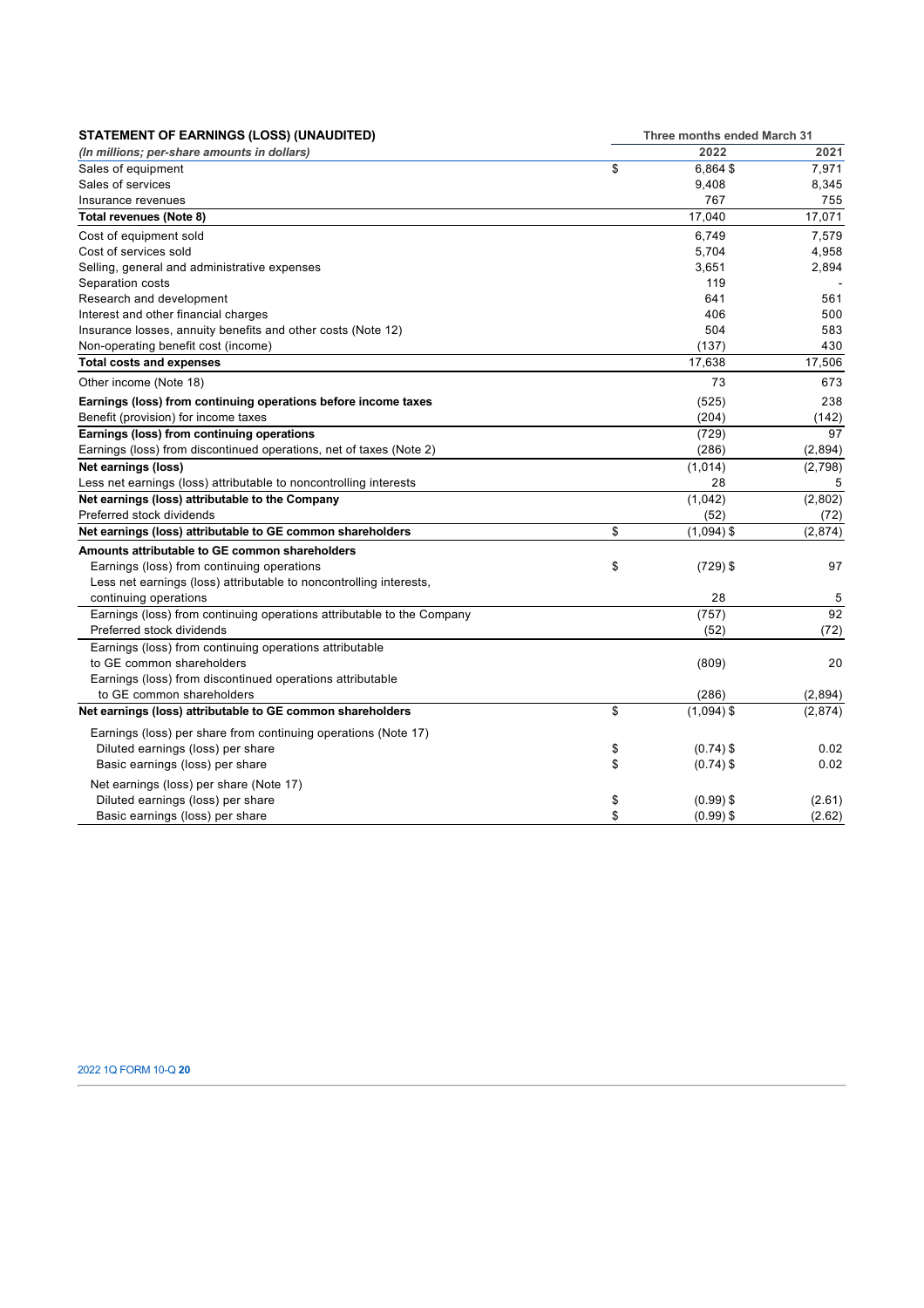## **STATEMENT OF FINANCIAL POSITION (UNAUDITED)**

| (In millions, except share amounts)                                                                                        | March 31, 2022 December 31, 2021 |          |
|----------------------------------------------------------------------------------------------------------------------------|----------------------------------|----------|
| Cash, cash equivalents and restricted cash(a)                                                                              | \$<br>12,842\$                   | 15,770   |
| Investment securities (Note 3)                                                                                             | 10,779                           | 12,297   |
| Current receivables (Note 4)                                                                                               | 16,050                           | 15,620   |
| Inventories, including deferred inventory costs (Note 5)                                                                   | 16,570                           | 15,847   |
| Current contract assets (Note 9)                                                                                           | 4,246                            | 4,881    |
| All other current assets (Note 10)                                                                                         | 2,065                            | 1,933    |
| Assets of businesses held for sale (Note 2)                                                                                | 747                              |          |
| <b>Current assets</b>                                                                                                      | 63,299                           | 66,348   |
| Investment securities (Note 3)                                                                                             | 39,845                           | 42,209   |
| Property, plant and equipment - net (Note 6)                                                                               | 15,036                           | 15,609   |
| Goodwill (Note 7)                                                                                                          | 26,047                           | 26,182   |
| Other intangible assets - net (Note 7)                                                                                     | 8,290                            | 9,330    |
| Contract and other deferred assets (Note 9)                                                                                | 6,159                            | 6,124    |
| All other assets (Note 10)                                                                                                 | 19,767                           | 19,040   |
| Deferred income taxes (Note 15)                                                                                            | 10,583                           | 10,855   |
| Assets of discontinued operations (Note 2)                                                                                 | 2,935                            | 3,177    |
| <b>Total assets</b>                                                                                                        | \$<br>191,961\$                  | 198,874  |
| Short-term borrowings (Note 11)                                                                                            | \$<br>4,985\$                    | 4,361    |
| Accounts payable and equipment project accruals                                                                            | 16,206                           | 16,243   |
| Progress collections and deferred income (Note 9)                                                                          | 16,206                           | 17,372   |
| All other current liabilities (Note 14)                                                                                    | 14,216                           | 13,977   |
| Liabilities of businesses held for sale (Note 2)                                                                           | 1,732                            |          |
| <b>Current liabilities</b>                                                                                                 | 53,344                           | 51,953   |
| Deferred income (Note 9)                                                                                                   | 1,953                            | 1,989    |
| Long-term borrowings (Note 11)                                                                                             | 28,649                           | 30,824   |
| Insurance liabilities and annuity benefits (Note 12)                                                                       | 33,626                           | 37,166   |
| Non-current compensation and benefits                                                                                      | 20,636                           | 21,202   |
| All other liabilities (Note 14)                                                                                            | 12,477                           | 13,240   |
| Liabilities of discontinued operations (Note 2)                                                                            | 993                              | 887      |
| <b>Total liabilities</b>                                                                                                   | 151,678                          | 157,262  |
| Preferred stock (5,939,875 shares outstanding at both March 31, 2022<br>and December 31, 2021)                             | 6                                | 6        |
| Common stock (1,100,664,978 and 1,099,027,213 shares outstanding<br>at March 31, 2022 and December 31, 2021, respectively) | 15                               | 15       |
| Accumulated other comprehensive income (loss) - net attributable to GE                                                     | 1,341                            | 1,582    |
| Other capital                                                                                                              | 34,391                           | 34,691   |
| Retained earnings                                                                                                          | 83,927                           | 85,110   |
| Less common stock held in treasury                                                                                         | (80, 673)                        | (81,093) |
| Total GE shareholders' equity                                                                                              | 39,005                           | 40,310   |
| Noncontrolling interests (Note 16)                                                                                         | 1,278                            | 1,302    |
| <b>Total equity</b>                                                                                                        | 40,283                           | 41,612   |
| <b>Total liabilities and equity</b>                                                                                        | \$<br>191,961\$                  | 198,874  |

<span id="page-20-0"></span>(a) Excluded \$795 million and \$353 million at March 31, 2022 and December 31, 2021, respectively, in our run-off Insurance business, which is subject to regulatory restrictions. This balance is included in All other assets. See Note 10 for further information.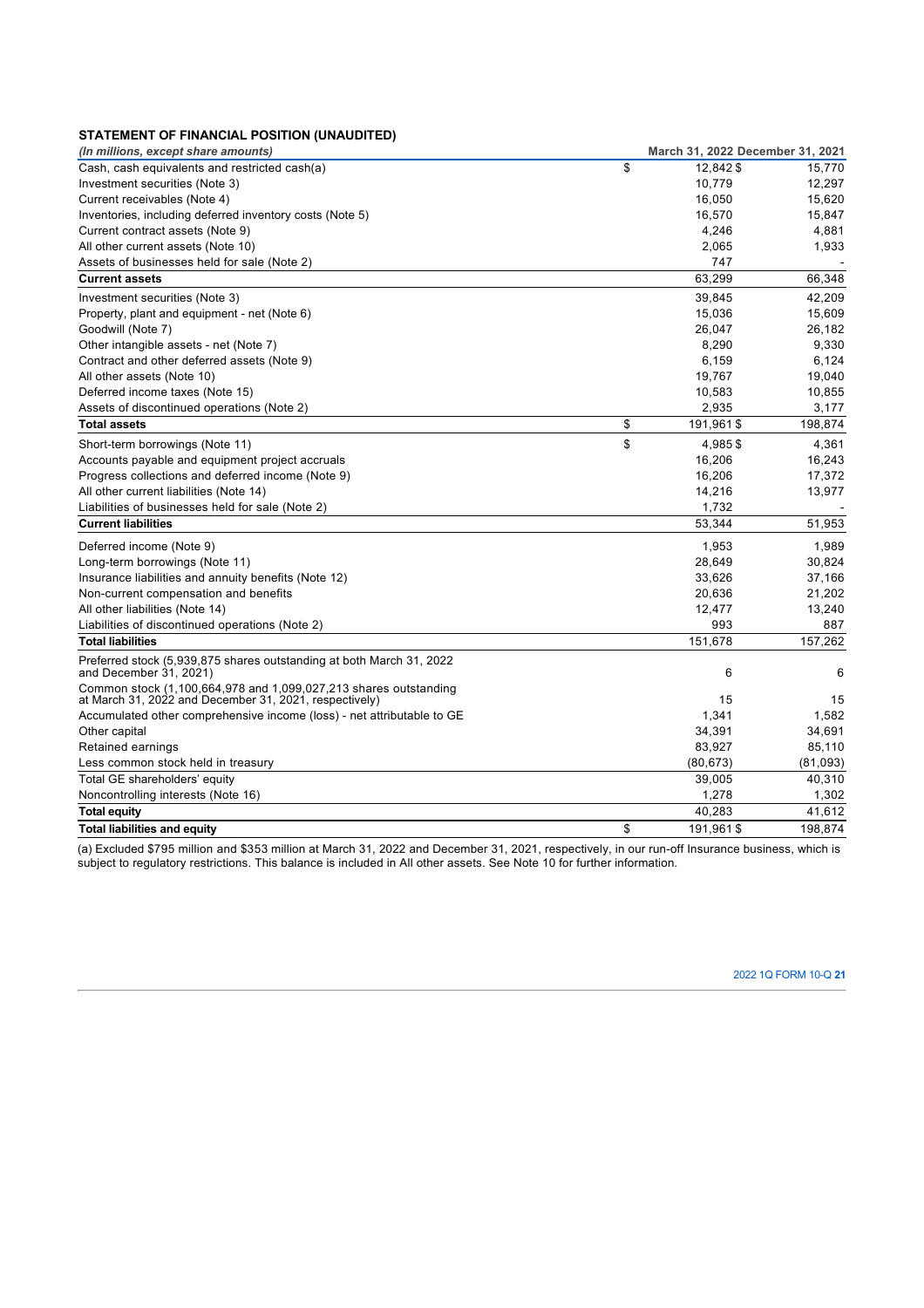<span id="page-21-0"></span>

| <b>STATEMENT OF CASH FLOWS (UNAUDITED)</b>                                                  | Three months ended March 31 |              |              |
|---------------------------------------------------------------------------------------------|-----------------------------|--------------|--------------|
| (In millions)                                                                               |                             | 2022         | 2021         |
| Net earnings (loss)                                                                         | \$                          | $(1,014)$ \$ | (2,798)      |
| (Earnings) loss from discontinued operations                                                |                             | 286          | 2,894        |
| Adjustments to reconcile net earnings (loss)                                                |                             |              |              |
| to cash from (used for) operating activities                                                |                             |              |              |
| Depreciation and amortization of property, plant and equipment                              |                             | 460          | 452          |
| Amortization of intangible assets (Note 7)                                                  |                             | 1,025        | 301          |
| (Gains) losses on purchases and sales of business interests (Note 18)                       |                             | (15)         | (3)          |
| (Gains) losses on equity securities (Note 18)                                               |                             | 214          | (296)        |
| Principal pension plans cost (Note 13)                                                      |                             | 143          | 658          |
| Principal pension plans employer contributions (Note 13)                                    |                             | (79)         | (74)         |
| Other postretirement benefit plans (net) (Note 13)                                          |                             | (329)        | (289)        |
| Provision (benefit) for income taxes (Note 15)                                              |                             | 204          | 142          |
| Cash recovered (paid) during the year for income taxes                                      |                             | (192)        | (322)        |
| Changes in operating working capital:                                                       |                             |              |              |
| Decrease (increase) in current receivables                                                  |                             | (749)        | 946          |
| Decrease (increase) in inventories, including deferred inventory costs                      |                             | (990)        | (722)        |
| Decrease (increase) in current contract assets                                              |                             | 442          | (35)         |
| Increase (decrease) in accounts payable and equipment project accruals                      |                             | 75           | (349)        |
| Increase (decrease) in progress collections and current deferred income                     |                             | 246          | (425)        |
| Financial services derivatives net collateral/settlement                                    |                             | (155)        | (1,737)      |
| All other operating activities                                                              |                             | (103)        | (982)        |
| Cash from (used for) operating activities - continuing operations                           |                             | (535)        | (2,640)      |
| Cash from (used for) operating activities - discontinued operations                         |                             | (21)         | 680          |
| Cash from (used for) operating activities                                                   |                             | (556)        | (1,959)      |
|                                                                                             |                             |              |              |
| Additions to property, plant and equipment<br>Dispositions of property, plant and equipment |                             | (340)<br>30  | (332)<br>34  |
| Additions to internal-use software                                                          |                             | (23)         | (24)         |
| Proceeds from principal business dispositions                                               |                             |              | 1            |
| Sales of retained ownership interests                                                       |                             | 1,302        | 735          |
|                                                                                             |                             | (1, 344)     | (712)        |
| Net (purchases) dispositions of insurance investment securities                             |                             | (82)         |              |
| All other investing activities                                                              |                             |              | 1,144<br>847 |
| Cash from (used for) investing activities - continuing operations                           |                             | (456)<br>12  |              |
| Cash from (used for) investing activities - discontinued operations                         |                             |              | (646)<br>202 |
| Cash from (used for) investing activities                                                   |                             | (444)        |              |
| Net increase (decrease) in borrowings (maturities of 90 days or less)                       |                             | 47           | (319)        |
| Newly issued debt (maturities longer than 90 days)                                          |                             |              | 314          |
| Repayments and other debt reductions (maturities longer than 90 days)                       |                             | (1,268)      | (1, 513)     |
| Dividends paid to shareholders                                                              |                             | (140)        | (148)        |
| All other financing activities                                                              |                             | (98)         | 57           |
| Cash from (used for) financing activities - continuing operations                           |                             | (1, 459)     | (1,608)      |
| Cash from (used for) financing activities - discontinued operations                         |                             |              | 3            |
| Cash from (used for) financing activities                                                   |                             | (1, 459)     | (1,605)      |
| Effect of currency exchange rate changes on cash, cash equivalents and restricted cash      |                             | (75)         | (131)        |
| Increase (decrease) in cash, cash equivalents and restricted cash                           |                             | (2,534)      | (3, 494)     |
| Cash, cash equivalents and restricted cash at beginning of year                             |                             | 16,859       | 37,608       |
| Cash, cash equivalents and restricted cash at March 31                                      |                             | 14,325       | 34,115       |
| Less cash, cash equivalents and restricted cash of discontinued operations at               |                             |              |              |
| March 31                                                                                    |                             | 688          | 625          |
| Cash, cash equivalents and restricted cash of continuing operations at March 31             | \$                          | 13,636 \$    | 33,490       |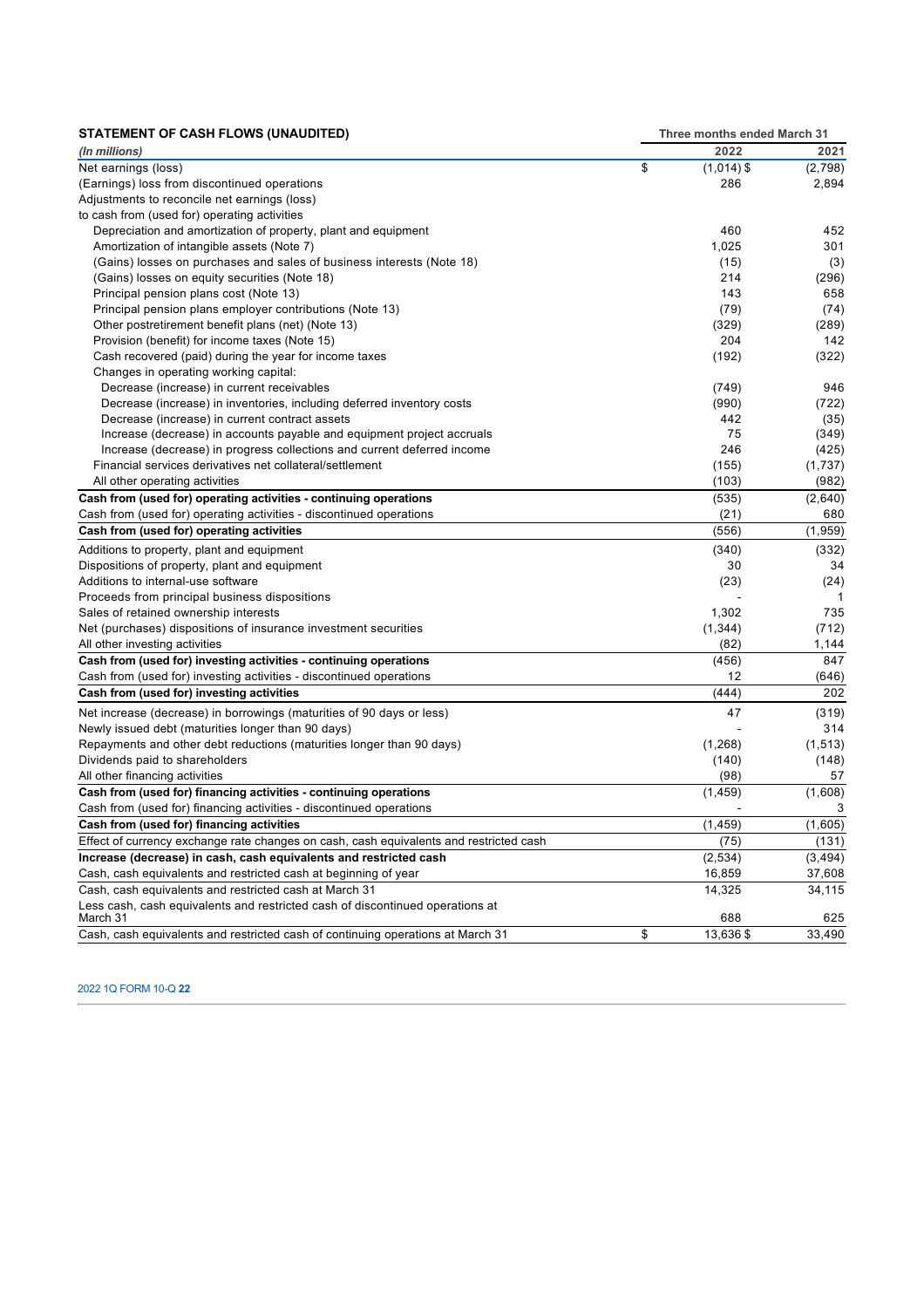| <b>STATEMENT OF COMPREHENSIVE INCOME (LOSS) (UNAUDITED)</b>                      | Three months ended March 31 |              |         |
|----------------------------------------------------------------------------------|-----------------------------|--------------|---------|
| (In millions, net of tax)                                                        |                             | 2022         | 2021    |
| Net earnings (loss)                                                              | \$                          | $(1,014)$ \$ | (2,798) |
| Less net earnings (loss) attributable to noncontrolling interests                |                             | 28           | 5       |
| Net earnings (loss) attributable to the Company                                  |                             | $(1,042)$ \$ | (2,802) |
| Currency translation adjustments                                                 |                             | (166)        | 110     |
| Benefit plans                                                                    |                             | 240          | 705     |
| Investment securities and cash flow hedges                                       |                             | (317)        | 44      |
| Less: other comprehensive income (loss) attributable to noncontrolling interests |                             | (2)          | 3       |
| Other comprehensive income (loss) attributable to the Company                    |                             | $(241)$ \$   | 856     |
| Comprehensive income (loss)                                                      | \$                          | $(1,257)$ \$ | (1,939) |
| Less: comprehensive income (loss) attributable to noncontrolling interests       |                             | 26           | 8       |
| Comprehensive income (loss) attributable to the Company                          |                             | $(1,283)$ \$ | (1,947) |

<span id="page-22-1"></span><span id="page-22-0"></span>

| STATEMENT OF CHANGES IN SHAREHOLDERS' EQUITY (UNAUDITED) |    | Three months ended March 31 |           |  |  |  |
|----------------------------------------------------------|----|-----------------------------|-----------|--|--|--|
| (In millions)                                            |    | 2022                        | 2021      |  |  |  |
| Preferred stock issued                                   | \$ | 6\$                         | 6         |  |  |  |
| Common stock issued                                      | \$ | 15\$                        | 702       |  |  |  |
| Beginning balance                                        |    | 1,582                       | (9,749)   |  |  |  |
| Currency translation adjustments                         |    | (162)                       | 108       |  |  |  |
| Benefit plans                                            |    | 238                         | 704       |  |  |  |
| Investment securities and cash flow hedges               |    | (317)                       | 44        |  |  |  |
| Accumulated other comprehensive income (loss)            | \$ | $1,341$ \$                  | (8, 893)  |  |  |  |
| Beginning balance                                        |    | 34.691                      | 34,307    |  |  |  |
| Gains (losses) on treasury stock dispositions            |    | (396)                       | (384)     |  |  |  |
| Stock-based compensation                                 |    | 91                          | 106       |  |  |  |
| Other changes                                            |    | 5                           | 14        |  |  |  |
| Other capital                                            | \$ | 34,391\$                    | 34,042    |  |  |  |
| Beginning balance                                        |    | 85,110                      | 92,247    |  |  |  |
| Net earnings (loss) attributable to the Company          |    | (1,042)                     | (2,802)   |  |  |  |
| Dividends and other transactions with shareholders       |    | (141)                       | (168)     |  |  |  |
| Changes in accounting                                    |    |                             |           |  |  |  |
| <b>Retained earnings</b>                                 | \$ | 83.927\$                    | 89,276    |  |  |  |
| Beginning balance                                        |    | (81,093)                    | (81, 961) |  |  |  |
| Purchases                                                |    | (39)                        | (38)      |  |  |  |
| <b>Dispositions</b>                                      |    | 459                         | 450       |  |  |  |
| Common stock held in treasury                            | \$ | $(80, 673)$ \$              | (81, 548) |  |  |  |
| GE shareholders' equity balance                          |    | 39,005                      | 33,585    |  |  |  |
| Noncontrolling interests balance                         |    | 1.278                       | 1,568     |  |  |  |
| Total equity balance at March 31                         | \$ | 40,283\$                    | 35,153    |  |  |  |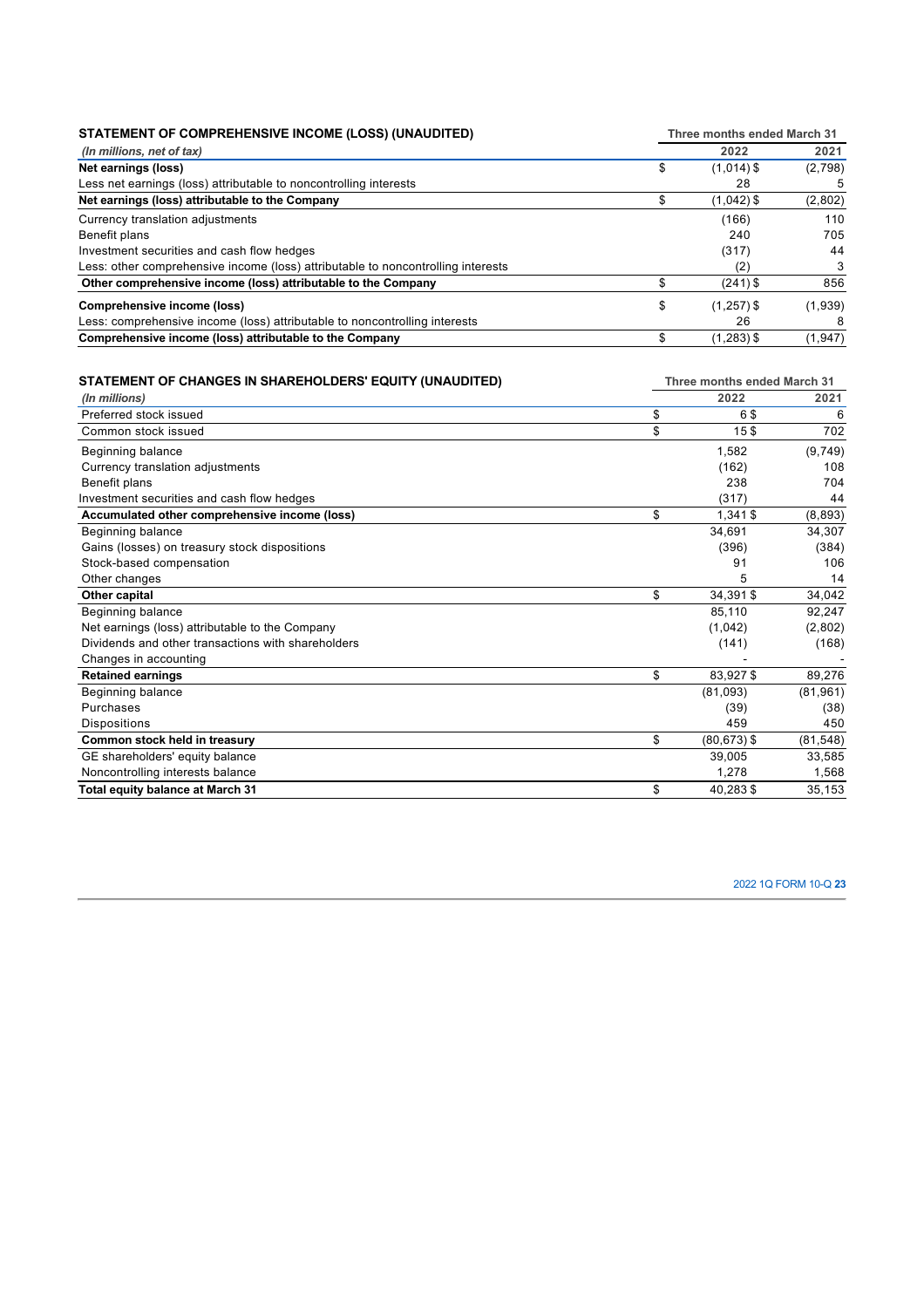**NOTE 1. BASIS OF PRESENTATION AND SUMMARY OF SIGNIFICANT ACCOUNTING POLICIES.** Our financial statements are prepared in conformity with U.S. generally accepted accounting principles (GAAP), which requires us to make estimates based on assumptions about current, and for some estimates, future, economic and market conditions which affect reported amounts and related disclosures in our financial statements. Although our current estimates contemplate current and expected future conditions, as applicable, it is reasonably possible that actual conditions could differ from our expectations, which could materially affect our results of operations, financial position and cash flows. Such changes could result in future impairments of goodwill, intangibles, long-lived assets and investment securities, revisions to estimated profitability on long-term product service agreements, incremental credit losses on receivables and debt securities, a change in the carrying amount of our tax assets and liabilities, or a change in our insurance liabilities and pension obligations as of the time of a relevant measurement event.

In preparing our Statement of Cash Flows, we make certain adjustments to reflect cash flows that cannot otherwise be calculated by changes in our Statement of Financial Position. These adjustments may include, but are not limited to, the effects of currency exchange, acquisitions and dispositions of businesses, businesses classified as held for sale, the timing of settlements to suppliers for property, plant and equipment, non-cash gains/losses and other balance sheet reclassifications.

We have reclassified certain prior-year amounts to conform to the current-year's presentation. Unless otherwise noted, tables are presented in U.S. dollars in millions. Certain columns and rows may not add due to the use of rounded numbers. Percentages presented are calculated from the underlying numbers in millions. Earnings per share amounts are computed independently for earnings from continuing operations, earnings from discontinued operations and net earnings. As a result, the sum of per-share amounts may not equal the total. Unless otherwise indicated, information in these notes to consolidated financial statements relates to continuing operations. Certain of our operations have been presented as discontinued. We present businesses whose disposal represents a strategic shift that has, or will have, a major effect on our operations and financial results as discontinued operations when the components meet the criteria for held for sale, are sold, or spun-off. See Note 2 for further information.

The accompanying consolidated financial statements and notes are unaudited. The results reported in these financial statements should not be regarded as necessarily indicative of results that may be expected for the entire year. These financial statements should be read in conjunction with the financial statements and notes included in our Annual Report on Form 10-K for the year ended December 31, 2021.

Our significant accounting policies are described in Note 1 of our aforementioned Annual Report.

<span id="page-23-0"></span>**NOTE 2. BUSINESSES HELD FOR SALE AND DISCONTINUED OPERATIONS.** In the first quarter of 2022, we signed a non-binding memorandum of understanding to sell a portion of our Steam business within our Power segment to Électricité de France S.A. (EDF). We expect to complete the sale, subject to regulatory approval, in the first half of 2023.

| ASSETS AND LIABILITIES OF BUSINESSES HELD FOR SALE                        | March 31, 2022 December 31, 2021 |  |
|---------------------------------------------------------------------------|----------------------------------|--|
| Current receivables, inventories and contract assets                      | 516\$                            |  |
| Property, plant and equipment and intangible assets - net                 | 186                              |  |
| All other assets                                                          | 45                               |  |
| Assets of businesses held for sale                                        | 747\$                            |  |
| Progress collections and deferred income                                  | 1.280\$                          |  |
| Accounts payable and equipment project accruals and all other liabilities | 452                              |  |
| Liabilities of businesses held for sale                                   | 1.732\$                          |  |

**DISCONTINUED OPERATIONS** primarily comprise our GE Capital Aviation Services (GECAS) business, discontinued in 2021, our mortgage portfolio in Poland, and other trailing assets and liabilities associated with prior dispositions. Results of operations, financial position and cash flows for these businesses are reported as discontinued operations for all periods presented and the notes to the financial statements have been adjusted on a retrospective basis.

**GECAS/AerCap.** On November 1, 2021 we completed the combination of our GECAS business with AerCap Holdings N.V. (AerCap). We deconsolidated this business, reclassified its results to discontinued operations for all periods presented and recognized a non-cash after-tax loss of \$2,755 million in discontinued operations in the first quarter of 2021.

We have continuing involvement with AerCap, primarily through our ownership interest, ongoing sales or leases of products and services, and transition services that we provide to AerCap. For the three months ended March 31, 2022, we had direct and indirect sales of \$14 million to and purchases of \$35 million from AerCap, primarily related to engine sales through airframers and engine leases, respectively. We collected net cash of \$44 million from AerCap related to this activity.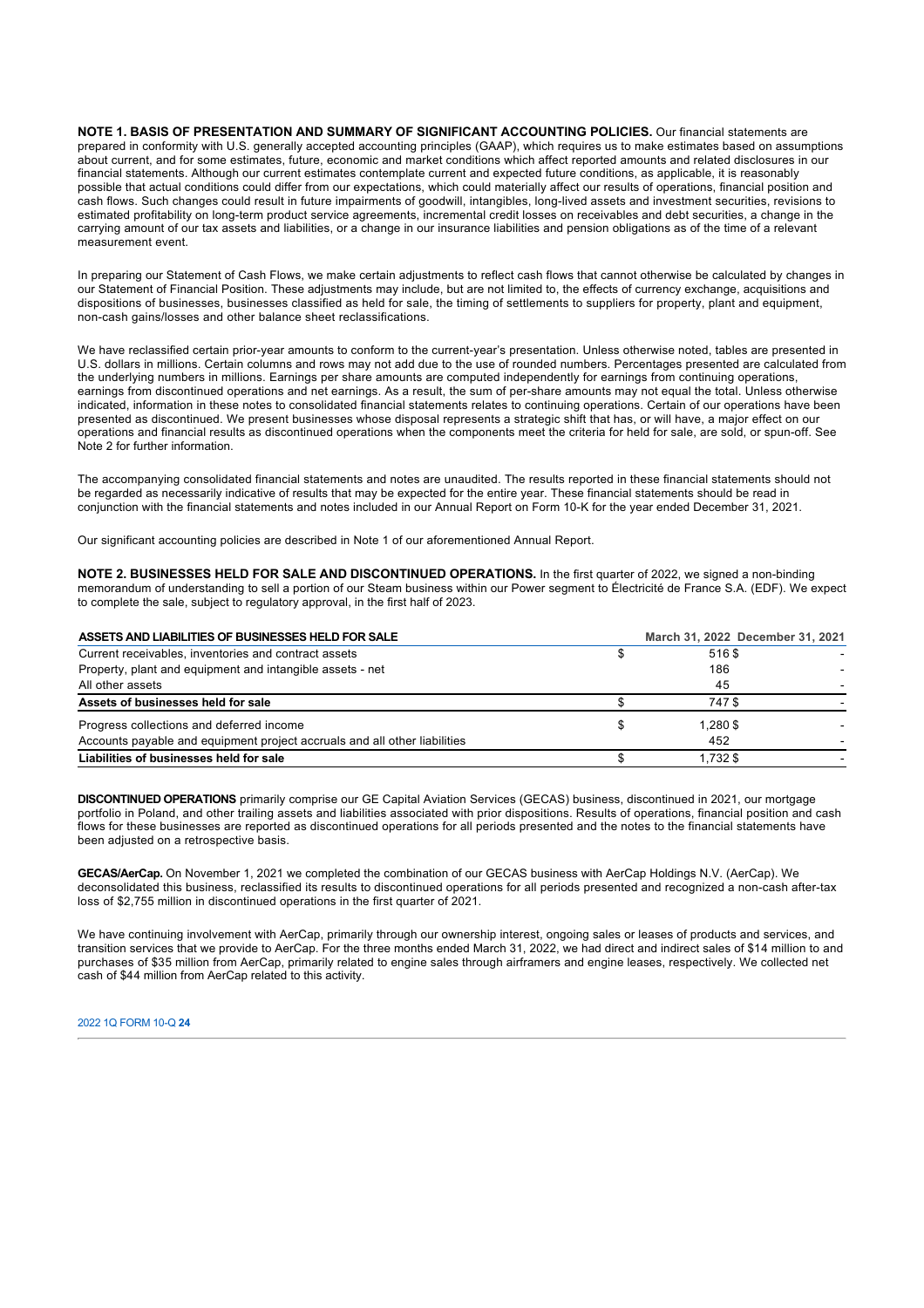**Bank BPH**. The mortgage portfolio in Poland (Bank BPH) comprises floating rate residential mortgages, 87% of which are indexed to or denominated in foreign currencies (primarily Swiss francs). At March 31, 2022, the total portfolio had a carrying value, net of reserves, of \$1,592 million with a 2.12% 90-day delinquency rate and an average loan to value ratio of approximately 58.3%. The portfolio is recorded at the lower of cost or fair value, less cost to sell, which reflects market yields as well as estimates with respect to ongoing litigation in Poland related to foreign currency-denominated mortgages and other factors. Loss from discontinued operations for the three months ended March 31, 2022 included \$233 million non-cash pre-tax charges, reflecting estimates with respect to ongoing litigation as well as market yields. Future changes in the estimated legal liabilities or market yields could result in further losses and capital contributions related to these loans in future reporting periods. See Note 21 for further information.

## **RESULTS OF DISCONTINUED OPERATIONS Three months ended March 31**

|                                                                | 2022             | 2021    |
|----------------------------------------------------------------|------------------|---------|
| <b>Operations</b>                                              |                  |         |
| Cost of equipment and services sold                            | \$<br>- \$       | (368)   |
| Other income, costs and expenses                               | (250)            | 247     |
| Earnings (loss) of discontinued operations before income taxes | \$<br>$(250)$ \$ | (121)   |
| Benefit (provision) for income taxes                           | (18)             | (29)    |
| Earnings (loss) of discontinued operations, net of taxes(a)    | (268)\$          | (149)   |
| <b>Disposal</b>                                                |                  |         |
| Gain (loss) on disposal before income taxes                    | \$<br>$(23)$ \$  | (2,702) |
| Benefit (provision) for income taxes                           | 5                | (43)    |
| Gain (loss) on disposal, net of taxes                          | $(18)$ \$        | (2,745) |
| Earnings (loss) from discontinued operations, net of taxes     | \$<br>$(286)$ \$ | (2,894) |

(a) Included zero and \$177 million from GECAS operations, including zero and \$359 million of depreciation and amortization, for the three months ended March 31, 2022 and 2021, respectively. Depreciation and amortization ceased on March 10, 2021.

| ASSETS AND LIABILITIES OF DISCONTINUED OPERATIONS               | March 31, 2022 | December 31, 2021 |
|-----------------------------------------------------------------|----------------|-------------------|
| Cash, cash equivalents and restricted cash                      | 688\$          | 736               |
| Financing receivables held for sale (Polish mortgage portfolio) | 1.592          | 1.799             |
| Property, plant, and equipment - net                            | 84             | 88                |
| All other assets                                                | 571            | 554               |
| Assets of discontinued operations                               | $2.935$ \$     | 3.177             |
| Accounts payable and all other liabilities                      | 993\$          | 887               |
| Liabilities of discontinued operations                          | 993\$          | 887               |

<span id="page-24-0"></span>**NOTE 3. INVESTMENT SECURITIES.** All of our debt securities are classified as available-for-sale and substantially all are investment-grade supporting obligations to annuitants and policyholders in our run-off insurance operations. On November 1, 2021, we received 111.5 million ordinary shares of AerCap (approximately 46% ownership interest) and an AerCap senior note as partial consideration in conjunction with the GECAS transaction, for which we have adopted the fair value option. Our investment in BKR comprises 116.5 million shares (approximately 11% ownership interest) as of March 31, 2022. Both our AerCap and BKR investments are recorded as Equity securities with readily determinable fair values. We classify investment securities as current or non-current based on our intent regarding the usage of proceeds from those investments. Investment securities held within insurance entities are classified as non-current as they support the long-duration insurance liabilities.

|                                      | March 31, 2022           |                              |                                      |                                | December 31, 2021 |                   |                                     |                                      |                                |  |
|--------------------------------------|--------------------------|------------------------------|--------------------------------------|--------------------------------|-------------------|-------------------|-------------------------------------|--------------------------------------|--------------------------------|--|
|                                      | <b>Amortized</b><br>cost | Gross<br>unrealized<br>gains | <b>Gross</b><br>unrealized<br>losses | <b>Estimated</b><br>fair value |                   | Amortized<br>cost | <b>Gross</b><br>unrealized<br>gains | <b>Gross</b><br>unrealized<br>losses | <b>Estimated</b><br>fair value |  |
| Equity and note (AerCap)             | \$<br>- \$               | - \$                         | - \$                                 | $6,536$ \$                     |                   | - \$              | - \$                                | - \$                                 | 8.287                          |  |
| Equity (Baker Hughes)                | $\overline{\phantom{0}}$ | $\overline{\phantom{a}}$     | $\blacksquare$                       | 4.244                          |                   | ۰                 | $\blacksquare$                      | $\overline{\phantom{a}}$             | 4,010                          |  |
| <b>Current investment securities</b> | \$<br>- \$               | - \$                         | - \$                                 | 10,779 \$                      |                   | - \$              | $-$ \$                              | - \$                                 | 12,297                         |  |
| Debt                                 |                          |                              |                                      |                                |                   |                   |                                     |                                      |                                |  |
| U.S. corporate                       | \$<br>26,073\$           | 2,838\$                      | $(370)$ \$                           | 28,541 \$                      |                   | 25,182\$          | 5,502\$                             | $(33)$ \$                            | 30,652                         |  |
| Non-U.S. corporate                   | 2,423                    | 113                          | (39)                                 | 2.497                          |                   | 2,361             | 343                                 | (4)                                  | 2,701                          |  |
| State and municipal                  | 2,654                    | 326                          | (49)                                 | 2,930                          |                   | 2,639             | 573                                 | (6)                                  | 3,205                          |  |
| Mortgage and asset-backed            | 4,098                    | 35                           | (121)                                | 4.012                          |                   | 3.950             | 117                                 | (47)                                 | 4,019                          |  |
| Government and agencies              | 1,487                    | 46                           | (47)                                 | 1.486                          |                   | 1,086             | 104                                 | (2)                                  | 1,188                          |  |
| Other equity                         | 379                      |                              |                                      | 379                            |                   | 443               |                                     |                                      | 443                            |  |
| Non-current investment securities    | \$<br>37,114\$           | $3.357$ \$                   | $(626)$ \$                           | 39.845                         | -SS               | 35.662\$          | 6.639\$                             | $(92)$ \$                            | 42,209                         |  |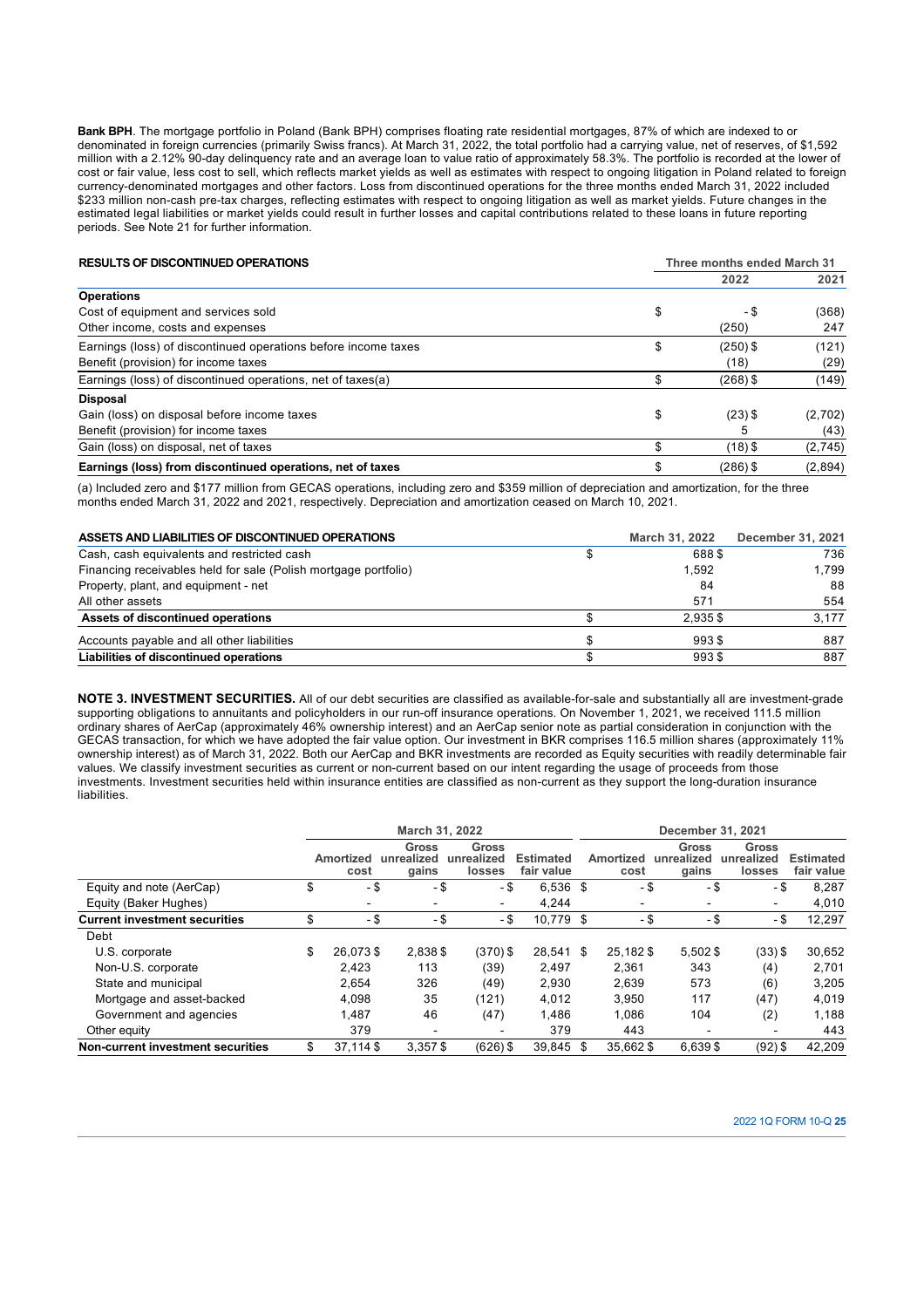The amortized cost of debt securities excludes accrued interest of \$446 million and \$415 million as of March 31, 2022 and December 31, 2021, respectively, which is reported in All other current assets.

The estimated fair value of investment securities at March 31, 2022 decreased since December 31, 2021, primarily due to higher market yields, the mark-to-market effect on our equity interest in AerCap, and the sale of BKR shares, partially offset by new insurance investments and the mark-to-market effect on our equity interest in BKR.

Total estimated fair value of debt securities in an unrealized loss position were \$10,889 million and \$3,446 million, of which \$814 million and \$644 million had gross unrealized losses of \$(86) million and \$(42) million and had been in a loss position for 12 months or more at March 31, 2022 and December 31, 2021, respectively. Gross unrealized losses of \$(626) million at March 31, 2022 included \$(370) million related to U.S. corporate securities, \$(60) million related to commercial mortgage-backed securities (CMBS) collateralized by pools of commercial mortgage loans on real estate, and \$(58) million related to Asset-backed securities. Of the U.S. corporate securities unrealized losses, \$(85) million related to the consumer industry. Primarily all of our CMBS and Asset-backed securities in an unrealized loss position have received investmentgrade credit ratings from the major rating agencies.

Net unrealized gains (losses) for equity securities with readily determinable fair values, which are recorded in Other income within continuing operations, were \$(377) million and \$238 million for the three months ended March 31, 2022 and 2021, respectively.

Proceeds from debt and equity securities sales, early redemptions by issuers and principal payments on the BKR promissory note totaled \$1,949 million and \$1,333 million for the three months ended March 31, 2022 and 2021, respectively. Gross realized gains on debt securities were \$24 million and \$28 million for the three months ended March 31, 2022 and 2021, respectively. Gross realized losses and impairments on debt securities were both insignificant for the three months ended March 31, 2022 and 2021.

Contractual maturities of our debt securities (excluding mortgage and asset-backed securities) at March 31, 2022 are as follows:

|                                    | Amortized cost Estimated fair value |        |        |  |
|------------------------------------|-------------------------------------|--------|--------|--|
| Within one year                    |                                     | 827\$  | 832    |  |
| After one year through five years  |                                     | 3.856  | 4.006  |  |
| After five years through ten years |                                     | 6.323  | 6,853  |  |
| After ten years                    |                                     | 21.631 | 23.763 |  |

We expect actual maturities to differ from contractual maturities because borrowers have the right to call or prepay certain obligations.

Primarily all our equity securities are classified within Level 1 and primarily all our debt securities are classified within Level 2, as their valuation is determined based on significant observable inputs. Investments with a fair value of \$6,676 million and \$7,222 million are classified within Level 3, as significant inputs to their valuation models are unobservable at March 31, 2022 and December 31, 2021, respectively. During the three months ended March 31, 2022 and 2021, there were no significant transfers into or out of Level 3.

In addition to the equity securities described above, we hold \$528 million and \$441 million of equity securities without readily determinable fair values at March 31, 2022 and December 31, 2021, respectively, that are classified within non-current All other assets in our Statement of Financial Position. Fair value adjustments, including impairments, recorded in earnings were \$17 million and an insignificant amount for the three months ended March 31, 2022 and 2021, respectively.

## <span id="page-25-0"></span>**NOTE 4. CURRENT AND LONG-TERM RECEIVABLES**

| <b>CURRENT RECEIVABLES</b>             |          | March 31, 2022 December 31, 2021 |
|----------------------------------------|----------|----------------------------------|
| Customer receivables                   | 13.505\$ | 13.079                           |
| Non-income based tax receivables       | 1.311    | 1.222                            |
| Revenue sharing program receivables(a) | 1.256    | 1.166                            |
| Supplier advances                      | 441      | 596                              |
| Receivables from disposed businesses   | 148      | 148                              |
| Other sundry receivables               | 488      | 483                              |
| Allowance for credit losses(b)         | (1,099)  | (1,074)                          |
| <b>Total current receivables</b>       | 16.050\$ | 15.620                           |

(a) Revenue sharing program receivables in Aviation are amounts due from third parties who participate in engine programs by developing and supplying certain engine components through the life of the program. The participants share in program revenues, receive a share of customer progress payments and share costs related to discounts and warranties.

(b) Allowance for credit losses increased primarily due to net new provisions of \$45 million, partially offset by write-offs and foreign currency impact.

**Sales of customer receivables.** Previously, GE businesses sold customer receivables to our Working Capital Solutions (WCS) business. These programs were discontinued in 2021. Separately, the Company from time to time sells current or long-term receivables to third parties in response to customer-sponsored requests or programs, to facilitate sales, or for risk mitigation purposes. Activity related to current customer receivables sold by GE businesses is as follows: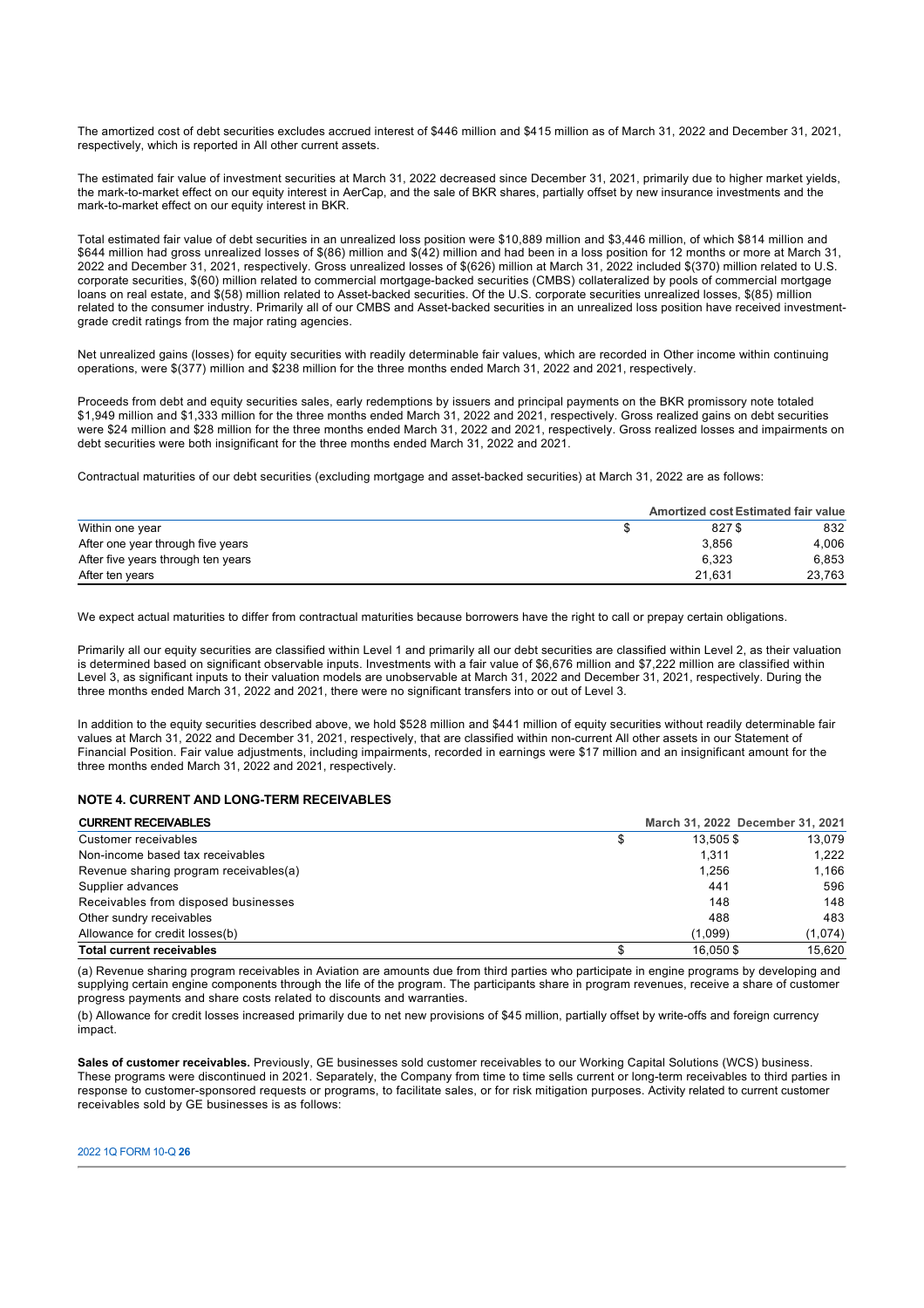|                                                      | 2022                 |  |            |  |                      |
|------------------------------------------------------|----------------------|--|------------|--|----------------------|
|                                                      | <b>Third Parties</b> |  | <b>WCS</b> |  | <b>Third Parties</b> |
| Balance at January 1                                 | 161S                 |  | 3.618      |  | 2.992                |
| GE businesses sales to WCS                           |                      |  | 7.044      |  |                      |
| GE businesses sales to third parties(a)              | 351                  |  |            |  | 124                  |
| WCS sales to third parties                           |                      |  | (3,826)    |  | 3.826                |
| Collections and other                                | (367)                |  | (3,765)    |  | (4,360)              |
| Reclassification from long-term customer receivables | 36                   |  | 63         |  |                      |
| Balance at March 31                                  | 181                  |  | 3.134      |  | 2.582                |

(a) The Company sold current customer receivables to third parties related primarily to our participation in customer-sponsored supply chain finance programs. Within these programs, the Company has no continuing involvement, fees associated with the transferred receivables are covered by the customer and cash is received at the original invoice due date.

| <b>LONG-TERM RECEIVABLES</b>         |         | March 31, 2022 December 31, 2021 |
|--------------------------------------|---------|----------------------------------|
| Long-term customer receivables(a)    | 433\$   | 521                              |
| Financing receivables                | 559     | 592                              |
| Supplier advances                    | 289     | 309                              |
| Non-income based tax receivables     | 272     | 245                              |
| Receivables from disposed businesses | 150     | 150                              |
| Sundry receivables                   | 441     | 440                              |
| Allowance for credit losses          | (172)   | (160)                            |
| Total long-term receivables          | 1,973\$ | 2.097                            |

(a) The Company sold \$79 million and \$31 million of long-term customer receivables to third parties in the three months ended March 31, 2022 and 2021, respectively, primarily in our Gas Power business for risk mitigation purposes.

# <span id="page-26-0"></span>**NOTE 5. INVENTORIES, INCLUDING DEFERRED INVENTORY COSTS**

|                                                 | March 31, 2022 | <b>December 31, 2021</b> |
|-------------------------------------------------|----------------|--------------------------|
| Raw materials and work in process               | $9.155$ \$     | 8.710                    |
| Finished goods                                  | 5.307          | 4.927                    |
| Deferred inventory costs(a)                     | 2.108          | 2.210                    |
| Inventories, including deferred inventory costs | 16.570\$       | 15.847                   |

(a) Represents cost deferral for shipped goods (such as components for wind turbine assemblies within our Renewable Energy segment) and labor and overhead costs on time and material service contracts (primarily originating in Power and Aviation) and other costs for which the criteria for revenue recognition has not yet been met.

## <span id="page-26-1"></span>**NOTE 6. PROPERTY, PLANT AND EQUIPMENT AND OPERATING LEASES**

|                                                |           | March 31, 2022 December 31, 2021 |
|------------------------------------------------|-----------|----------------------------------|
| Original cost                                  | 31.531\$  | 31.904                           |
| Less accumulated depreciation and amortization | (18, 935) | (18,901)                         |
| Right-of-use operating lease assets            | 2.440     | 2.606                            |
| Property, plant and equipment - net            | 15.036\$  | 15.609                           |

In the first quarter of 2022, we signed a non-binding memorandum of understanding for GE Steam Power to sell a portion of its business to EDF, which resulted in a reclassification of that business to held for sale. As a result, we recognized a non-cash pre-tax impairment charge of \$59 million related to property, plant and equipment at our remaining Steam business within our Power segment. This charge was recorded by Corporate in Selling, general, and administrative expenses in our consolidated Statement of Earnings (Loss).

<span id="page-26-2"></span>**Operating Lease Liabilities.** Our consolidated operating lease liabilities, included in All other liabilities in our Statement of Financial Position, was \$2,679 million and \$2,848 million, as of March 31, 2022 and December 31, 2021, respectively. Expense on our operating lease portfolio, primarily from our long-term fixed leases, was \$272 million and \$281 million for the three months ended March 31, 2022 and 2021, respectively.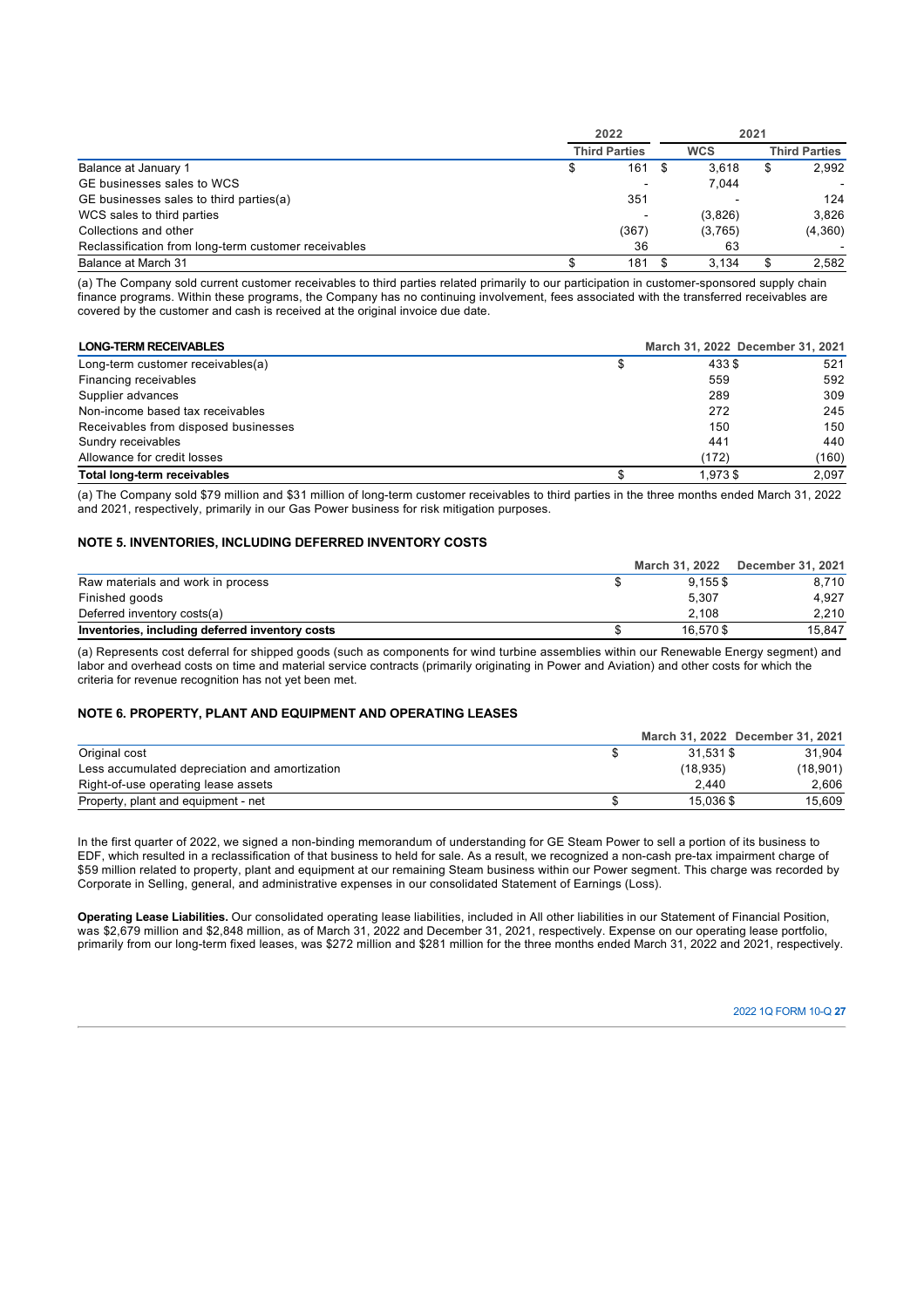# **NOTE 7. GOODWILL AND OTHER INTANGIBLE ASSETS**

|                  | <b>Currency exchange</b> |                        |           |                           |  |  |  |
|------------------|--------------------------|------------------------|-----------|---------------------------|--|--|--|
| <b>GOODWILL</b>  |                          | <b>January 1, 2022</b> | and other | Balance at March 31, 2022 |  |  |  |
| Aviation         |                          | $9,013$ \$             | $(71)$ \$ | 8,942                     |  |  |  |
| Healthcare       |                          | 12,879                 | (39)      | 12,840                    |  |  |  |
| Renewable Energy |                          | 3,231                  | 62        | 3,294                     |  |  |  |
| Power            |                          | 145                    |           | 144                       |  |  |  |
| Corporate(a)     |                          | 914                    | (87)      | 827                       |  |  |  |
| Total            |                          | 26,182\$               | (135)\$   | 26.047                    |  |  |  |

(a) Corporate balance comprises our Digital business.

In assessing the possibility that a reporting unit's fair value has been reduced below its carrying amount due to the occurrence of events or circumstances between annual impairment testing dates, we consider all available evidence, including (i) the results of our impairment testing from the most recent testing date, (ii) downward revisions to internal forecasts or decreases in market multiples, if any, and (iii) declines in market capitalization. In the first quarter of 2022, we did not identify any reporting units that required an interim impairment test.

Substantially all other intangible assets are subject to amortization. Intangible assets decreased \$1,040 million during the three months ended March 31, 2022, primarily as a result of amortization partially offset by additions of capitalized software mainly at Aviation and Healthcare of \$48 million. Included within consolidated amortization expense for the three months ended March 31, 2022, was non-cash pre-tax impairment charge of \$765 million. Consolidated amortization expense was \$1,025 million and \$301 million in the three months ended March 31, 2022 and 2021, respectively.

In the first quarter of 2022, we signed a non-binding memorandum of understanding for GE Steam Power to sell a portion of its business to EDF, which resulted in a reclassification of that business to held for sale. As a result, we recognized a non-cash pre-tax impairment charge of \$765 million related to intangible assets at our remaining Steam business within our Power segment. We determined the fair value of these intangible assets using an income approach. This charge was recorded by Corporate in Selling, general, and administrative expenses in our consolidated Statement of Earnings (Loss).

### <span id="page-27-0"></span>**NOTE 8. REVENUES.**

## **EQUIPMENT & SERVICES REVENUES**

| Three months ended March 31 | 2022      |                 |        |     | 2021      |                 |        |  |
|-----------------------------|-----------|-----------------|--------|-----|-----------|-----------------|--------|--|
|                             | Equipment | <b>Services</b> | Total  |     | Equipment | <b>Services</b> | Total  |  |
| Aviation                    | .654\$    | $3.949$ \$      | 5.603  | \$. | 1.847\$   | $3.145$ \$      | 4.992  |  |
| Healthcare                  | 2.256     | 2.107           | 4.363  |     | 2.227     | 2.081           | 4,308  |  |
| Renewable Energy            | 2,173     | 698             | 2.871  |     | 2.844     | 404             | 3,248  |  |
| Power                       | 965       | 2.536           | 3.501  |     | 1.241     | 2.679           | 3.921  |  |
| Total segment revenues      | 7.048\$   | $9.290$ \$      | 16.337 |     | 8.159\$   | 8.309\$         | 16.468 |  |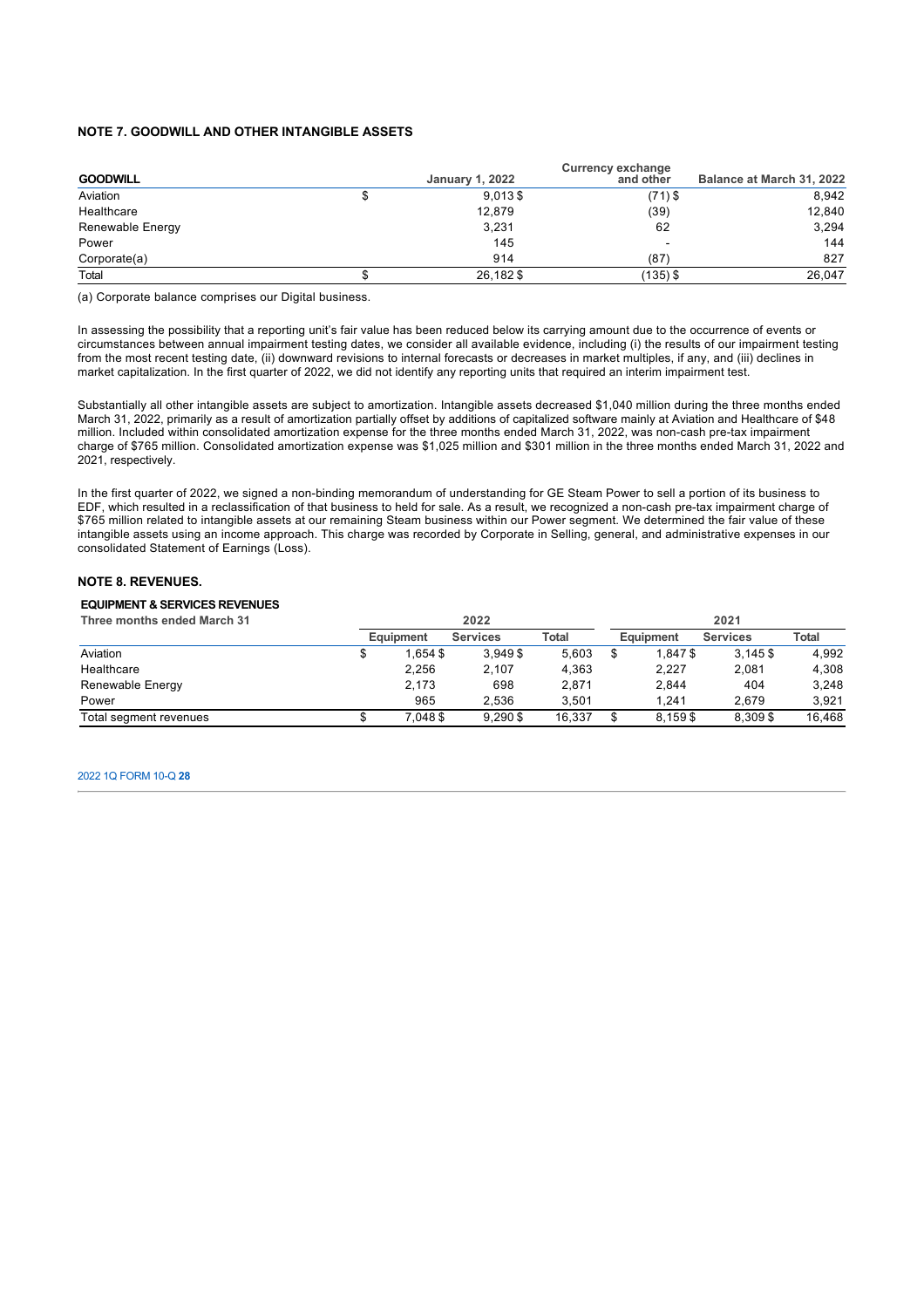| <b>REVENUES</b>                           | Three months ended March 31 |    |        |  |  |
|-------------------------------------------|-----------------------------|----|--------|--|--|
|                                           | 2022                        |    | 2021   |  |  |
| <b>Commercial Engines &amp; Services</b>  | \$<br>3,853                 | \$ | 3,354  |  |  |
| Military                                  | 1,036                       |    | 956    |  |  |
| Systems & Other                           | 714                         |    | 682    |  |  |
| Aviation                                  | \$<br>5,603                 | \$ | 4,992  |  |  |
| <b>Healthcare Systems</b>                 | \$<br>3,875                 | \$ | 3,825  |  |  |
| <b>Pharmaceutical Diagnostics</b>         | 487                         |    | 482    |  |  |
| Healthcare                                | \$<br>4,363                 | \$ | 4,308  |  |  |
| Onshore Wind                              | \$<br>1,906                 | \$ | 2,118  |  |  |
| Grid Solutions equipment and services     | 668                         |    | 795    |  |  |
| Hydro, Offshore Wind and Hybrid Solutions | 297                         |    | 335    |  |  |
| <b>Renewable Energy</b>                   | \$<br>2,871                 | \$ | 3,248  |  |  |
| <b>Gas Power</b>                          | \$<br>2,489                 | \$ | 2,829  |  |  |
| <b>Steam Power</b>                        | 636                         |    | 706    |  |  |
| Power Conversion, Nuclear and other       | 377                         |    | 385    |  |  |
| Power                                     | \$<br>3,501                 | \$ | 3,921  |  |  |
| <b>Total segment revenues</b>             | 16,337                      |    | 16,468 |  |  |
| Corporate                                 | 702                         |    | 603    |  |  |
| Total revenues                            | \$<br>17,040                | \$ | 17,071 |  |  |

**REMAINING PERFORMANCE OBLIGATION.** As of March 31, 2022, the aggregate amount of the contracted revenues allocated to our unsatisfied (or partially unsatisfied) performance obligations was \$240,740 million. We expect to recognize revenue as we satisfy our remaining performance obligations as follows: (1) equipment-related remaining performance obligation of \$45,687 million, of which 56%, 82% and 98% is expected to be satisfied within 1, 2 and 5 years, respectively; and (2) services-related remaining performance obligation of \$195,053 million, of which 11%, 41%, 63% and 81% is expected to be recognized within 1, 5, 10 and 15 years, respectively, and the remaining thereafter.

# <span id="page-28-0"></span>**NOTE 9. CONTRACT AND OTHER DEFERRED ASSETS & PROGRESS COLLECTIONS AND DEFERRED INCOME**

**Contract and other deferred assets** decreased \$600 million in the three months ended March 31, 2022 primarily due to decreased long-term service agreements and the timing of billing milestones ahead of revenue recognition on long-term equipment contracts. Our long-term service agreements decreased primarily due to billings of \$2,772 million and net unfavorable changes in estimated profitability of \$16 million at Aviation and \$20 million at Power, partially offset by revenues recognized of \$2,329 million.

|                                                |    |               |                | Renewable      |            |                          |              |
|------------------------------------------------|----|---------------|----------------|----------------|------------|--------------------------|--------------|
| March 31, 2022                                 |    | Aviation      | Healthcare     | Energy         | Power      | Corporate                | <b>Total</b> |
| Revenues in excess of billings                 | ъ  | 2,289\$       | - \$           | - \$           | $5,394$ \$ | - \$                     | 7,683        |
| Billings in excess of revenues                 |    | (5, 852)      | $\blacksquare$ | $\blacksquare$ | (1,662)    | $\,$                     | (7, 514)     |
| Long-term service agreements                   | S  | $(3,564)$ \$  | - \$           | - \$           | $3.732$ \$ | - \$                     | 168          |
| Short-term and other service agreements        |    | 383           | 172            | 112            | 94         | 16                       | 778          |
| Equipment contract revenues                    |    | 35            | 303            | 1.231          | 1.513      | 217                      | 3,300        |
| Current contract assets                        | \$ | $(3, 145)$ \$ | 475\$          | 1,343\$        | 5,339\$    | 233\$                    | 4.246        |
| Nonrecurring engineering costs                 |    | 2.516         | 30             | 24             | 10         | $\overline{\phantom{0}}$ | 2.580        |
| Customer advances and other                    |    | 2.625         | 158            | $\blacksquare$ | 796        | $\overline{\phantom{a}}$ | 3,579        |
| Non-current contract and other deferred assets |    | $5,141$ \$    | 189\$          | 24S            | 806\$      | - \$                     | 6,159        |
| Total contract and other deferred assets       |    | 1.996\$       | 664\$          | 1.367\$        | $6.145$ \$ | 233\$                    | 10.405       |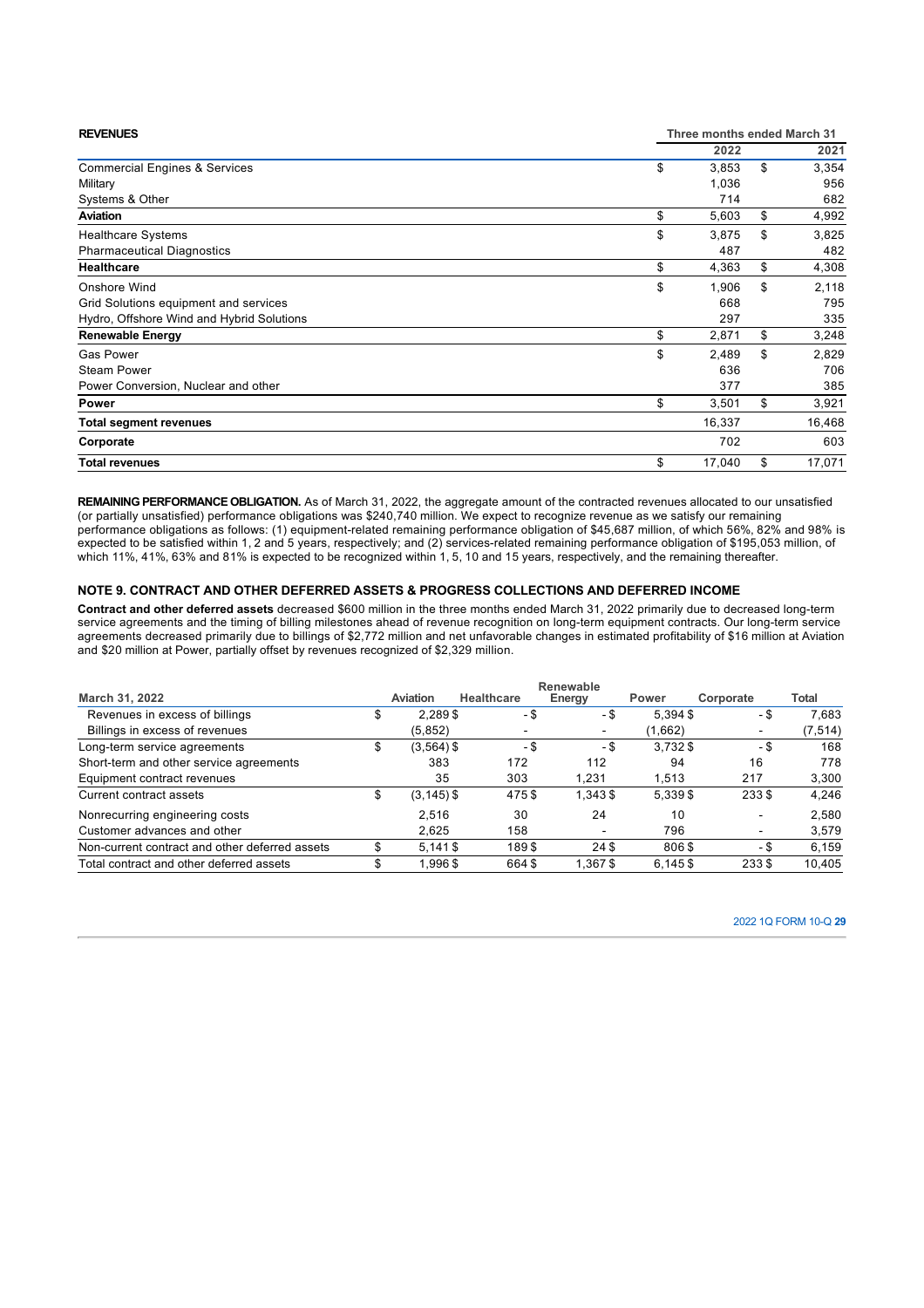|                                                | Renewable |              |                   |                |         |                          |              |  |
|------------------------------------------------|-----------|--------------|-------------------|----------------|---------|--------------------------|--------------|--|
| December 31, 2021                              |           | Aviation     | <b>Healthcare</b> | Energy         | Power   | Corporate                | <b>Total</b> |  |
| Revenues in excess of billings                 |           | 2,478 \$     | - \$              | - \$           | 5,495\$ | - \$                     | 7,972        |  |
| Billings in excess of revenues                 |           | (5,731)      |                   | $\blacksquare$ | (1,614) |                          | (7, 346)     |  |
| Long-term service agreements                   | S         | $(3,253)$ \$ | - \$              | - \$           | 3,880\$ | - \$                     | 627          |  |
| Short-term and other service agreements        |           | 340          | 166               | 87             | 80      | 20                       | 692          |  |
| Equipment contract revenues                    |           | 33           | 287               | 1.297          | 1.709   | 236                      | 3,562        |  |
| Current contract assets                        |           | $(2,881)$ \$ | 453\$             | 1,384\$        | 5,669\$ | 256\$                    | 4,881        |  |
| Nonrecurring engineering costs                 |           | 2.479        | 31                | 28             | 12      | $\overline{\phantom{0}}$ | 2.550        |  |
| Customer advances and other                    |           | 2,620        | 154               | $\blacksquare$ | 801     | $\overline{\phantom{a}}$ | 3,574        |  |
| Non-current contract and other deferred assets |           | $5,099$ \$   | 184\$             | 28\$           | 813\$   | - \$                     | 6,124        |  |
| Total contract and other deferred assets       |           | 2.218\$      | 637\$             | 1.412\$        | 6,482\$ | 256\$                    | 11.005       |  |

**Progress collections and deferred income** decreased \$1,201 million primarily due to the reclassification of a portion of our GE Steam Power business to held for sale, partially offset by the timing of new collections received in excess of revenue recognition, primarily at Aviation. Revenues recognized for contracts included in a liability position at the beginning of the year were \$4,638 million and \$5,984 million for the three months ended March 31, 2022 and 2021, respectively.

|                                                |                  |            | Renewable  |         |           |        |
|------------------------------------------------|------------------|------------|------------|---------|-----------|--------|
| March 31, 2022                                 | <b>Aviation</b>  | Healthcare | Energy     | Power   | Corporate | Total  |
| Progress collections on equipment contracts    | \$<br>112\$      | - \$       | $1.921$ \$ | 3.785\$ | - \$      | 5,818  |
| Other progress collections                     | 4.654            | 538        | 2.795      | 386     | 129       | 8.502  |
| Current deferred income                        | 144              | 1,396      | 226        | 12      | 107       | 1,886  |
| Progress collections and deferred income       | \$<br>4.910\$    | 1,934\$    | 4.943\$    | 4.184\$ | 236\$     | 16,206 |
| Non-current deferred income                    | 1.099            | 585        | 169        | 99      | 2         | 1,953  |
| Total Progress collections and deferred income | \$<br>$6.009$ \$ | 2.519\$    | $5.112$ \$ | 4.283\$ | 237\$     | 18,159 |
| December 31, 2021                              |                  |            |            |         |           |        |
| Progress collections on equipment contracts    | \$<br>142\$      | - \$       | 1.843\$    | 5.198\$ | - \$      | 7.183  |
| Other progress collections                     | 4.469            | 522        | 2.866      | 385     | 111       | 8.354  |
| Current deferred income                        | 170              | 1.336      | 198        | 33      | 99        | 1.835  |
| Progress collections and deferred income       | \$<br>4.782\$    | 1.858\$    | 4.907\$    | 5.615\$ | 210\$     | 17.372 |
| Non-current deferred income                    | 1.090            | 592        | 194        | 110     | 3         | 1,989  |
| Total Progress collections and deferred income | \$<br>5.871\$    | $2.450$ \$ | $5.101$ \$ | 5.725\$ | 213\$     | 19.361 |

<span id="page-29-0"></span>**NOTE 10. ALL OTHER ASSETS.** All other current assets and All other assets primarily include equity method and other investments, longterm customer and sundry receivables (see Note 4), cash and cash equivalents and receivables in our run-off insurance operations and prepaid taxes and other deferred charges. All other non-current assets increased \$727 million in the three months ended March 31, 2022, primarily due to increases in Insurance cash and cash equivalents of \$441 million, equity method and other investments of \$187 million and pension surplus of \$183 million.

# <span id="page-29-1"></span>**NOTE 11. BORROWINGS**

|                                             |                |          | December 31. |  |  |
|---------------------------------------------|----------------|----------|--------------|--|--|
|                                             | March 31, 2022 |          |              |  |  |
| Current portion of long-term borrowings     |                |          |              |  |  |
| Senior notes issued by GE                   | \$             | 1.228\$  | 1,249        |  |  |
| Senior and subordinated notes assumed by GE |                | 2,516    | 1,645        |  |  |
| Senior notes issued by GE Capital           |                | 1.099    | 1,370        |  |  |
| Other                                       |                | 142      | 97           |  |  |
| Total short-term borrowings                 |                | 4,985\$  | 4,361        |  |  |
| Senior notes issued by GE                   | \$             | 5.232\$  | 5.373        |  |  |
| Senior and subordinated notes assumed by GE |                | 10.196   | 11,306       |  |  |
| Senior notes issued by GE Capital           |                | 12.348   | 13.274       |  |  |
| Other                                       |                | 873      | 870          |  |  |
| <b>Total long-term borrowings</b>           |                | 28,649\$ | 30,824       |  |  |
| <b>Total borrowings</b>                     |                | 33,633\$ | 35,186       |  |  |

The Company has provided a full and unconditional guarantee on the payment of the principal and interest on all senior and subordinated outstanding long-term debt securities issued by subsidiaries of GE Capital. This guarantee applied to \$12,547 million and \$13,719 million of senior notes and other debt issued by GE Capital at March 31, 2022 and December 31, 2021, respectively.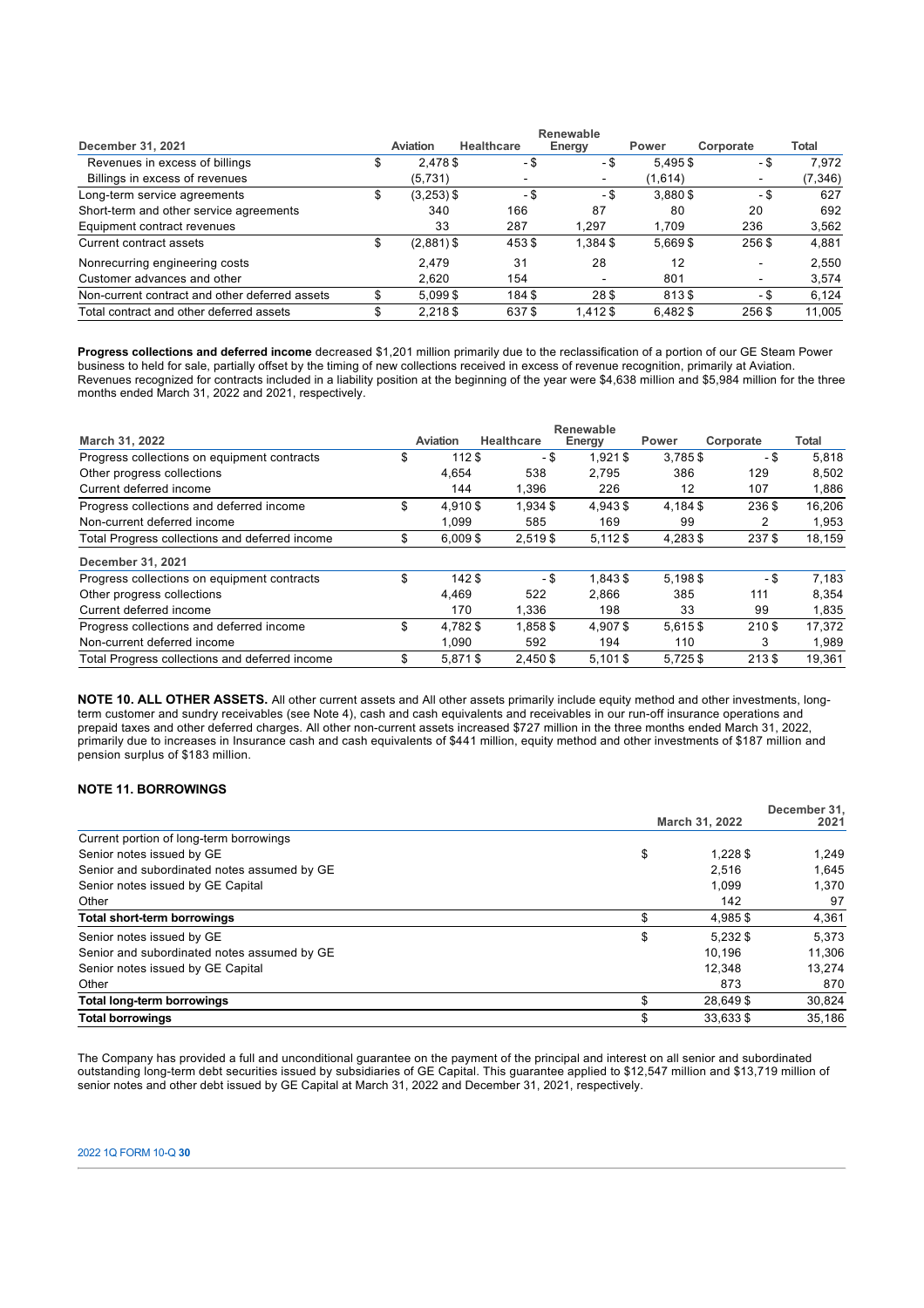See Note 19 for further information about borrowings and associated interest rate swaps.

<span id="page-30-0"></span>**NOTE 12. INSURANCE LIABILITIES AND ANNUITY BENEFITS.** Insurance liabilities and annuity benefits comprise substantially all obligations to annuitants and insureds in our run-off insurance operations. Our insurance operations (net of eliminations) generated revenues of \$767 million and \$755 million, profit of \$225 million and \$138 million, and net earnings of \$178 million and \$111 million for the three months ended March 31, 2022 and 2021, respectively. These operations were supported by assets of \$48,378 million and \$49,894 million at March 31, 2022 and December 31, 2021, respectively. A summary of our insurance contracts is presented below:

|                                |                | <b>Structured</b><br>settlement |                        | <b>Other</b>   |        |
|--------------------------------|----------------|---------------------------------|------------------------|----------------|--------|
| March 31, 2022                 | Long-term care | annuities & life                | <b>Other contracts</b> | adjustments(a) | Total  |
| Future policy benefit reserves | \$<br>17,112\$ | 8.811\$                         | 191\$                  | - \$           | 26,114 |
| Claim reserves                 | 4,526          | 267                             | 551                    |                | 5,344  |
| Investment contracts           |                | 933                             | 950                    |                | 1,883  |
| Unearned premiums and other    | 12             | 187                             | 86                     |                | 285    |
| Total                          | \$<br>21,650\$ | 10,198\$                        | 1.778\$                | - \$           | 33,626 |
| December 31, 2021              |                |                                 |                        |                |        |
| Future policy benefit reserves | \$<br>17.097\$ | 8.902\$                         | 188\$                  | $3,394$ \$     | 29,581 |
| Claim reserves                 | 4.546          | 258                             | 585                    |                | 5,389  |
| Investment contracts           |                | 955                             | 954                    |                | 1,909  |
| Unearned premiums and other    | 15             | 184                             | 89                     |                | 287    |
| Total                          | \$<br>21.658\$ | 10.299\$                        | 1.815\$                | $3.394$ \$     | 37.166 |

(a) The decrease in Other adjustments of \$3,394 million is a result of the decline in unrealized gains on investment securities.

Claim reserve activity included incurred claims of \$387 million and \$454 million, of which insignificant amounts related to the recognition of adjustments to prior year claim reserves arising from our periodic reserve evaluation in the three months ended March 31, 2022 and 2021, respectively. Paid claims were \$443 million and \$424 million in the three months ended March 31, 2022 and 2021, respectively.

Reinsurance recoverables, net of allowances of \$1,685 million and \$1,654 million, are included in non-current All other assets in our Statement of Financial Position, and amounted to \$2,674 million and \$2,651 million at March 31, 2022 and December 31, 2021, respectively. The vast majority of our remaining net reinsurance recoverables are secured by assets held in a trust for which we are the beneficiary.

<span id="page-30-1"></span>**NOTE 13. POSTRETIREMENT BENEFIT PLANS.** We sponsor a number of pension and retiree health and life insurance benefit plans that we present in three categories, principal pension plans, other pension plans and principal retiree benefit plans. Please refer to Note 12 to the consolidated financial statements of our Annual Report on Form 10-K for the year ended December 31, 2021 for a discussion of our postretirement benefit plans.

The components of benefit plans cost other than the service cost are included in the caption Non-operating benefit costs in our consolidated Statement of Earnings (Loss).

| <b>PRINCIPAL PENSION PLANS</b>       | Three months ended March 31 |       |  |  |  |  |
|--------------------------------------|-----------------------------|-------|--|--|--|--|
|                                      | 2022                        | 2021  |  |  |  |  |
| Service cost for benefits earned     | 49\$                        | 64    |  |  |  |  |
| Prior service cost amortization      |                             |       |  |  |  |  |
| Expected return on plan assets       | (786)                       | (763) |  |  |  |  |
| Interest cost on benefit obligations | 517                         | 486   |  |  |  |  |
| Net actuarial loss amortization      | 361                         | 864   |  |  |  |  |
| Benefit plans cost                   | 143\$                       | 658   |  |  |  |  |

Principal retiree benefit plans income was \$52 million and \$40 million for the three months ended March 31, 2022 and 2021, respectively. Other pension plans income was \$117 million and \$24 million for the three months ended March 31, 2022 and 2021, respectively.

<span id="page-30-2"></span>We also have a defined contribution plan for eligible U.S. employees that provides employer contributions. Defined contribution plan costs were \$110 million and \$108 million for the three months ended March 31, 2022 and 2021, respectively.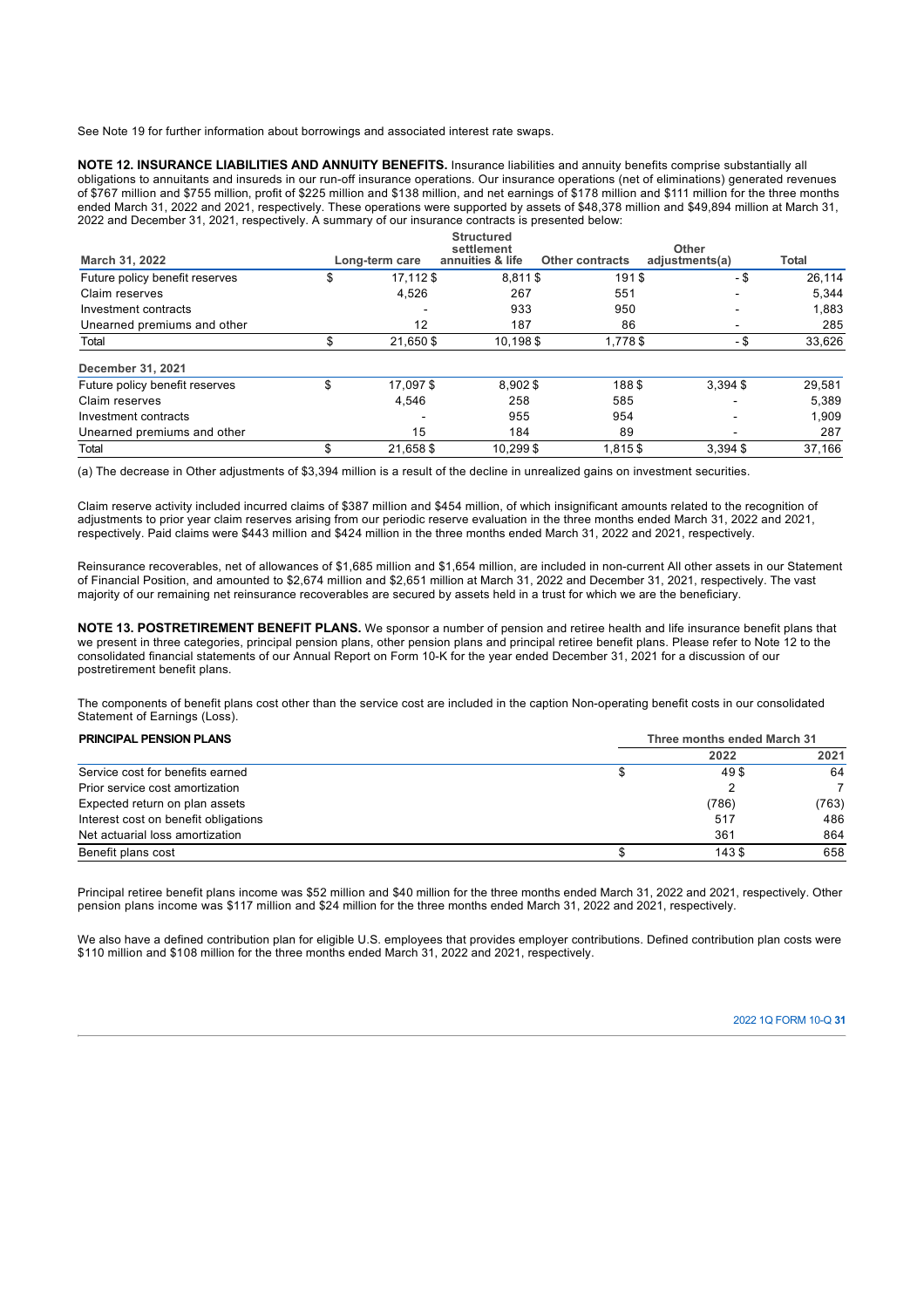**NOTE 14. CURRENT AND ALL OTHER LIABILITIES.** All other current liabilities and All other liabilities primarily includes liabilities for customer sales allowances, equipment project and commercial liabilities, loss contracts, employee compensation and benefits, income taxes payable and uncertain tax positions, operating lease liabilities (see Note 6), environmental, health and safety remediations and product warranties (see Note 21). All other current liabilities increased \$239 million in the three months ended March 31, 2022, primarily due to increases in sales allowances of \$277 million and taxes payable of \$278 million partially offset by a decrease in employee compensation and benefit liabilities of \$432 million. All other liabilities decreased \$763 million in the three months ended March 31. 2022, primarily due to decreases in uncertain and other income taxes and related liabilities of \$369 million and operating lease liabilities of \$169 million.

<span id="page-31-0"></span>**NOTE 15. INCOME TAXES.** Our consolidated effective income tax rate was (38.8)% and 59.7% for the three months ended March 31, 2022 and 2021, respectively. The tax rate for 2022 reflects a tax provision on a pre-tax loss. The rate was negative primarily due to losses in foreign jurisdictions where they are not likely to be utilized and the global intangible minimum tax provisions, non-tax benefited asset impairment charges and the net unrealized loss on our interest in AerCap and Baker Hughes for which the loss could not be tax benefited. The rate for 2021 is higher than the U.S. statutory rate primarily due to the cost of global activities, including the base erosion and global minimum tax provisions and from tax expense associated with the unrealized gain in our remaining interest in Baker Hughes. This was partially offset by an adjustment to decrease the 2021 three-month tax rate to be in-line with the lower expected full-year rate and by U.S. business credits.

The Internal Revenue Service (IRS) is currently auditing our consolidated U.S. income tax returns for 2016-2018.

## <span id="page-31-1"></span>**NOTE 16. SHAREHOLDERS' EQUITY**

|                                                                                |    | Three months ended March 31 |          |  |  |  |
|--------------------------------------------------------------------------------|----|-----------------------------|----------|--|--|--|
| ACCUMULATED OTHER COMPREHENSIVE INCOME (LOSS) (Dividends per share in dollars) |    | 2022                        | 2021     |  |  |  |
| Beginning balance                                                              | \$ | $(4,562)$ \$                | (4,386)  |  |  |  |
| AOCI before reclasses - net of taxes of \$94 and \$(57)                        |    | (166)                       | 110      |  |  |  |
| Reclasses from AOCI - net of taxes of \$- and \$-                              |    |                             |          |  |  |  |
| <b>AOCI</b>                                                                    |    | (166)                       | 110      |  |  |  |
| Less AOCI attributable to noncontrolling interests                             |    | (4)                         | 2        |  |  |  |
| <b>Currency translation adjustments AOCI</b>                                   | \$ | $(4, 724)$ \$               | (4,278)  |  |  |  |
| Beginning balance                                                              | \$ | 3,646\$                     | (5, 395) |  |  |  |
| AOCI before reclasses - net of taxes of \$25 and \$(47)                        |    | 54                          | 16       |  |  |  |
| Reclasses from AOCI - net of taxes of \$55 and \$194                           |    | 186                         | 689      |  |  |  |
| <b>AOCI</b>                                                                    |    | 240                         | 705      |  |  |  |
| Less AOCI attributable to noncontrolling interests                             |    | 2                           |          |  |  |  |
| <b>Benefit plans AOCI</b>                                                      | \$ | $3,884$ \$                  | (4,691)  |  |  |  |
| Beginning balance                                                              | \$ | 2,498\$                     | 32       |  |  |  |
| AOCI before reclasses - net of taxes of $$(88)$ and $$(3)(a)$                  |    | (312)                       | 10       |  |  |  |
| Reclasses from AOCI - net of taxes of \$1 and \$14                             |    | (5)                         | 34       |  |  |  |
| <b>AOCI</b>                                                                    |    | (317)                       | 44       |  |  |  |
| Investment securities and cash flow hedges AOCI                                | \$ | $2,181$ \$                  | 76       |  |  |  |
| <b>AOCI at March 31</b>                                                        | \$ | $1,341$ \$                  | (8,893)  |  |  |  |
| Dividends declared per common share                                            | \$ | 0.08\$                      | 0.08     |  |  |  |
|                                                                                |    |                             |          |  |  |  |

(a) Included adjustments of \$2,681 million and \$2,038 million for the three months ended March 31, 2022 and 2021, respectively related to insurance liabilities and annuity benefits in our run-off insurance operations to reflect the effects that would have been recognized had the related unrealized investment security gains been realized. See Note 12 for further information.

<span id="page-31-2"></span>For information on our common and preferred stock issuances and redeemable noncontrolling interests, please refer to our Annual Report on Form 10-K for the year ended December 31, 2021.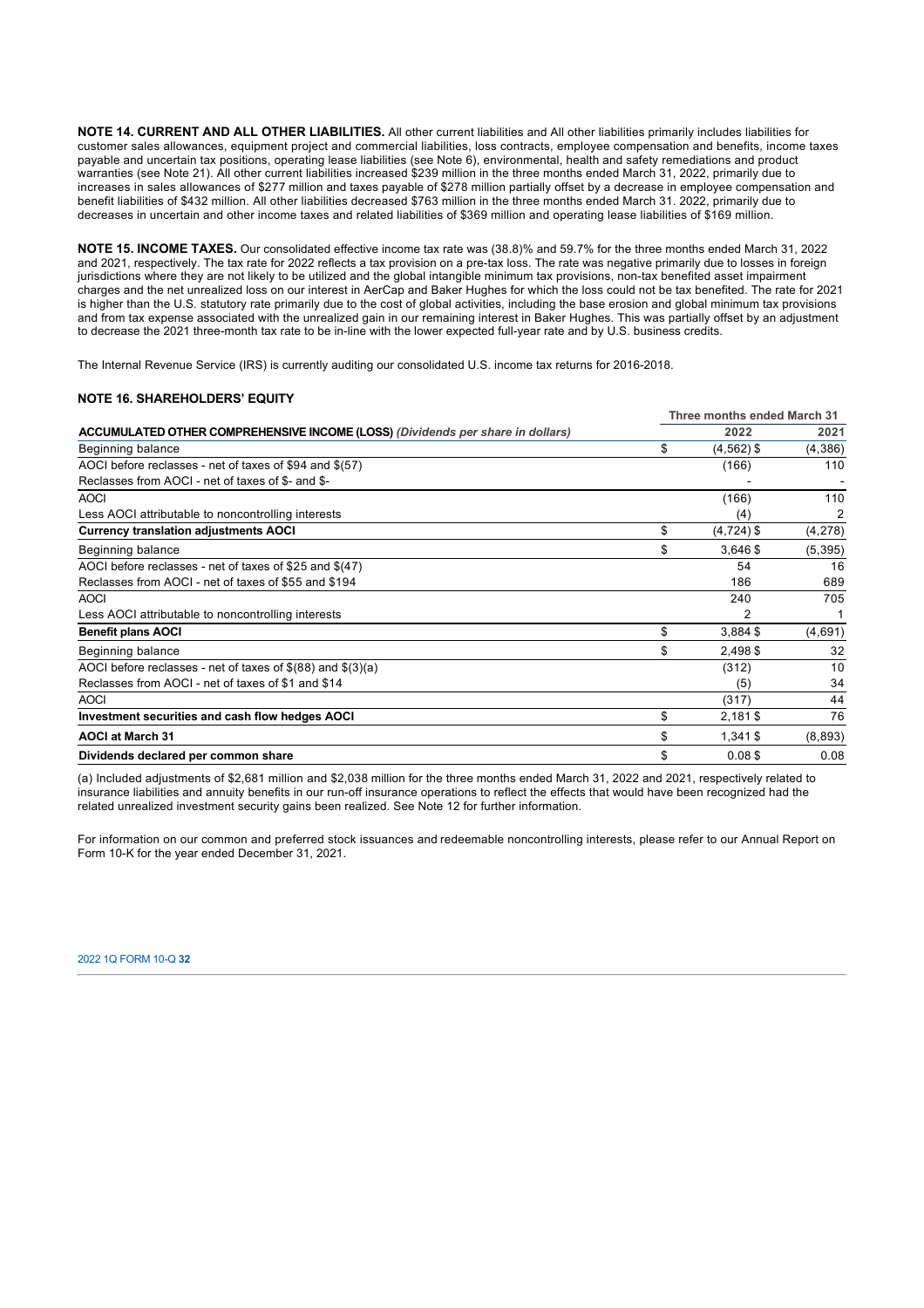# **NOTE 17. EARNINGS PER SHARE INFORMATION**

| Three months ended March 31                                                               |    | 2022           |              |  | 2021            |              |  |
|-------------------------------------------------------------------------------------------|----|----------------|--------------|--|-----------------|--------------|--|
| (Earnings for per-share calculation, shares in millions, per-share amounts in<br>dollars) |    | <b>Diluted</b> | <b>Basic</b> |  | <b>Diluted</b>  | <b>Basic</b> |  |
| Earnings (loss) from continuing operations                                                | \$ | $(757)$ \$     | $(757)$ \$   |  | 90 <sup>5</sup> | 92           |  |
| Preferred stock dividends                                                                 |    | (52)           | (52)         |  | (72)            | (72)         |  |
| Accretion of redeemable noncontrolling interests, net of tax(a)                           |    |                |              |  |                 | 2            |  |
| Earnings (loss) from continuing operations attributable to common shareholders            |    | (809)          | (809)        |  | 20              | 22           |  |
| Earnings (loss) from discontinued operations                                              |    | (286)          | (286)        |  | (2,897)         | (2,894)      |  |
| Net earnings (loss) attributable to GE common shareholders                                |    | (1,094)        | (1,094)      |  | (2,874)         | (2,872)      |  |
| Shares of GE common stock outstanding                                                     |    | 1,100          | 1,100        |  | 1.096           | 1.096        |  |
| Employee compensation-related shares (including stock options)                            |    |                |              |  | 4               |              |  |
| Total average equivalent shares                                                           |    | 1,100          | 1,100        |  | 1.101           | 1,096        |  |
| Earnings per share from continuing operations                                             | \$ | $(0.74)$ \$    | $(0.74)$ \$  |  | $0.02$ \$       | 0.02         |  |
| Earnings (loss) per share from discontinued operations                                    |    | (0.26)         | (0.26)       |  | (2.63)          | (2.64)       |  |
| Net earnings (loss) per share                                                             |    | (0.99)         | (0.99)       |  | (2.61)          | (2.62)       |  |
| Potentially dilutive securities(b)                                                        |    | 43             |              |  | 48              |              |  |

(a) Represents accretion adjustment of redeemable noncontrolling interests in our Additive business within our Aviation segment.

(b) Outstanding stock awards not included in the computation of diluted earnings per share because their effect was antidilutive.

Our unvested restricted stock unit awards that contain non-forfeitable rights to dividends or dividend equivalents are considered participating securities and, therefore, are included in the computation of earnings per share pursuant to the two-class method. For the three months ended March 31, 2022, as a result of the loss from continuing operations, losses were not allocated to the participating securities. For the three months ended March 31, 2021, as a result of excess dividends in respect to the current period earnings, losses were not allocated to the participating securities.

## <span id="page-32-0"></span>**NOTE 18. OTHER INCOME**

|                                              | Three months ended March 31 |       |      |  |
|----------------------------------------------|-----------------------------|-------|------|--|
|                                              |                             | 2022  | 2021 |  |
| Purchases and sales of business interests    |                             | 15\$  | 3    |  |
| Licensing and royalty income                 |                             | 64    | 48   |  |
| Equity method income                         |                             | 41    | (20) |  |
| Net interest and investment income (loss)(a) |                             | (132) | 446  |  |
| Other items                                  |                             | 84    | 196  |  |
| <b>Total other income</b>                    |                             | 73\$  | 673  |  |

(a)Included a pre-tax realized and unrealized gain of \$1,515 million and \$296 million related to our interest in Baker Hughes in the three months ended March 31, 2022 and 2021, respectively. Included a pre-tax unrealized loss of \$1,736 million related to our interest in and note with AerCap in the three months ended March 31, 2022. See Note 3 for further information.

<span id="page-32-1"></span>**NOTE 19. FINANCIAL INSTRUMENTS.** The following table provides information about assets and liabilities not carried at fair value and excludes finance leases, equity securities without readily determinable fair value and non-financial assets and liabilities. Substantially all of these assets are considered to be Level 3 and the vast majority of our liabilities' fair value are considered Level 2.

|               |                                  | March 31, 2022              |                                | December 31, 2021           |                                |
|---------------|----------------------------------|-----------------------------|--------------------------------|-----------------------------|--------------------------------|
|               |                                  | Carrying<br>amount<br>(net) | <b>Estimated</b><br>fair value | Carrying<br>amount<br>(net) | <b>Estimated</b><br>fair value |
| <b>Assets</b> | Loans and other receivables      | $2.561$ \$                  | 2.598                          | 2,706\$                     | 2,853                          |
|               | Liabilities Borrowings (Note 11) | 33,633\$                    | 36,586                         | 35,186\$                    | 41.207                         |
|               | Investment contracts (Note 12)   | 1.883                       | 2,122                          | 1.909                       | 2,282                          |

Assets and liabilities that are reflected in the accompanying financial statements at fair value are not included in the above disclosures; such items include cash and equivalents, investment securities and derivative financial instruments.

**DERIVATIVES AND HEDGING.** Our policy requires that derivatives are used solely for managing risks and not for speculative purposes. We use derivatives to manage currency risks related to foreign exchange, and interest rate and currency risk between financial assets and liabilities, and certain equity investments and commodity prices.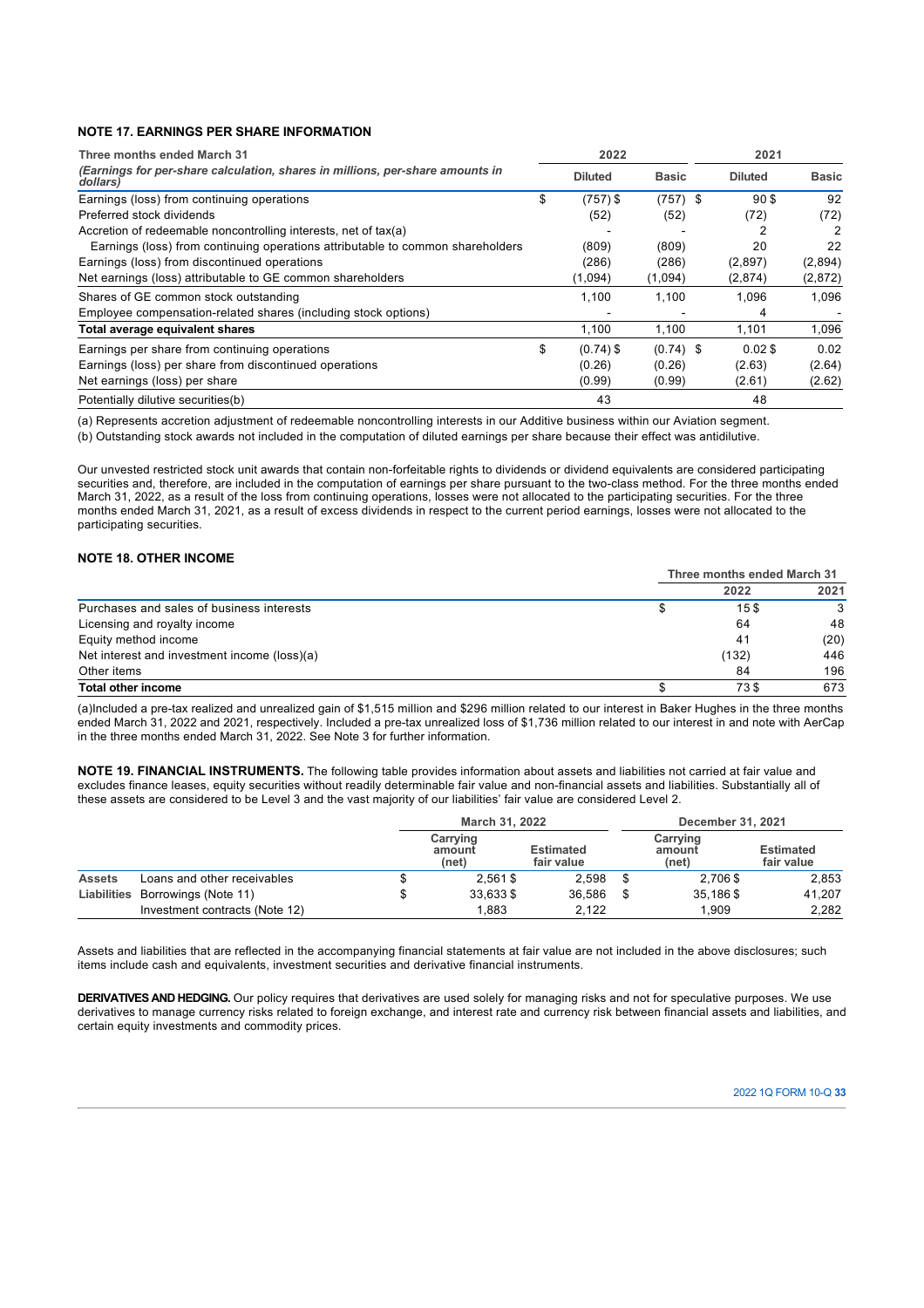| <b>FAIR VALUE OF DERIVATIVES</b>                                 |    |                       | March 31, 2022      |                          | December 31, 2021        |            |                     |                          |
|------------------------------------------------------------------|----|-----------------------|---------------------|--------------------------|--------------------------|------------|---------------------|--------------------------|
|                                                                  |    | <b>Gross Notional</b> | All other<br>assets | All other<br>liabilities | Gross<br><b>Notional</b> |            | All other<br>assets | All other<br>liabilities |
| Interest rate contracts                                          | \$ | 1,473 \$              | 47\$                | 3                        | \$                       | 2,071\$    | 75\$                | 4                        |
| Currency exchange contracts                                      |    | 6,420                 | 139                 | 192                      |                          | 7,214      | 114                 | 122                      |
| Derivatives accounted for as hedges                              | \$ | 7,893\$               | 186\$               | $195$ \$                 |                          | $9,285$ \$ | 188\$               | 126                      |
| Interest rate contracts                                          | \$ | 155\$                 | 6\$                 |                          | - \$                     | 1.369\$    | 5\$                 |                          |
| Currency exchange contracts                                      |    | 63,817                | 1,123               | 1,236                    |                          | 64,097     | 794                 | 756                      |
| Other contracts                                                  |    | 2,239                 | 389                 | 28                       |                          | 1,674      | 387                 | 10                       |
| Derivatives not accounted for as hedges                          | \$ | 66,211\$              | 1,518\$             | $1,264$ \$               |                          | 67,140\$   | 1,186\$             | 767                      |
| <b>Gross derivatives</b>                                         | \$ | 74,104\$              | 1,704 \$            | $1,459$ \$               |                          | 76,425\$   | $1.374$ \$          | 893                      |
| Netting and credit adjustments                                   |    | \$                    | $(975)$ \$          | (978)                    |                          | \$         | $(637)$ \$          | (639)                    |
| Cash collateral adjustments                                      |    |                       |                     | (87)                     |                          |            | (54)                | (42)                     |
| Net derivatives recognized in statement of financial<br>position |    | \$                    | 729\$               | 394                      |                          | \$         | 684\$               | 212                      |
| Net accrued interest                                             |    | \$                    | 3\$                 | 10                       |                          | \$         | 10 <sup>3</sup>     | 5                        |
| Securities held as collateral                                    |    |                       | (2)                 |                          |                          |            | (2)                 |                          |
| <b>Net amount</b>                                                |    | \$                    | 731\$               | 403                      |                          | \$         | 691\$               | 217                      |

**FAIR VALUE HEDGES.** At March 31, 2022, the cumulative amount of hedging adjustments of \$1,931 million (including \$2,011 million on discontinued hedging relationships) was included in the carrying amount of the hedged liability of \$15,636 million. At March 31, 2021, the cumulative amount of hedging adjustments of \$3,826 million (including \$2,330 million on discontinued hedging relationships) was included in the carrying amount of the hedged liability of \$26,926 million. The cumulative amount of hedging adjustments was primarily recorded in longterm borrowings.

### **CASH FLOW HEDGES AND NET INVESTMENT HEDGES**

| VAVILLEVII HEDVED AND HET INTED HIERT HEDVED | Gain (loss) recognized in AOCI for the<br>three months ended March 31 |      |
|----------------------------------------------|-----------------------------------------------------------------------|------|
|                                              | 2022                                                                  | 2021 |
| Cash flow hedges(a)                          | (5)\$                                                                 | 36   |
| Net investment hedges(b)                     | 112                                                                   | 272  |

(a) Primarily related to currency exchange and interest rate contracts.

(b) The carrying value of foreign currency debt designated as net investment hedges was \$3,934 million and \$8,106 million at March 31, 2022 and 2021, respectively. The total reclassified from AOCI into earnings was zero for both the three months ended March 31, 2022 and 2021.

The total amount in AOCI related to cash flow hedges of forecasted transactions was a \$35 million gain at March 31, 2022. We expect to reclassify \$21 million of gain to earnings in the next 12 months contemporaneously with the earnings effects of the related forecasted transactions. The total reclassified from AOCI into earnings was \$(24) million and \$(33) million for the three months ended March 31, 2022 and 2021, respectively. At March 31, 2022, the maximum term of derivative instruments that hedge forecasted transactions was approximately 13 years.

The table below presents the gains (losses) of our derivative financial instruments in the Statement of Earnings (Loss):

|                                                | Three months ended March 31, 2022 |                         |          |            | Three months ended March 31, 2021 |                         |          |                |          |
|------------------------------------------------|-----------------------------------|-------------------------|----------|------------|-----------------------------------|-------------------------|----------|----------------|----------|
|                                                | Interest                          |                         |          | Interest   |                                   |                         |          |                |          |
|                                                |                                   | <b>Revenues Expense</b> |          | SG&A       | Other(a)                          | <b>Revenues Expense</b> |          | SG&A           | Other(a) |
|                                                | \$                                | 17.040\$                | 406\$    |            | 3,651 \$12,526 \$                 | 17,071\$                | 500\$    | 2,894 \$13,211 |          |
| <b>Effect of cash flow hedges</b>              | \$                                | 3\$                     | $(7)$ \$ | - \$       | (21) \$                           | 7\$                     | $(8)$ \$ | - \$           | (32)     |
| Hedged items                                   |                                   |                         | 78       |            |                                   |                         | 1.843    |                |          |
| Derivatives designated as hedging instruments  |                                   |                         | (87)     |            |                                   |                         | (1,899)  |                |          |
| <b>Effect of fair value hedges</b>             |                                   |                         | (9)      |            |                                   | \$                      | (56)     |                |          |
| Interest rate contracts(b)                     | \$                                |                         |          |            | \$<br>20 <sup>5</sup>             | 1\$                     | (9)      | \$             | (1)      |
| Currency exchange contracts                    |                                   |                         |          | (68)       | (79)                              |                         |          | 59             | 342      |
| Other                                          |                                   |                         |          | (37)       | 4                                 |                         |          | 55             | 19       |
| Effect of derivatives not designated as hedges |                                   | 1\$                     | - \$     | $(105)$ \$ | $(55)$ \$                         | l \$                    | $(9)$ \$ | 114\$          | 359      |

(a) Amounts are inclusive of cost of sales and other income.

(b) The total of debt extinguishment costs was zero for both the three months ended March 31, 2022 and 2021.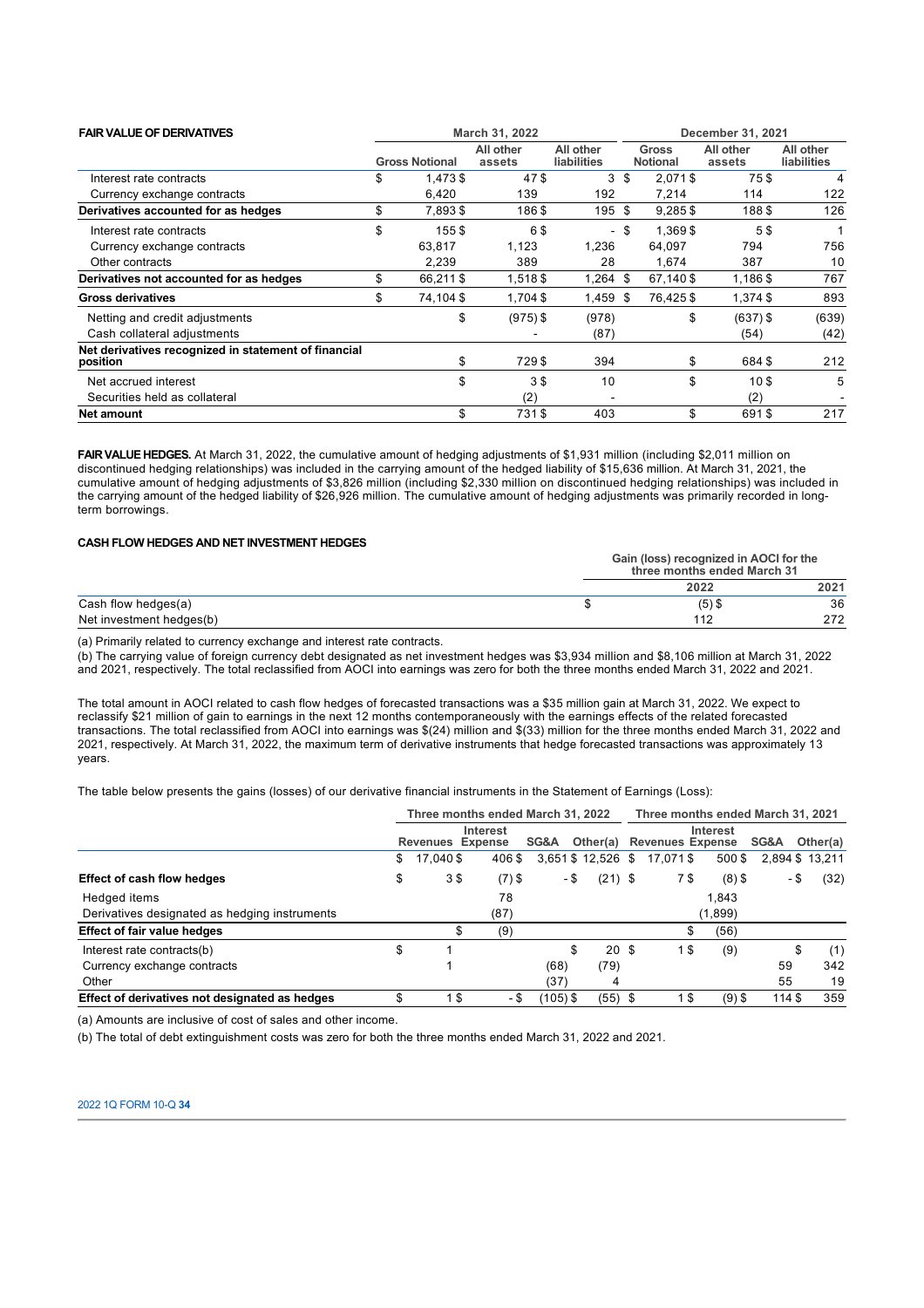**COUNTERPARTY CREDIT RISK.** Our exposures to counterparties (including accrued interest), net of collateral we held, was \$561 million and \$564 million at March 31, 2022 and December 31, 2021, respectively. Counterparties' exposures to our derivative liability (including accrued interest), net of collateral posted by us, was \$299 million and \$159 million at March 31, 2022 and December 31, 2021, respectively.

<span id="page-34-0"></span>**NOTE 20. VARIABLE INTEREST ENTITIES.** In our Statement of Financial Position, we have assets of \$443 million and \$491 million and liabilities of \$192 million and \$206 million, at March 31, 2022 and December 31, 2021, respectively, in consolidated VIEs. These entities were created to help our customers facilitate or finance the purchase of GE equipment and services and have no features that could expose us to losses that would significantly exceed the difference between the consolidated assets and liabilities.

Our investments in unconsolidated VIEs were \$5,310 million and \$5,034 million at March 31, 2022 and December 31, 2021, respectively. Of these investments, \$1,479 million and \$1,481 million were owned by EFS, comprising equity method investments, primarily renewable energy tax equity investments, at March 31, 2022 and December 31, 2021, respectively. In addition, \$3,608 million and \$3,333 million were owned by our run-off insurance operations, primarily comprising investment securities at March 31, 2022 and December 31, 2021, respectively. The increase in investments in unconsolidated VIEs in our run-off insurance operations reflects strategic initiatives to invest in higher-yielding asset classes. Our maximum exposure to loss in respect of unconsolidated VIEs is increased by our commitments to make additional investments in these entities described in Note 21.

## <span id="page-34-1"></span>**NOTE 21. COMMITMENTS, GUARANTEES, PRODUCT WARRANTIES AND OTHER LOSS CONTINGENCIES**

**COMMITMENTS.** We had total investment commitments of \$3,509 million at March 31, 2022. The commitments primarily comprise investments by our run-off insurance operations in investment securities and other assets of \$3,302 million and included within these commitments are obligations to make investments in unconsolidated VIEs of \$3,149 million. See Note 20 for further information.

As of March 31, 2022, in our Aviation segment, we have committed to provide financing assistance of \$2,000 million of future customer acquisitions of aircraft equipped with our engines.

**GUARANTEES.** For further information on credit support and indemnification agreements, see our Annual Report on Form 10-K for the year ended December 31, 2021.

**PRODUCT WARRANTIES.** We provide for estimated product warranty expenses when we sell the related products. Because warranty estimates are forecasts that are based on the best available information, mostly historical claims experience, claims costs may differ from amounts provided. The liability for product warranties was \$1,846 million and \$1,891 million at March 31, 2022 and December 31, 2021, respectively.

**LEGAL MATTERS.** The following information supplements and amends the discussion of Legal Matters in Note 22 to the consolidated financial statements in our Annual Report on Form 10-K for the year ended December 31, 2021; refer to those discussions for information about previously reported legal matters that are not updated below. In the normal course of our business, we are involved from time to time in various arbitrations, class actions, commercial litigation, investigations and other legal, regulatory or governmental actions, including the significant matters described below that could have a material impact on our results of operations. In many proceedings, including the specific matters described below, it is inherently difficult to determine whether any loss is probable or even reasonably possible or to estimate the size or range of the possible loss, and accruals for legal matters are not recorded until a loss for a particular matter is considered probable and reasonably estimable. Given the nature of legal matters and the complexities involved, it is often difficult to predict and determine a meaningful estimate of loss or range of loss until we know, among other factors, the particular claims involved, the likelihood of success of our defenses to those claims, the damages or other relief sought, how discovery or other procedural considerations will affect the outcome, the settlement posture of other parties and other factors that may have a material effect on the outcome. For these matters, unless otherwise specified, we do not believe it is possible to provide a meaningful estimate of loss at this time. Moreover, it is not uncommon for legal matters to be resolved over many years, during which time relevant developments and new information must be continuously evaluated.

**Alstom legacy legal matters.** In November 2015, we acquired the Thermal, Renewables and Grid businesses from Alstom, which prior to the acquisition was the subject of significant cases involving anti-competitive activities and improper payments. As part of GE's accounting for the acquisition, we established a reserve amounting to \$858 million for legal and compliance matters related to the legacy business practices that were the subject cases in various jurisdictions, including the previously reported legal proceedings in Slovenia that are described below. The reserve balance was \$544 million and \$567 million at March 31, 2022 and December 31, 2021, respectively. Allegations in these cases relate to claimed anti-competitive conduct or improper payments in the pre-acquisition period as the source of legal violations and/or damages. Given the significant litigation and compliance activity related to these matters and our ongoing efforts to resolve them, it is difficult to assess whether the disbursements will ultimately be consistent with the reserve established. The estimation of this reserve may not reflect the full range of uncertainties and unpredictable outcomes inherent in litigation and investigations of this nature, and at this time we are unable to develop a meaningful estimate of the range of reasonably possible additional losses beyond the amount of this reserve. Factors that can affect the ultimate amount of losses associated with these and related matters include the way cooperation is assessed and valued, prosecutorial discretion in the determination of damages, formulas for determining disgorgement, fines and/or penalties, the duration and amount of legal and investigative resources applied, political and social influences within each jurisdiction, and tax consequences of any settlements or previous deductions, among other considerations. Actual losses arising from claims in these, and related matters could exceed the amount provided.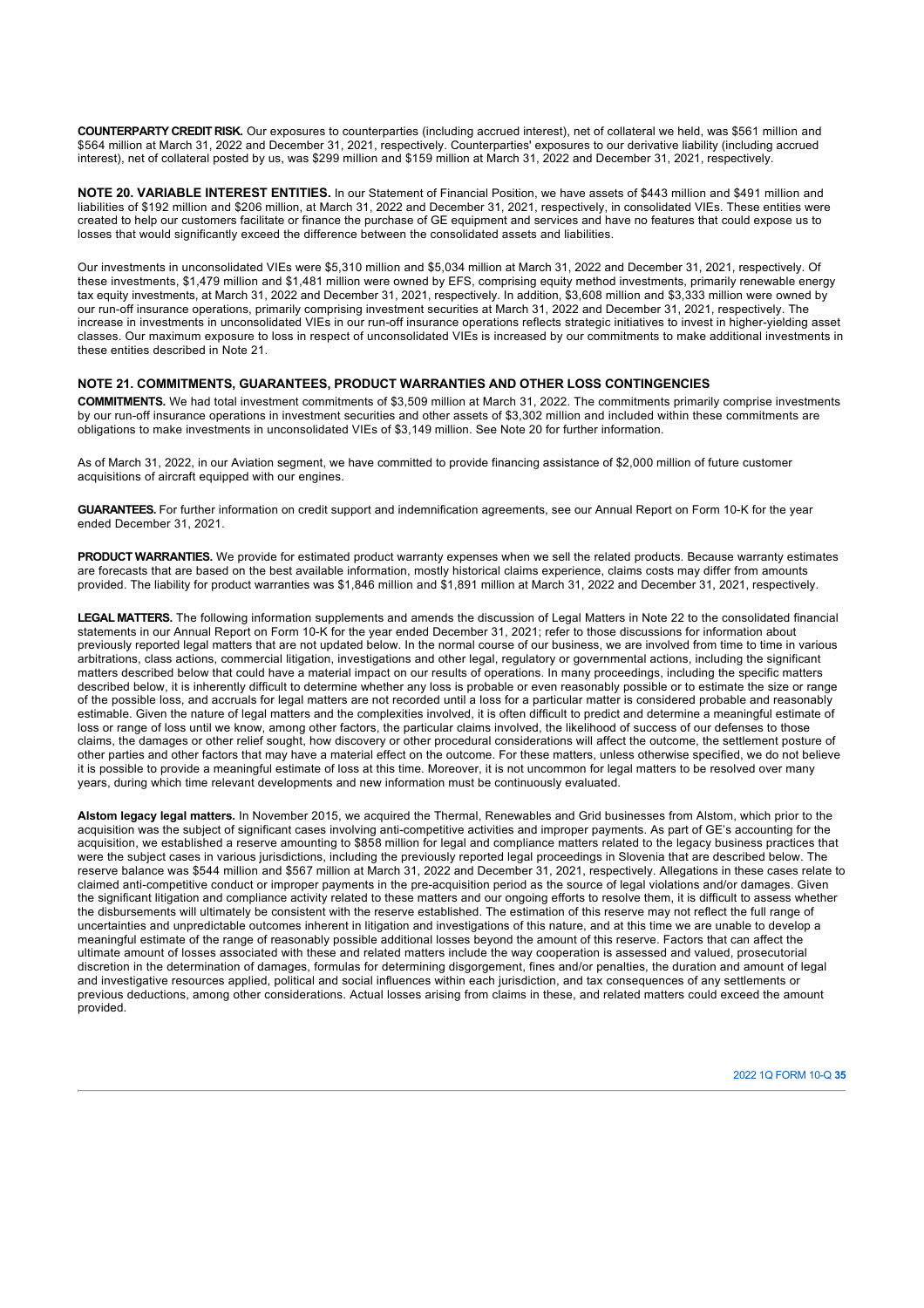**Shareholder and related lawsuits.** Since November 2017, several putative shareholder class actions under the federal securities laws have been filed against GE and certain affiliated individuals and consolidated into a single action currently pending in the U.S. District Court for the Southern District of New York (the Hachem case). In October 2019, the lead plaintiff filed a fifth amended consolidated class action complaint naming as defendants GE and current and former GE executive officers. It alleges violations of Sections 10(b) and 20(a) and Rule 10b-5 of the Securities Exchange Act of 1934 related to insurance reserves and accounting for long-term service agreements and seeks damages on behalf of shareholders who acquired GE stock between February 27, 2013 and January 23, 2018. GE filed a motion to dismiss in December 2019. In January 2021, the court granted defendants' motion to dismiss as to the majority of the claims. Specifically, the court dismissed all claims related to insurance reserves, as well as all claims related to accounting for long-term service agreements, with the exception of certain claims about historic disclosures related to factoring in the Power business that survive as to GE and its former CFO Jeffrey S. Bornstein. All other individual defendants have been dismissed from the case. In April 2022, the court granted the plaintiff's motion for class certification for shareholders who acquired stock between February 26, 2016 and January 23, 2018, and granted the plaintiffs' request to amend their complaint.

**Bank BPH.** As previously reported, Bank BPH, along with other Polish banks, has been subject to ongoing litigation in Poland related to its portfolio of floating rate residential mortgage loans, with cases brought by individual borrowers seeking relief related to their foreign currency denominated mortgage loans in various courts throughout Poland. At March 31, 2022, approximately 87% of the Bank BPH portfolio is indexed to or denominated in foreign currencies (primarily Swiss francs), and the total portfolio had a carrying value, net of reserves, of \$1,592 million. We continue to observe an increase in the number of lawsuits being brought against Bank BPH and other banks in Poland, and we expect this to continue in future reporting periods.

We estimate potential losses for Bank BPH in connection with borrower litigation cases that are pending by recording legal reserves, as well as in connection with potential future cases or other adverse developments as part of our ongoing valuation of the Bank BPH portfolio, which we record at the lower of cost or fair value, less cost to sell. At March 31, 2022 the total amount of such estimated losses was \$920 million. We update our assumptions underlying the amount of estimated losses based primarily on the number of lawsuits filed and estimated to be filed in the future, whether liability will be established in lawsuits and the nature of the remedy ordered by courts if liability is established. The increase in the amount of estimated losses during the first quarter of 2022 was driven by increases across each of these factors. We expect the trends we have previously reported of an increasing number of lawsuits being filed, more findings of liability and more severe remedies being ordered against Polish banks (including Bank BPH) to continue in future reporting periods, although Bank BPH is unable at this time to develop a meaningful estimate of reasonably possible losses associated with active and inactive Bank BPH mortgage loans beyond the amounts currently recorded. Additional factors may also affect our estimated losses over time, including: potentially significant judicial decisions or binding resolutions by the European Court of Justice (ECJ) or the Polish Supreme Court; the impact of any of these or other future or recent decisions or resolutions (including the ECJ decision in April 2021 on a case involving a Bank BPH mortgage loan, and the Polish Supreme Court binding resolution delivered verbally in May 2021 with written reasoning issued in July 2021) on how Polish courts will interpret and apply the law in particular cases and how borrower behavior may change in response, neither of which are known immediately upon the issuance of a decision or resolution; and uncertainty related to a proposal by the Chairman of the Polish Financial Supervisory Authority in December 2020 that banks voluntarily offer borrowers an opportunity to convert their foreign currency denominated mortgage loans to Polish zlotys using an exchange rate applicable at the date of loan origination, and about the various settlement strategies or other approaches that Polish banks have adopted or will adopt, or that Bank BPH may adopt in the future, in response to this proposal or other factors, and the approaches that regulators adopted c. and data to their bank bind of the sponse. In addition, there is uncertainty arising from investigations of the Polish Office of Competition and Consumer Protection (UOKiK), including existing or anticipated UOKiK decisions resulting from those investigations, particularly UOKiK's investigation into the adequacy of disclosure of foreign exchange risk by banks (including BPH) and the legality under Polish law of unlimited foreign exchange risk on customers. Future adverse developments related to any of the foregoing, or other adverse developments such as actions by regulators or other governmental authorities (including UOKiK), likely would have a material adverse effect on Bank BPH and the carrying value of its mortgage loan portfolio as well as result in additional required capital contributions to Bank BPH or significant losses beyond the amounts that we currently estimate.

**ENVIRONMENTAL, HEALTH AND SAFETY MATTERS**. As previously reported, in 2000, GE and the Environmental Protection Agency (EPA) entered into a consent decree relating to PCB cleanup of the Housatonic River in Massachusetts. Following the EPA's release in September 2015 of an intended final remediation decision, GE and the EPA engaged in mediation and the first step of the dispute resolution process contemplated by the consent decree. In October 2016, the EPA issued its final decision pursuant to the consent decree, which GE and several other interested parties appealed to the EPA's Environmental Appeals Board (EAB). The EAB issued its decision in January 2018, affirming parts of the EPA's decision and granting relief to GE on certain significant elements of its challenge. The EAB remanded the decision back to the EPA to address those elements and reissue a revised final remedy, and the EPA convened a mediation process with GE and interested stakeholders. In February 2020, the EPA announced an agreement between the EPA and many of the mediation stakeholders, including GE, concerning a revised Housatonic River remedy. Based on the mediated resolution, the EPA solicited public comment on a draft permit and issued the final revised permit effective in January 2021. In March 2021, two local environmental advocacy groups filed a joint petition to the EAB challenging portions of the revised permit, and in February 2022 the EAB denied the petition. As of March 31, 2022, and based on its assessment of current facts and circumstances and its defenses, GE believes that it has recorded adequate reserves to cover future obligations associated with the proposed final remedy.

<span id="page-35-0"></span>For further information about environmental, health and safety matters, see our Annual Report on Form 10-K for the year ended December 31, 2021.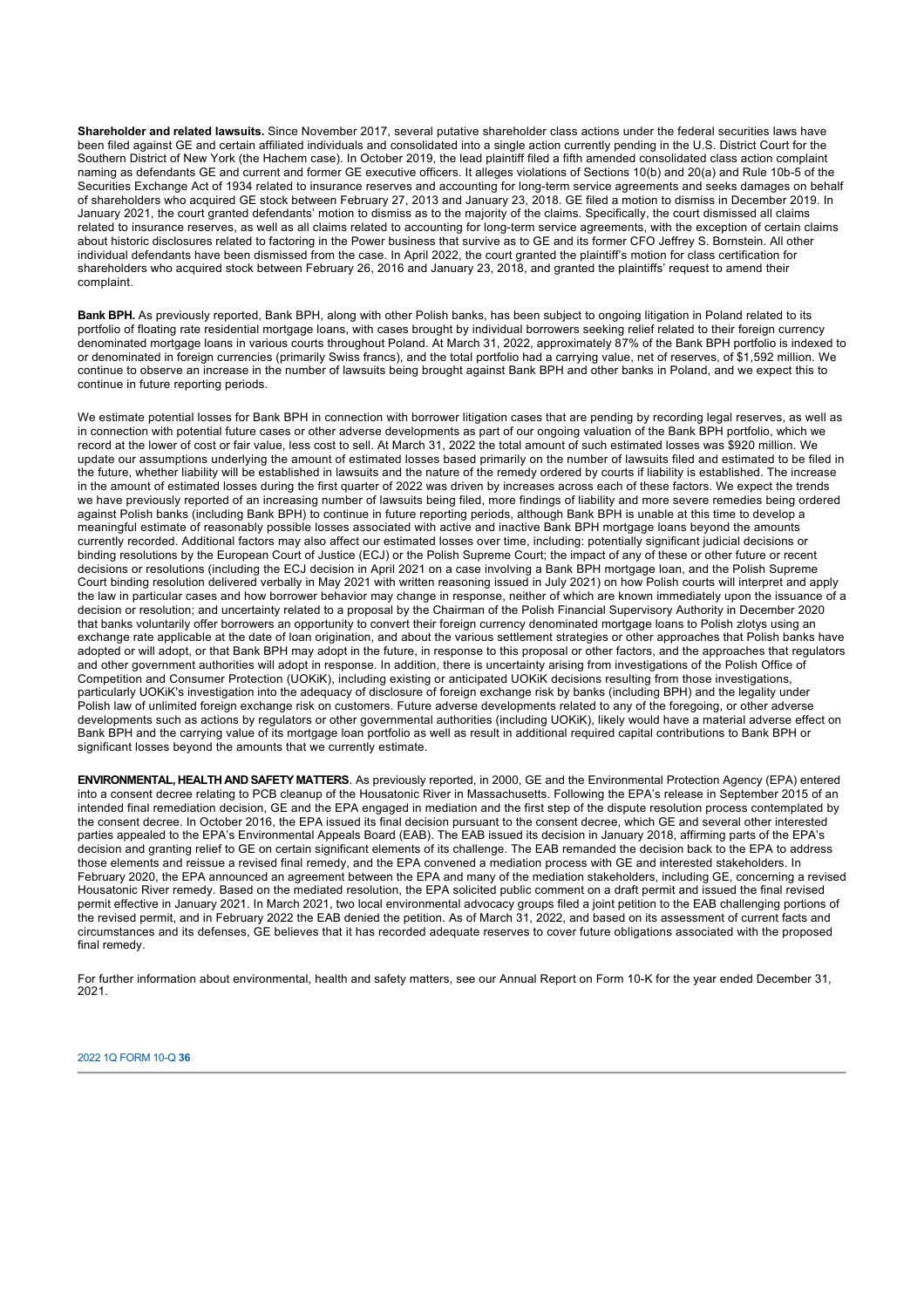#### **EXHIBITS**

**[Exhibit 10\(a\).](http://www.sec.gov/Archives/edgar/data/40545/000004054522000027/ge1q202210qexhibit10a.htm)** [Form of Agreement for Stock Option Grants to Executive Officers under the General Electric Company 2007 Long-Term Incentive](http://www.sec.gov/Archives/edgar/data/40545/000004054522000027/ge1q202210qexhibit10a.htm) Plan, as of March 2022.

**[Exhibit 10\(b\).](http://www.sec.gov/Archives/edgar/data/40545/000004054522000027/ge1q202210qexhibit10b.htm)** [Form of Agreement for Restricted Stock Unit Grants to Executive Officers under the General Electric Company 2007 Long-Term](http://www.sec.gov/Archives/edgar/data/40545/000004054522000027/ge1q202210qexhibit10b.htm) Incentive Plan, as of March 2022.

**[Exhibit 10\(c\).](http://www.sec.gov/Archives/edgar/data/40545/000004054522000027/ge1q202210qexhibit10c.htm)** [Form of Agreement for Performance Stock Unit Grants to Executive Officers under the General Electric Company 2007 Long-Term](http://www.sec.gov/Archives/edgar/data/40545/000004054522000027/ge1q202210qexhibit10c.htm) Incentive Plan[, as of March 2022.](http://www.sec.gov/Archives/edgar/data/40545/000004054522000027/ge1q202210qexhibit10c.htm)

**[Exhibit 10\(d\).](http://www.sec.gov/Archives/edgar/data/40545/000004054522000018/employmentagreementamendme.htm)** [Amendment No. 2,](http://www.sec.gov/Archives/edgar/data/40545/000004054522000018/employmentagreementamendme.htm) dated as of March 15, 2022, to the Employment Agreement by and between H. Lawrence Culp, Jr. and General [Electric Company, dated as of October 1, 2018 \(Incorporated by reference to Exhibit 10.1 to GE's Current Report on Form 8-K, dated March 17,](http://www.sec.gov/Archives/edgar/data/40545/000004054522000018/employmentagreementamendme.htm) 2022 (Commission file number 001-0003[5\)\).](http://www.sec.gov/Archives/edgar/data/40545/000004054522000018/employmentagreementamendme.htm)

**Exhibit 11.** [Computation of Per Share Earnings.](#page-31-2) Data is provided in Note 17 of this Report.

**Exhibit 31(a).** [Certification Pursuant to Rules 13a-14\(a\) or 15d-14\(a\) under the Securities Exchange Act of 1934, as Amended.](http://www.sec.gov/Archives/edgar/data/40545/000004054522000027/ge1q202210qexhibit31a.htm)

**Exhibit 31(b).** [Certification Pursuant to Rules 13a-14\(a\) or 15d-14\(a\) under the Securities Exchange Act of 1934, as Amended.](http://www.sec.gov/Archives/edgar/data/40545/000004054522000027/ge1q202210qexhibit31b.htm)

**Exhibit 32.** [Certification Pursuant to 18 U.S.C. Section 1350.](http://www.sec.gov/Archives/edgar/data/40545/000004054522000027/ge1q202210qexhibit32.htm)

**Exhibit 101.** The following materials from General Electric Company's Quarterly Report on Form 10-Q for the quarter ended March 31, 2022, formatted in XBRL (eXtensible Business Reporting Language); (i) Statement of Earnings (Loss) for the three months ended March 31, 2022 and 2021, (ii) Statement of Financial Position at March 31, 2022 and December 31, 2021, (iii) Statement of Cash Flows for the three months ended March 31, 2022 and 2021, (iv) Consolidated Statement of Comprehensive Income (Loss) for the three months ended March 31, 2022 and 2021, (v) Statement of Changes in Shareholders' Equity for the three months ended March 31, 2022 and 2021, and (vi) Notes to Consolidated Financial Statements.

**Exhibit 104.** Cover Page Interactive Data File (formatted as Inline XBRL and contained in Exhibit 101).

<span id="page-36-0"></span>

|                   | <b>FORM 10-Q CROSS REFERENCE INDEX</b>                                                | Page(s)        |  |
|-------------------|---------------------------------------------------------------------------------------|----------------|--|
|                   | <b>Part I - FINANCIAL INFORMATION</b>                                                 |                |  |
| Item $1$ .        | <b>Financial Statements</b>                                                           | 20-36          |  |
| Item 2.           | Management's Discussion and Analysis of Financial Condition and Results of Operations | 4-19           |  |
| Item 3.           | Quantitative and Qualitative Disclosures About Market Risk                            | 13, 35         |  |
| Item 4.           | <b>Controls and Procedures</b>                                                        | 19             |  |
|                   | Part II - OTHER INFORMATION                                                           |                |  |
| Item $1$ .        | Legal Proceedings                                                                     | 35-36          |  |
| Item 1A.          | <b>Risk Factors</b>                                                                   | 19             |  |
| Item 2.           | Unregistered Sales of Equity Securities and Use of Proceeds                           | 19             |  |
| Item 3.           | <b>Defaults Upon Senior Securities</b>                                                | Not applicable |  |
| Item 4.           | Mine Safety Disclosures                                                               | Not applicable |  |
| Item 5.           | Other Information                                                                     | Not applicable |  |
| Item 6.           | <b>Exhibits</b>                                                                       | 37             |  |
| <b>Signatures</b> |                                                                                       | 37             |  |

## **SIGNATURES**

<span id="page-36-1"></span>Pursuant to the requirements of the Securities Exchange Act of 1934, the registrant has duly caused this report to be signed on its behalf by the undersigned thereunto duly authorized.

| April 26, 2022 | /s/ Thomas S. Timko                                     |
|----------------|---------------------------------------------------------|
| Date           | Thomas S. Timko                                         |
|                | Vice President, Chief Accounting Officer and Controller |
|                | <b>Principal Accounting Officer</b>                     |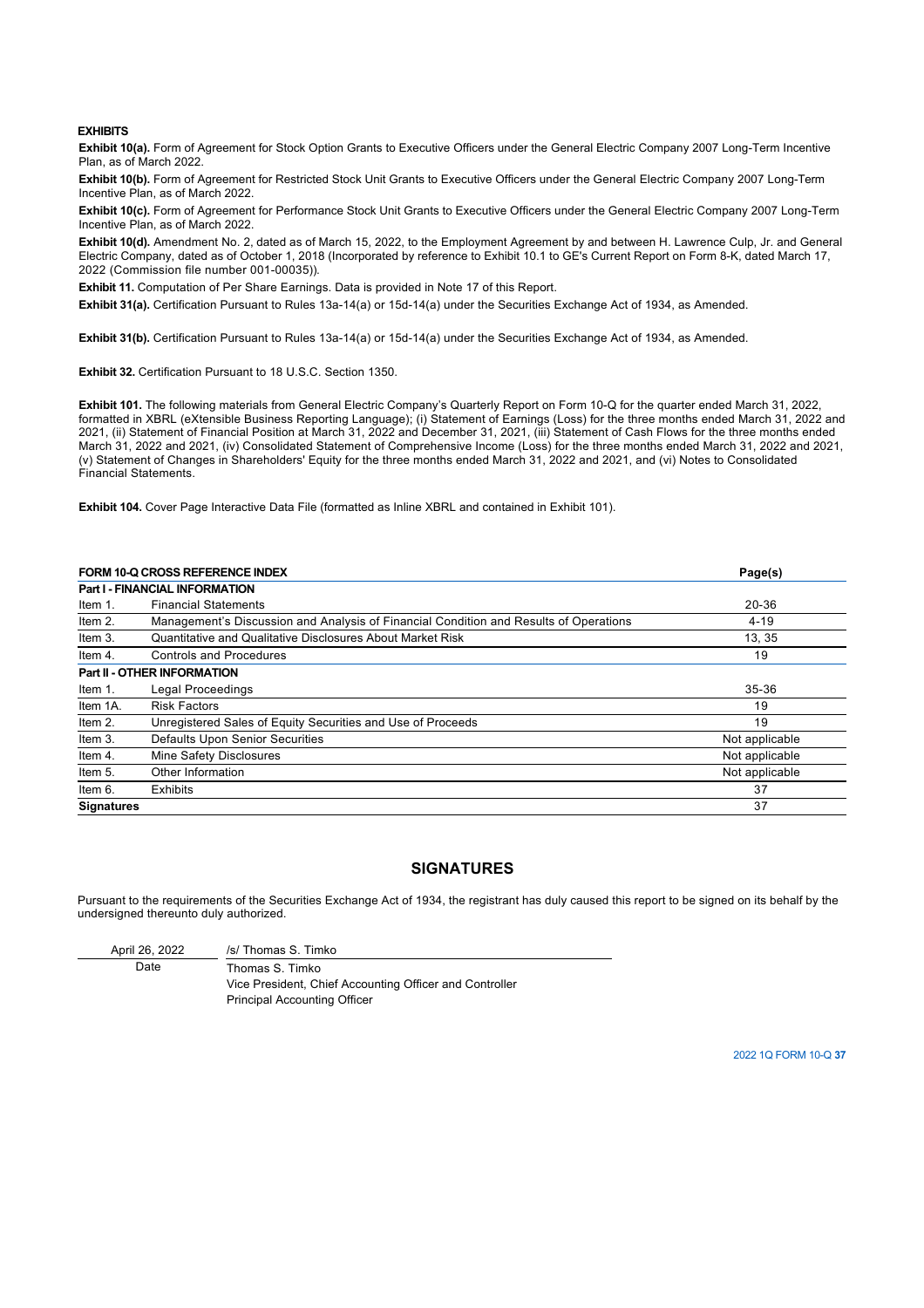

## **March 1, 2022 Equity Grant Agreement GE 2007 Long-Term Incentive Plan (as amended and restated)**

# **GE Stock Option Grant Agreement ("Grant Agreement") For <<Employee Name>> ("Grantee")**

|                   |                                        | <b>Option Exercise</b><br>Price* |                                         | <b>Vesting Schedule</b>           |                     |  |
|-------------------|----------------------------------------|----------------------------------|-----------------------------------------|-----------------------------------|---------------------|--|
| <b>Grant Date</b> | <b>Option Shares</b><br><b>Granted</b> |                                  | <b>Option</b><br><b>Expiration Date</b> | Number of<br><b>Option Shares</b> | <b>Vesting Date</b> |  |
|                   |                                        |                                  |                                         | 50%                               | March 1, 2024       |  |
| March 1, 2022     | < <number>&gt;</number>                | \$92.33                          | March 1, 2032                           | 50%                               | March 1, 2025       |  |

\*Exercise price shall be no less than the Fair Market Value of a Share on the Grant Date. **1.Grant.** The Management Development and Compensation Committee ("Committee") of the Board of Directors of General Electric Company ("Company") has granted an Option to purchase the above number of Shares to the individual named in this Grant Agreement ("Grantee") subject to the terms of this Grant Agreement. Without limiting any condition of this Option award, the award is subject to cancellation and forfeiture if the Grantee does not confirm acceptance within 45 days of the Grant Date. Once vested, the Option entitles the Grantee to purchase from the Company the vested number of Shares of Company common stock, par value \$0.01 per Share, each at the Option Exercise Price provided above, in accordance with the terms of this Grant Agreement, the GE 2007 Long-Term Incentive Plan, as amended and restated ("Plan"), and any rules, procedures and sub-plans (including country addenda) adopted by the Committee.

**2.Vesting and Expiration Date.** In order for all or part of the Option to become vested, the Grantee must be continuously employed by the Company and its Affiliates from the Grant Date through the applicable Vesting Date listed above. The Option shall be cancelled and forfeited on the earlier of the Expiration Date and termination of employment for any reason, except as specifically provided below:

**i.Death or Disability.** If the Grantee's employment with the Company and its Affiliates terminates prior to the Vesting Date as a result of the Grantee's death or disability, then the Option shall vest and become immediately exercisable as of such termination and shall remain exercisable until the Expiration Date. For this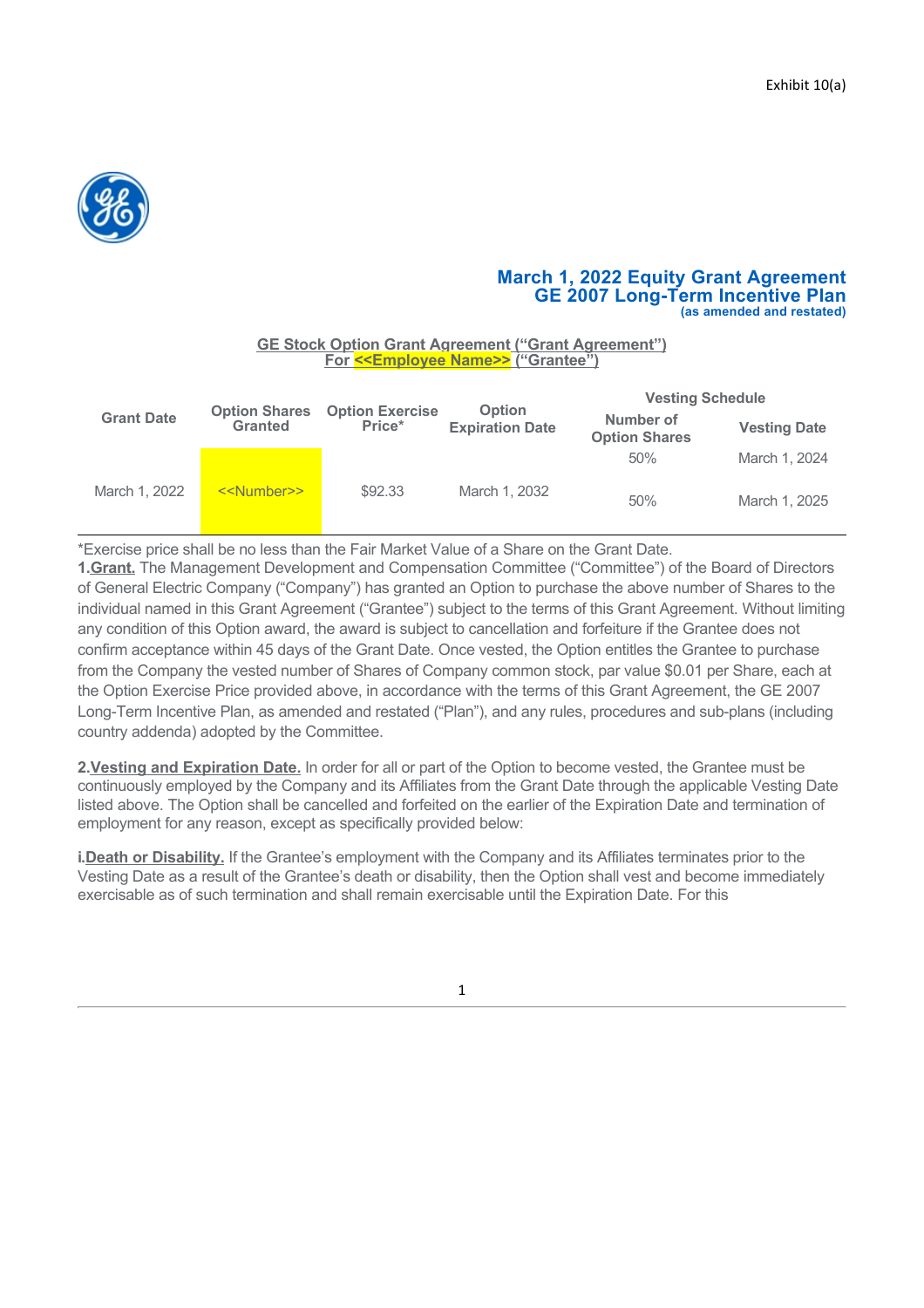purpose, "disability" shall have the same definition as provided in the long-term disability plan sponsored by the Company or an Affiliate in which the Grantee is eligible to participate.

**ii.Retirement Eligibility.** If, on or after the first anniversary of the Grant Date (and prior to the Vesting Date), the Grantee attains age 60 and completes 5 years of continuous employment with the Company and its Affiliates, then the Option shall vest and become immediately exercisable as of such date (the latter of attainment of age 60 and completion of 5 years of continuous employment) and shall remain exercisable until the Expiration Date.

**iii.Transfer of Business to Successor Employer.** If the Grantee's employment with the Company and its Affiliates terminates prior to the Vesting Date as a result of transferring directly to employment with a successor employer in connection with transfer by the Company or Affiliate of a business operation, then the Option shall vest and become immediately exercisable as of such termination, but shall remain exercisable only until the earlier of (a) 6 months after such termination and (b) the original Expiration Date. (Note that this may not apply to the transactions planned to effectuate the transformation of the Company into three public companies, as announced on November 9, 2021. Any adjustments to outstanding equity awards in connection with those transactions will be determined by the Committee and communicated at a later time.)

**iv.Termination of Employment for Cause.** If the Grantee's employment with the Company and its Affiliates is terminated for Cause (as defined below and determined by the Company in its sole discretion), the Option shall be cancelled immediately (whether vested or unvested) and shall be unexercisable.

For this purpose, "Cause" shall be determined by the Company in its sole discretion and includes: (a) breach of the Employee Innovation and Proprietary Information Agreement or any other confidentiality, non-solicitation, or non-competition agreement with the Company or Affiliate, or breach of a material term of any other agreement with the Company or Affiliate; (b) engagement in conduct that results in, or has the potential to cause, material harm financially, reputationally, or otherwise to the Company; (c) commission of an act of dishonesty, fraud, embezzlement or theft; (d) conviction of, or plea of guilty or no contest to a felony or crime involving moral turpitude; or (e) failure to comply with the Company's or Affiliate's policies and procedures, including, but not limited to, The Spirit and Letter.

**v.Other Termination of Employment.** If the Grantee's employment with the Company and its Affiliates terminates prior to the Vesting Date for any reason not described above, then the unvested portion of the Option shall be cancelled as of such termination and the vested portion of the Option shall remain exercisable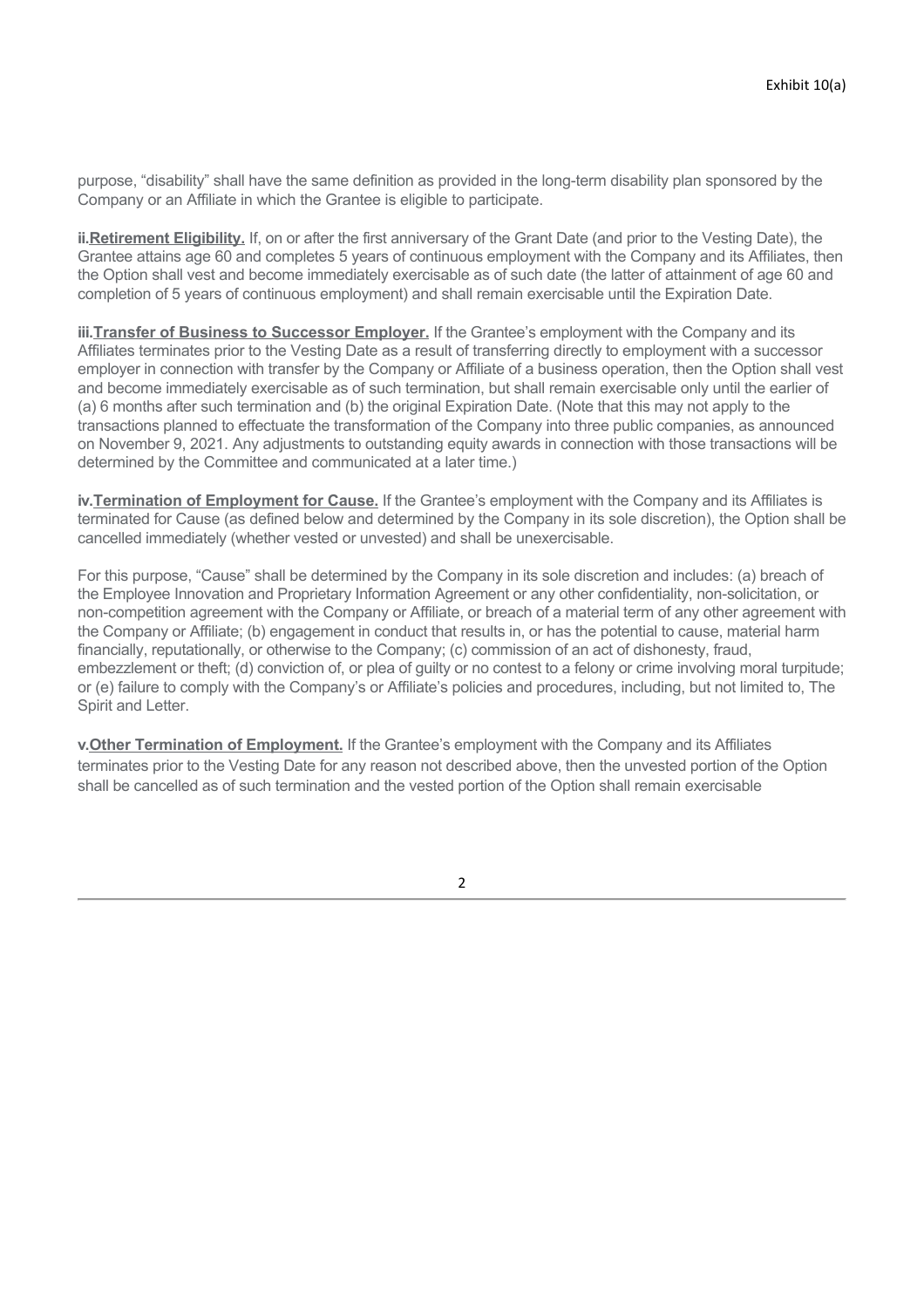only until the earlier of (a) 6 months after such termination and (b) the original Expiration Date. **3.Notice and Manner of Exercise.** The Grantee may elect to exercise all or part of the Option (to the extent vested) by notifying the Company (through such administrative procedures as it may establish) of the number of Shares to be purchased (exercised) and the date or Share price upon which such Options shall be exercised. The number of Shares delivered shall be reduced to cover the Option Exercise Price and applicable tax withholding and fees. Delivery shall be electronic through the brokerage account established by the Company for the Grantee, or in such other medium as is determined by the Company.

The Grantee is ultimately responsible for any and all applicable taxes, regardless of the amount withheld or reported. Notwithstanding the foregoing, the date of issuance or delivery of Shares may be postponed by the Company for such period as may be required for it with reasonable diligence to comply with any applicable listing requirements of any national securities exchange and requirements under any law or regulation applicable to the issuance or transfer of such Shares to the extent such postponement is permissible under Section 409A of the Code. Likewise, the method of exercising Options under this Grant Agreement may be adjusted for compliance with applicable law in the jurisdiction applicable to the Grantee.

**4.Holding Period.** Shares received by the Grantee upon exercise of the Option must be held for at least one year following the exercise date (except for such Shares used to satisfy the Option Exercise Price and any tax withholding obligation or fees) and may be used to satisfy any Company stock ownership requirements imposed by the Company.

# **5.Data Security and Privacy.**

**i.Data Collection, Processing and Usage.** Personal data collected, processed and used by the Company in connection with Awards granted under the Plan includes the Grantee's name, home address, email address, telephone number, date of birth, social insurance number or other identification number, salary, citizenship, job title, any Shares or directorships held in the Company, and details of all Awards granted, cancelled, exercised, vested, or outstanding. In granting Awards under the Plan, the Company will collect the Grantee's personal data for purposes of allocating Shares in settlement of the Awards and implementing, administering and managing the Plan. The Company collects, processes and uses the Grantee's personal data in compliance with GE's Employment Data Protection Standards and the Uses of Employment Data for GE Entities. The Grantee may exercise rights to access, correction, or restriction or deletion where applicable, by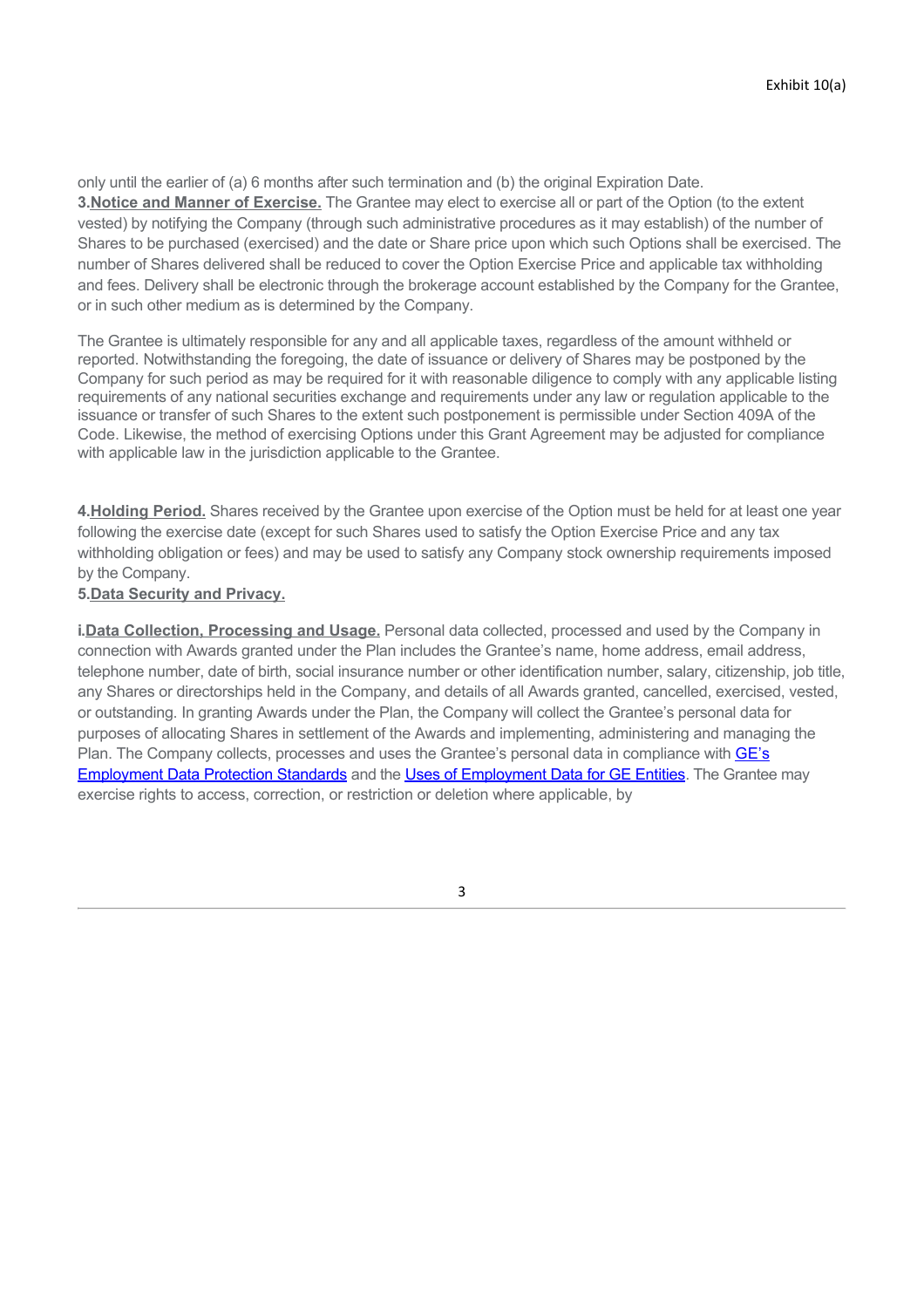contacting the Grantee's local HR manager or initiating a request through www.onehr.ge.com. **ii.Administrative Service Provider.** The Company transfers the Grantee's personal data to UBS Financial Services, which assists with the implementation, administration and management of the Plan (the "Third-Party Administrator"). In the future, the Company may select a different Third-Party Administrator and share the Grantee's personal data with another company that serves in a similar manner. The Third-Party Administrator will open an account for the Grantee to receive and trade Shares acquired under the Plan. The Grantee will be asked to agree on separate terms and data processing practices with the Third-Party Administrator, which is a condition to the Grantee's ability to participate in the Plan. The privacy policy of the Third-Party Administrator may be reviewed **here**.

**6.Non-solicitation, Non-competition and Compliance with Agreements.** During the Grantee's employment with the Company or its Affiliate, and for the one-year period following termination of such employment (the "Restriction Period"), the Grantee will not, without prior written approval from the Senior Human Resources Manager of the Grantee's Company business segment: (a) whether on his or her own behalf or in conjunction with any other person or third party, directly or indirectly solicit or encourage any person who is a Lead Professional Band or higher employee of the Company or any of its Affiliates (a "Restricted Person") to terminate his or her employment relationship with, or accept any other employment outside of, the Company and its Affiliates; (b) directly hire, or recommend or cause to be hired by an entity for which the Grantee works, or with which the Grantee is otherwise associated or owns more than a 1% ownership interest, any person who is, or was within one year before or after the Grantee's termination of employment with the Company and its Affiliates, a Restricted Person (this restriction does not apply where legally impermissible, such as California); or (c) provide any nonpublic information regarding any Restricted Person, including but not limited to, compensation data, performance evaluations, skill sets or qualifications, etc., to any external person in connection with employment outside the Company and its Affiliates, including, but not limited to, recruiters and prospective employers. The above restrictions do not apply once a Restricted Person has been formally notified of his or her impending layoff from the Company or any of its Affiliates.

In addition, the Grantee agrees that during the Restriction Period, the Grantee will not, without prior written approval from the Senior Human Resources Manager of the Grantee's Company business segment, whether directly or indirectly, perform activities or services in the Restricted Area for any Competitive Company which: (a) are similar in nature to the activities and services the Grantee performed for the Company or its Affiliate (or gained confidential information about, as described in the Employee Innovation and Proprietary Information Agreement or "EIPIA") during the last two years of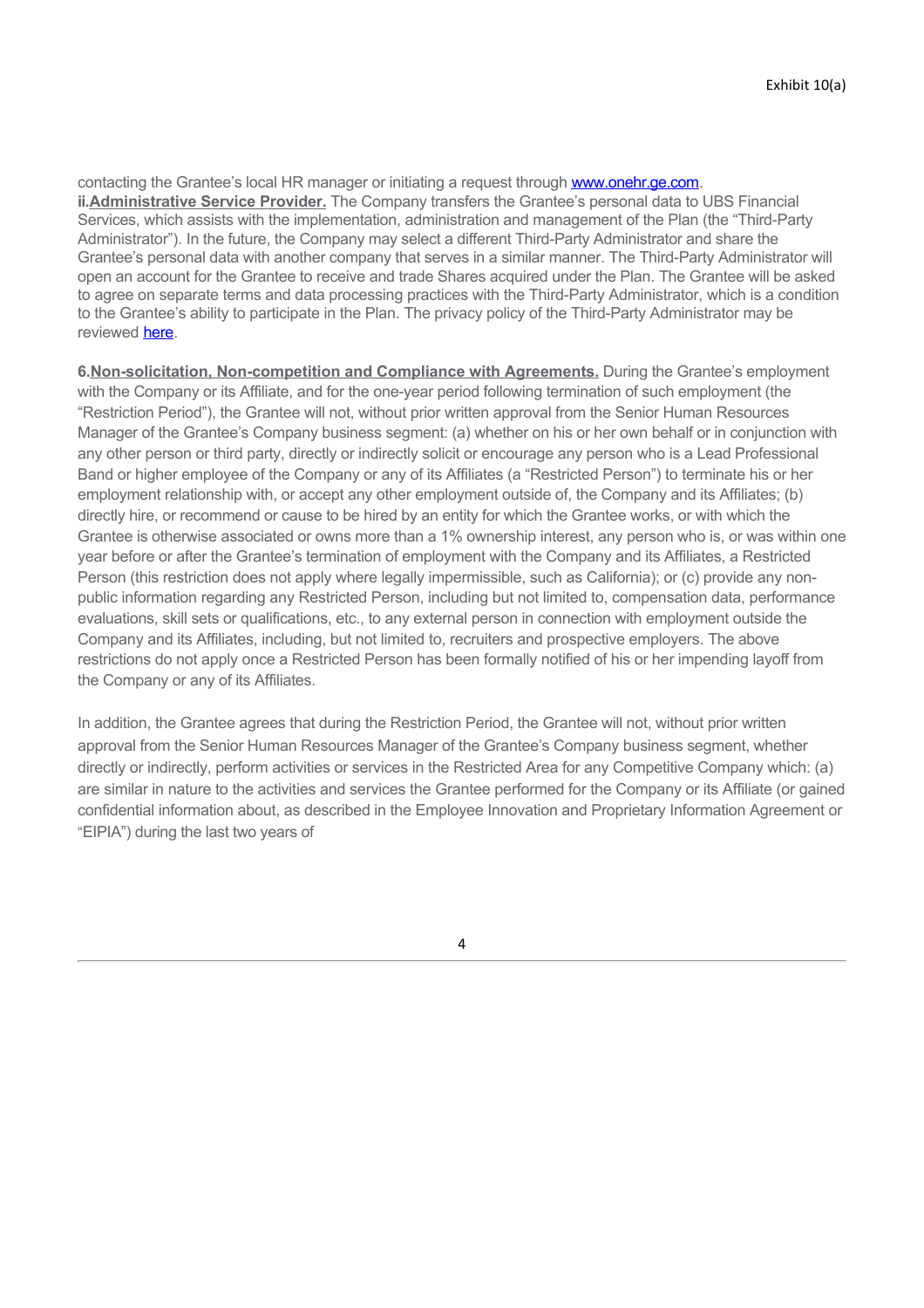Grantee's employment; and/or (b) will include Grantee working on products or services that are competitive with the products or services the Grantee worked on during the last two years of Grantee's employment with the Company or its Affiliate. The term "Competitive Company" means any company or other third party that provides products and services that are competitive with the Company or its Affiliates. The term "Restricted Area" means the country in which the Grantee is based. Grantee agrees that the foregoing Restriction Period and Restricted Area are reasonable and appropriate to protect the Company's legitimate business interests and goodwill because (i) the Company or its Affiliate has material business operations in the Restricted Area as of the Grantee's termination of employment and (ii) the Grantee has provided services in, had a material presence or influence in, and/or has received confidential information about (as described in the EIPIA) the Restricted Area during the last two years of the Grantee's employment with the Company or its Affiliate. The foregoing restrictions do not apply where legally impermissible (such as California). To the extent the Grantee is subject to an existing non-competition agreement with the Company or any of its affiliates (the "Prior Agreement"), the Prior Agreement shall be incorporated herein by reference and the Prior Agreement and this Grant Agreement shall be read together; provided, however, that where the provisions are inconsistent, the more restrictive covenant shall apply.

Furthermore, during the Grantee's employment with the Company or its Affiliate, and for all periods thereafter, the Grantee will not breach his or her EIPIA or otherwise disclose the Company's or Affiliate's non-public information.

The Grantee agrees that any breach by him or her of the foregoing obligations inevitably would cause substantial and irreparable damage to the Company and its Affiliates for which money damages may not be an adequate remedy. Accordingly, the Grantee agrees that the Company and its Affiliates will be entitled to an injunction and/or other equitable relief, without the necessity of posting security, to prevent the breach of such obligations. The Grantee also agrees to indemnify and hold the Company and its Affiliates harmless from any loss, claim or damages, including, without limitation, all reasonable attorneys' fees, costs and expenses incurred in enforcing its rights under this Grant Agreement, as well as repay any payments made hereunder (regardless of whether the Option is vested), except to the extent that such reimbursement is prohibited by law.

The Grantee agrees that the payment and benefits provided for in the Grant Agreement constitute fair and reasonable consideration for Grantee's compliance with this section.

**7.Additional Requirements.** The Company reserves the right to impose other requirements on the Award, Shares acquired pursuant to the Award, and the Grantee's participation in the Plan to the extent the Company determines, in its sole discretion, that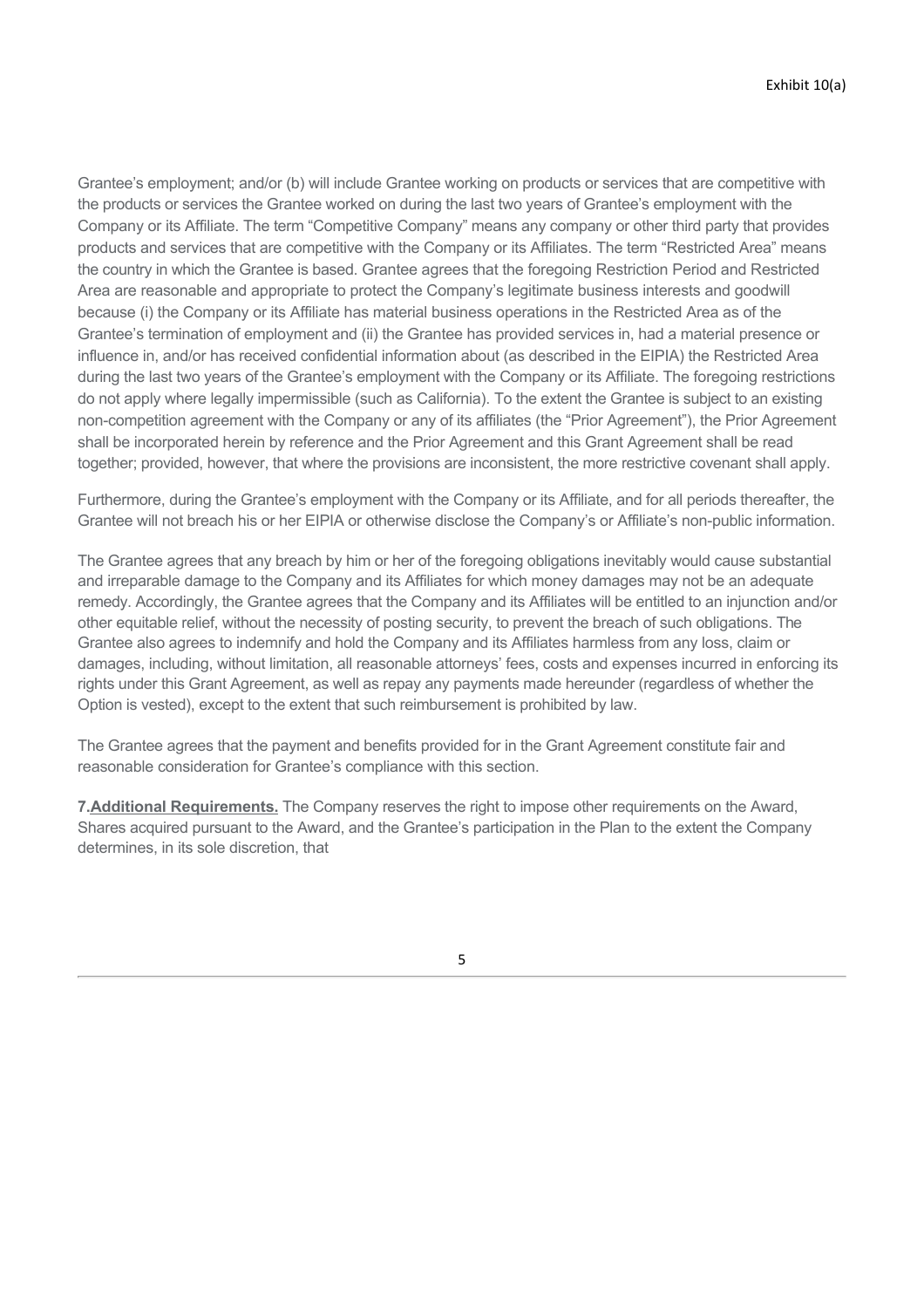such other requirements are necessary or advisable in order to comply with local law or to facilitate the operation and administration of the Award and the Plan. Without limiting the generality of the foregoing, the Company may require the Grantee to sign any agreements or undertakings that may be necessary to accomplish the foregoing.

**8.Alteration/Termination.** Under the express terms of this Grant Agreement, the Committee shall have the right at any time in its sole discretion to amend, alter, suspend, discontinue or terminate the Option without the consent of the Grantee. Furthermore, if the Company determines in its sole discretion that the Grantee has engaged in conduct that (a) constitutes a breach of this Grant Agreement, the EIPIA or any other confidentiality, nonsolicitation, or non-competition agreement with the Company or its Affiliates, (b) results in (or has the potential to cause) material harm financially, reputationally, or otherwise to the Company or its Affiliates or (c) occurred prior to the Grantee's termination of employment and would give rise to a termination for Cause (regardless of whether such conduct is discovered before or after the Grantee's termination of employment), the unexercised portion of the Option shall be cancelled immediately, and any amounts previously conveyed under this Grant Agreement shall be subject to recoupment. In any event, the Option provided under this Grant Agreement shall be further subject to the Company's policy with respect to compensation recoupment, as in effect and amended from time to time. The Grantee agrees that the Company may take any such actions as are necessary to effectuate recoupment or applicable law without further consent or action being required by the Grantee, including issuing instructions to any Third-Party Administrator to (i) hold the Grantee's Shares and other amounts acquired under the Plan and/or (ii) reconvey, transfer, or otherwise return such Shares and other assets to the Company. Also, the Option shall be null and void to the extent the grant of the Option or the vesting or exercise thereof is prohibited under the laws of the country of residence of the Grantee.

**9.Plan Terms and Definitions.** Except to the extent that the context clearly provides otherwise, all terms used in this Grant Agreement have the same meaning as given such terms in the Plan. This Grant Agreement is subject to the terms and provisions of the Plan, which are incorporated by reference. In the event of any conflict between the provisions of this Grant Agreement and those of the Plan, the provisions of the Plan shall control.

**10.Interpretation and Construction.** This Grant Agreement and the Plan shall be construed and interpreted by the Committee, in its sole discretion. Any interpretation or other determination by Committee (including correction of any defect or omission and reconciliation of any inconsistency) shall be binding and conclusive. All determinations regarding enforcement, waiver or modification of the cancellation and rescission and other provisions of this Grant Agreement shall be made in the Committee's sole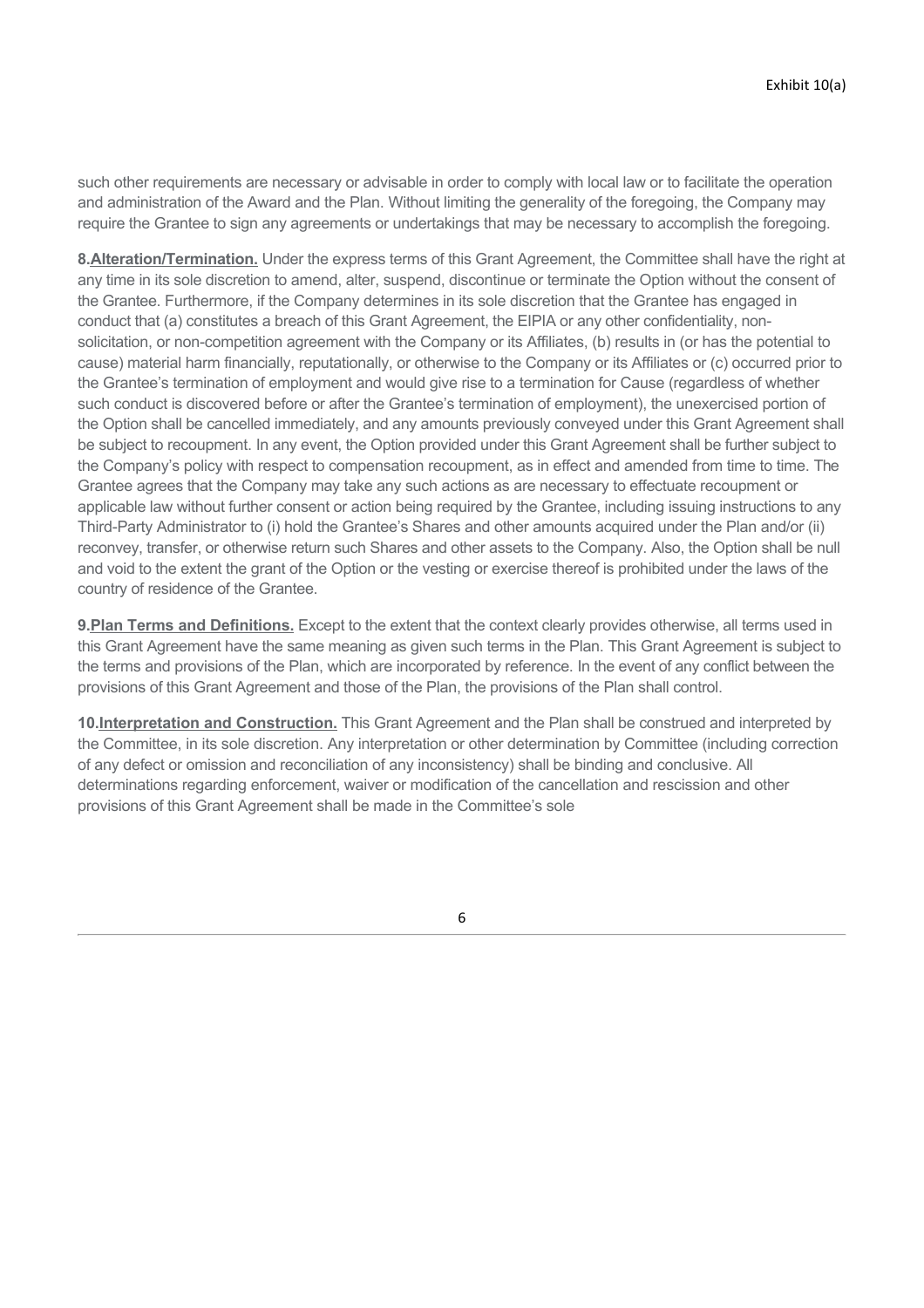discretion. Determinations made under this Grant Agreement and the Plan need not be uniform and may be made selectively among individuals, whether or not such individuals are similarly situated.

**11.Severability.** The invalidity or unenforceability of any provision of the Plan or this Grant Agreement will not affect the validity or enforceability of any other provision of the Plan or this Grant Agreement, and each provision of the Plan and this Grant Agreement will be severable and enforceable to the extent permitted by law.

**12.Shareholder Rights.** The Grantee shall not have any voting or other Shareholder rights unless and until Shares are actually delivered to the Grantee.

**13.No Employment Rights.** The grant of the Award described in this Grant Agreement does not give the Grantee any rights in respect of employment with the Company or any of its Affiliates.

**14.Discretionary Award, Extraordinary Benefit.** Awards under the Plan are granted to employees of the Company and its Affiliates in the Committee's sole discretion. The Award described in this Grant Agreement is a one-time benefit and does not create any contractual or other right to receive other Awards under the Plan or other benefits in lieu thereof. Future grants, if any, will be at the sole discretion of the Committee. The Grantee's participation in the Plan is voluntary. This Award (and each other Award, if any, granted under the Plan) constitutes an extraordinary item of compensation and is not part of the Grantee's normal or expected compensation for purposes of calculating any severance, retirement, or other benefit rights (unless otherwise expressly provided in an applicable benefit plan).

**15.No Transfer or Assignment.** No rights under this Award shall be assignable or transferable by the Grantee, except to the extent expressly permitted by the Plan.

**16.Successors and Assigns.** The Company may assign any of its rights under this Grant Agreement. This Grant Agreement will be binding upon and inure to the benefit of the successors and assigns of the Company. Subject to the restrictions on transfer set forth herein, this Grant Agreement will be binding upon the Grantee and the Grantee's beneficiaries, executors or administrators.

**17.Section 409A.** To the extent applicable, this Grant Agreement shall be construed and administered consistently with the intent to comply with or be exempt from the requirements of Section 409A of the Code ("Section 409A") and any state law of similar effect (i.e., applying the exemption for stock rights described in Treas. Reg. § 1.409A-1(b)(5) and/or another exemption).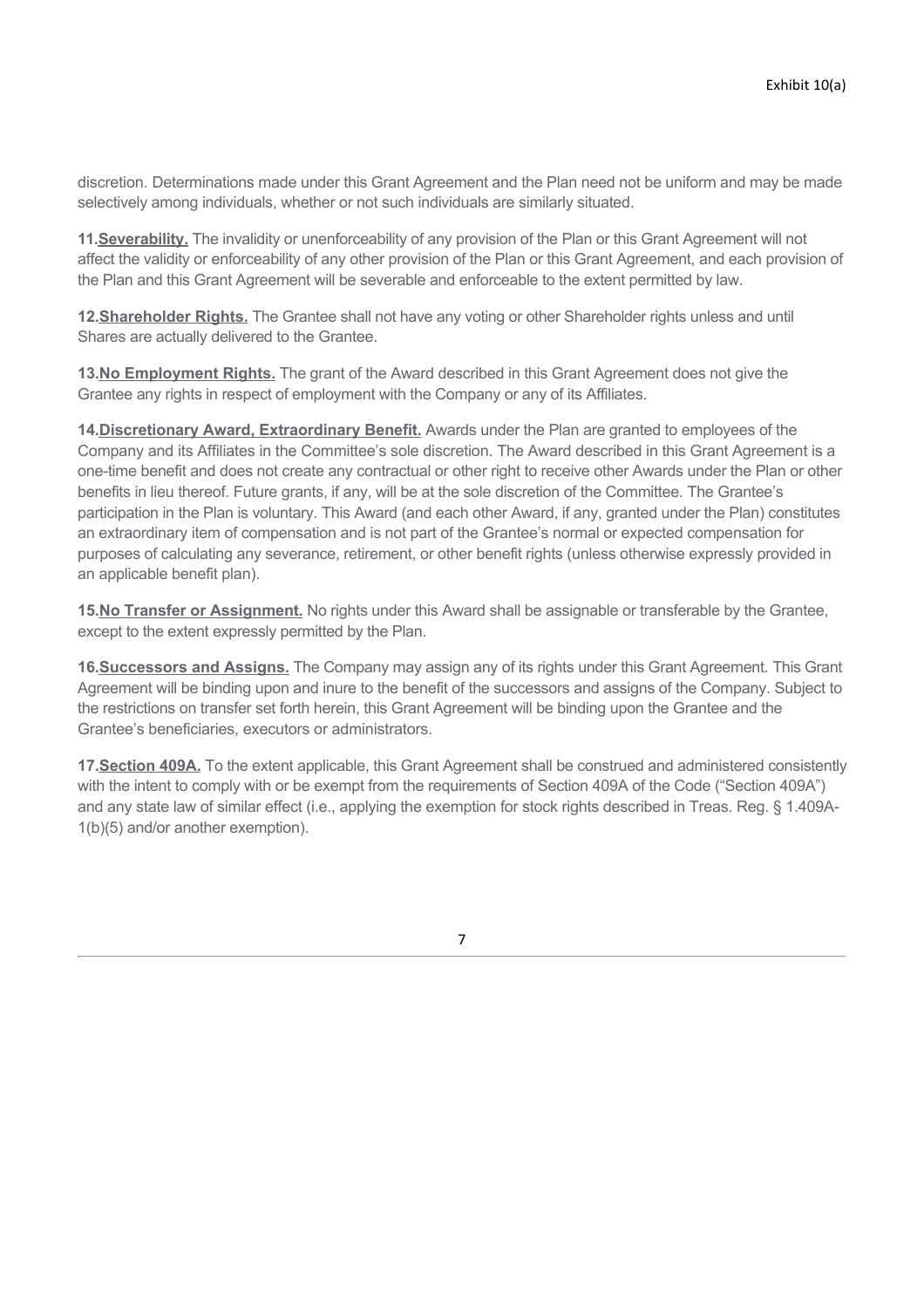**18.Entire Agreement.** This Grant Agreement, the Plan, and any rules, procedures and sub-plans (including country addenda) adopted by the Committee contain all of the provisions applicable to the Option. No other statements, documents or practices may modify, waive or alter such provisions unless expressly set forth in writing, signed by an authorized officer of the Company and delivered to the Grantee.

By acknowledging this Grant Agreement, the Grantee acknowledges and confirms that the Grantee has read this Grant Agreement and the Plan (including applicable addenda), and the Grantee accepts and agrees to the provisions therein.

**19.Electronic Delivery.** The Company may, in its sole discretion, decide to deliver any documents related to this or other Awards under the Plan by electronic means. The Grantee hereby consents to receive such documents electronically and agrees to participate in the Plan through an on-line or electronic system established and maintained by the Company or a third party designated by the Company.

**20.Global Addendum.** Notwithstanding any provisions in this document to the contrary, the Option will also be subject to the special terms and conditions set forth on Appendix A for Grantees who reside outside of the United States. Moreover, if a Grantee is not a resident of any of the countries listed on Appendix A as of the Grant Date, but relocates to one of the listed countries at any point thereafter, the special terms and conditions for such country will apply to the Grantee, to the extent the Company determines that the application of such terms and conditions is necessary or advisable in order to comply with local law or facilitate the administration of the Plan. Appendix A constitutes part of this Grant Agreement.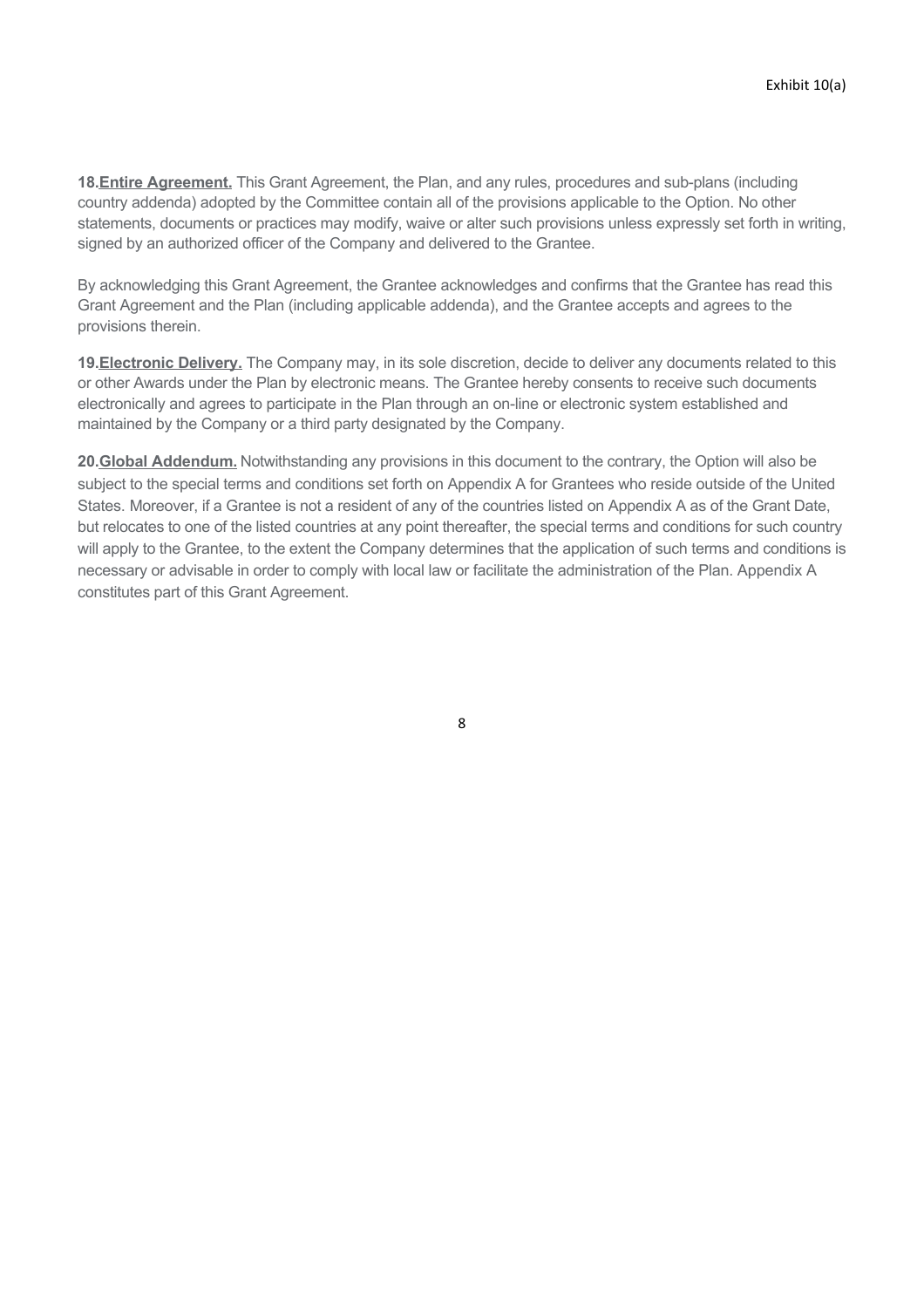

## **March 1, 2022 Equity Grant Agreement GE 2007 Long-Term Incentive Plan (as amended and restated)**

# **GE Restricted Stock Unit Grant Agreement ("Grant Agreement") For <<Employee Name>> ("Grantee")**

|                   |                         | <b>Vesting Schedule</b> |                     |  |  |
|-------------------|-------------------------|-------------------------|---------------------|--|--|
| <b>Grant Date</b> | <b>RSUs Granted</b>     | <b>Number of RSUs</b>   | <b>Vesting Date</b> |  |  |
| March 1, 2022     | < <number>&gt;</number> | 50%                     | March 1, 2024       |  |  |
|                   |                         | 50%                     | March 1, 2025       |  |  |

**1. Grant.** The Management Development and Compensation Committee ("Committee") of the Board of Directors of General Electric Company ("Company") has granted the above number of Restricted Stock Units ("RSUs") to the individual named in this Grant Agreement ("Grantee"), subject to the terms of this Grant Agreement. Without limiting any condition of this RSU award, the award is subject to cancellation and forfeiture if the Grantee does not confirm acceptance within 45 days of the Grant Date. Once vested, each RSU entitles the Grantee to receive from the Company (i) one Share of Company common stock, par value \$0.01 per Share and (ii) a cash payment in respect of Dividend Equivalents (described below), each in accordance with the terms of this Grant Agreement, the GE 2007 Long-Term Incentive Plan, as amended and restated ("Plan"), and any rules, procedures and subplans (including country addenda) adopted by the Committee.

**2. Vesting.** In order to vest in an RSU, the Grantee must be continuously employed by the Company and its Affiliates from the Grant Date through the applicable Vesting Date listed above. All unvested RSUs shall be immediately cancelled upon termination of employment for any reason before the Vesting Date, except as specifically provided below:

**i. Death or Disability.** If the Grantee's employment with the Company and its Affiliates terminates prior to the Vesting Date as a result of the Grantee's death or disability, then the RSU shall vest as of such date. For this purpose, "disability" shall have the

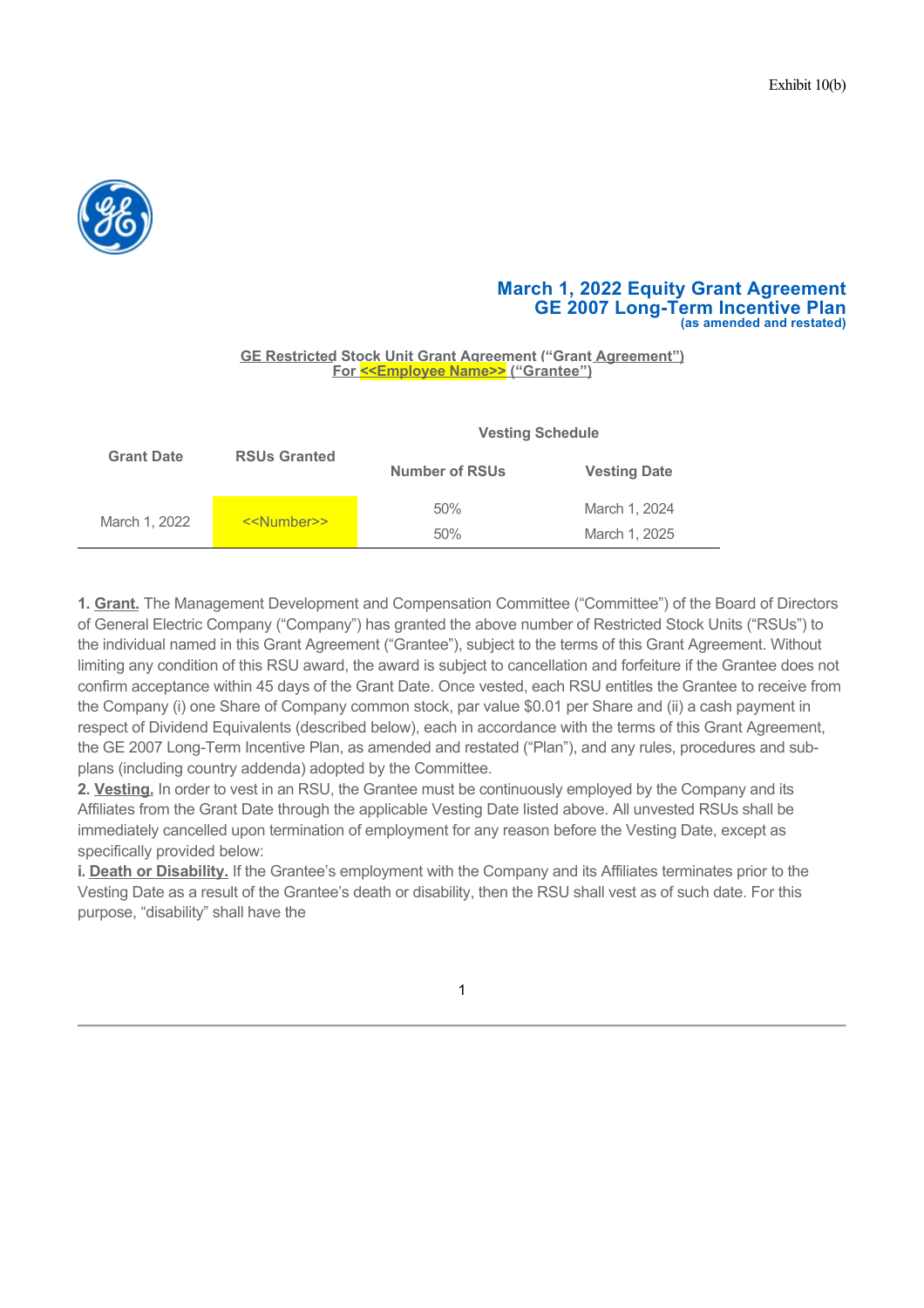same definition as provided in the long-term disability plan sponsored by the Company or an Affiliate in which the Grantee is eligible to participate.

**ii. Retirement Eligibility.** If, on or after the first anniversary of the Grant Date (and prior to the Vesting Date), the Grantee attains age 60 and completes 5 years of continuous employment with the Company and its Affiliates, then the RSU shall vest as of such date.

**iii. Transfer of Business to Successor Employer.** If the Grantee's employment with the Company and its Affiliates terminates prior to the Vesting Date as a result of transferring directly to employment with a successor employer in connection with transfer by the Company or Affiliate of a business operation, then the RSU shall vest as of such date. (Note that this may not apply to the transactions planned to effectuate the transformation of the Company into three public companies, as announced on November 9, 2021. Any adjustments to outstanding equity awards in connection with those transactions will be determined by the Committee and communicated at a later time.)

**3. Dividend Equivalents.** The Company will establish an amount for each RSU equal to the per Share quarterly dividend payments made to Shareholders during the period beginning on the Grant Date and ending on the date that such RSU vests or is cancelled ("Dividend Equivalents"). The Company shall accumulate Dividend Equivalents and, upon vesting of the related RSU, will pay the Grantee a single lump sum cash amount equal to the Dividend Equivalents on the same date that a share is delivered with respect to such RSU, as described in Section 4 of this Grant Agreement. Any accumulated and unpaid Dividend Equivalents attributable to a RSU that is cancelled are immediately forfeited upon cancellation and will not be paid.

**4. Delivery and Tax Withholding.** Within two weeks of the date the RSU vests, the Company shall deliver to the Grantee a number of Shares equal to the number of vested RSUs and the Dividend Equivalent cash amount with respect to each vested RSU (in each case net of applicable tax withholding and fees). Delivery shall be electronic, through the brokerage account established by the Company for the Grantee, or in such other medium as is determined by the Company. The Grantee is ultimately responsible for any and all applicable taxes, regardless of the amount withheld or reported. Notwithstanding the foregoing, the date of issuance or delivery of Shares may be postponed by the Company for such period as may be required for it with reasonable diligence to comply with any applicable listing requirements of any national securities exchange and requirements under any law or regulation applicable to the issuance or transfer of such Shares to the extent such postponement is permissible under Section 409A of the Code.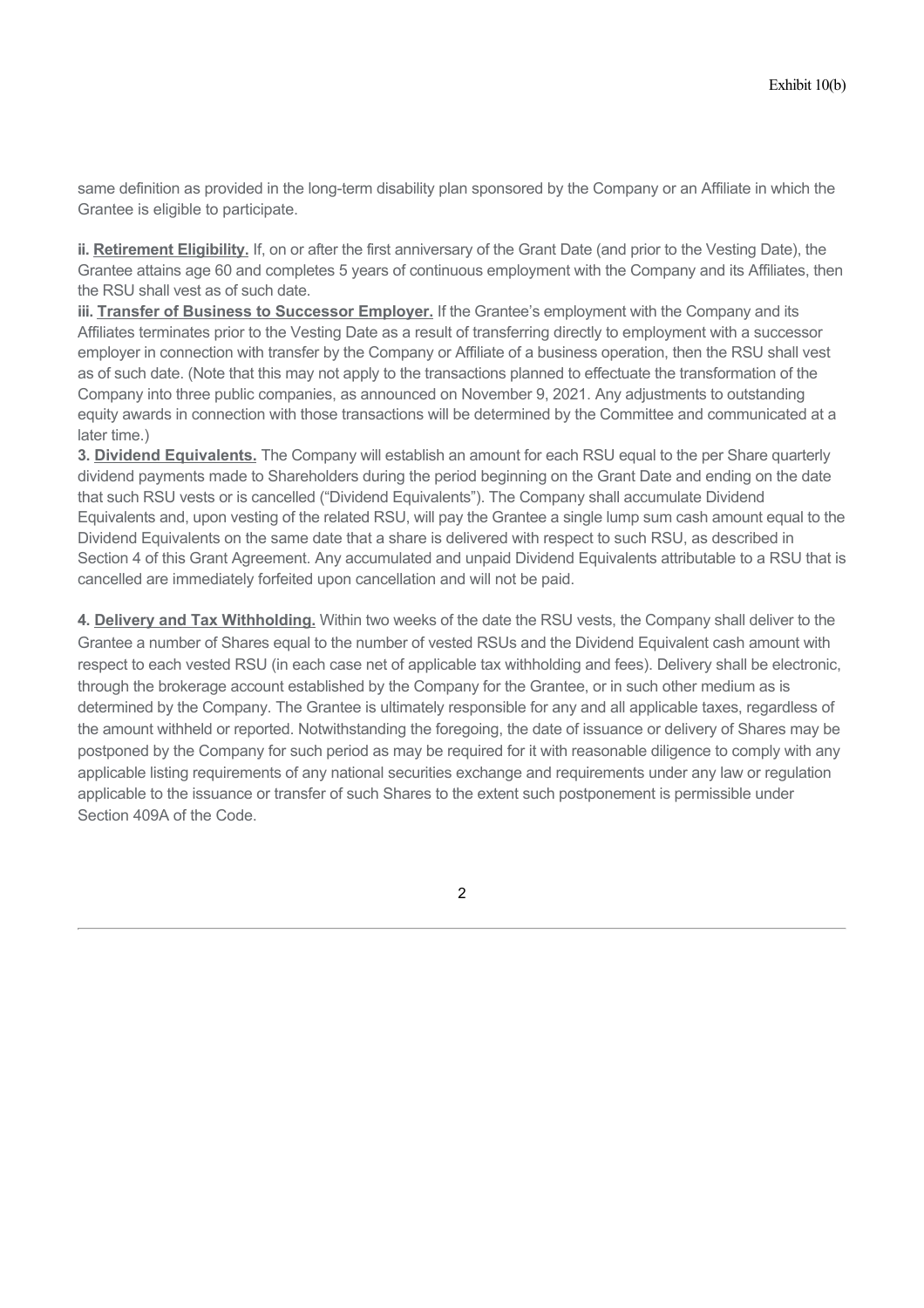**5. Holding Period.** Shares paid to the Grantee pursuant to this Grant Agreement must be held for at least one year following the delivery date (except for such Shares used to satisfy any tax withholding obligation or fees) and may be used to satisfy any Company stock ownership requirements imposed by the Company.

# **6. Data Security and Privacy.**

**i. Data Collection, Processing and Usage.** Personal data collected, processed and used by the Company in connection with Awards granted under the Plan includes the Grantee's name, home address, email address, telephone number, date of birth, social insurance number or other identification number, salary, citizenship, job title, any Shares or directorships held in the Company, and details of all Awards granted, cancelled, exercised, vested, or outstanding. In granting Awards under the Plan, the Company will collect the Grantee's personal data for purposes of allocating Shares in settlement of the Awards and implementing, administering and managing the Plan. The Company collects, processes and uses the Grantee's personal data in compliance with GE's Employment Data Protection Standards and the Uses of Employment Data for GE Entities. The Grantee may exercise rights to access, correction, or restriction or deletion where applicable, by contacting the Grantee's local HR manager or initiating a request through **www.onehr.ge.com**.

**ii. Administrative Service Provider.** The Company transfers the Grantee's personal data to UBS Financial Services, which assists with the implementation, administration and management of the Plan (the "Third-Party Administrator"). In the future, the Company may select a different Third-Party Administrator and share the Grantee's personal data with another company that serves in a similar manner. The Third-Party Administrator will open an account for the Grantee to receive and trade Shares acquired under the Plan. The Grantee will be asked to agree on separate terms and data processing practices with the Third-Party Administrator, which is a condition to the Grantee's ability to participate in the Plan. The privacy policy of the Third-Party Administrator may be reviewed **here**.

**7. Non-solicitation, Non-competition and Compliance with Agreements.** During the Grantee's employment with the Company or its Affiliate, and for the one-year period following termination of such employment (the "Restriction Period"), the Grantee will not, without prior written approval from the Senior Human Resources Manager of the Grantee's Company business segment: (a) whether on his or her own behalf or in conjunction with any other person or third party, directly or indirectly solicit or encourage any person who is a Lead Professional Band or higher employee of the Company or any of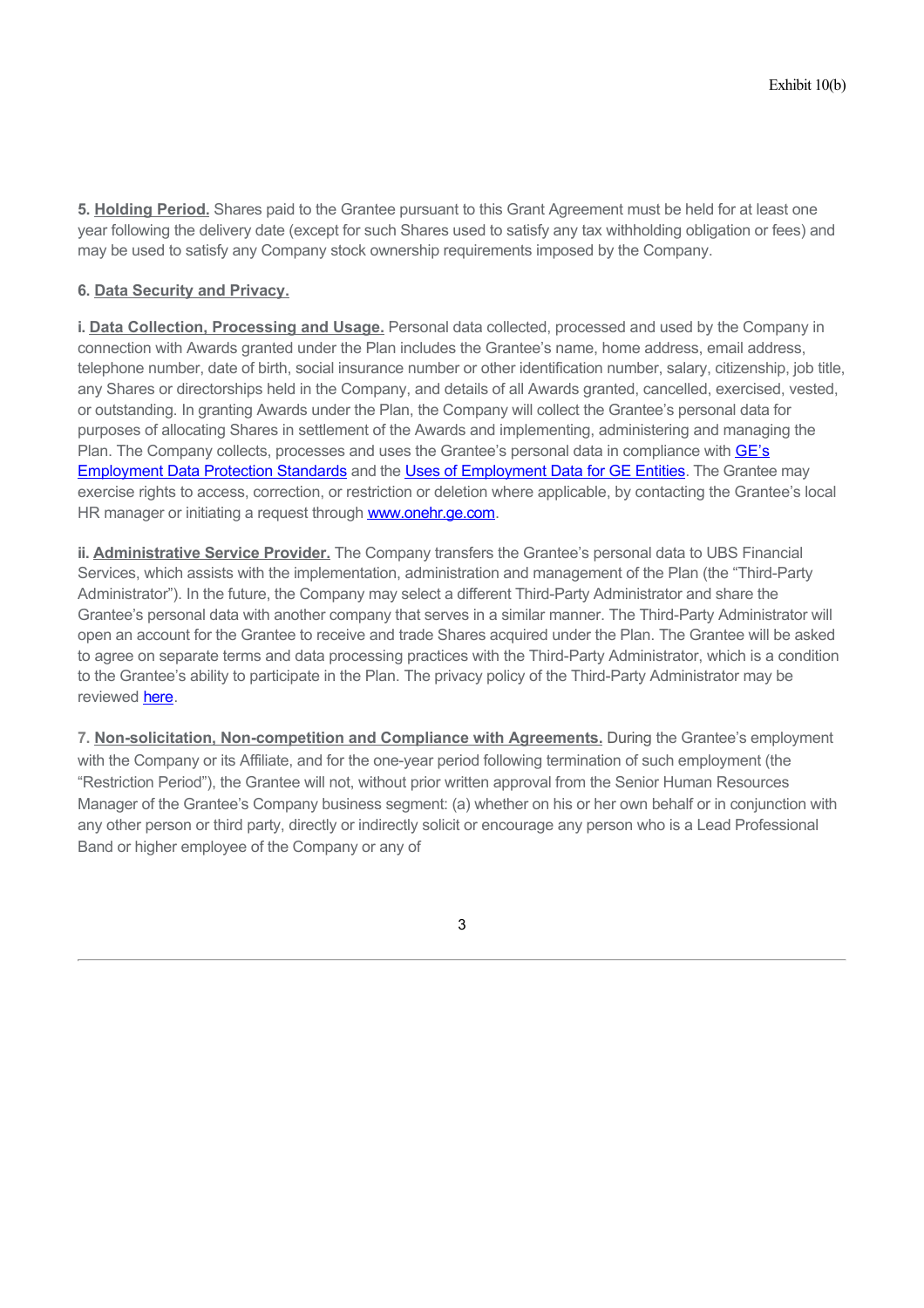its Affiliates (a "Restricted Person") to terminate his or her employment relationship with, or accept any other employment outside of, the Company and its Affiliates; (b) directly hire, or recommend or cause to be hired by an entity for which the Grantee works, or with which the Grantee is otherwise associated or owns more than a 1% ownership interest, any person who is, or was within one year before or after the Grantee's termination of employment with the Company and its Affiliates, a Restricted Person (this restriction does not apply where legally impermissible, such as California); or (c) provide any non-public information regarding any Restricted Person, including, but not limited to, compensation data, performance evaluations, skill sets or qualifications, etc., to any external person in connection with employment outside the Company and its Affiliates, including, but not limited to, recruiters and prospective employers. The above restrictions do not apply once a Restricted Person has been formally notified of his or her impending layoff from the Company or any of its Affiliates.

In addition, the Grantee agrees that during the Restriction Period, the Grantee will not, without prior written approval from the Senior Human Resources Manager of the Grantee's Company business segment, whether directly or indirectly, perform activities or services in the Restricted Area for any Competitive Company which: (a) are similar in nature to the activities and services the Grantee performed for the Company or its Affiliate (or gained confidential information about, as described in the Employee Innovation and Proprietary Information Agreement or "EIPIA") during the last two years of Grantee's employment; and/or (b) will include Grantee working on products or services that are competitive with the products or services the Grantee worked on during the last two years of Grantee's employment with the Company or its Affiliate. The term "Competitive Company" means any company or other third party that provides products and services that are competitive with the Company or its Affiliates. The term "Restricted Area" means the country in which the Grantee is based. Grantee agrees that the foregoing Restriction Period and Restricted Area are reasonable and appropriate to protect the Company's legitimate business interests and goodwill because (i) the Company or its Affiliate has material business operations in the Restricted Area as of the Grantee's termination of employment and (ii) the Grantee has provided services in, had a material presence or influence in, and/or has received confidential information about (as described in the EIPIA) the Restricted Area during the last two years of the Grantee's employment with the Company or its Affiliate. The foregoing restrictions do not apply where legally impermissible (such as California). To the extent the Grantee is subject to an existing non-competition agreement with the Company or any of its affiliates (the "Prior Agreement"), the Prior Agreement shall be incorporated herein by reference and the Prior Agreement and this Grant Agreement shall be read together; provided, however,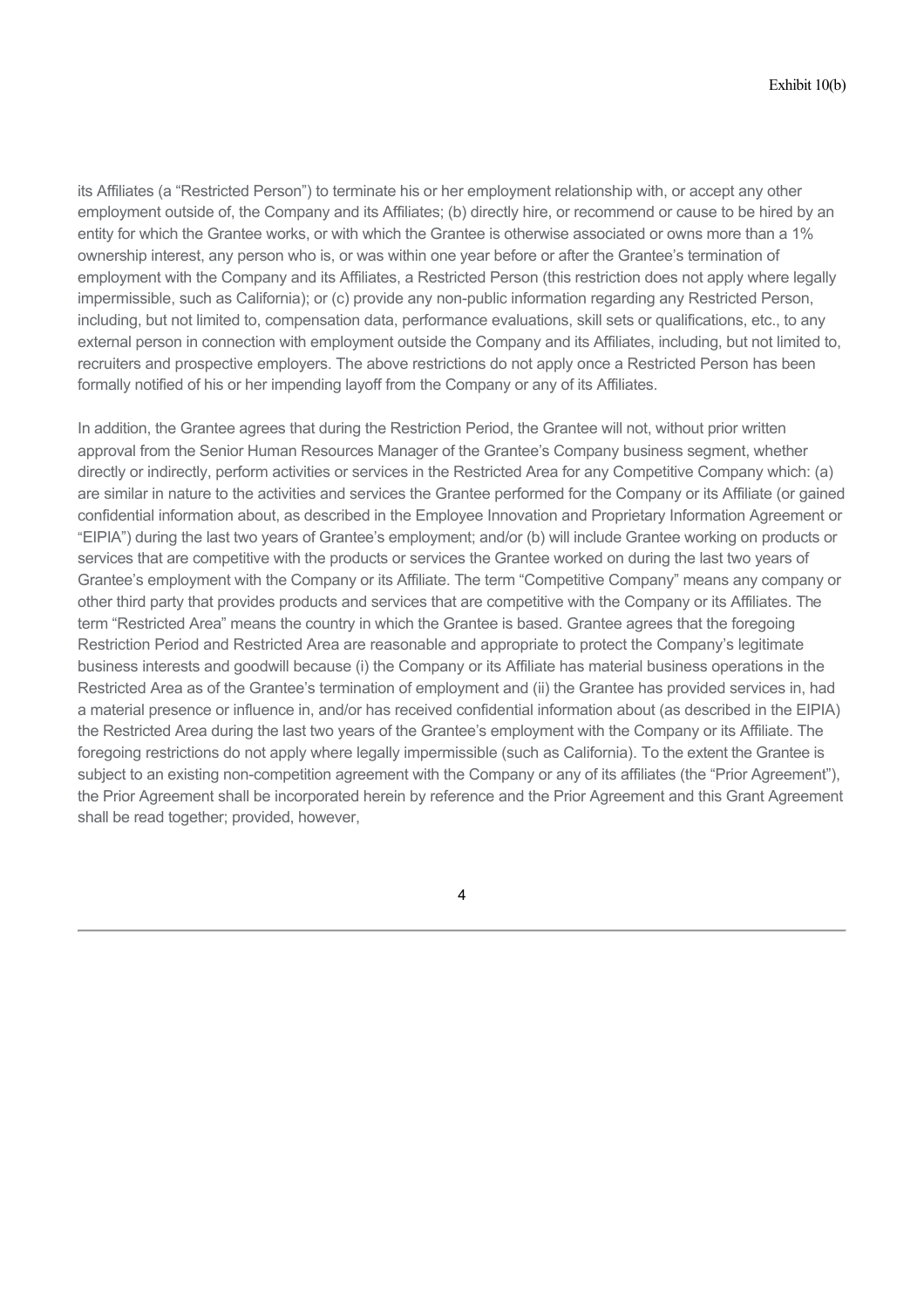that where the provisions are inconsistent, the more restrictive covenant shall apply. Furthermore, during the Grantee's employment with the Company or its Affiliate, and for all periods thereafter, the Grantee will not breach his or her EIPIA or otherwise disclose the Company's or Affiliate's non-public information.

The Grantee agrees that any breach by him or her of the foregoing obligations inevitably would cause substantial and irreparable damage to the Company and its Affiliates for which money damages may not be an adequate remedy. Accordingly, the Grantee agrees that the Company and its Affiliates will be entitled to an injunction and/or other equitable relief, without the necessity of posting security, to prevent the breach of such obligations. The Grantee also agrees to indemnify and hold the Company and its Affiliates harmless from any loss, claim or damages, including, without limitation, all reasonable attorneys' fees, costs and expenses incurred in enforcing its rights under this Grant Agreement, as well as repay any payments made hereunder (regardless of whether the RSUs are vested), except to the extent that such reimbursement is prohibited by law.

The Grantee agrees that the payment and benefits provided for in the Grant Agreement constitute fair and reasonable consideration for Grantee's compliance with this section.

**8. Additional Requirements.** The Company reserves the right to impose other requirements on the Award, Shares acquired pursuant to the Award, and the Grantee's participation in the Plan to the extent the Company determines, in its sole discretion, that such other requirements are necessary or advisable in order to comply with local law or to facilitate the operation and administration of the Award and the Plan. Without limiting the generality of the foregoing, the Company may require the Grantee to sign any agreements or undertakings that may be necessary to accomplish the foregoing.

**9. Alteration/Termination.** Under the express terms of this Grant Agreement, the Committee shall have the right at any time in its sole discretion to amend, alter, suspend, discontinue or terminate any RSUs without the consent of the Grantee. Furthermore, if the Company determines in its sole discretion that the Grantee has engaged in conduct that (a) constitutes a breach of this Grant Agreement, the EIPIA or any other confidentiality, nonsolicitation, or non-competition agreement with the Company or its Affiliates, (b) results in (or has the potential to cause) material harm financially, reputationally, or otherwise to the Company or its Affiliates or (c) occurred prior to the Grantee's termination of employment and would give rise to a termination for Cause (regardless of whether such conduct is discovered before or after the Grantee's termination of employment), any unvested RSUs shall be cancelled immediately, and any amounts previously conveyed under this Grant Agreement shall be subject to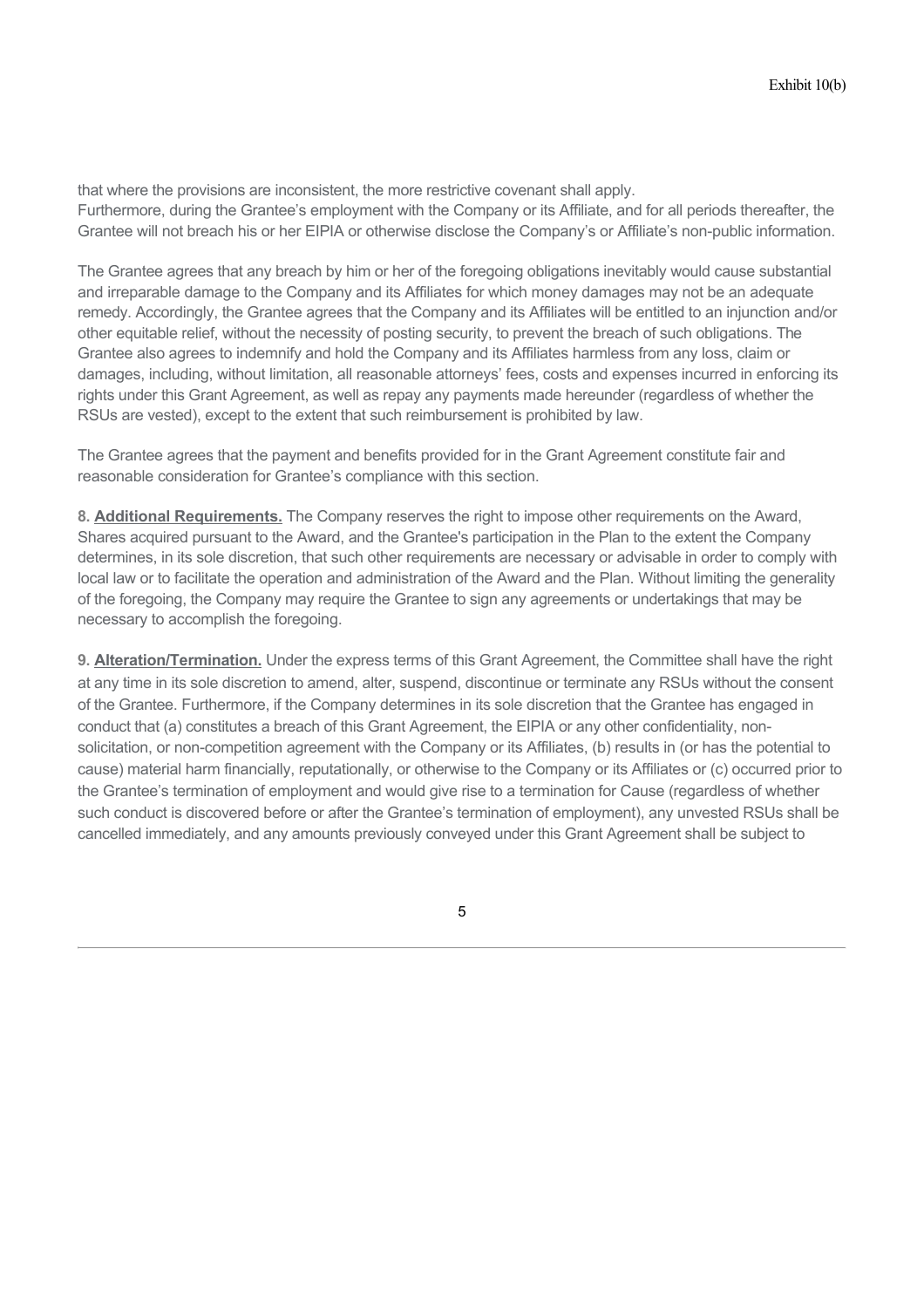recoupment. In any event, the RSUs provided under this Grant Agreement shall be further subject to the Company's policy with respect to compensation recoupment, as in effect and amended from time to time. The Grantee agrees that the Company may take any such actions as are necessary to effectuate recoupment or applicable law without further consent or action being required by the Grantee, including issuing instructions to any Third-Party Administrator to (i) hold the Grantee's Shares and other amounts acquired under the Plan and/or (ii) reconvey, transfer, or otherwise return such Shares and other assets to the Company. Also, the RSUs shall be null and void to the extent the grant of RSUs or the vesting thereof is prohibited under the laws of the country of residence of the Grantee.

For this purpose, "Cause" shall be determined by the Company in its sole discretion and includes: (a) breach of the Employee Innovation and Proprietary Information Agreement or any other confidentiality, non-solicitation, or non-competition agreement with the Company or Affiliate, or breach of a material term of any other agreement with the Company or Affiliate; (b) engagement in conduct that results in, or has the potential to cause, material harm financially, reputationally, or otherwise to the Company or its Affiliate; (c) commission of an act of dishonesty, fraud, embezzlement or theft; (d) conviction of, or plea of guilty or no contest to a felony or crime involving moral turpitude; or (e) failure to comply with the Company's or Affiliate's policies and procedures, including, but not limited to, The Spirit and Letter.

**10. Plan Terms and Definitions.** Except to the extent that the context clearly provides otherwise, all terms used in this Grant Agreement have the same meaning as given such terms in the Plan. This Grant Agreement is subject to the terms and provisions of the Plan, which are incorporated by reference. In the event of any conflict between the provisions of this Grant Agreement and those of the Plan, the provisions of the Plan shall control.

**11. Interpretation and Construction.** This Grant Agreement and the Plan shall be construed and interpreted by the Committee, in its sole discretion. Any interpretation or other determination by Committee (including correction of any defect or omission and reconciliation of any inconsistency) shall be binding and conclusive. All determinations regarding enforcement, waiver or modification of the cancellation and rescission and other provisions of this Grant Agreement shall be made in the Committee's sole discretion. Determinations made under this Grant Agreement and the Plan need not be uniform and may be made selectively among individuals, whether or not such individuals are similarly situated.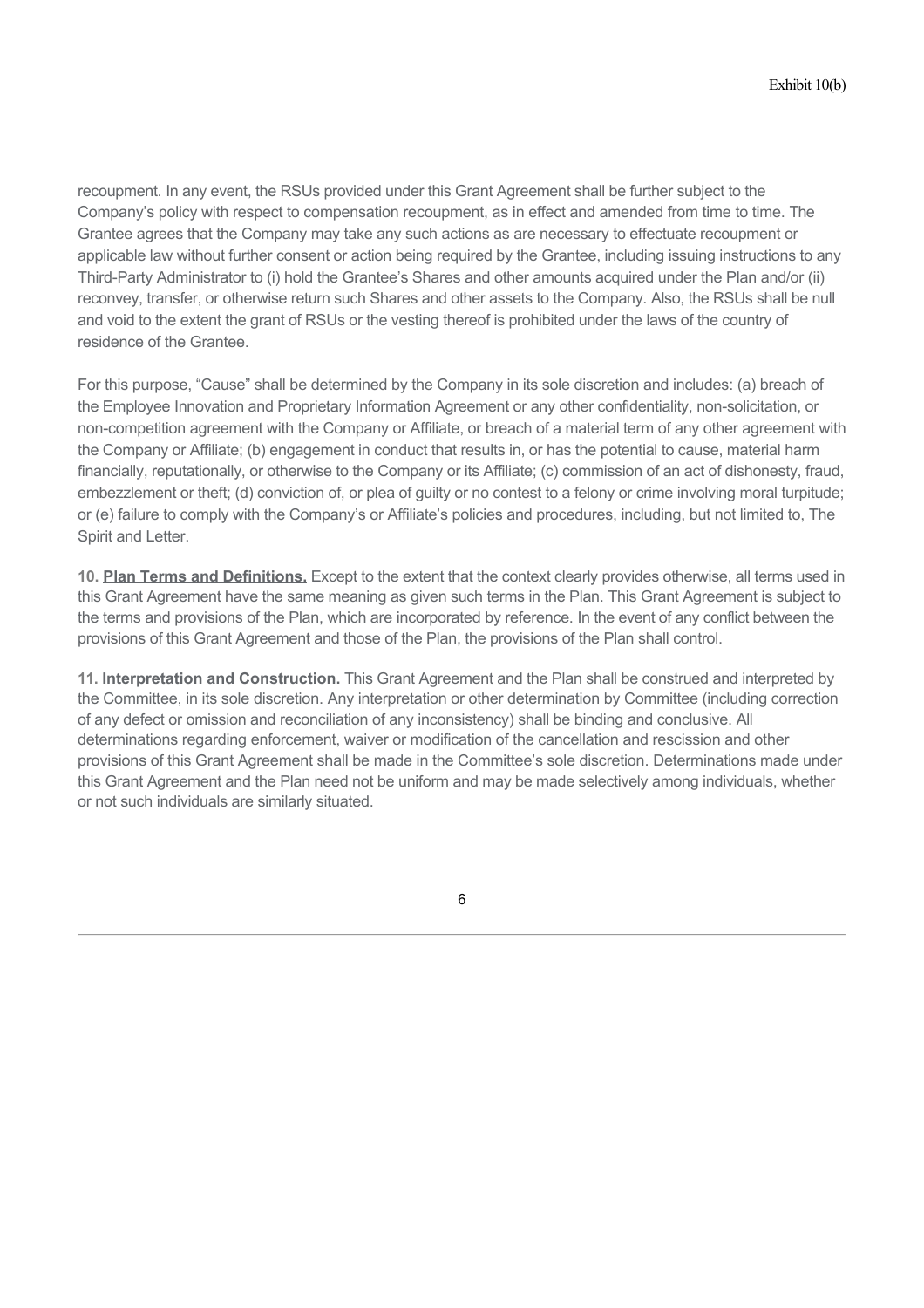**12. Severability.** The invalidity or unenforceability of any provision of the Plan or this Grant Agreement will not affect the validity or enforceability of any other provision of the Plan or this Grant Agreement, and each provision of the Plan and this Grant Agreement will be severable and enforceable to the extent permitted by law.

**13. Shareholder Rights.** The Grantee shall not have any voting or other Shareholder rights unless and until Shares are actually delivered to the Grantee.

**14. No Employment Rights.** The grant of the Award described in this Grant Agreement does not give the Grantee any rights in respect of employment with the Company or any of its Affiliates.

**15. Discretionary Award, Extraordinary Benefit.** Awards under the Plan are granted to employees of the Company and its Affiliates in the Committee's sole discretion. The Award described in this Grant Agreement is a one-time benefit and does not create any contractual or other right to receive other Awards under the Plan or other benefits in lieu thereof. Future grants, if any, will be at the sole discretion of the Committee. The Grantee's participation in the Plan is voluntary. This Award (and each other Award, if any, granted under the Plan) constitutes an extraordinary item of compensation and is not part of the Grantee's normal or expected compensation for purposes of calculating any severance, retirement, or other benefit rights (unless otherwise expressly provided in an applicable benefit plan).

**16. No Transfer or Assignment.** No rights under this Award shall be assignable or transferable by the Grantee, except to the extent expressly permitted by the Plan.

**17. Successors and Assigns.** The Company may assign any of its rights under this Grant Agreement. This Grant Agreement will be binding upon and inure to the benefit of the successors and assigns of the Company. Subject to the restrictions on transfer set forth herein, this Grant Agreement will be binding upon the Grantee and the Grantee's beneficiaries, executors or administrators.

**18. Section 409A.** To the extent applicable, this Grant Agreement shall be construed and administered consistently with the intent to comply with or be exempt from the requirements of Section 409A of the Code ("Section 409A") and any state law of similar effect (i.e., applying the "short-term deferral" rule described in Treas. Reg. § 1.409A-1(b)(4) and/or another exemption). Where the Grant Agreement specifies a window during which a payment may be made, the payment date within such window shall be determined by the Company in its sole discretion.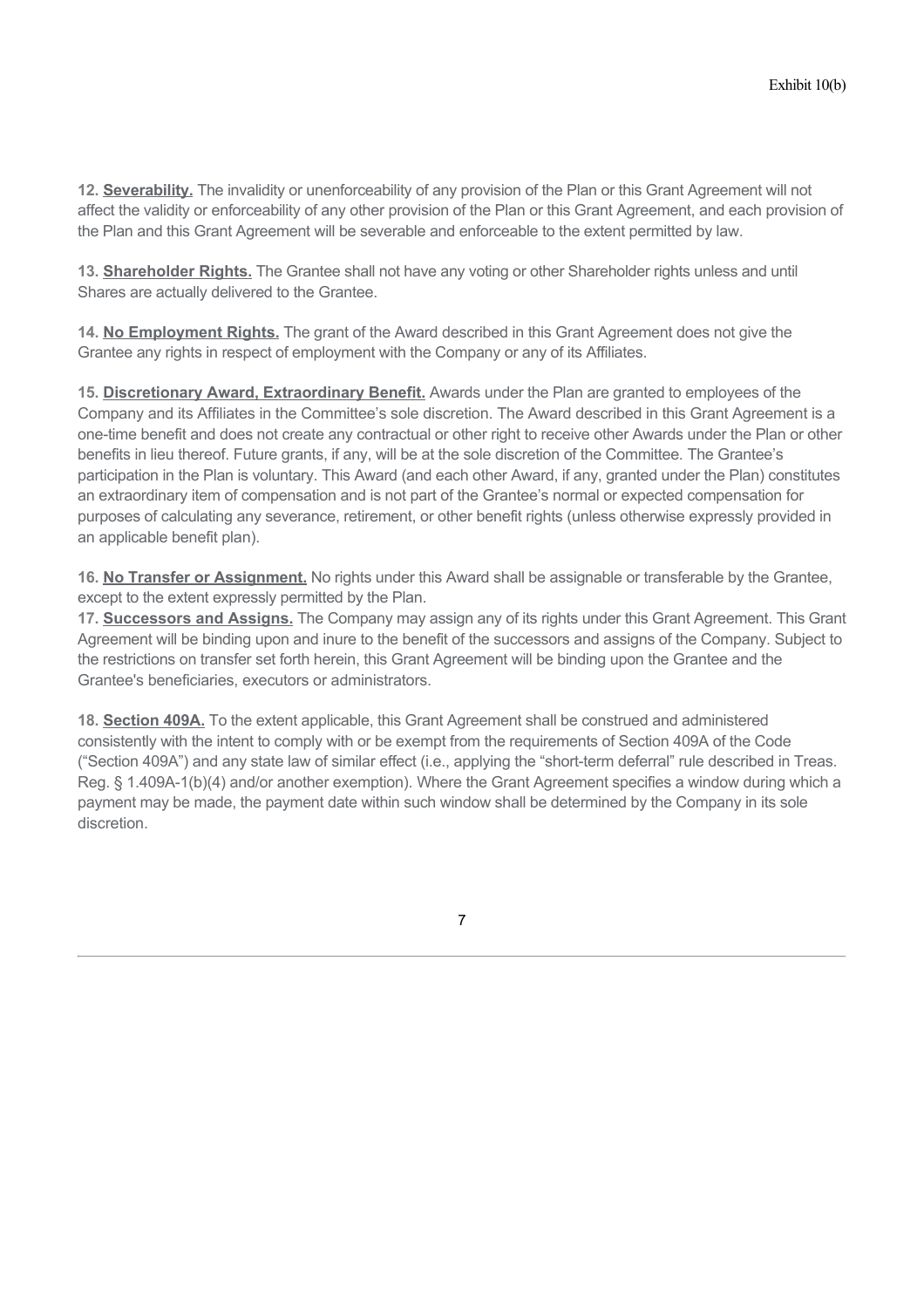**19. Entire Agreement.** This Grant Agreement, the Plan, and any rules, procedures and sub-plans (including country addenda) adopted by the Committee contain all of the provisions applicable to the RSUs. No other statements, documents or practices may modify, waive or alter such provisions unless expressly set forth in writing, signed by an authorized officer of the Company and delivered to the Grantee.

By acknowledging this Grant Agreement, the Grantee acknowledges and confirms that the Grantee has read this Grant Agreement and the Plan (including applicable addenda), and the Grantee accepts and agrees to the provisions therein.

**20. Electronic Delivery.** The Company may, in its sole discretion, decide to deliver any documents related to this or other Awards under the Plan by electronic means. The Grantee hereby consents to receive such documents electronically and agrees to participate in the Plan through an on-line or electronic system established and maintained by the Company or a third party designated by the Company.

**21. Global Addendum.** Notwithstanding any provisions in this document to the contrary, the RSUs will also be subject to the special terms and conditions set forth on Appendix A for Grantees who reside outside of the United States. Moreover, if a Grantee is not a resident of any of the countries listed on Appendix A as of the Grant Date, but relocates to one of the listed countries at any point thereafter, the special terms and conditions for such country will apply to the Grantee, to the extent the Company determines that the application of such terms and conditions is necessary or advisable in order to comply with local law or facilitate the administration of the Plan. Appendix A constitutes part of this Grant Agreement.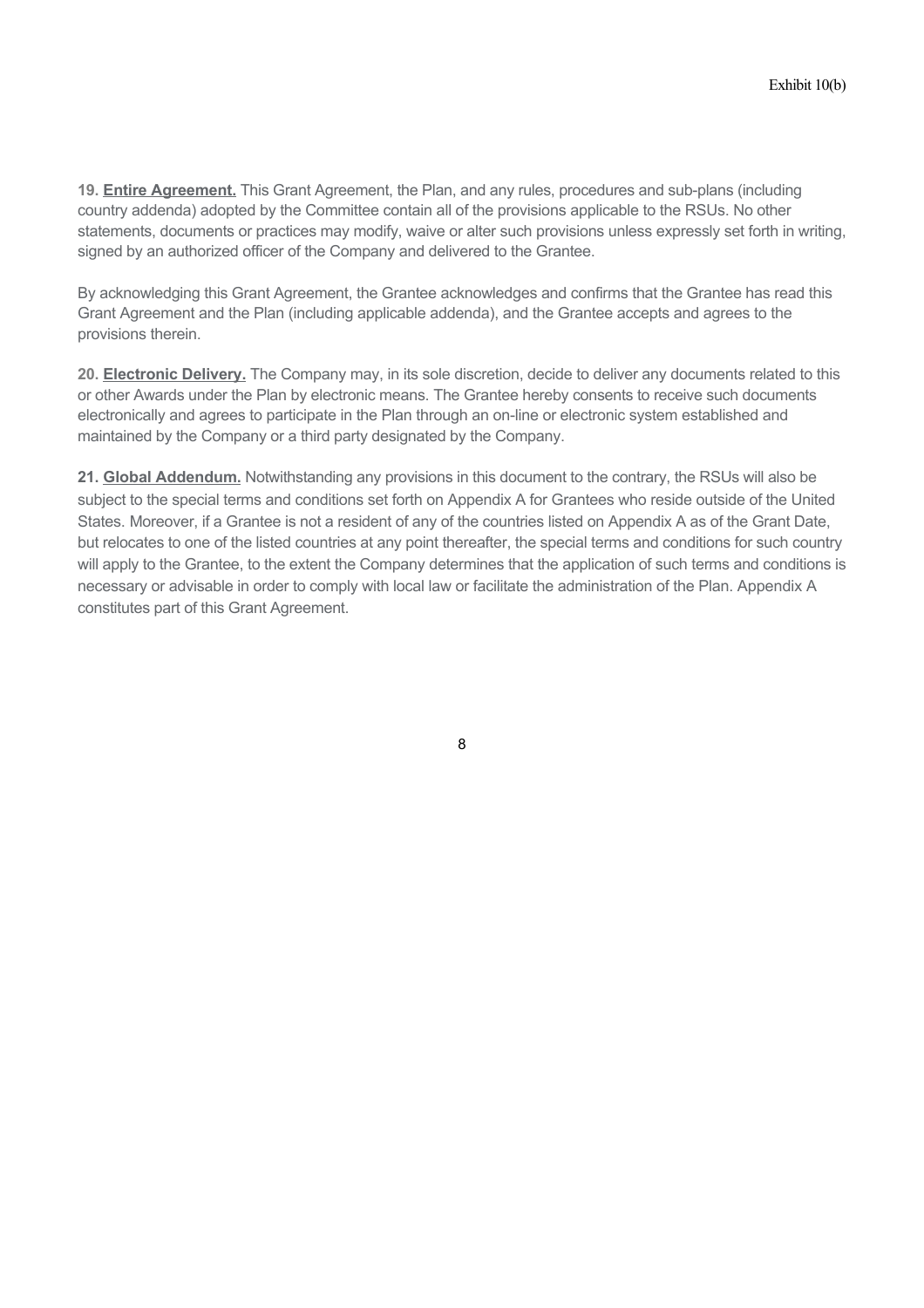

# **March 1, 2022 Equity Grant Agreement GE 2007 Long-Term Incentive Plan (as amended and restated)**

# **GE Performance Stock Unit Grant Agreement ("Grant Agreement") For <<Employee Name>> ("Grantee")**

| <b>Grant Date</b> | <b>PSUs Granted</b>                   | <b>Vesting Date</b> |
|-------------------|---------------------------------------|---------------------|
| March 1, 2022     | < <number>&gt;*<br/>(target)</number> | March 1, 2025       |
|                   |                                       |                     |

\*Actual number of Shares delivered to be between 0% and 175% of target based on performance as defined below.

**1.Grant.** The Management Development and Compensation Committee ("Committee") of the Board of Directors of General Electric Company ("Company") has granted the above number of Performance Stock Units ("PSUs") to the individual named in this Grant Agreement ("Grantee"), subject to the terms of this Grant Agreement. Without limiting any condition of this PSU award, the award is subject to cancellation and forfeiture if the Grantee does not confirm acceptance within 45 days of the Grant Date. Once vested, each PSU entitles the Grantee to receive from the Company (i) one Share of Company common stock, par value \$0.01 per Share and (ii) a cash payment in respect of Dividend Equivalents (described below), each in accordance with the terms of this Grant Agreement, the GE 2007 Long-Term Incentive Plan, as amended and restated ("Plan"), and any rules, procedures and subplans (including country addenda) adopted by the Committee.

**2.Vesting.** A PSU shall become vested only upon satisfaction of the performance criteria described in Section 2(a) and the employment criteria described in Section 2(b).

**a.Performance Criteria.** Subject to satisfying the employment criteria, the number of PSUs to be vested shall be a percentage of the number of PSUs Granted (as shown above), determined as follows:

**i.Financial Goals Percentage.** A percentage based on 2022 performance against the Earnings Per Share and Free Cash Flow targets shown below (the "Financial Goals Percentage") shall be calculated. The Financial Goals Percentage equals the sum of the Earnings Per Share Factor plus the Free Cash Flow Factor, with each such Factor weighted 50% of the total as shown in the table below. If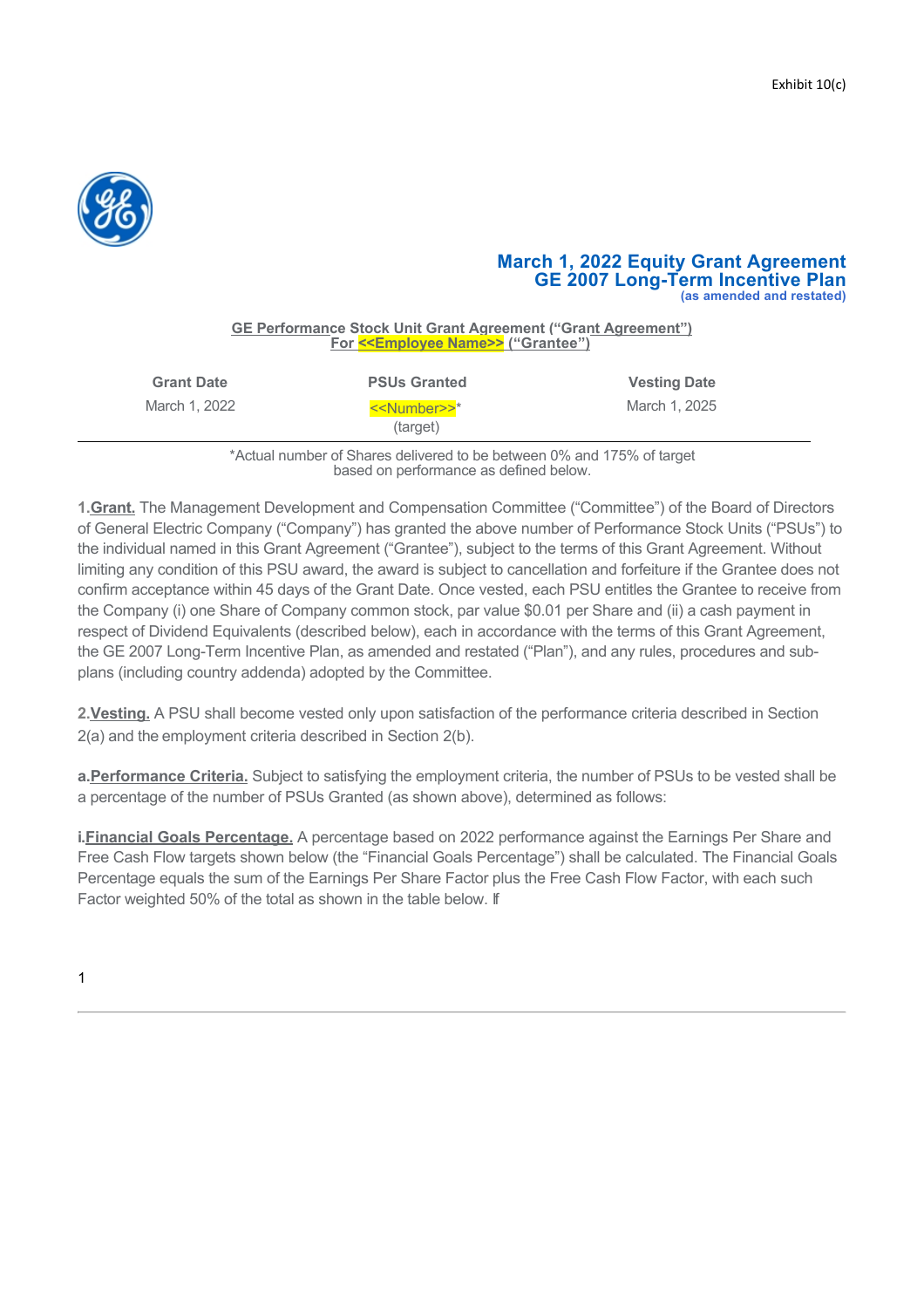performance for a Factor is below the threshold level, that factor will be 0%. If performance for a Factor is above the maximum level, that Factor will be capped at 50% of 175%, or 87.5%. If performance is between the threshold and target, or between the target and maximum, the percentage will be determined by interpolation.

| Factor                    | Weight | Threshold | Target | Maximum |
|---------------------------|--------|-----------|--------|---------|
| <b>Earnings Per Share</b> | 50%    | \$2.90    | \$3.20 | \$3.50  |
| Free Cash Flow (\$MM)     | 50%    | 5.500     | 6.000  | 6.500   |
| Percentage                |        | 25%       | 100%   | 175%    |

ii.**TSR Adjustment.** The Financial Goals Percentage shall be adjusted based on relative Total Shareholder Return for the three-year period of 2022-2024 (the "TSR Adjustment") as follows:

A.If the Company's Total Shareholder Return ("Company TSR") is equal to or below the 35th percentile ("threshold") of the Total Shareholder Return for the S&P 500 Industrial Index Companies ("S&P Industrials TSR"), then the Financial Goals Percentage will be multiplied by 80%.

B.If the Company TSR is equal to the 55th percentile ("target") of the S&P Industrials TSR, then the Financial Goals Percentage will be multiplied by 100%.

C.If the Company TSR is equal to or exceeds the 80th percentile ("maximum") of the S&P Industrials TSR, then the Financial Goals Percentage will be multiplied by 120%.

If the Company TSR is between the threshold and target, or between the target and maximum, TSR Adjustment shall be determined by interpolation. However, in no event will the PSUs be adjusted to provide more than 175% of the PSUs Granted in total.

All determinations regarding performance (both for the Financial Goals Percentage and TSR Adjustment) shall be made solely by the Committee in accordance with the customary accounting and financial reporting practices used by the Company for external reporting, and shall include adjustment for any recapitalization, split-up, spinoff, reorganization, restructuring or other similar corporate transaction as determined by the Committee to prevent dilution or enlargement of intended benefits.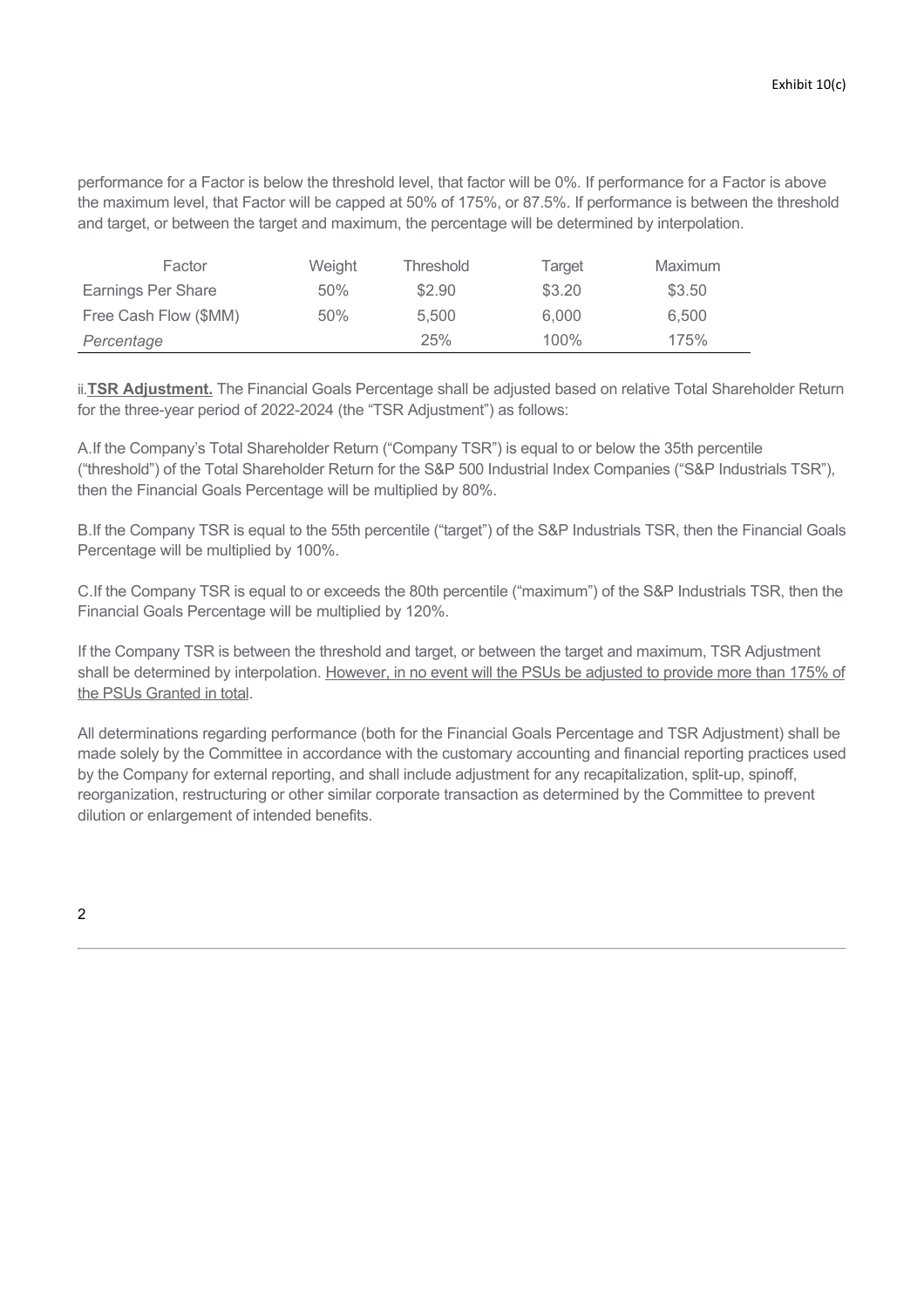**b.Employment Criteria.** In order to vest in a PSU with respect to which the performance criteria are satisfied, the Grantee must be continuously employed by the Company and its Affiliates from the Grant Date through the Vesting Date listed above. All unvested PSUs shall be immediately cancelled upon termination of employment for any reason before the Vesting Date, except as specifically provided below:

**i.Death or Disability.** If the Grantee's employment with the Company and its Affiliates terminates prior to the Vesting Date as a result of the Grantee's death or disability, then the employment criteria shall be deemed satisfied. For this purpose, "disability" shall have the same definition as provided in the long-term disability plan sponsored by the Company or an Affiliate in which the Grantee is eligible to participate.

ii.**Retirement Eligibility.** If, on or after the first anniversary of the Grant Date (and prior to the Vesting Date), the Grantee attains age 60 and completes 5 years of continuous employment with the Company and its Affiliates, then the employment criteria shall be deemed satisfied.

(Note that any adjustments to outstanding equity awards in connection with the transactions planned to effectuate the transformation of the Company into three public companies, as announced on November 9, 2021, will be determined by the Committee and communicated at a later time.)

**3.Dividend Equivalents.** The Company will establish an amount for each PSU equal to the per Share quarterly dividend payments made to Shareholders during the period beginning on the Grant Date and ending on the date that such PSU vests or is cancelled ("Dividend Equivalents"). The Company shall accumulate Dividend Equivalents and, upon vesting of the related PSU, will pay the Grantee a single lump sum cash amount equal to the Dividend Equivalents on the same date that Shares are delivered with respect to such PSU, as described in Section 4 of this Grant Agreement. Any accumulated and unpaid Dividend Equivalents attributable to a PSU that is cancelled are immediately forfeited upon cancellation and will not be paid.

**4.Delivery and Tax Withholding.** As soon as practicable after the Vesting Date and during the 2025 calendar year, the Company shall deliver to the Grantee a number of Shares equal to the number of vested PSUs and the Dividend Equivalent cash amount with respect to each vested PSU (in each case net of applicable tax withholding and fees). Delivery shall be electronic, through the brokerage account established by the Company for the Grantee, or in such other medium as is determined by the Company. The Grantee is ultimately responsible for any and all applicable taxes, regardless of the amount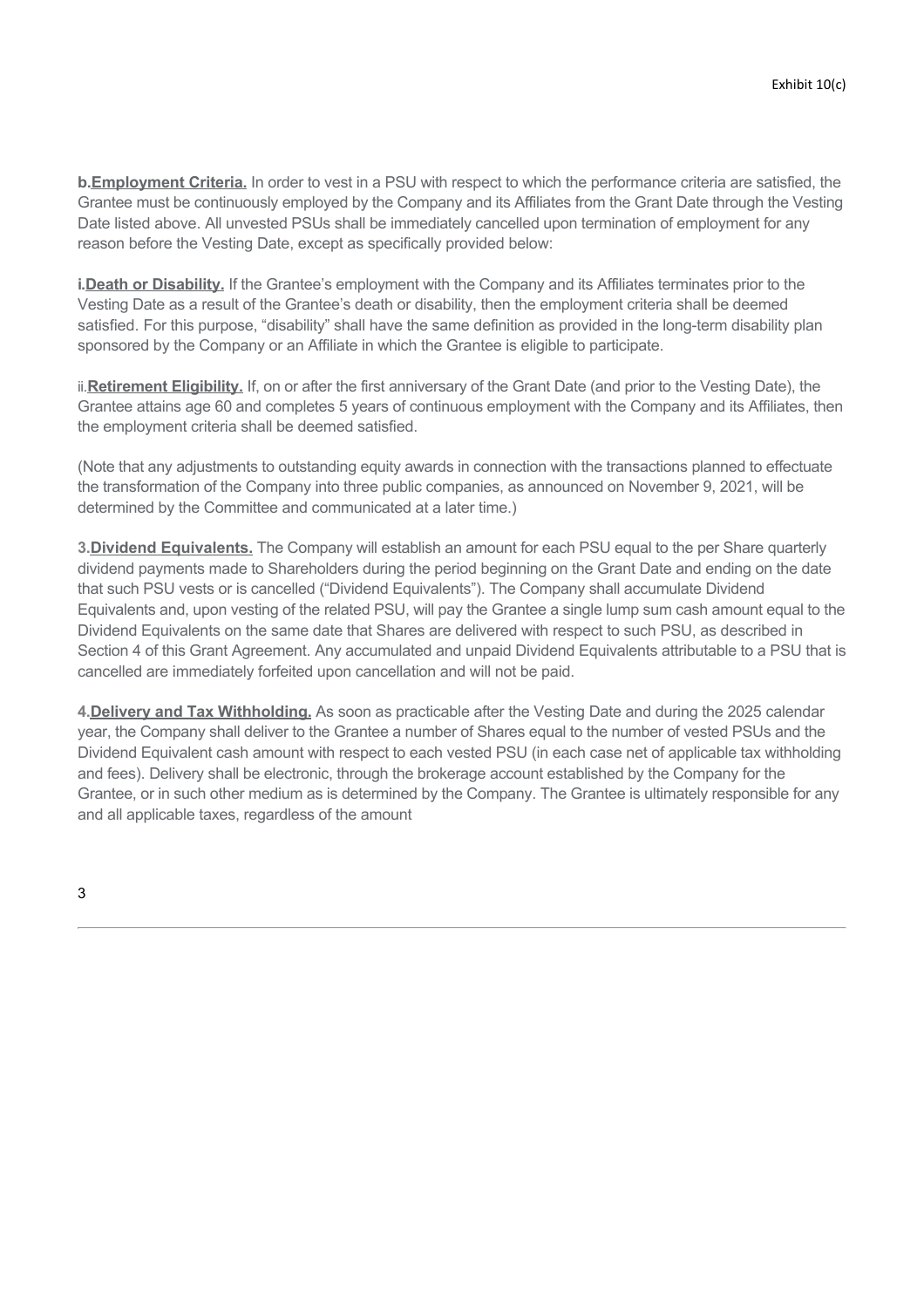withheld or reported. Notwithstanding the foregoing, the date of issuance or delivery of Shares may be postponed by the Company for such period as may be required for it with reasonable diligence to comply with any applicable listing requirements of any national securities exchange and requirements under any law or regulation applicable to the issuance or transfer of such Shares to the extent such postponement is permissible under Section 409A of the Code.

**5.Holding Period.** Shares paid to the Grantee pursuant to this Grant Agreement must be held for at least one year following the delivery date (except for such Shares used to satisfy any tax withholding obligation or fees) and may be used to satisfy any Company stock ownership requirements imposed by the Company.

# **6.Data Security and Privacy.**

**a.Data Collection, Processing and Usage.** Personal data collected, processed and used by the Company in connection with Awards granted under the Plan includes the Grantee's name, home address, email address, telephone number, date of birth, social insurance number or other identification number, salary, citizenship, job title, any Shares or directorships held in the Company, and details of all Awards granted, cancelled, exercised, vested, or outstanding. In granting Awards under the Plan, the Company will collect the Grantee's personal data for purposes of allocating Shares in settlement of the Awards and implementing, administering and managing the Plan. The Company collects, processes and uses the Grantee's personal data in compliance with GE's Employment Data Protection Standards and the Uses of Employment Data for GE Entities. The Grantee may exercise rights to access, correction, or restriction or deletion where applicable, by contacting the Grantee's local HR manager or initiating a request through www.onehr.ge.com.

**b.Administrative Service Provider.** The Company transfers the Grantee's personal data to UBS Financial Services, which assists with the implementation, administration and management of the Plan (the "Third-Party Administrator"). In the future, the Company may select a different Third-Party Administrator and share the Grantee's personal data with another company that serves in a similar manner. The Third-Party Administrator will open an account for the Grantee to receive and trade Shares acquired under the Plan. The Grantee will be asked to agree on separate terms and data processing practices with the Third-Party Administrator, which is a condition to the Grantee's ability to participate in the Plan. The privacy policy of the Third-Party Administrator may be reviewed **here**.

**7.Non-solicitation, Non-competition and Compliance with Agreements.** During the Grantee's employment with the Company or its Affiliate, and for the one-year period following termination of such employment (the "Restriction Period"), the Grantee will not, without prior written approval from the Senior Human Resources Manager of the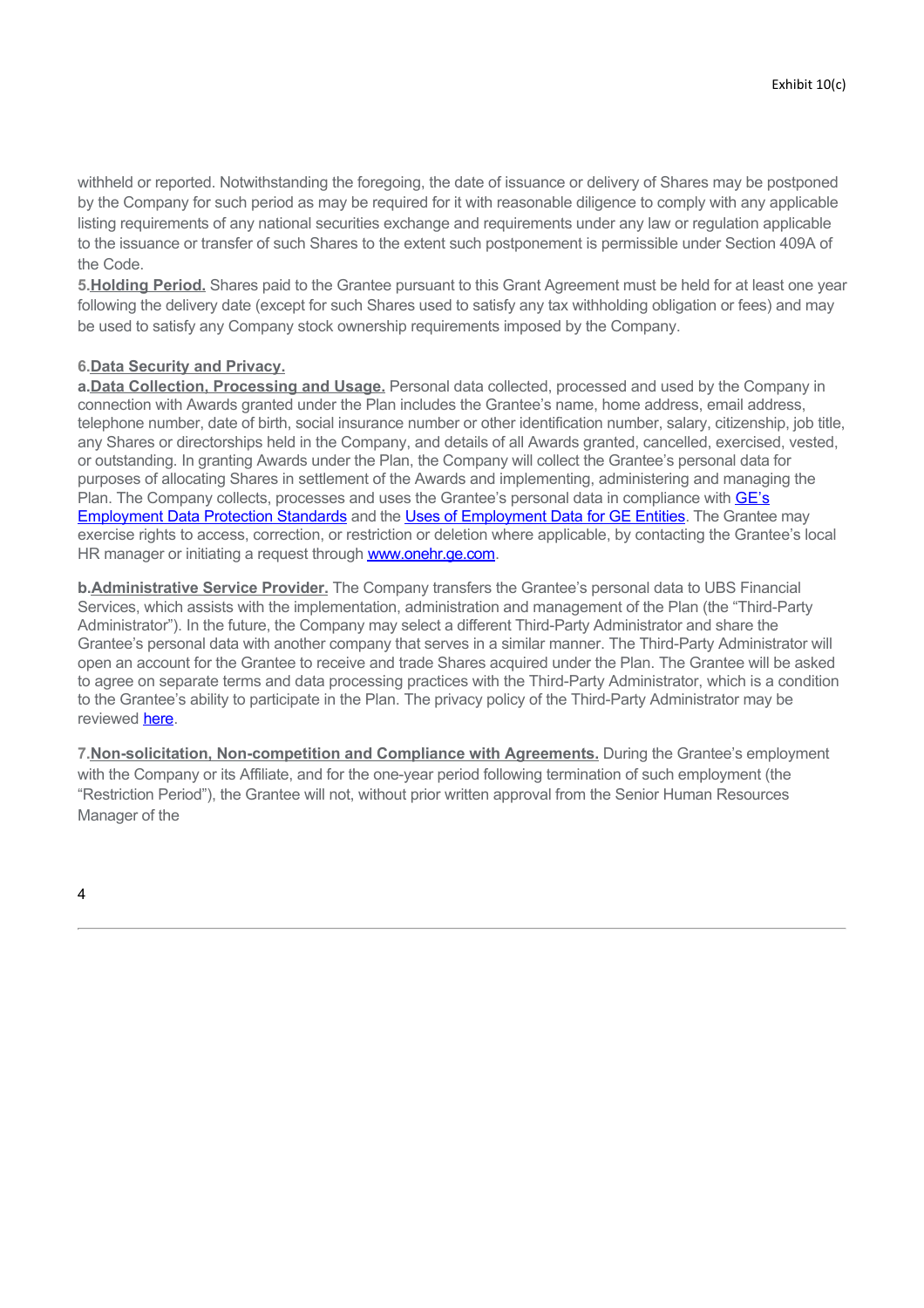Grantee's Company business segment: (a) whether on his or her own behalf or in conjunction with any other person or third party, directly or indirectly solicit or encourage any person who is a Lead Professional Band or higher employee of the Company or any of its Affiliates (a "Restricted Person") to terminate his or her employment relationship with, or accept any other employment outside of, the Company and its Affiliates; (b) directly hire, or recommend or cause to be hired by an entity for which the Grantee works, or with which the Grantee is otherwise associated or owns more than a 1% ownership interest, any person who is, or was within one year before or after the Grantee's termination of employment with the Company and its Affiliates, a Restricted Person (this restriction does not apply where legally impermissible, such as California); or (c) provide any non-public information regarding any Restricted Person, including, but not limited to, compensation data, performance evaluations, skill sets or qualifications, etc., to any external person in connection with employment outside the Company and its Affiliates, including, but not limited to, recruiters and prospective employers. The above restrictions do not apply once a Restricted Person has been formally notified of his or her impending layoff from the Company or any of its **Affiliates** 

In addition, the Grantee agrees that during the Restriction Period, the Grantee will not, without prior written approval from the Senior Human Resources Manager of the Grantee's Company business segment, whether directly or indirectly, perform activities or services in the Restricted Area for any Competitive Company which: (a) are similar in nature to the activities and services the Grantee performed for the Company or its Affiliate (or gained confidential information about, as described in the Employee Innovation and Proprietary Information Agreement or "EIPIA") during the last two years of Grantee's employment; and/or (b) will include Grantee working on products or services that are competitive with the products or services the Grantee worked on during the last two years of Grantee's employment with the Company or its Affiliate. The term "Competitive Company" means any company or other third party that provides products and services that are competitive with the Company or its Affiliates. The term "Restricted Area" means the country in which the Grantee is based. Grantee agrees that the foregoing Restriction Period and Restricted Area are reasonable and appropriate to protect the Company's legitimate business interests and goodwill because (i) the Company or its Affiliate has material business operations in the Restricted Area as of the Grantee's termination of employment and (ii) the Grantee has provided services in, had a material presence or influence in, and/or has received confidential information about (as described in the EIPIA) the Restricted Area during the last two years of the Grantee's employment with the Company or its Affiliate. The foregoing restrictions do not apply where legally impermissible (such as California). To the extent the Grantee is subject to an existing non-competition agreement with the Company or any of its affiliates (the "Prior Agreement"), the Prior Agreement shall be incorporated herein by reference and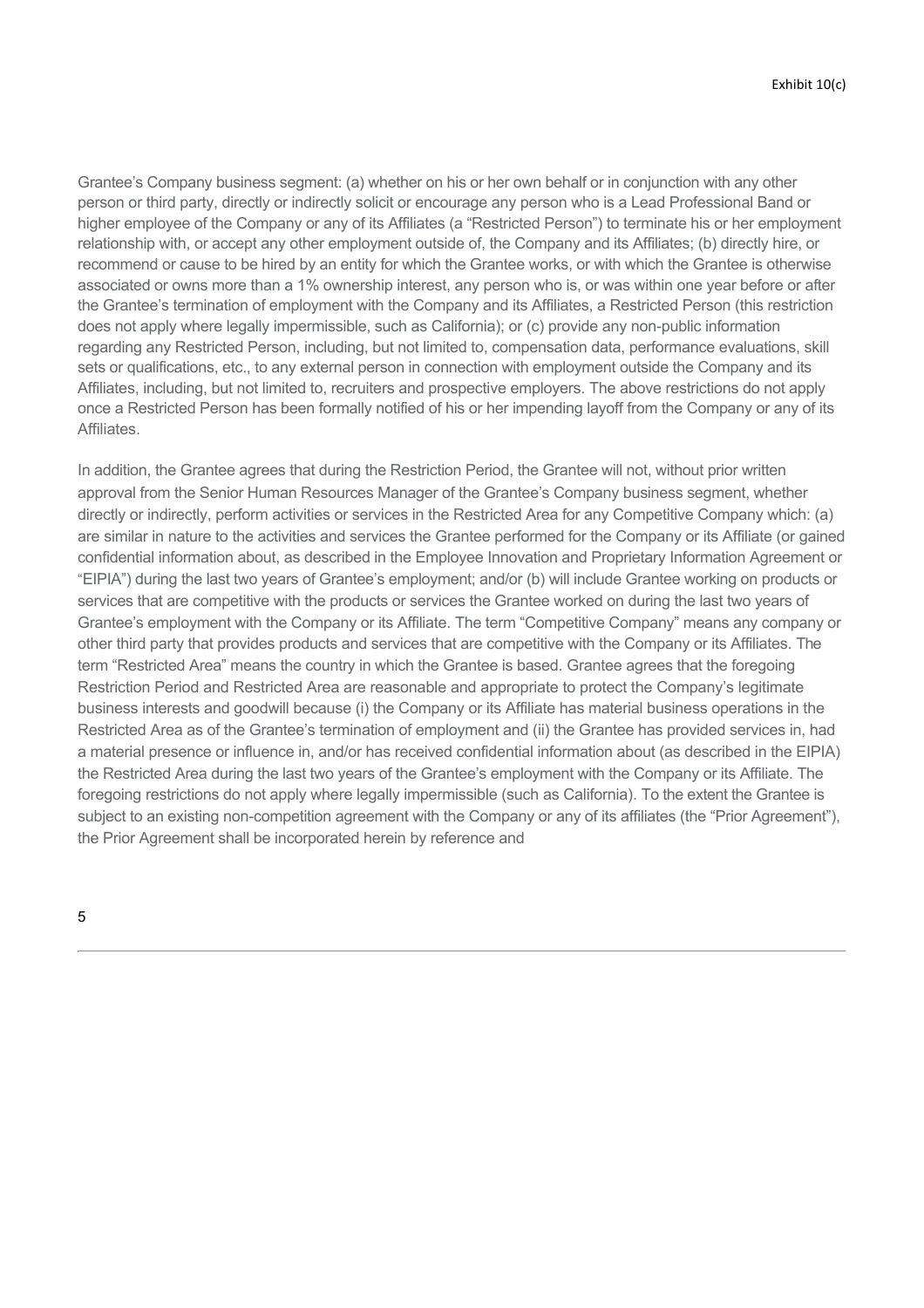the Prior Agreement and this Grant Agreement shall be read together; provided, however, that where the provisions are inconsistent, the more restrictive covenant shall apply.

Furthermore, during the Grantee's employment with the Company or its Affiliate, and for all periods thereafter, the Grantee will not breach his or her EIPIA or otherwise disclose the Company's or Affiliate's non-public information.

The Grantee agrees that any breach by him or her of the foregoing obligations inevitably would cause substantial and irreparable damage to the Company and its Affiliates for which money damages may not be an adequate remedy. Accordingly, the Grantee agrees that the Company and its Affiliates will be entitled to an injunction and/or other equitable relief, without the necessity of posting security, to prevent the breach of such obligations. The Grantee also agrees to indemnify and hold the Company and its Affiliates harmless from any loss, claim or damages, including, without limitation, all reasonable attorneys' fees, costs and expenses incurred in enforcing its rights under this Grant Agreement, as well as repay any payments made hereunder (regardless of whether the PSUs are vested), except to the extent that such reimbursement is prohibited by law.

The Grantee agrees that the payment and benefits provided for in the Grant Agreement constitute fair and reasonable consideration for Grantee's compliance with this section.

**8.Additional Requirements.** The Company reserves the right to impose other requirements on the Award, Shares acquired pursuant to the Award, and the Grantee's participation in the Plan to the extent the Company determines, in its sole discretion, that such other requirements are necessary or advisable in order to comply with local law or to facilitate the operation and administration of the Award and the Plan. Without limiting the generality of the foregoing, the Company may require the Grantee to sign any agreements or undertakings that may be necessary to accomplish the foregoing.

**9.Alteration/Termination.** Under the express terms of this Grant Agreement, the Committee shall have the right at any time in its sole discretion to amend, alter, suspend, discontinue or terminate any PSUs without the consent of the Grantee. Furthermore, if the Company determines in its sole discretion that the Grantee has engaged in conduct that (a) constitutes a breach of this Grant Agreement, the EIPIA or any other confidentiality, nonsolicitation, or non-competition agreement with the Company or its Affiliates, (b) results in (or has the potential to cause) material harm financially, reputationally, or otherwise to the Company or its Affiliates or (c) occurred prior to the Grantee's termination of employment and would give rise to a termination for Cause (regardless of whether such conduct is discovered before or after the Grantee's termination of employment), any unvested PSUs shall be cancelled immediately, and any amounts previously conveyed under this Grant Agreement shall be subject to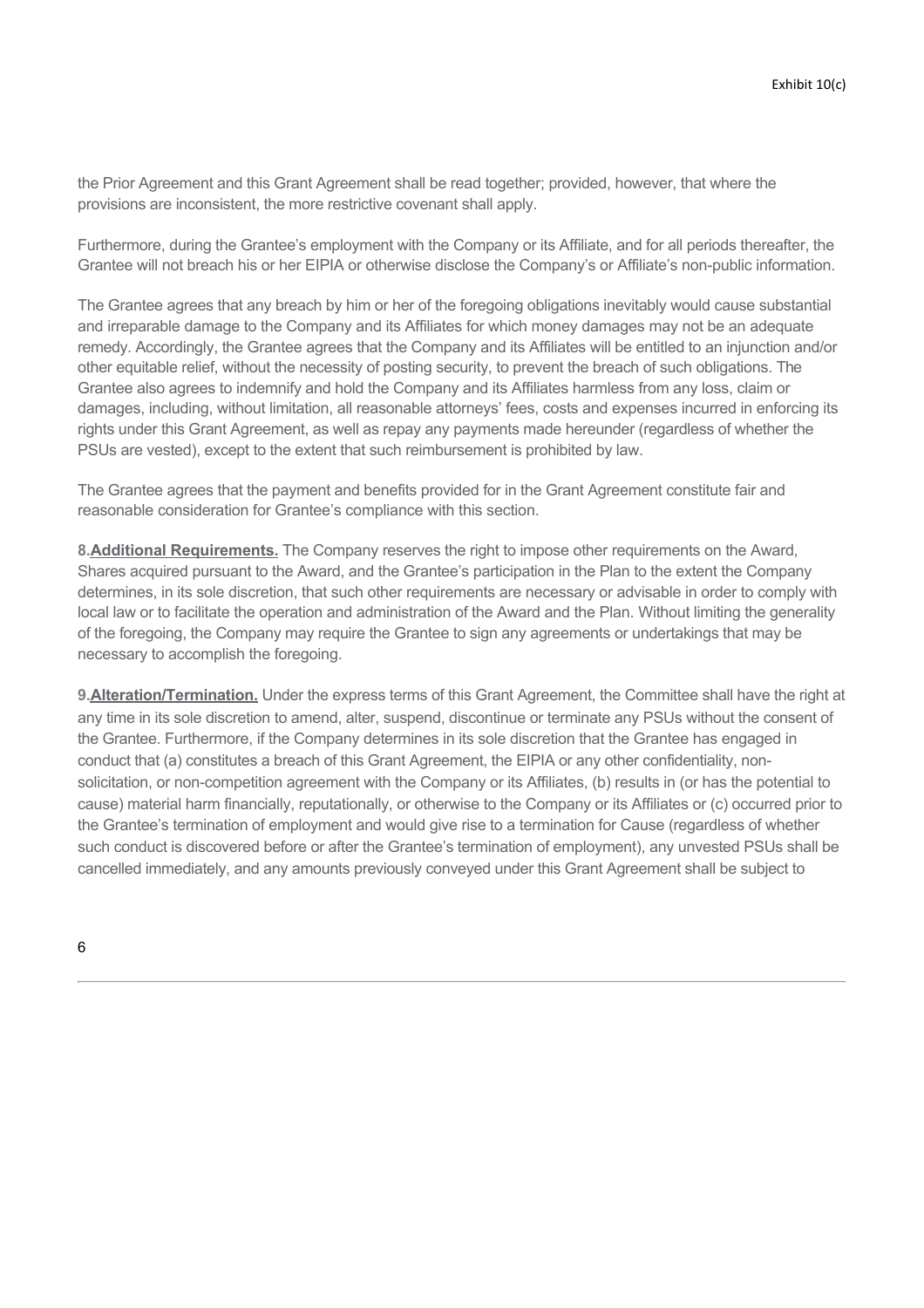recoupment. In any event, the PSUs provided under this Grant Agreement shall be further subject to the Company's policy with respect to compensation recoupment, as in effect and amended from time to time. The Grantee agrees that the Company may take any such actions as are necessary to effectuate recoupment or applicable law without further consent or action being required by the Grantee, including issuing instructions to any Third-Party Administrator to (i) hold the Grantee's Shares and other amounts acquired under the Plan and/or (ii) reconvey, transfer, or otherwise return such Shares and other assets to the Company. Also, the PSUs shall be null and void to the extent the grant of PSUs or the vesting thereof is prohibited under the laws of the country of residence of the Grantee.

For this purpose, "Cause" shall be determined by the Company in its sole discretion and includes: (a) breach of the Employee Innovation and Proprietary Information Agreement or any other confidentiality, non-solicitation, or non-competition agreement with the Company or Affiliate, or breach of a material term of any other agreement with the Company or Affiliate; (b) engagement in conduct that results in, or has the potential to cause, material harm financially, reputationally, or otherwise to the Company or its Affiliate; (c) commission of an act of dishonesty, fraud, embezzlement or theft; (d) conviction of, or plea of guilty or no contest to a felony or crime involving moral turpitude; or (e) failure to comply with the Company's or Affiliate's policies and procedures, including, but not limited to, The Spirit and Letter.

**10.Plan Terms and Definitions.** Except to the extent that the context clearly provides otherwise, all terms used in this Grant Agreement have the same meaning as given such terms in the Plan. This Grant Agreement is subject to the terms and provisions of the Plan, which are incorporated by reference. In the event of any conflict between the provisions of this Grant Agreement and those of the Plan, the provisions of the Plan shall control.

**11.Interpretation and Construction.** This Grant Agreement and the Plan shall be construed and interpreted by the Committee, in its sole discretion. Any interpretation or other determination by Committee (including correction of any defect or omission and reconciliation of any inconsistency) shall be binding and conclusive. All determinations regarding enforcement, waiver or modification of the cancellation and rescission and other provisions of this Grant Agreement shall be made in the Committee's sole discretion. Determinations made under this Grant Agreement and the Plan need not be uniform and may be made selectively among individuals, whether or not such individuals are similarly situated.

**12.Severability.** The invalidity or unenforceability of any provision of the Plan or this Grant Agreement will not affect the validity or enforceability of any other provision of the Plan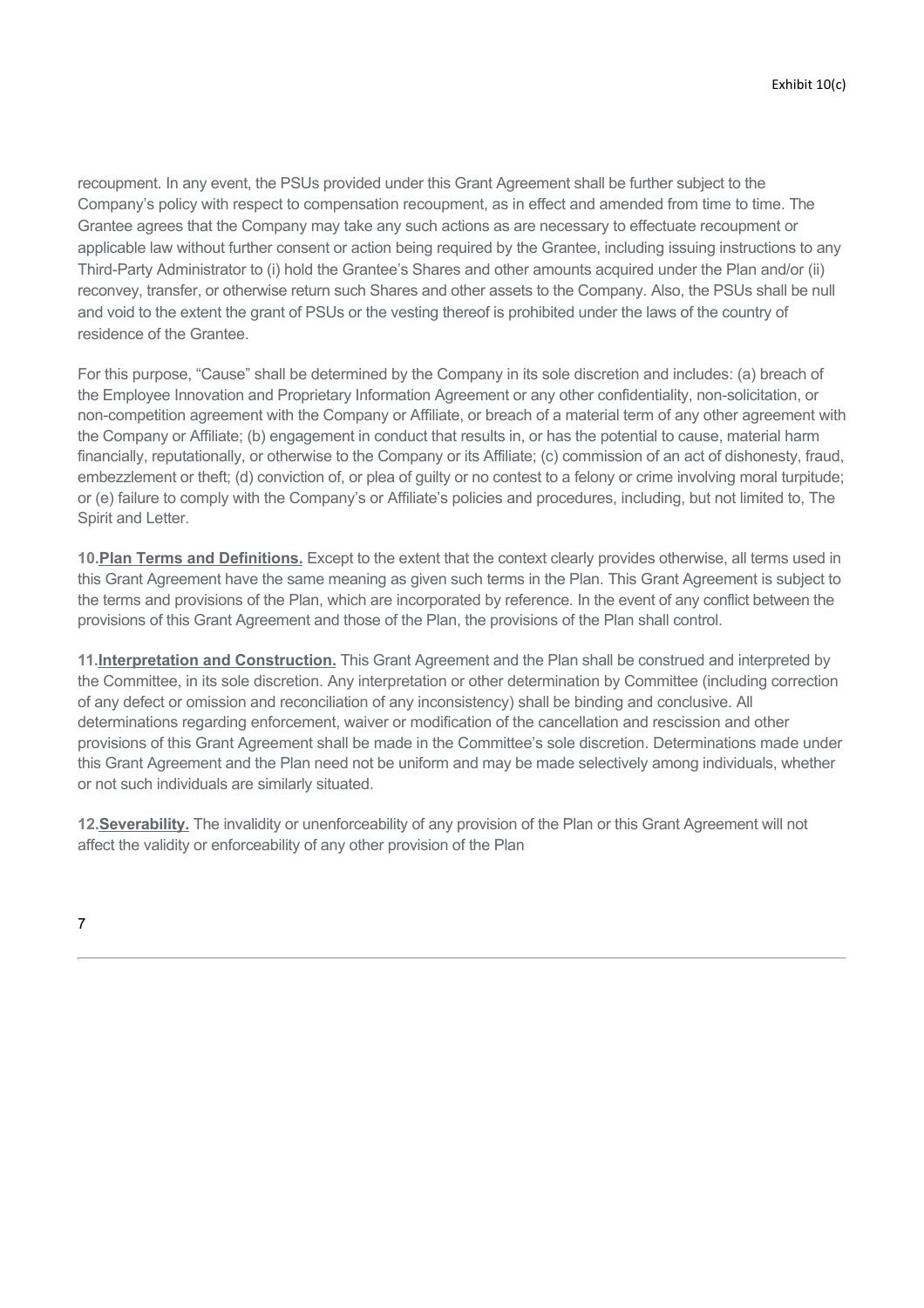or this Grant Agreement, and each provision of the Plan and this Grant Agreement will be severable and enforceable to the extent permitted by law.

**13.Shareholder Rights.** The Grantee shall not have any voting or other Shareholder rights unless and until Shares are actually delivered to the Grantee.

**14.No Employment Rights.** The grant of the Award described in this Grant Agreement does not give the Grantee any rights in respect of employment with the Company or any of its Affiliates.

**15.Discretionary Award, Extraordinary Benefit.** Awards under the Plan are granted to employees of the Company and its Affiliates in the Committee's sole discretion. The Award described in this Grant Agreement is a one-time benefit and does not create any contractual or other right to receive other Awards under the Plan or other benefits in lieu thereof. Future grants, if any, will be at the sole discretion of the Committee. The Grantee's participation in the Plan is voluntary. This Award (and each other Award, if any, granted under the Plan) constitutes an extraordinary item of compensation and is not part of the Grantee's normal or expected compensation for purposes of calculating any severance, retirement, or other benefit rights (unless otherwise expressly provided in an applicable benefit plan).

**16.No Transfer or Assignment.** No rights under this Award shall be assignable or transferable by the Grantee, except to the extent expressly permitted by the Plan.

**17.Successors and Assigns.** The Company may assign any of its rights under this Grant Agreement. This Grant Agreement will be binding upon and inure to the benefit of the successors and assigns of the Company. Subject to the restrictions on transfer set forth herein, this Grant Agreement will be binding upon the Grantee and the Grantee's beneficiaries, executors or administrators.

**18.Section 409A.** To the extent applicable, this Grant Agreement shall be construed and administered consistently with the intent to comply with or be exempt from the requirements of Section 409A of the Code ("Section 409A") and any state law of similar effect (i.e., applying the "short-term deferral" rule described in Treas. Reg. § 1.409A-1(b)(4) and/or another exemption). Where the Grant Agreement specifies a window during which a payment may be made, the payment date within such window shall be determined by the Company in its sole discretion.

**19.Entire Agreement.** This Grant Agreement, the Plan, and any rules, procedures and sub-plans (including country addenda) adopted by the Committee contain all of the provisions applicable to the PSUs. No other statements, documents or practices may modify, waive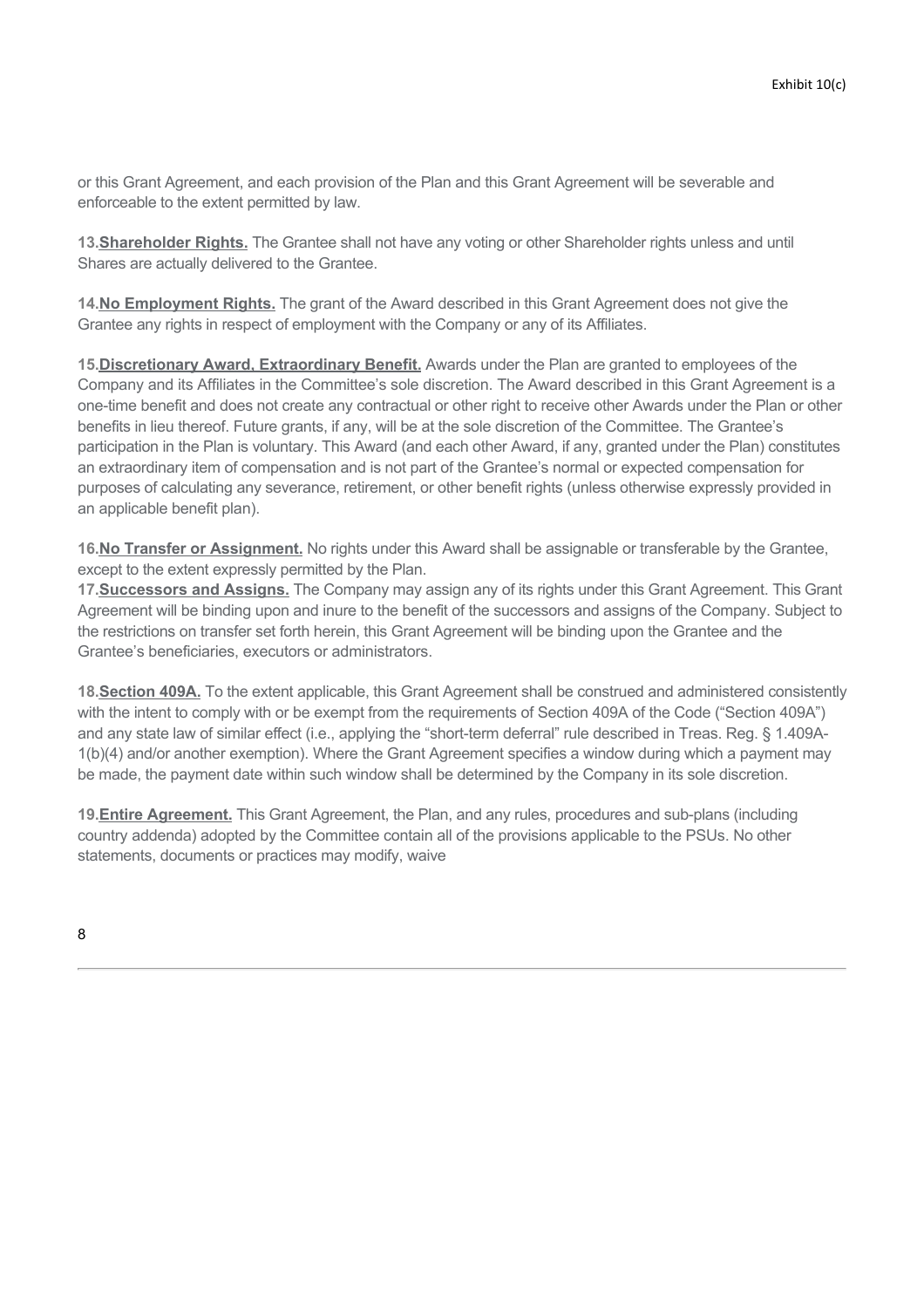or alter such provisions unless expressly set forth in writing, signed by an authorized officer of the Company and delivered to the Grantee.

By acknowledging this Grant Agreement, the Grantee acknowledges and confirms that the Grantee has read this Grant Agreement and the Plan (including applicable addenda), and the Grantee accepts and agrees to the provisions therein.

**20.Electronic Delivery.** The Company may, in its sole discretion, decide to deliver any documents related to this or other Awards under the Plan by electronic means. The Grantee hereby consents to receive such documents electronically and agrees to participate in the Plan through an on-line or electronic system established and maintained by the Company or a third party designated by the Company.

**21.Global Addendum.** Notwithstanding any provisions in this document to the contrary, the PSUs will also be subject to the special terms and conditions set forth on Appendix A for Grantees who reside outside of the United States. Moreover, if a Grantee is not a resident of any of the countries listed on Appendix A as of the Grant Date, but relocates to one of the listed countries at any point thereafter, the special terms and conditions for such country will apply to the Grantee, to the extent the Company determines that the application of such terms and conditions is necessary or advisable in order to comply with local law or facilitate the administration of the Plan. Appendix A constitutes part of this Grant Agreement.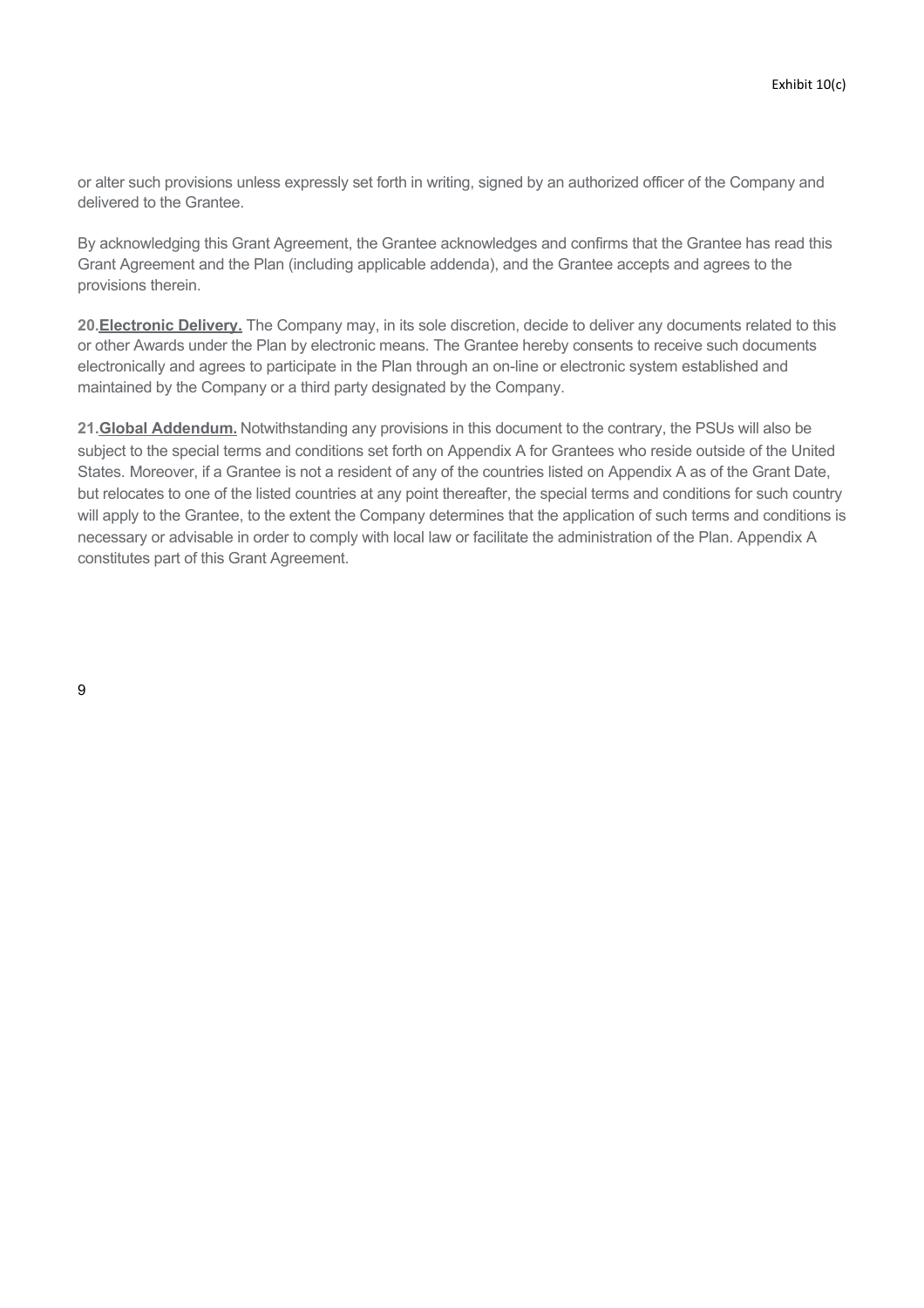#### **Certification Pursuant to Rules 13a-14(a) or 15d-14(a) under the Securities Exchange Act of 1934, as Amended**

I, H. Lawrence Culp, Jr., certify that:

1.I have reviewed this quarterly report on Form 10-Q of General Electric Company;

2.Based on my knowledge, this report does not contain any untrue statement of a material fact or omit to state a material fact necessary to make the statements made, in light of the circumstances under which such statements were made, not misleading with respect to the period covered by this report;

3.Based on my knowledge, the financial statements, and other financial information included in this report, fairly present in all material respects the financial condition, results of operations and cash flows of the registrant as of, and for, the periods presented in this report;

4.The registrant's other certifying officer and I are responsible for establishing and maintaining disclosure controls and procedures (as defined in Exchange Act Rules 13a-15(e) and 15d-15(e)) and internal control over financial reporting (as defined in Exchange Act Rules 13a-15(f) and 15d-15(f)) for the registrant and have:

a)Designed such disclosure controls and procedures, or caused such disclosure controls and procedures to be designed under our supervision, to ensure that material information relating to the registrant, including its consolidated subsidiaries, is made known to us by others within those entities, particularly during the period in which this report is being prepared;

b)Designed such internal control over financial reporting, or caused such internal control over financial reporting to be designed under our supervision, to provide reasonable assurance regarding the reliability of financial reporting and the preparation of financial statements for external purposes in accordance with generally accepted accounting principles;

c)Evaluated the effectiveness of the registrant's disclosure controls and procedures and presented in this report our conclusions about the effectiveness of the disclosure controls and procedures, as of the end of the period covered by this report based on such evaluation; and

d)Disclosed in this report any change in the registrant's internal control over financial reporting that occurred during the registrant's most recent fiscal quarter (the registrant's fourth fiscal quarter in the case of an annual report) that has materially affected, or is reasonably likely to materially affect, the registrant's internal control over financial reporting; and

5.The registrant's other certifying officer and I have disclosed, based on our most recent evaluation of internal control over financial reporting, to the registrant's auditors and the audit committee of the registrant's board of directors (or persons performing the equivalent functions):

a)All significant deficiencies and material weaknesses in the design or operation of internal control over financial reporting which are reasonably likely to adversely affect the registrant's ability to record, process, summarize and report financial information; and

b)Any fraud, whether or not material, that involves management or other employees who have a significant role in the registrant's internal control over financial reporting.

Date: April 26, 2022 /s/ H. Lawrence Culp, Jr. H. Lawrence Culp, Jr. Chairman & Chief Executive Officer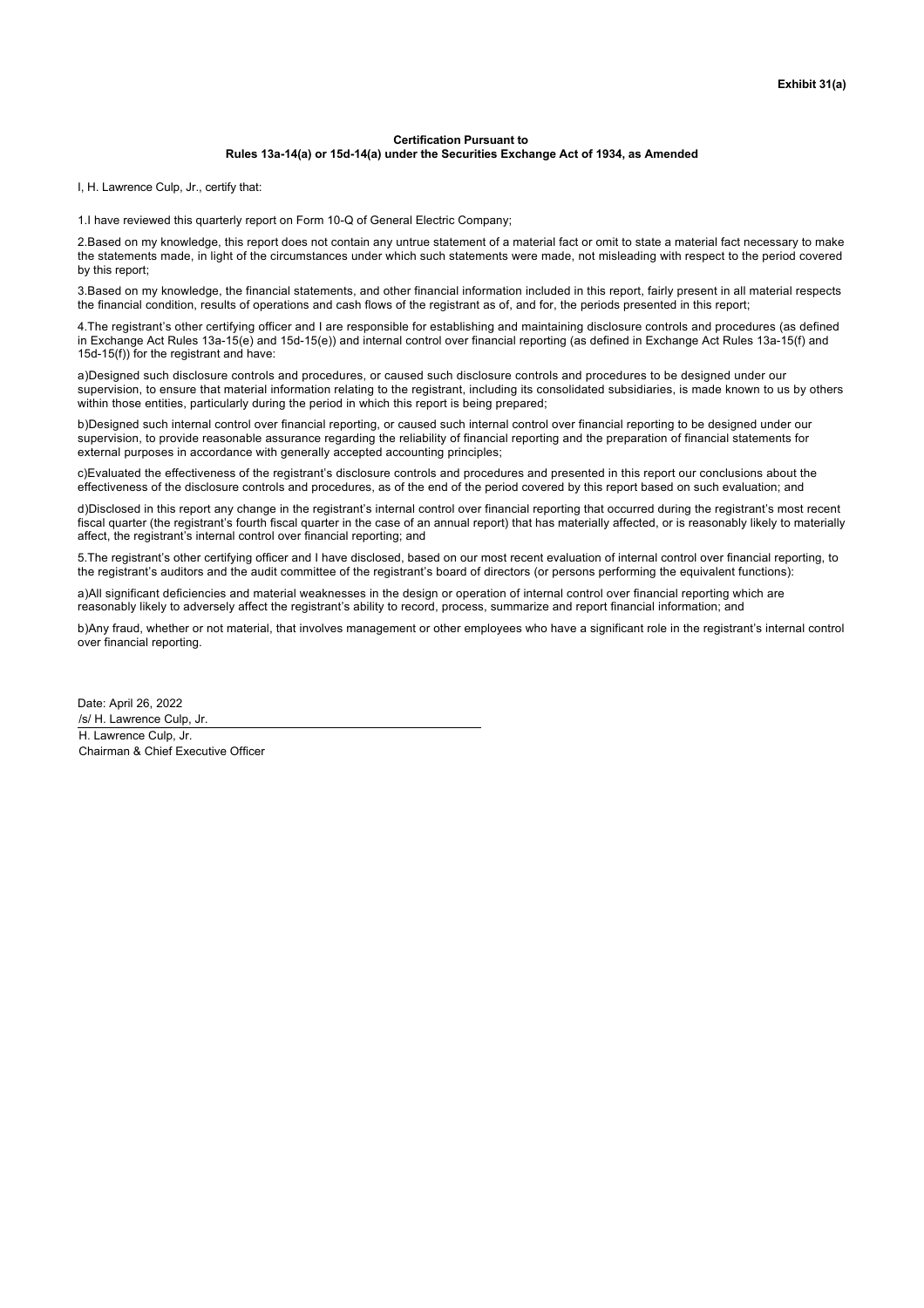#### **Certification Pursuant to Rules 13a-14(a) or 15d-14(a) under the Securities Exchange Act of 1934, as Amended**

I, Carolina Dybeck Happe, certify that:

1.I have reviewed this quarterly report on Form 10-Q of General Electric Company;

2.Based on my knowledge, this report does not contain any untrue statement of a material fact or omit to state a material fact necessary to make the statements made, in light of the circumstances under which such statements were made, not misleading with respect to the period covered by this report;

3.Based on my knowledge, the financial statements, and other financial information included in this report, fairly present in all material respects the financial condition, results of operations and cash flows of the registrant as of, and for, the periods presented in this report;

4.The registrant's other certifying officer and I are responsible for establishing and maintaining disclosure controls and procedures (as defined in Exchange Act Rules 13a-15(e) and 15d-15(e)) and internal control over financial reporting (as defined in Exchange Act Rules 13a-15(f) and 15d-15(f)) for the registrant and have:

a)Designed such disclosure controls and procedures, or caused such disclosure controls and procedures to be designed under our supervision, to ensure that material information relating to the registrant, including its consolidated subsidiaries, is made known to us by others within those entities, particularly during the period in which this report is being prepared;

b)Designed such internal control over financial reporting, or caused such internal control over financial reporting to be designed under our supervision, to provide reasonable assurance regarding the reliability of financial reporting and the preparation of financial statements for external purposes in accordance with generally accepted accounting principles;

c)Evaluated the effectiveness of the registrant's disclosure controls and procedures and presented in this report our conclusions about the effectiveness of the disclosure controls and procedures, as of the end of the period covered by this report based on such evaluation; and

d)Disclosed in this report any change in the registrant's internal control over financial reporting that occurred during the registrant's most recent fiscal quarter (the registrant's fourth fiscal quarter in the case of an annual report) that has materially affected, or is reasonably likely to materially affect, the registrant's internal control over financial reporting; and

5.The registrant's other certifying officer and I have disclosed, based on our most recent evaluation of internal control over financial reporting, to the registrant's auditors and the audit committee of the registrant's board of directors (or persons performing the equivalent functions):

a)All significant deficiencies and material weaknesses in the design or operation of internal control over financial reporting which are reasonably likely to adversely affect the registrant's ability to record, process, summarize and report financial information; and

b)Any fraud, whether or not material, that involves management or other employees who have a significant role in the registrant's internal control over financial reporting.

Date: April 26, 2022 /s/ Carolina Dybeck Happe Carolina Dybeck Happe Chief Financial Officer